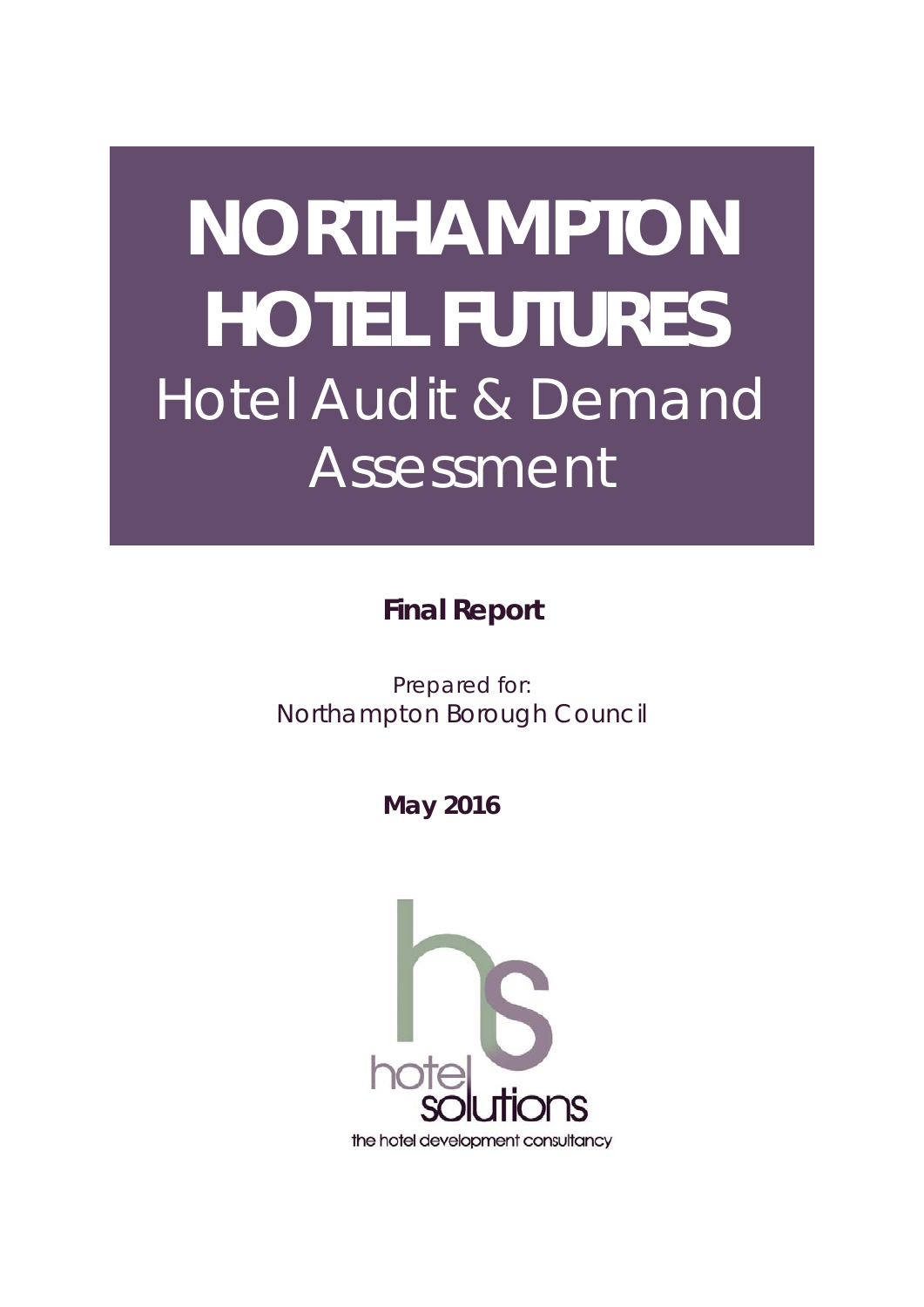## **CONTENTS**

| 1.          |                                                    |  |
|-------------|----------------------------------------------------|--|
| 1.1         |                                                    |  |
| 1.2         |                                                    |  |
| 1.3         |                                                    |  |
| 1.4         |                                                    |  |
| 1.5         |                                                    |  |
| 1.6         |                                                    |  |
|             |                                                    |  |
| 2.1.        |                                                    |  |
| 2.2         |                                                    |  |
| 3.          |                                                    |  |
| 3.1.        |                                                    |  |
| 3.2.        |                                                    |  |
|             |                                                    |  |
| 4.1.        |                                                    |  |
| 4.2.        |                                                    |  |
| 4.3.        |                                                    |  |
| 4.4.        |                                                    |  |
| 5.          | <b>CURRENT HOTEL PERFORMANCE &amp; MARKETS  35</b> |  |
| 5.1.        |                                                    |  |
| 5.2         |                                                    |  |
| 5.3.        |                                                    |  |
| 5.4.        |                                                    |  |
| 5.5.        |                                                    |  |
| 5.6<br>5.7. |                                                    |  |
|             |                                                    |  |
| 6.          |                                                    |  |
| 6.1<br>6.2  |                                                    |  |
| 6.3.        |                                                    |  |
| 6.4.        |                                                    |  |
| 7.          | FUTURE POTENTIAL FOR HOTEL DEVELOPMENT  56         |  |
| 7.1         |                                                    |  |
| 7.2         |                                                    |  |
| 7.3         |                                                    |  |
| 8.          |                                                    |  |
| 8.1.        |                                                    |  |
| 8.2.        |                                                    |  |
| 8.3.        |                                                    |  |
|             |                                                    |  |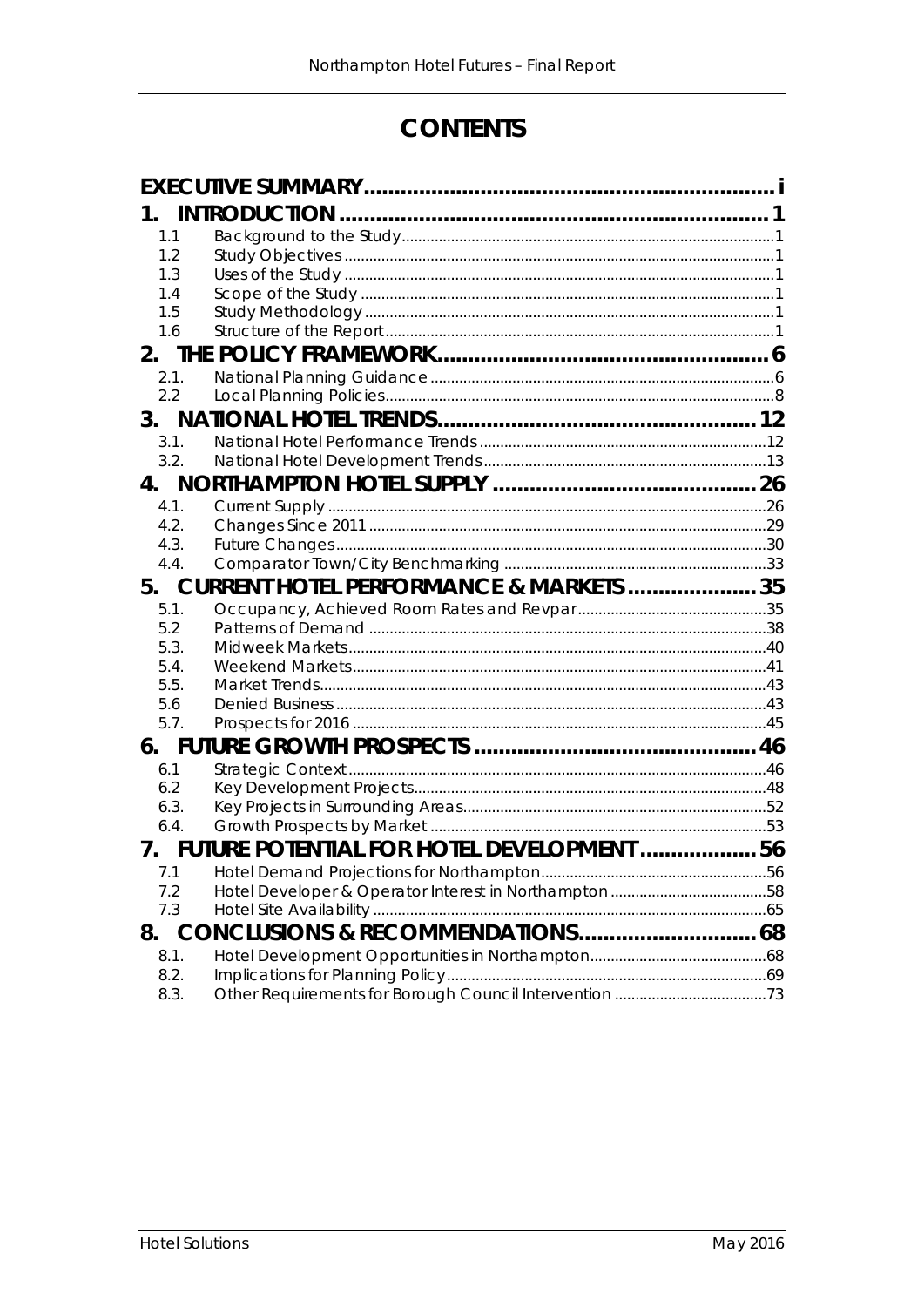#### **APPENDICES**

- 1 Glossary of Hotel Definitions
- 2 NPPG Tourism Planning Guidance (March 2014)
- 3 Northampton Hotels Interviewed
- 4 Comparative Hotel Supply Northampton/ Leicester/ Milton Keynes/ Reading – 2016
- 5 Northampton Projected Future Hotel Development Requirements 2019-2029
- 6 Northampton Hotel Developer Testing Sampling & Response
- 7 Northampton Borough Hotel Sites Assessment
- 8 Detailed Site Assessment Template for Follow Up
- 9 Public Sector Funding of Hotel Development Schemes in the UK



Lynn Thomason **Andrew Keeling** Hotel Solutions Hotel Solutions Deleanor House **Mill Field House** Mill Field House High Street Mill Fields Coleby **Bassingham** Lincoln Lincoln LN5 0AG LN5 9NP t. 01522 811255 t. 01522 789702 e. [hotel@tourismsolutions.co.uk](mailto:hotel@tourismsolutions.co.uk) e. [ackeeling@btinternet.com](mailto:ackeeling@btinternet.com)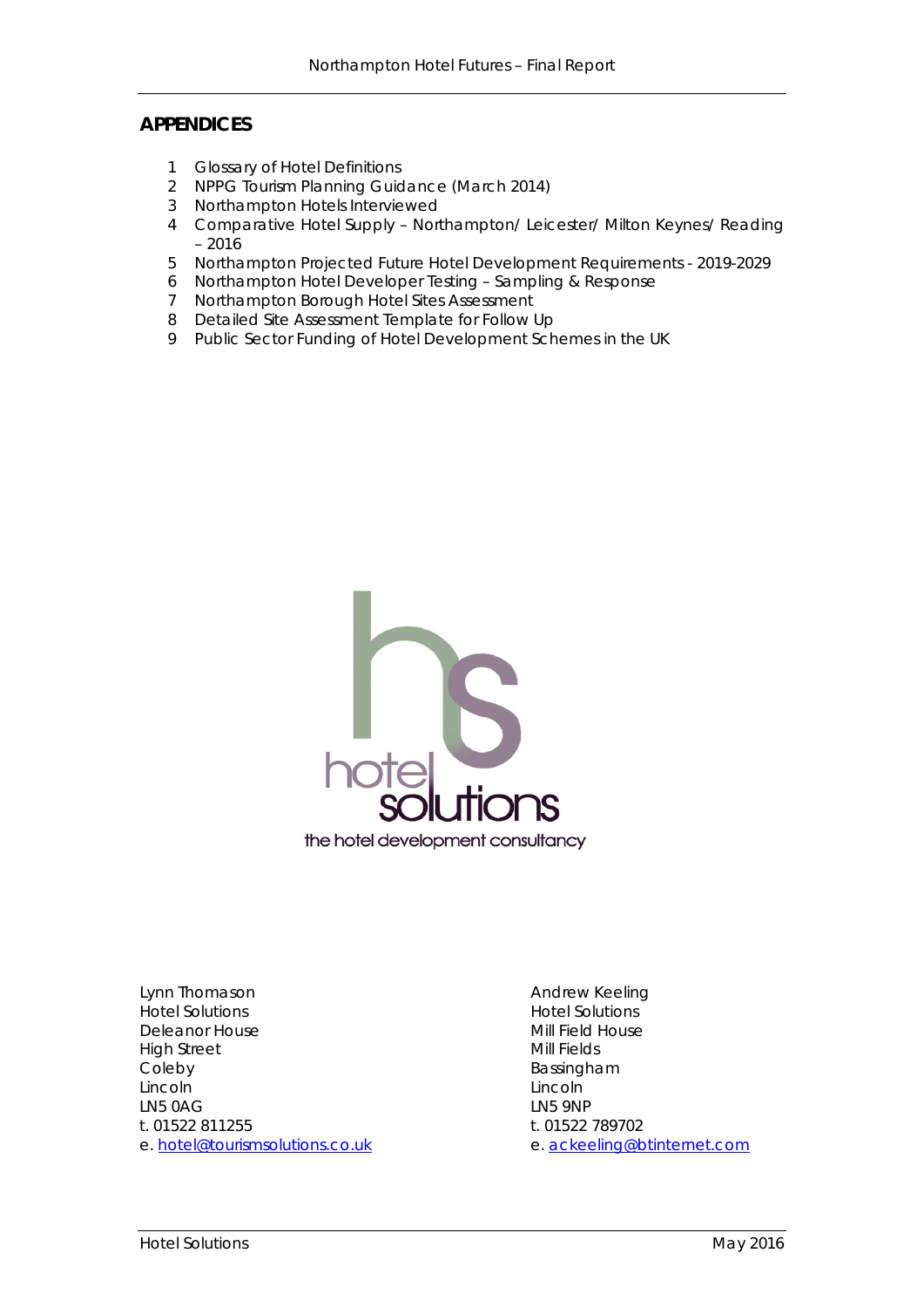## **EXECUTIVE SUMMARY**

<span id="page-3-0"></span>*\_\_\_\_\_\_\_\_\_\_\_\_\_\_\_\_\_\_\_\_\_\_\_\_\_\_\_\_\_\_\_\_\_\_\_\_\_\_\_\_\_\_\_\_\_\_\_\_\_\_\_\_\_\_\_\_\_\_\_\_\_\_\_\_\_\_\_\_\_\_\_\_\_\_\_*

### **Current Hotel Provision in Northampton**

- Northampton is currently served by 24 hotels with a total of 1,670 letting bedrooms. Budget/limited service hotels account for 55% of this hotel stock. Branded 3 and 4 star hotels account for 22%. Northampton does not currently have any boutique hotels, and very little provision in terms of aparthotels and serviced apartments. 32% of the town's hotel supply is in the town centre. The other 68%, including Northampton's two 4 star hotels, is primarily located in the vicinity of the main business parks around the town.
- $\triangleright$  A new Premier Inn opened in Northampton town centre in December 2015. This was the first new hotel opening in the town since 2011. Three independent, unbranded hotels have closed since 2011, with the loss of 59 bedrooms. In overall terms there has been a net increase in Northampton's hotel supply of 45 bedrooms (2.8%) in the last 5 years.
- A new 13-bedroom boutique hotel and restaurant is due to open in Guildhall Road in the Cultural Quarter in late 2016. The Plough Hotel in the town centre has planning permission for an 89-bedroom extension/ adjacent new hotel. Outline planning permission has also been granted for a further 4 hotels, although none of these proposals are being actively progressed at present.
- $\triangleright$  Northampton has fewer hotel bedrooms that the comparator towns and cities of Leicester, Milton Keynes, and especially Reading. It most noticeably differs in terms of 4 star hotel provision, and when compared to Reading and Leicester, town centre hotel supply. Reading is the only comparator town/city with a 5 star hotel and a branded boutique hotel (a Malmaison). All three comparator towns/cities have hotels linked to football stadia, and more significant provision in terms of serviced apartments. Leicester City Council has a stated aspiration for a 4/5 star hotel with a major conference facility in Leicester, while in Reading the town's football club is progressing a scheme for a sustainable urban quarter that includes a 250-bedroom hotel, 5,000 seat convention centre and concert venue, and 102 serviced apartments. A new Premier Inn is due to open in Milton Keynes' Theatre District in summer 2016.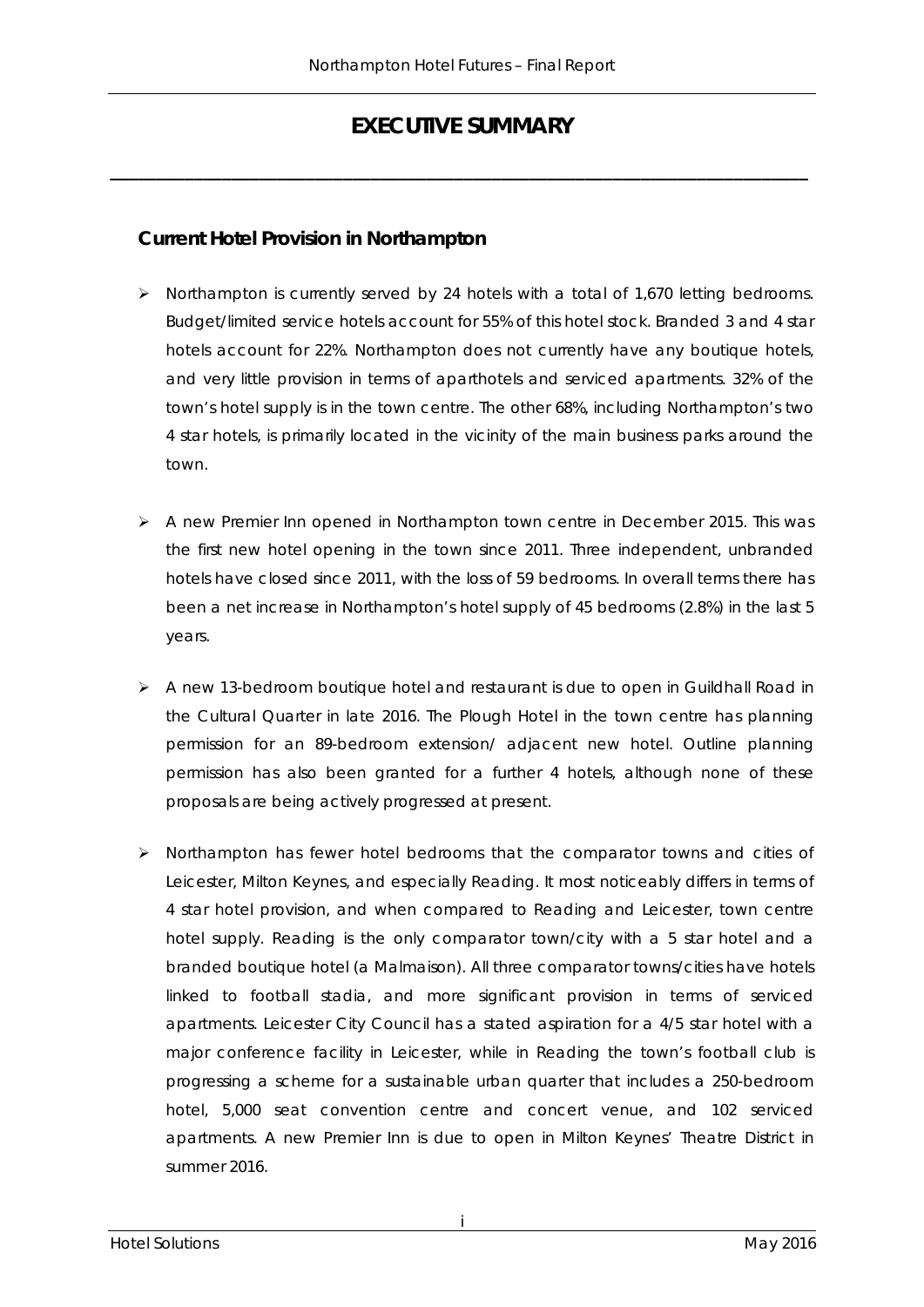## **Current Hotel Performance and Markets**

- Although gradually improving, the performance of Northampton's branded 3/4 star hotels has been well below national averages over the last three years, for all performance indicators (room occupancy, achieved room rates and revpa[r1](#page-4-0)). Achieved room rates were stronger for 4 star hotels, but still some way below the £85- 95+ level currently required to support new up-scale 4 star hotel development in provincial locations. In contrast, branded budget hotel performance has been very strong, with the majority of Northampton's branded budget hotels trading at average annual room occupancies of 75-80% in 2015. Budget hotel occupancies may however drop back slightly in 2016 following the opening of the new town centre Premier Inn at the end of 2015. Occupancies and room rates are very low for some of Northampton's independent, unbranded hotels.
- Midweek occupancies and room rates are very high for all standards of hotel in Northampton, with hotels consistently filling and turning business away on Tuesday and Wednesday nights for much of the year, and achieving high room rates on these nights. Corporate demand for hotel accommodation in Northampton is very strong and growing during the week. Contractor demand for budget hotels is also high and increasing on weekdays. Weekends are much more challenging for Northampton hotels, with weekend occupancies and room rates at much lower levels, particularly during the winter. Saturday occupancies are generally good between April and October as a result of demand from weddings parties and people attending motorsports events at Silverstone. Friday, and especially Sunday occupancies and room rates are a lot lower. Budget hotels generally trade at higher weekend occupancies than 3/4 star hotels. Weekend occupancies are very low for some independent, unbranded hotels. Northampton hotels reported very little change in weekend demand over the last 3 years.

<span id="page-4-0"></span><sup>-</sup><sup>1</sup> Rooms revenue per available bedroom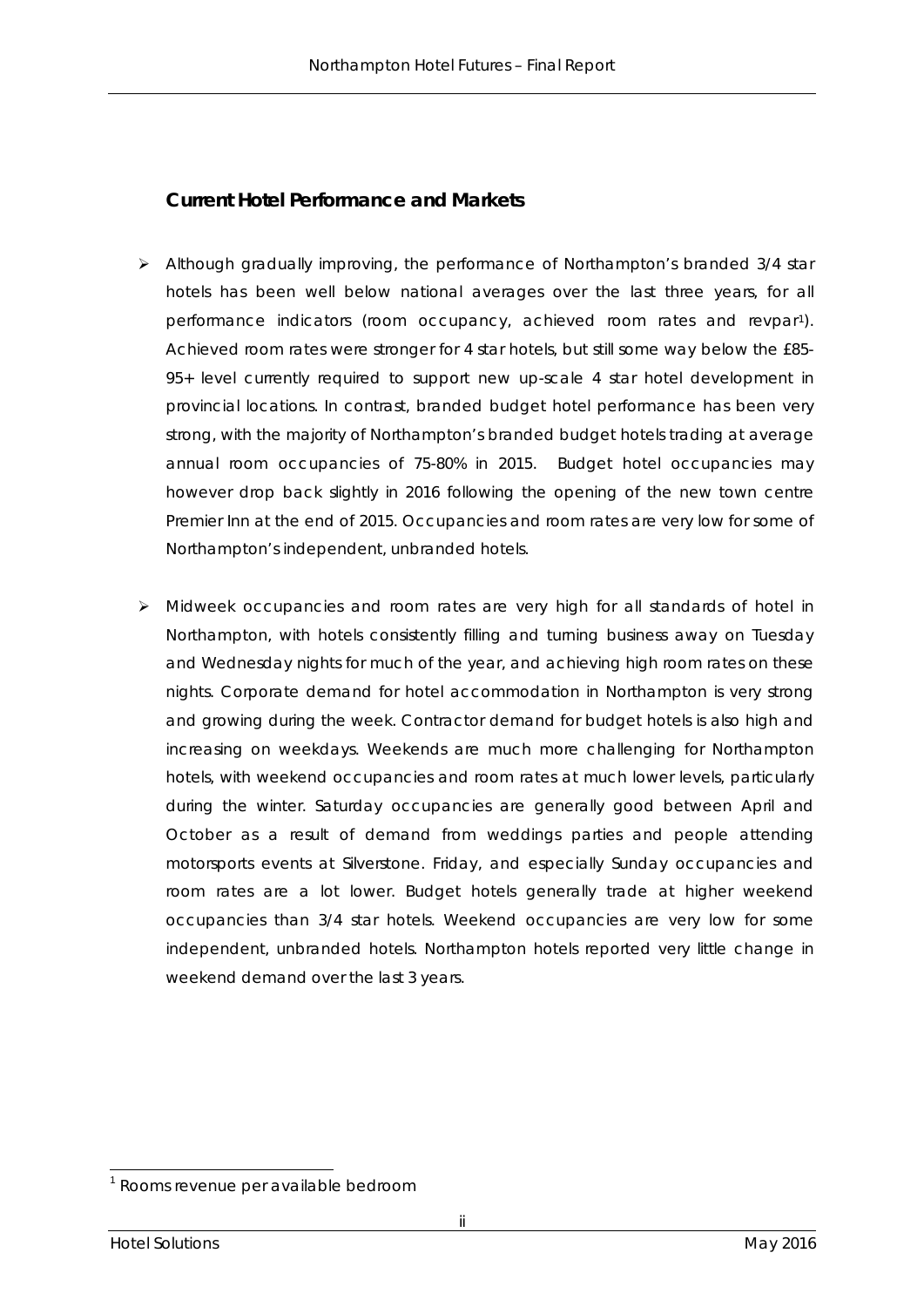| <b>Standard of Hotel</b>                          | <b>Average Annual</b><br><b>Room Occupancy</b><br>% |      |      | <b>Average Annual</b><br>Achieved Room Rate <sup>6</sup> |       |       | <b>Average Annual</b><br>Revpar <sup>7</sup> |       |       |
|---------------------------------------------------|-----------------------------------------------------|------|------|----------------------------------------------------------|-------|-------|----------------------------------------------|-------|-------|
|                                                   | 2013                                                | 2014 | 2015 | 2013                                                     | 2014  | 2015  | 2013                                         | 2014  | 2015  |
| UK Provincial Hotels (All Standards) <sup>1</sup> | 72.6                                                | 75.4 | 76   | 59.94                                                    | 64.03 | 67    | 43.53                                        | 48.27 | 51    |
| UK Provincial 3/4 Star Chain Hotels <sup>2</sup>  | 72.0                                                | 73.7 | 74.9 | 71.46                                                    | 74.90 | 80.51 | 51.48                                        | 55.20 | 60.33 |
| Northampton Branded 3/4 Star Hotels <sup>3</sup>  | 68.4                                                | 72.0 | 71.7 | 65.57                                                    | 68.09 | 73.25 | 44.86                                        | 49.02 | 52.55 |
| Northampton Branded Budget Hotels <sup>4</sup>    | 72.3                                                | 77.4 | 77.2 | 42.5                                                     | 47.16 | 53.14 | 30.74                                        | 36.51 | 41.00 |
| Northampton Unbranded Hotels <sup>5</sup>         | 44.4                                                | 55.3 | 57.6 | 38.31                                                    | 40.45 | 48.41 | 17.03                                        | 22.39 | 27.88 |
| Northampton - All Hotels                          | 68.5                                                | 73.6 | 73.6 | 50.31                                                    | 53.87 | 59.66 | 34.46                                        | 39.65 | 43.89 |

#### **NORTHAMPTON HOTEL PERFORMANCE 2013-2015**

#### Notes

- 1. National averages source: STR Global<br>2. National averages source: Hotstats
- 2. National averages source: Hotstats<br>3. Source: STR Global. Sample: Northam
- 3. Source: STR Global. Sample: Northampton Marriott, Hilton Northampton, Holiday Inn Northampton, Park Inn by Radisson Northampton
- 4. Source: STR Global. Sample: all branded budget hotels in Northampton.
- 5. Source: Hotel Solutions survey of Northampton hotels –March 2016 Sample: Hopping Hare, The Plough, Westone Manor (unbranded hotels)
- 6. The amount of rooms revenue (excluding food and beverage income) that hotels achieve per occupied room net of VAT, breakfast (if included) and discounts and commission charges.
- 7. The amount of rooms revenue (excluding food and beverage income) that hotels achieve per available room net of VAT, breakfast (if included) and discounts and commission charges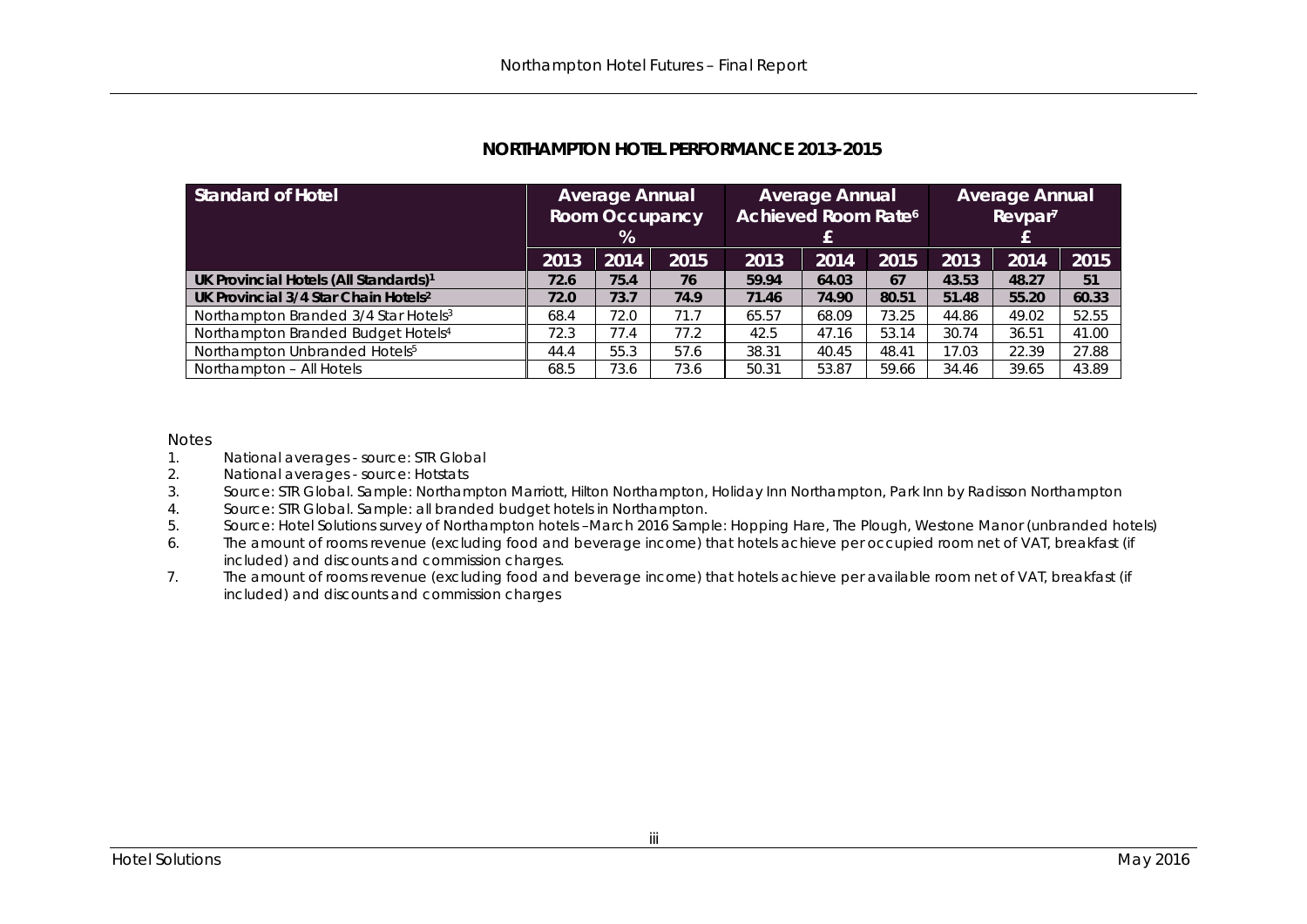## **Future Growth Prospects**

- $\triangleright$  In terms of the prospects for future growth in demand for hotel accommodation in Northampton:
	- Corporate demand is set to increase significantly given the planned office development and employment growth in the Enterprise Zone.
	- There will be substantial growth in contractor business, particularly for budget and lower-priced unbranded hotels, given the scale of construction work that is planned in and around Northampton.
	- There could be some scope for growth in residential conference business, but this market is likely to remain constrained by the lack of 3/4 star hotel bedroom availability on Tuesday and Wednesday nights, and Northampton's limited supply of 4 star hotels with good conferencing facilities.
	- There could be scope for the town's larger hotels and the conference venues at Northampton's rugby and football stadia and cricket ground to attract weekend association conferences, exhibitions and events.
	- Motorsports events at Silverstone will continue to be a key driver of weekend business for Northampton hotels. The MotoGP is however moving to the Circuit of Wales in 2018, and the proposed hotels at Silverstone could soak up much of the demand for smaller motorsports events.
	- The proposed Silverstone Motor Sport World attraction could however provide a new draw that Northampton hotels can use to attract weekend leisure break stays.
	- Northampton's improving cultural and heritage offer could be used to develop stronger weekend break business for Northampton hotels, given a concerted effort to raise awareness of what the town has to offer for a weekend leisure stay.
	- Demand from people attending weddings and family parties, and visiting friends and relatives in Northampton should grow strongly as the area's population grows.
	- There could be potential for hotels to target weekend group tours.
	- Population growth and the development of the evening economy in Northampton town centre could generate an increase in demand from clubbers wanting to stay over in town centre budget hotels after a night out.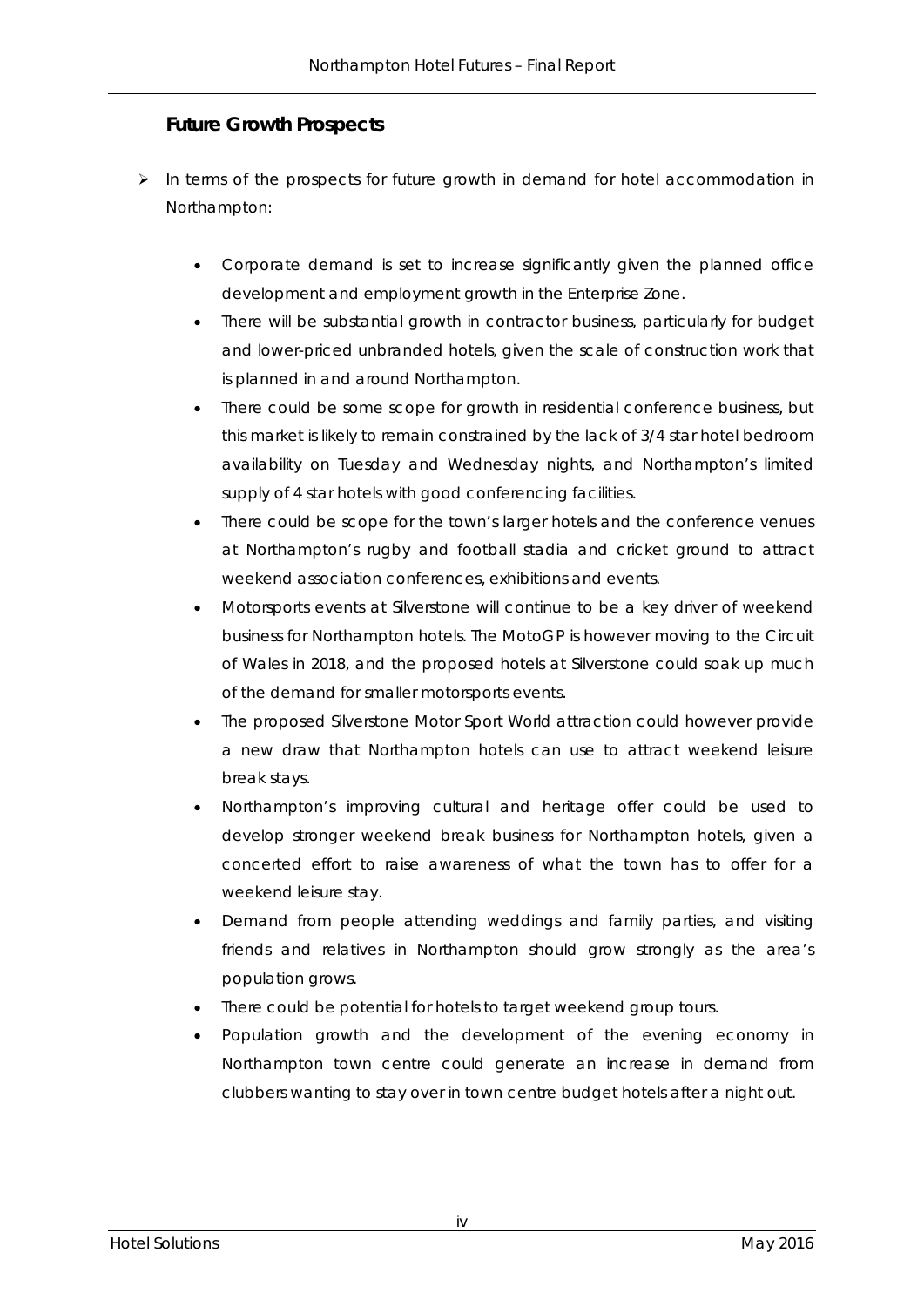## **Hotel Development Opportunities in Northampton**

- $\triangleright$  Our hotel demand projections for Northampton and the other findings of our research show the following potential for hotel development in Northampton Borough<sup>[1](#page-7-0)</sup> through until 2029:
	- Potential in the short term (the next 3 years up to 2019) for:
		- o The new boutique hotel on Guildhall Road;
		- o Additional serviced apartments, primarily in terms of residential apartments let out by serviced apartment operators, but potentially also for a small aparthotel or purpose-built serviced apartment complex;
		- o The expansion of existing hotels;
		- o Scope possibly for a small lodge/budget hotel.
	- Potential in the medium (2020-2024) to longer-term (2025-2029) for:
		- o One, and perhaps two full service 3 or 4 star hotels, given strong growth;
		- o Up to three more budget/ limited service hotels;
		- o Further serviced apartments, again primarily in terms of residential apartments let out by serviced apartment operators, with potential possibly for some purpose-built aparthotel or serviced apartment provision.
- $\triangleright$  It remains to be seen whether Northampton will be able to support further boutique hotels beyond the new one on Guildhall Road. Much will depend on how this hotel trades. One multiple hotel brand owner indicated that its boutique hotel brand is likely to be more deliverable in Northampton than a full service up-scale 4 star hotel. This could be an option to explore therefore, perhaps as a conversion opportunity for 9 Guildhall Road.

<span id="page-7-0"></span><sup>-</sup> $<sup>1</sup>$  The range given reflects whether low, medium or high growth in the market is achieved.</sup>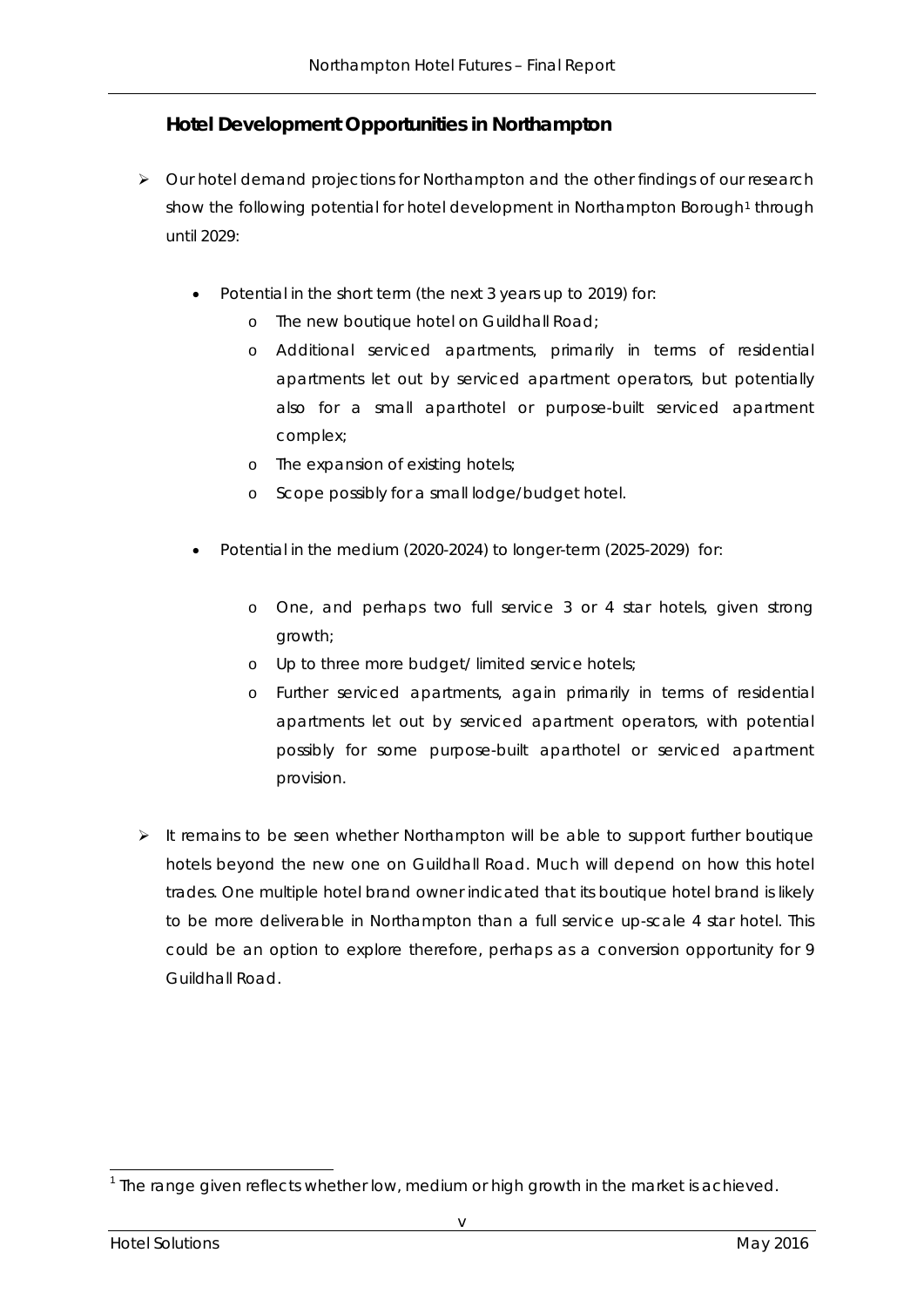$\triangleright$  Our growth projections are not intended to be targets or limits on new hotel provision: they merely provide an indication of the level of new hotel development that market growth is likely to support, assuming that all hotels receive their fair share of available business. They do not take account of the new corporate, residential conference or leisure demand that new hotels might be able to generate as a result of their brand and/or conferencing and leisure offer, or the extent to which new hotels might take more than their fair share of the market through competing well with existing hotels. New hotels could therefore be developed ahead of our growth projections if hotel companies feel that they can compete well in the Northampton market and/or they are confident of attracting new business. It must also be borne in mind that it can take at least 2-3 years for a new hotel to be delivered on the ground, so hotel companies that might be looking at Northampton now will be considering hotels that will not be operational until 2019 or 2020, when the market should have grown to support new hotel provision.

### **Implications for Planning Policy**

- $\triangleright$  The study findings have a number of implications for the Northampton Local Plan (Part 2) in relation to hotel development:
	- A need to plan for up to five new hotels and potentially one or two aparthotels or serviced apartment complexes in the Borough by 2029.
	- The need for a planning policy approach that will allow consideration of hotel development in the town centre and across the Enterprise Zone, including edge of centre and out of centre sites, without the need to rigorously apply the sequential test to Enterprise Zone sites.
	- A continuing need for a sequential test approach to hotel development in other parts of the Borough in order to promote new hotel provision in the town centre and Enterprise Zone, unless there are significant business park developments that will create new micro corporate markets that need to be serviced by on-site or nearby hotels, or leisure drivers, e.g. golf courses and leisure attractions, that can sensibly support new hotel provision that will attract new leisure and business tourism demand without substantially undermining the potential for new hotels to be delivered in the town centre and Enterprise Zone.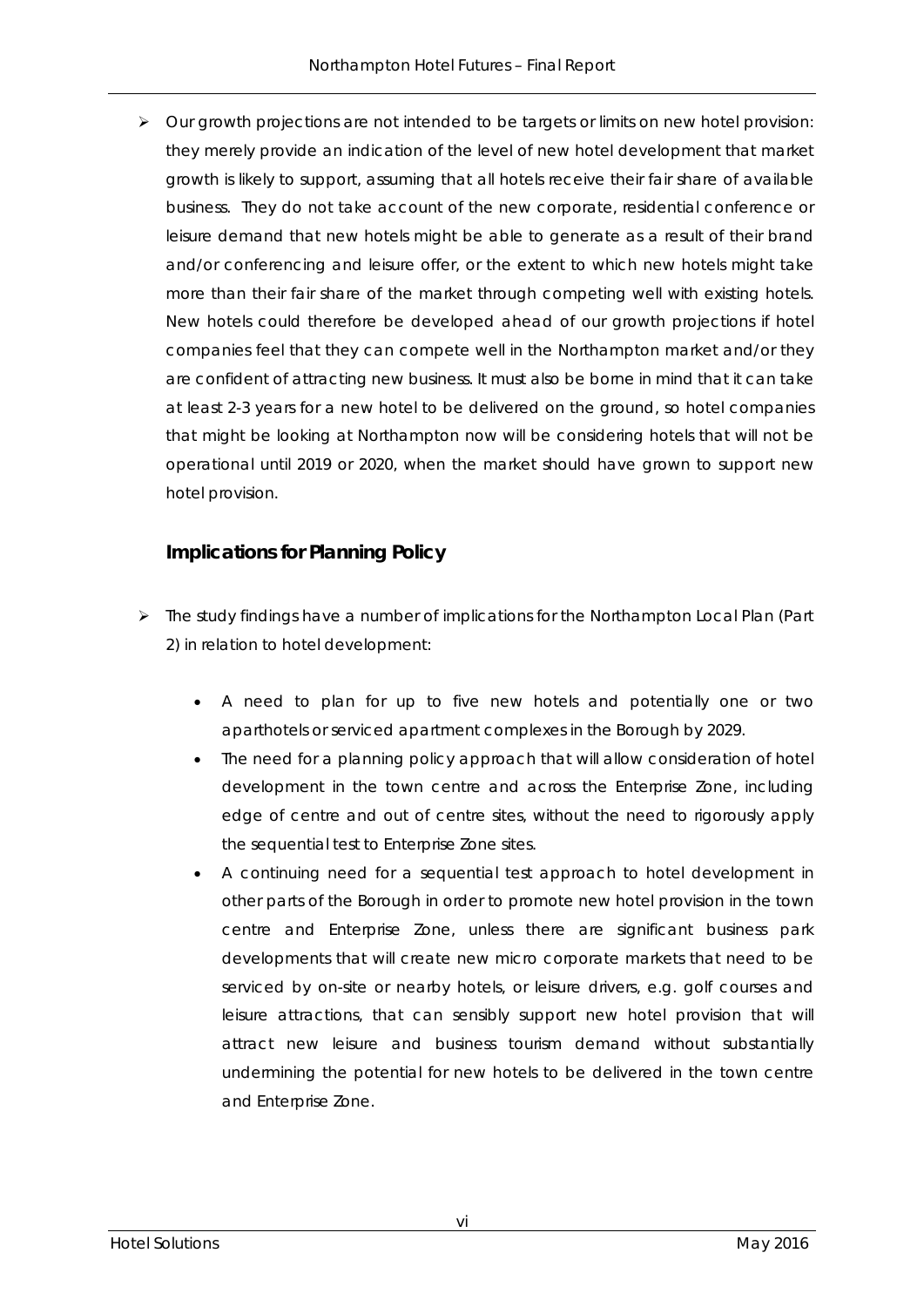• No clear need to allocate sites for hotel development in the Borough, unless evidence comes forward of hotels being squeezed out of potential hotel sites by higher value uses.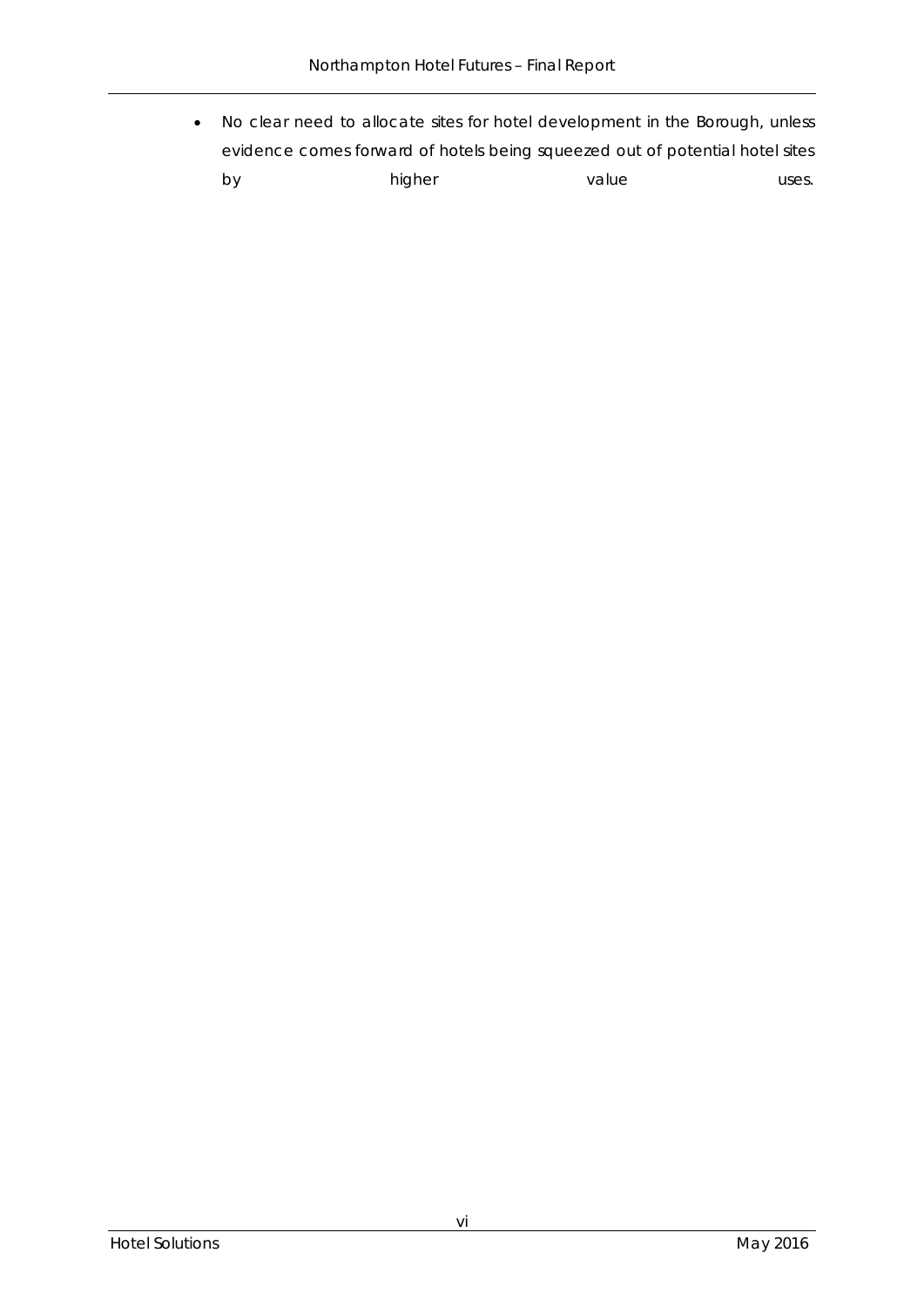- No need for a hotel retention policy.
- A policy approach that supports the development of existing hotels as well as new hotel provision.
- A streamlined planning process for hotel planning applications, without onerous and expensive conditions that adversely affect the viability of hotel development projects.

## **Other Requirements for Borough Council Intervention and Support**

- $\triangleright$  Other interventions to further support the development of the hotel sector and its long term viability and sustainability include:
	- Using the Hotel Futures Study, or a version of it, perhaps in the form of a Northampton Hotel Market Fact File, to inform the thinking of site owners and property developers that may be considering hotel schemes in Northampton; guide the disposal of Borough Council sites and property that have potential for hotel development; respond to hotel companies that are looking at hotel development opportunities in the town; and support wider inward investment marketing,
	- Consideration of direct Borough Council investment in hotel schemes that are strategically important and/or that can deliver a new revenue stream to the Council.
	- Investigating further the deliverability of the strongest hotel sites and their fit with hotel company requirements.
	- Updating the study in 2019 to determine whether more proactive hotel investment marketing and/or direct Borough Council investment are needed to secure a full service 3/4 star hotel in the town centre or Enterprise Zone.
	- The development and implementation, with appropriate partners, of a strategy for growing weekend demand for hotel accommodation in Northampton, through more proactive marketing to potential target markets and weekend events development.
	- Ongoing monitoring of hotel performance and development activity and interest in Northampton to ensure that future decision-making is based on upto-date market intelligence, so that priorities can be adjusted as required.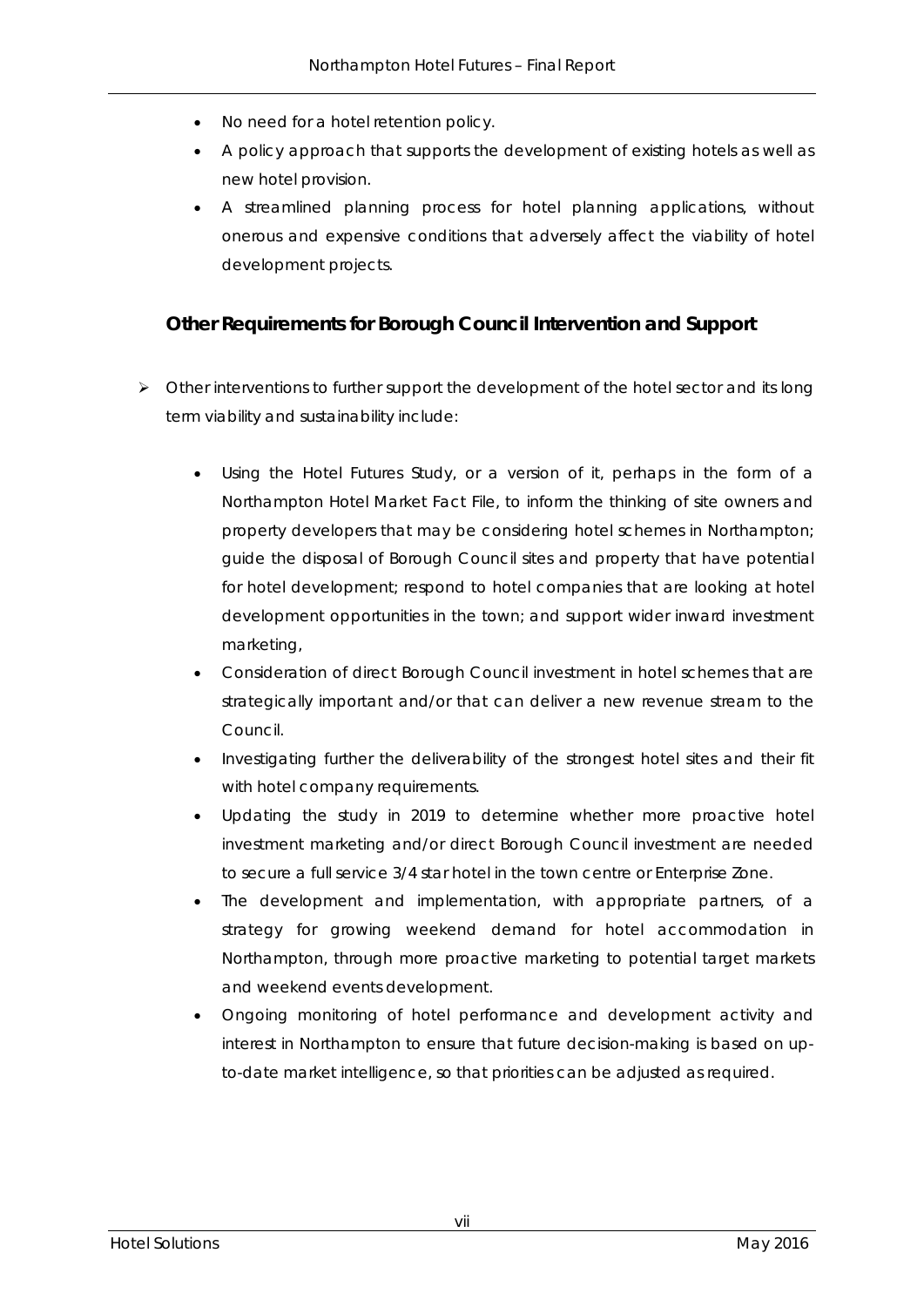## <span id="page-11-0"></span>**1. INTRODUCTION**

## <span id="page-11-1"></span>**1.1 Background to the Study**

1.1.1 The Northampton Hotel Futures Study has been commissioned by Northampton Borough Council to provide an assessment of the future potential for hotel development in Northampton to inform the Northampton Local Plan 2, particularly in terms of the review of the Northampton Central Area Action Plan and the need to allocate sites for hotels, and the Borough Council's Regeneration Strategy, with regard to mixed use sites that are coming forward that could include hotels.

## <span id="page-11-2"></span>**1.2 Study Objectives**

- 1.2.1 The objectives of the study were to:
	- Assess the current and proposed hotel supply in Northampton against comparator locations and national hotel development trends;
	- Understand current hotel performance and market demand for hotel accommodation in Northampton;
	- Identify likely drivers of future growth in demand for hotel accommodation in Northampton, forecast how the market might grow over the next 14 years (through until 2029), and evaluate what future market growth could mean in terms of requirements for additional hotel provision;
	- Assess potential hotel sites;
	- Recommend a strategy for hotel development in the Borough to capitalise on the identified opportunities.
	- Identify what interventions will be required from the Borough Council to support hotel development going forward, in terms of planning policy formulation and implementation, site allocations (if required), and perhaps more proactive interventions to help bring forward new hotels to meet the anticipated growth in demand.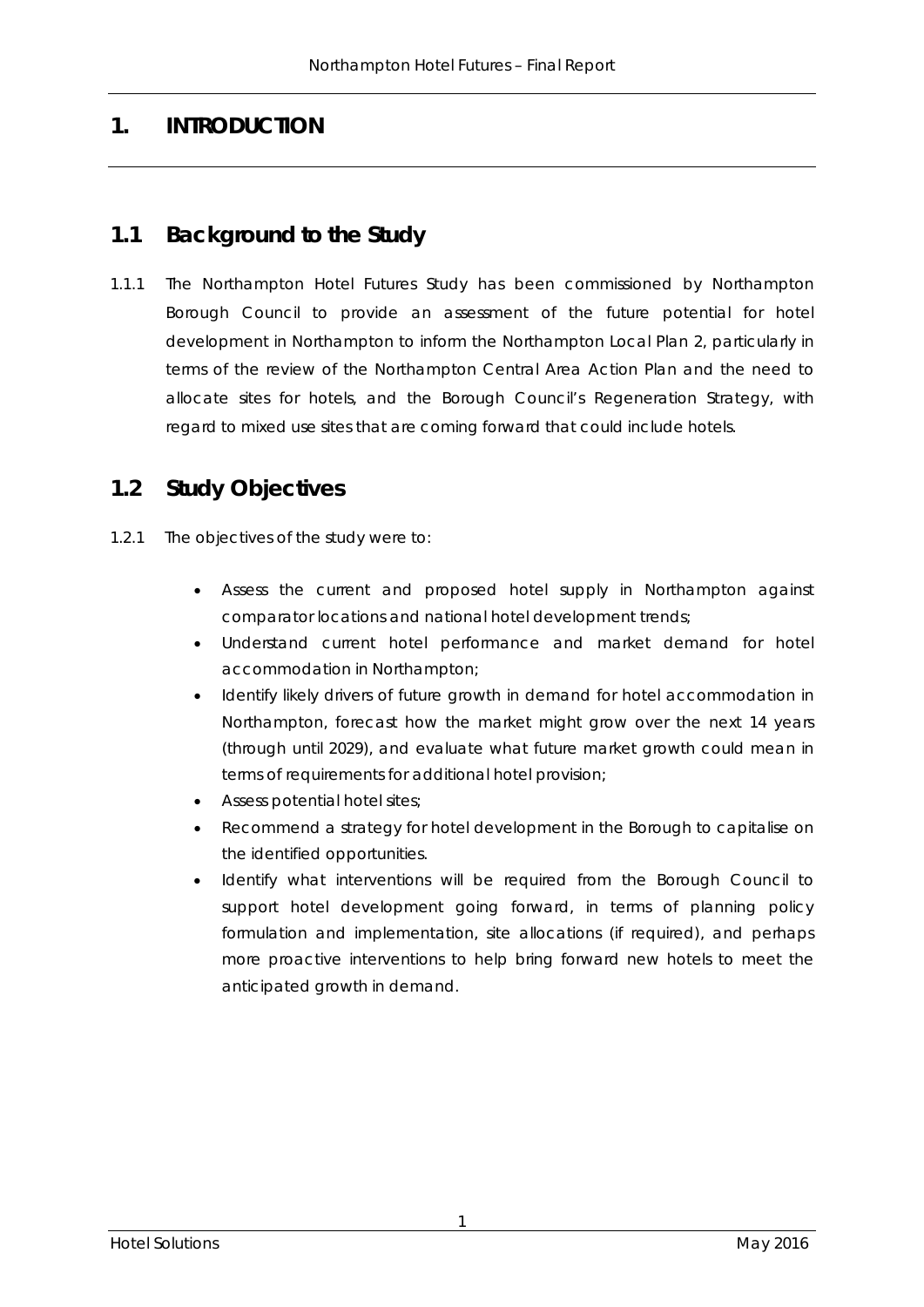## <span id="page-12-0"></span>**1.3 Uses of the Study**

- 1.3.1 The study findings will be used to:
	- Encourage a more strategic and co-ordinated approach to hotel development across the Borough;
	- Inform the preparation of the Local Plan Part 2, including site allocations and development management policies;
	- Help up-date and inform other planning documents including the Northampton Central Area Action Plan and emerging masterplans;
	- Inform other relevant strategies for tourism and economic development;
	- Support Development Management functions in assessing hotel planning applications;
	- Identify barriers to hotel investment and how to overcome them;
	- Support hotel investment marketing activity to attract and manage hotel developer interest to ensure that new hotel investment helps to underpin and deliver the wider vision for the town and Borough.
	- Inform other actions needed by the Borough Council and its partners to support the development of existing hotels.
	- Identify other possible interventions that the Borough Council may be able to make to support the development of the Borough's hotel sector e.g. in terms of direct investment in hotel projects and action to help grow the Borough's hotel market.

## <span id="page-12-1"></span>**1.4 Scope of the Study**

- 1.4.1. The study has sought to assess the future potential for the development of all types and standards of hotel across Northampton Borough. For the purposes of the study we have defined a hotel as any serviced accommodation with more than 20 guest bedrooms
- 1.4.2. In terms of types of hotel the study has looked at the potential for:
	- Full service 3 and 4 star hotels:
	- Boutique hotels;
	- Budget/limited service hotels;
	- Serviced apartments/ aparthotels in terms of both residential apartments that are let out on a serviced apartment basis, usually for extended stays, and purpose-built serviced apartment complexes and aparthotels.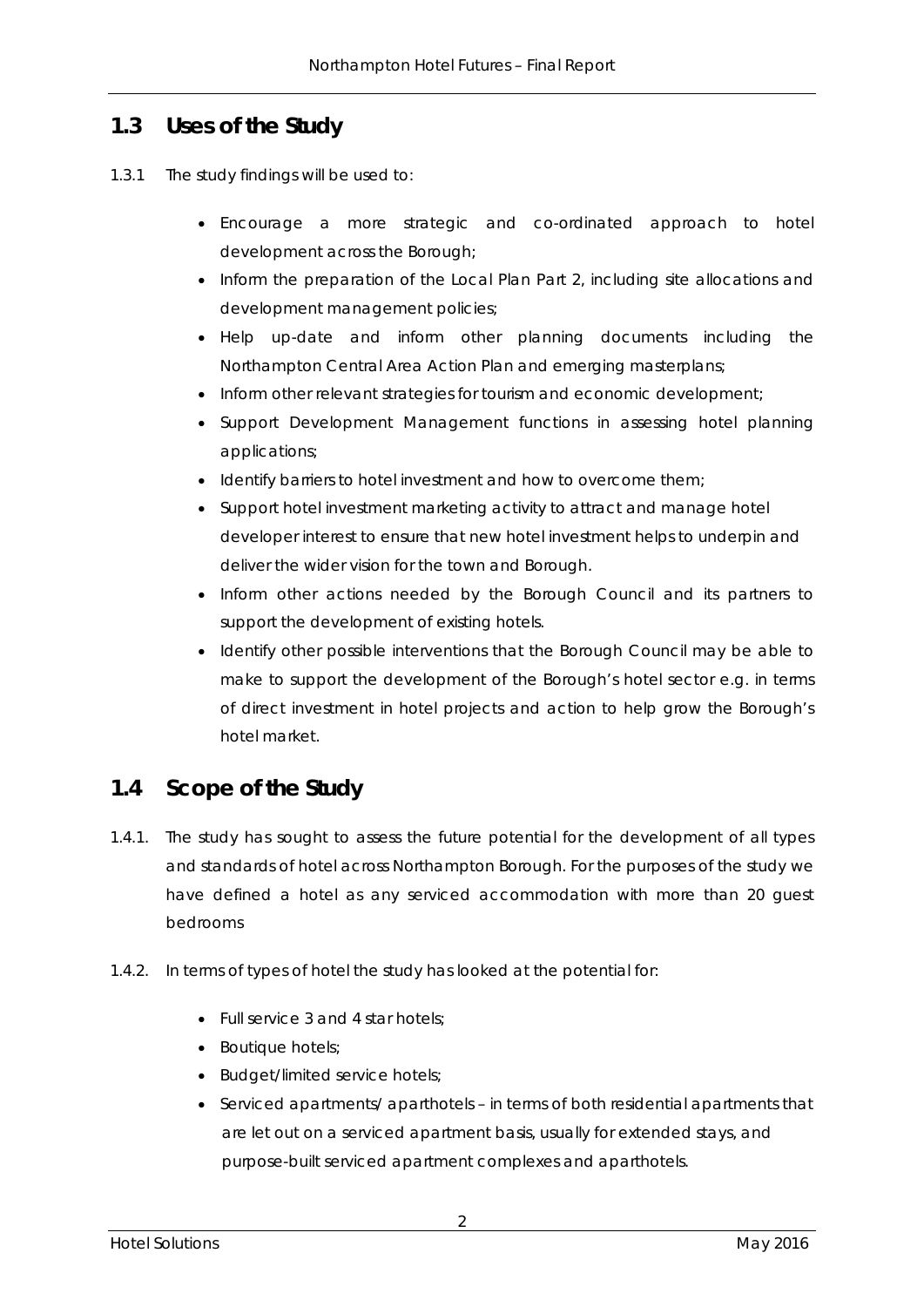- 1.4.3. Appendix 1 provides a full glossary of definitions for the different types of hotel and hotel performance terms that we use in the report.
- 1.4.4. We have not investigated the potential for a 5 star hotel in Northampton as we know from experience that 5 star hotels can only be supported in London, other major cities like Manchester and Glasgow, and key heritage cities such as Bath, York, Chester and Edinburgh. It is highly unlikely that Northampton would be able to sustain a 5 star hotel.
- 1.4.5. Geographically the study findings have been presented for Northampton Town Centre and the rest of the Borough.

## <span id="page-13-0"></span>**1.5 Study Methodology**

- 1.5.1. The study has involved the following modules of research and consultation:
	- A review of national trends in hotel performance and development of relevance to Northampton.
	- An audit of the current and potential future hotel supply in Northampton, identifying any recent changes in terms of new hotels; the expansion, development or upgrading of existing hotels; and any hotel closures. The audit has been based on Internet searches.
	- Benchmarking of current hotel supply and recent and planned hotel development activity in Northampton with that of Leicester, Milton Keynes and Reading.
	- A survey of hotel managers and owners in Northampton to gather data and information on room occupancy levels and trends, achieved room rates, market mix, levels of denials, market trends, and future development plans. Interviews were conducted primarily through face-to-face interviews supplemented with telephone interviews as required. In order to fill some data/information gaps where we were unable to engage hotel managers in our research, we also obtained hotel performance data for Northampton's 3/4 star and budget hotels from STR Global and accessed performance data for some hotels from our contacts at hotel company head offices. The hotels included in our samples are listed at Appendix 3.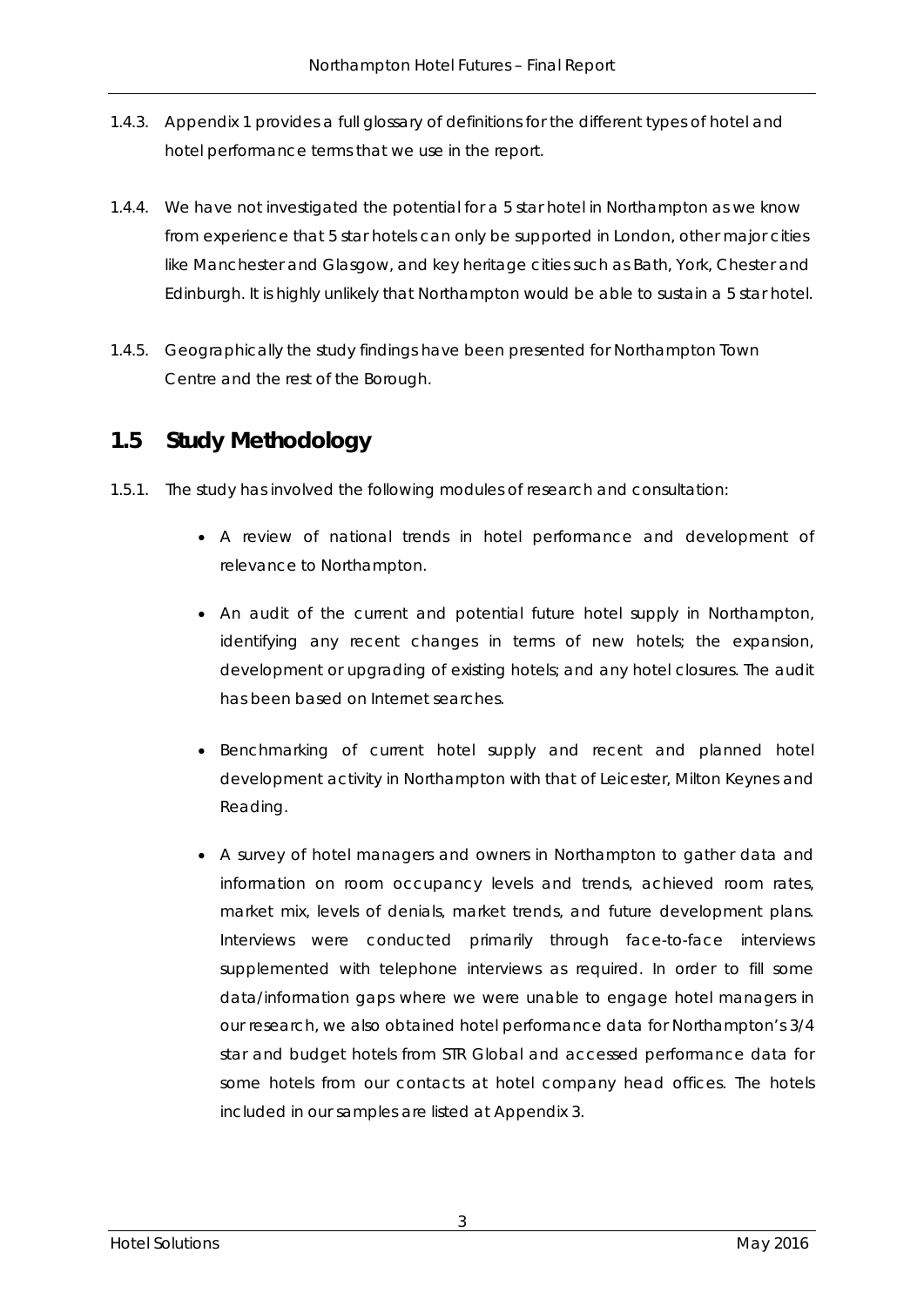- A stakeholder consultation with the relevant officers of Northampton Borough Council (Planning Policy, Development Control, Economic Development, Heritage and Estates).
- Email and telephone consultations with other stakeholders and interested parties including Northamptonshire Enterprise Partnership, SEMLEP, neighbouring local authorities, the University of Northampton, Northampton Town FC, Northampton Saints and Northants Cricket.
- A review of relevant current policy and strategy documents and employment and population forecasts to establish the policy framework for hotel development in the Borough and identify likely drivers of future growth in hotel demand.
- The preparation of hotel demand forecasts to provide a quantitative estimate of the level of new hotel development that future market growth might support in Northampton through until 2029.
- A survey of national, regional and local hotel developers/operators to test hotel developer interest in Northampton, establish their site and location requirements, and identify any obstacles they face relative to investing here.
- A review of potential hotel sites in the Borough to assess their fit with hotel operator requirements.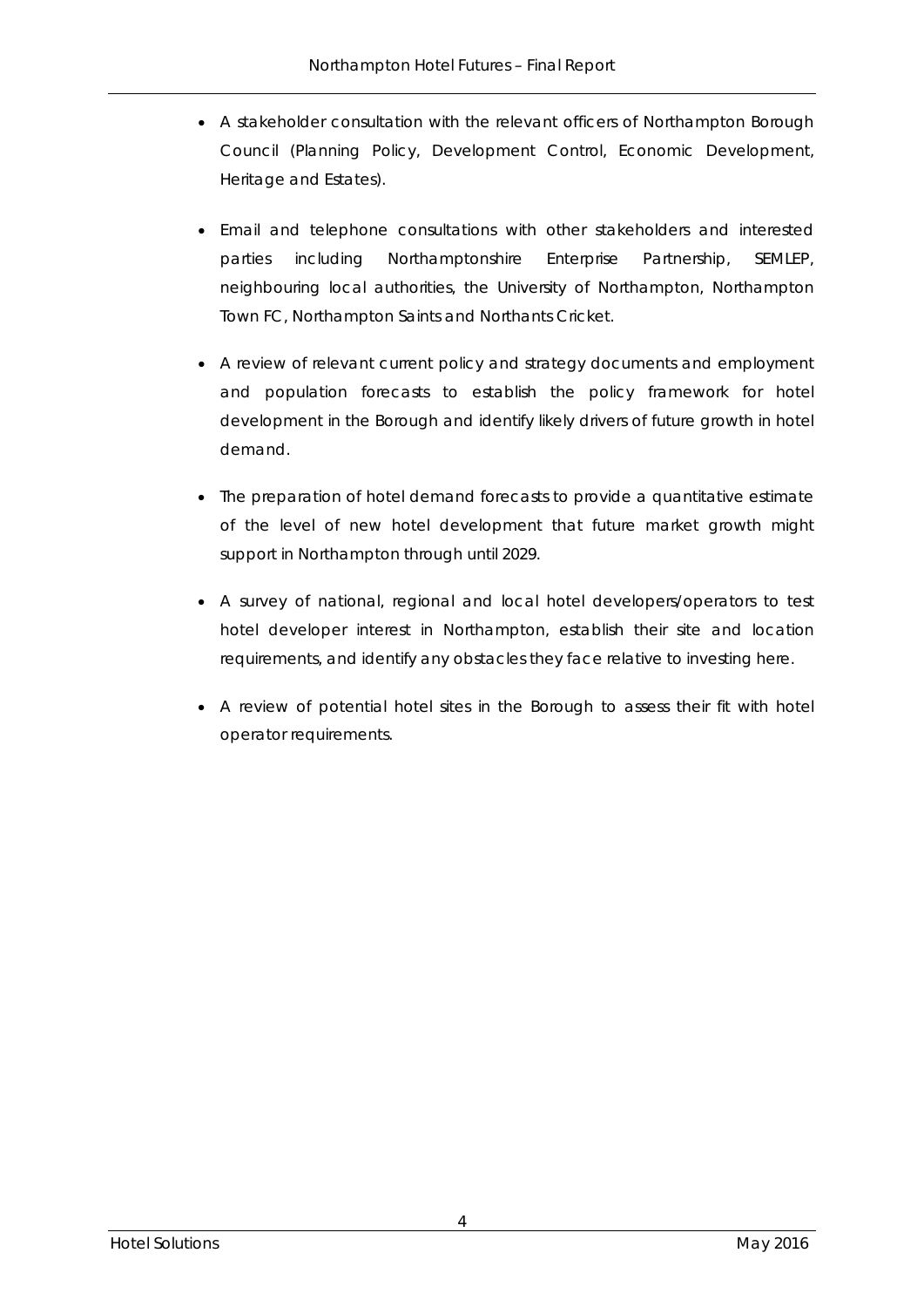## <span id="page-15-0"></span>**1.6 Structure of the Report**

- 1.6.1. The report comprises an initial chapter setting out the current and emerging national, and local policy context for hotel development in Northampton Borough, followed by chapters setting out the key findings and conclusions of the study regarding:
	- National hotel performance and development trends;
	- Current hotel supply, recent changes and planned hotel development;
	- Current hotel performance and markets:
	- Future market prospects;
	- The future potential for hotel development in the Borough in terms of future growth in demand, hotel developer and operator interest, and site availability.
- 1.6.2. The final chapter of the report provides a summary of the identified potential for hotel development in Northampton, our planning policy recommendations, and recommendations for other requirements for Borough Council intervention and support to accelerate hotel development and strengthen the hotel market in the Borough.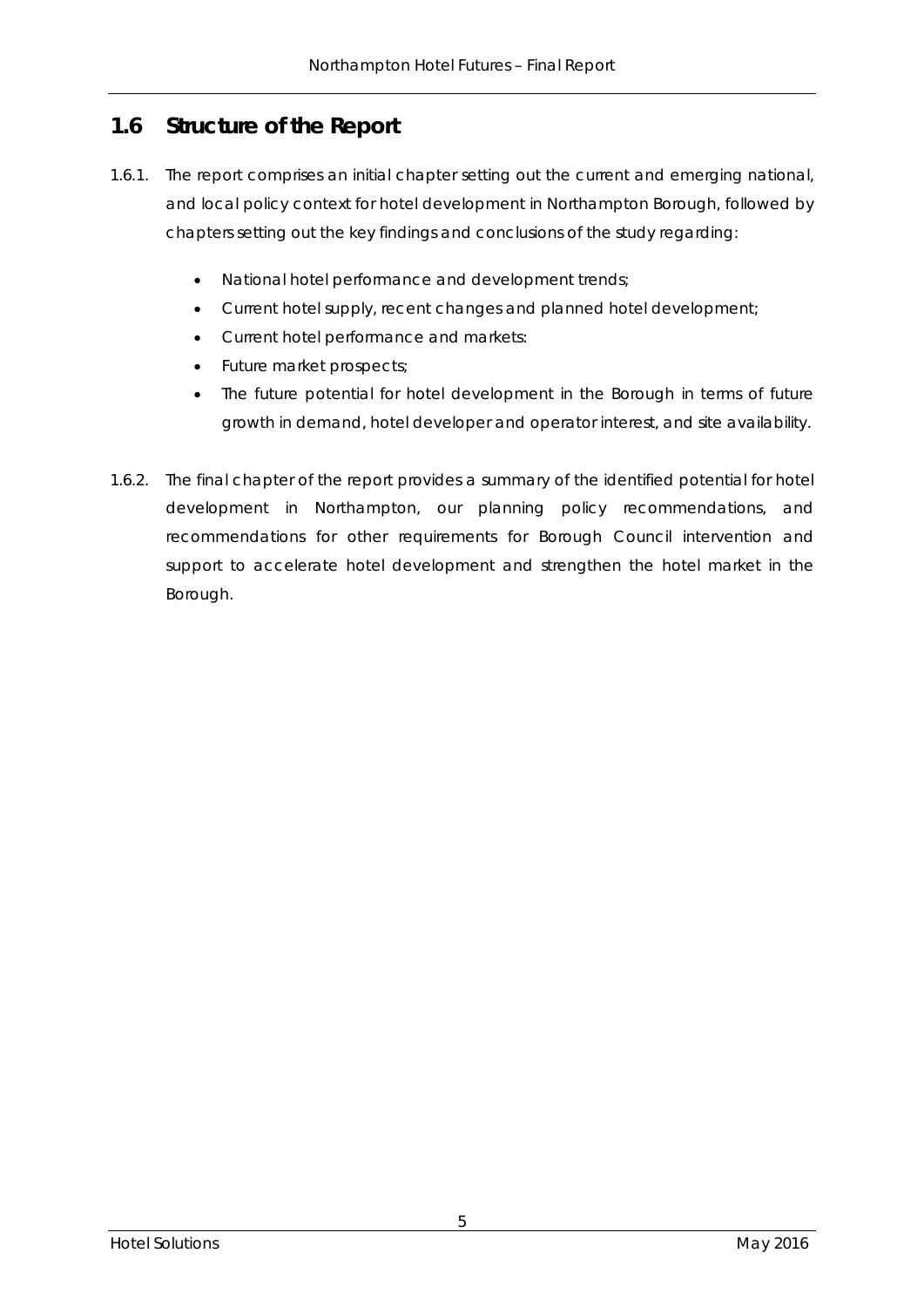*\_\_\_\_\_\_\_\_\_\_\_\_\_\_\_\_\_\_\_\_\_\_\_\_\_\_\_\_\_\_\_\_\_\_\_\_\_\_\_\_\_\_\_\_\_\_\_\_\_\_\_\_\_\_\_\_\_\_\_\_\_\_\_\_\_\_\_\_\_\_\_\_\_\_\_\_\_\_\_\_\_\_\_\_\_*

## <span id="page-16-0"></span>**2. THE POLICY FRAMEWORK**

## <span id="page-16-1"></span>**2.1. National Planning Guidance**

- 2.1.1 With the publication of the **National Planning Policy Framework** in March 2012, planning policy has been streamlined. National planning practice guidance has subsequently been completely refreshed and updated to support the NPPF and in March 2014 was launched via a new website.
- 2.1.2 The NPPF says relatively little about tourism. It only refers to tourism in the context of ensuring the vitality of town centres. The NPPF focuses on a town centre first approach for tourism uses, with sequential testing to be applied should these uses wish to locate elsewhere and not be in accordance with an up-to-date Local Plan. This means proving that no alternative suitable sites in or closer to the town centre are available or viable.
- 2.1.3 In terms of other policies in the NPPF, key threads of relevance to developing the hotel and visitor accommodation sector and some of the issues identified in this study include:
	- Retention of the presumption in favour of sustainable development;
	- A continued significant focus on supporting economic growth, also reflecting local circumstances;
	- Encouragement to plan positively, meeting objectively assessed needs with flexibility to adapt to change;
	- A streamlined and speedy approach to decision-making on schemes that accord with the development plan;
	- Retention of requirements relating to the setting of local car parking standards, reflecting local levels of ownership, and encouragement of sustainable modes of transport;
	- Re-affirmation of the commitment to the Green Belt, with review only in exceptional circumstances;
	- Policies should seek to address potential barriers to investment;
	- Pro-active engagement with applicants is a key strand, with positive planning and pre-application discussions encouraged;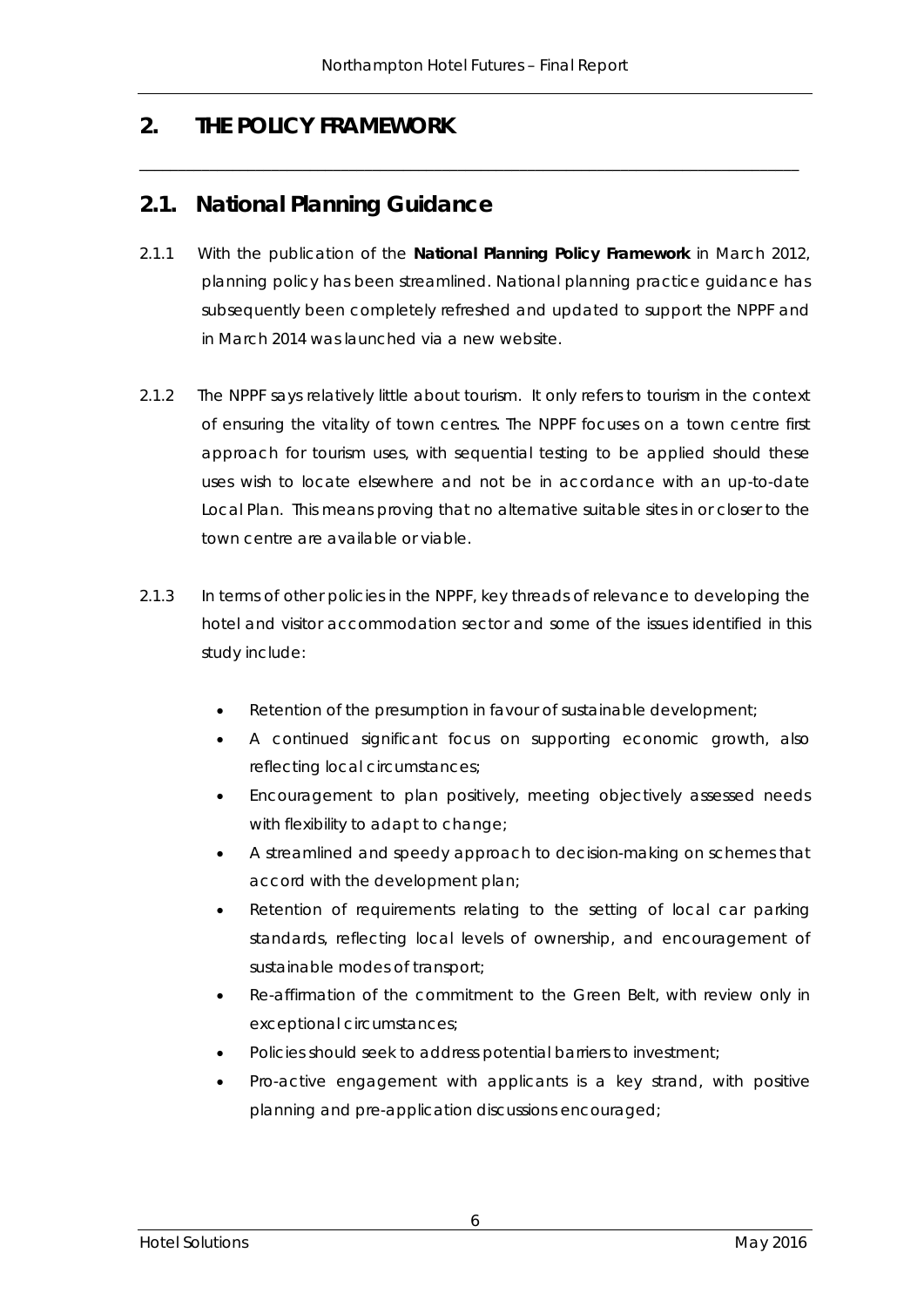- Joint working is expected between local authorities on cross-boundary issues, in relation to which there is a duty to co-operate;
- Weight will also be given to relevant policies within emerging Local Plans dependent on stage of preparation and conformity with the NPPF.
- 2.1.4 The Government consulted in 2013 on proposals to permit hotels to convert to other uses under permitted development rights. The proposal to allow hotels to convert to state funded schools and childcare nurseries was granted, but the proposal to allow hotels to convert from C1 to C3 residential was not.
- 2.1.5 Prior to March 2014, national planning guidance on the development of hotels and other forms of visitor accommodation came in the form of the 'Good Practice Guide on Planning for Tourism' (2006), which contained a specific appendix on tourist accommodation, dealing principally with the location of accommodation. There was also previously a specific section on hotel development in the 'Practice Guidance on Need, Impact and the Sequential Approach' (2009). With the advent of the NPPF, both of these have been cancelled. There is a lack of clarity around how much of this is now reflected in current policy and guidance. Initial advice indicates that:
	- The Planning Practice Guidance published by DCLG alongside the NPPF only makes reference to tourism under the section entitled 'Ensuring Vitality of Town Centres' Paragraph 007 – 'What should local authorities consider when planning for tourism?'. This refers to engaging with the tourist industry, considering their locational and operational needs, analysing the opportunities for tourism to support local services and the environment, and paying regard to non-planning guidance.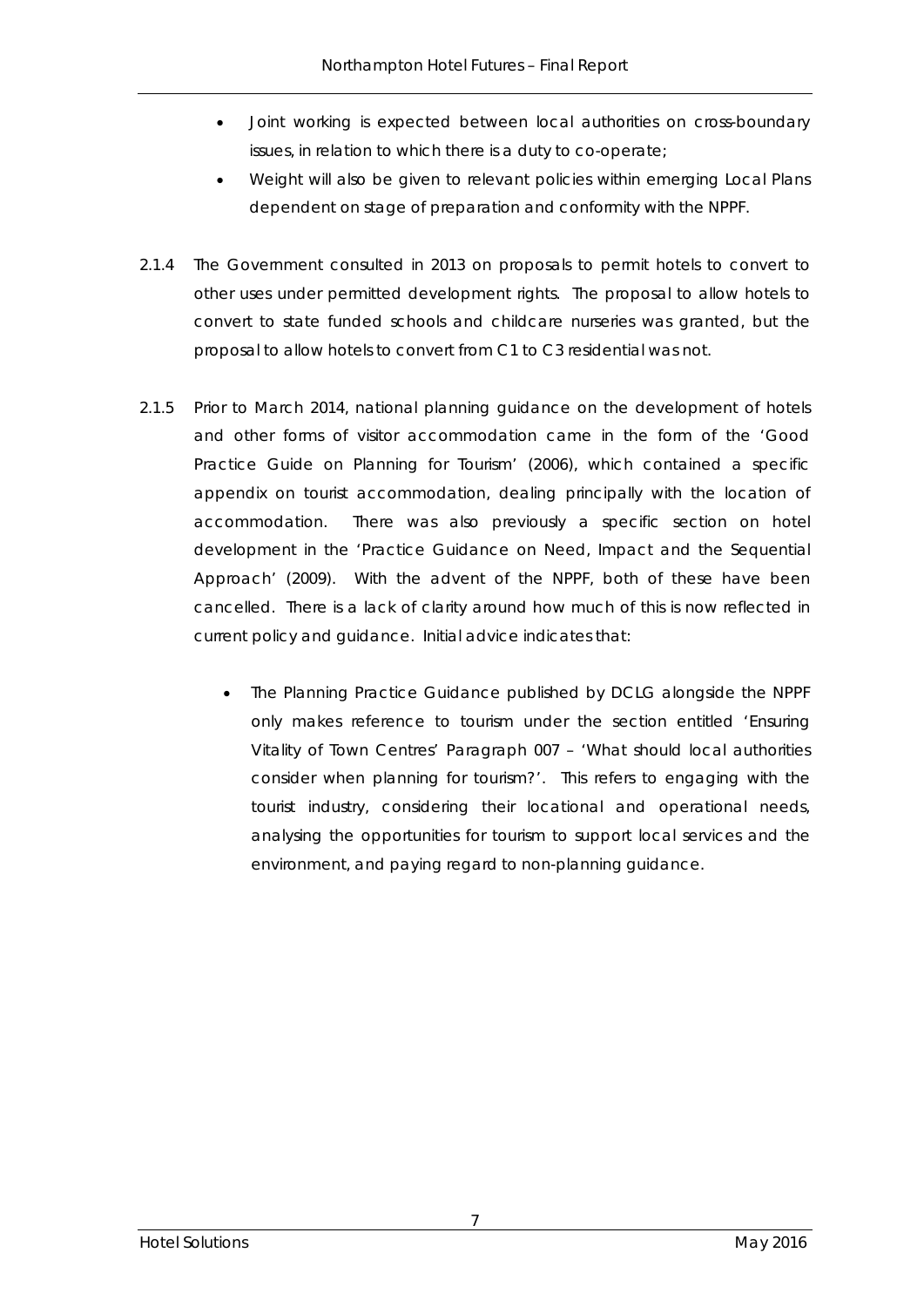- Specific tourism planning guidance appears to have been reduced to a six-point framework that can be found on the VisitBritain/VisitEngland website<sup>[1](#page-18-1)</sup> (see Appendix 2). This addresses the following issues:
	- o How should tourism developers maximise the economic benefits of tourism for their areas;
	- o How should tourism uses be accommodated in urban areas?
	- o How should tourism be accommodated in rural areas?
	- o What are the key locational considerations in choosing the best site for tourism development?
	- o How can tourist accommodation be maintained as a tourism use?
	- o What about applications for permanent staff accommodation?

## <span id="page-18-0"></span>**2.2 Local Planning Policies**

## **West Northamptonshire Joint Core Strategy Local Plan (Part 1)**

2.2.1 The West Northamptonshire Joint Core Strategy Local Plan (Part 1) was adopted in December 2014 and provides up to date planning policies for the whole of Northampton Borough. This Plan covers the period to 2029. Part 2 of the Local Plan is in preparation and will set out site specific allocations for Northampton Borough, as well as development management policies for the use of land and buildings. It will include a review of the Central Area Action Plan (CAAP). It will still cover the period to 2029.

<span id="page-18-1"></span><sup>1</sup> http://www.visitengland.org/england-tourism-industry/gov\_tourism\_policy/tourismplanning.aspx"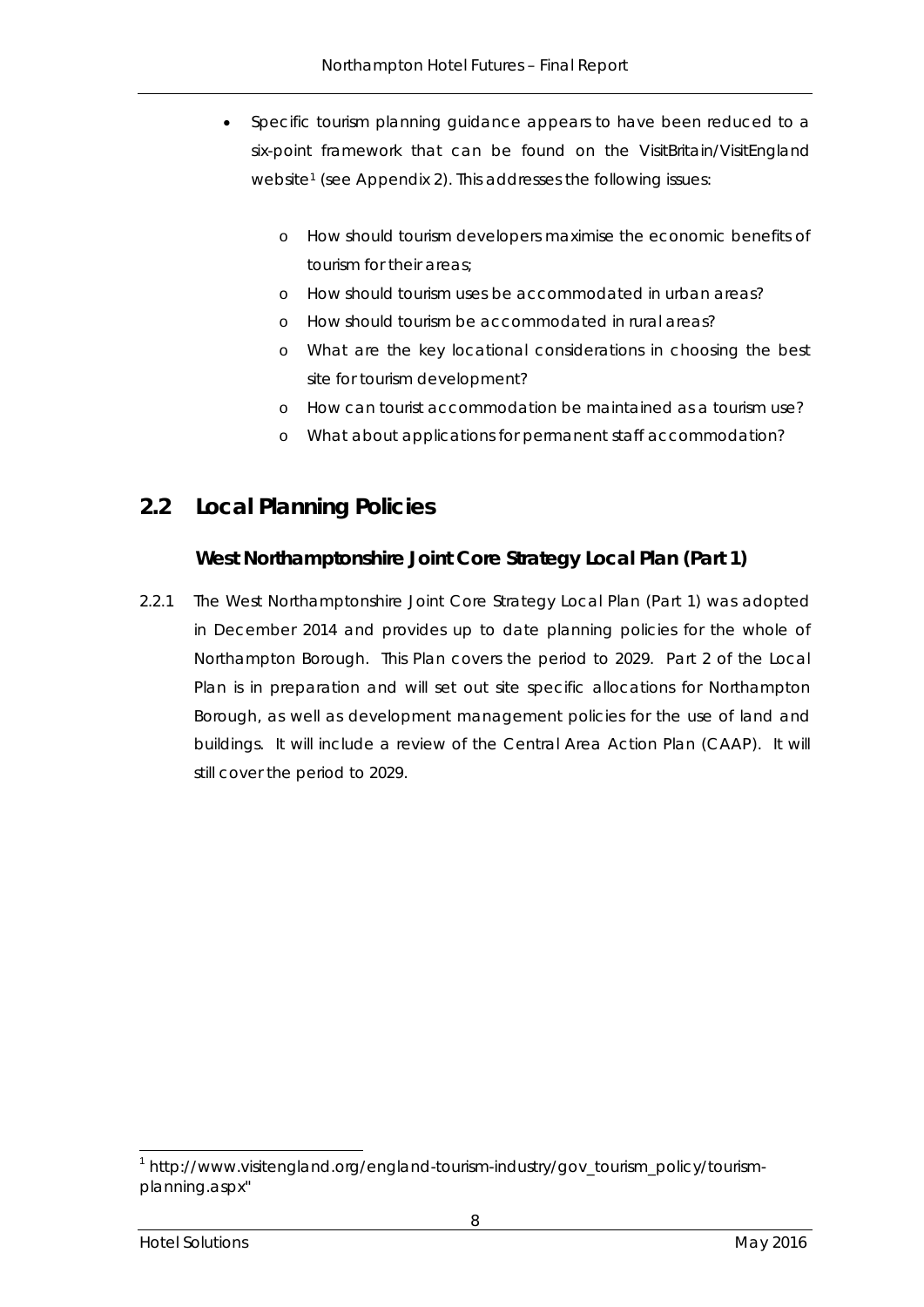2.2.2 Tourism is considered in the Joint Core Strategy (JCS) as part of the area's economy and the drive for economic advantage. There is one general tourism policy under which hotel development would be considered, policy E7:

#### POLICY E7 - TOURISM, VISITOR AND CULTURAL INDUSTRIES

TOURISM, VISITOR AND CULTURAL DEVELOPMENT PROPOSALS WILL **BE SUPPORTED WHERE:** 

- a) THEY CONTRIBUTE TO THE ACHIEVEMENT OF REGENERATION **AIMS AND OBJECTIVES:**
- b) THEY STRENGTHEN THE OVERALL TOURISM OFFER:
- c) THEY BENEFIT LOCAL COMMUNITIES AND BUSINESSES: AND
- d) DEVELOPMENT IS OF A USE, FORM AND SCALE WHICH DOES NOT HARM THE QUALITY OF THE NATURAL OR BUILT ENVIRONMENT.

ATTRACTIONS AND FACILITIES OF A SIGNIFICANT SCALE SHOULD BE LOCATED FIRSTLY WITHIN TOWN CENTRES, THEN ON THE EDGE OF TOWN CENTRES, AND THEN AT OTHER ACCESSIBLE LOCATIONS.

RURAL VISITOR ATTRACTIONS SHOULD CONFORM TO POLICY R2.

- 2.2.3. The supporting text talks refers to tourism development supporting the regeneration of Northampton and to sites for hotel development around the waterside being identified in the CAAP.
- 2.2.4 Other references to hotels in the JCS of relevance to this study include a policy for the development of the Silverstone Circuit and knowledge-based cluster, supporting its role as an international venue for motorsport and associated employment, tourism and leisure development, including up to 3 hotels.
- 2.2.5 There are no specific development management policies relating to hotel development – these could be developed if necessary a part of Local Plan Part 2. There is a general employment retention policy that could possibly be applied to retain hotel accommodation, although loss of hotel stock does not seem to have been an issue of any significance.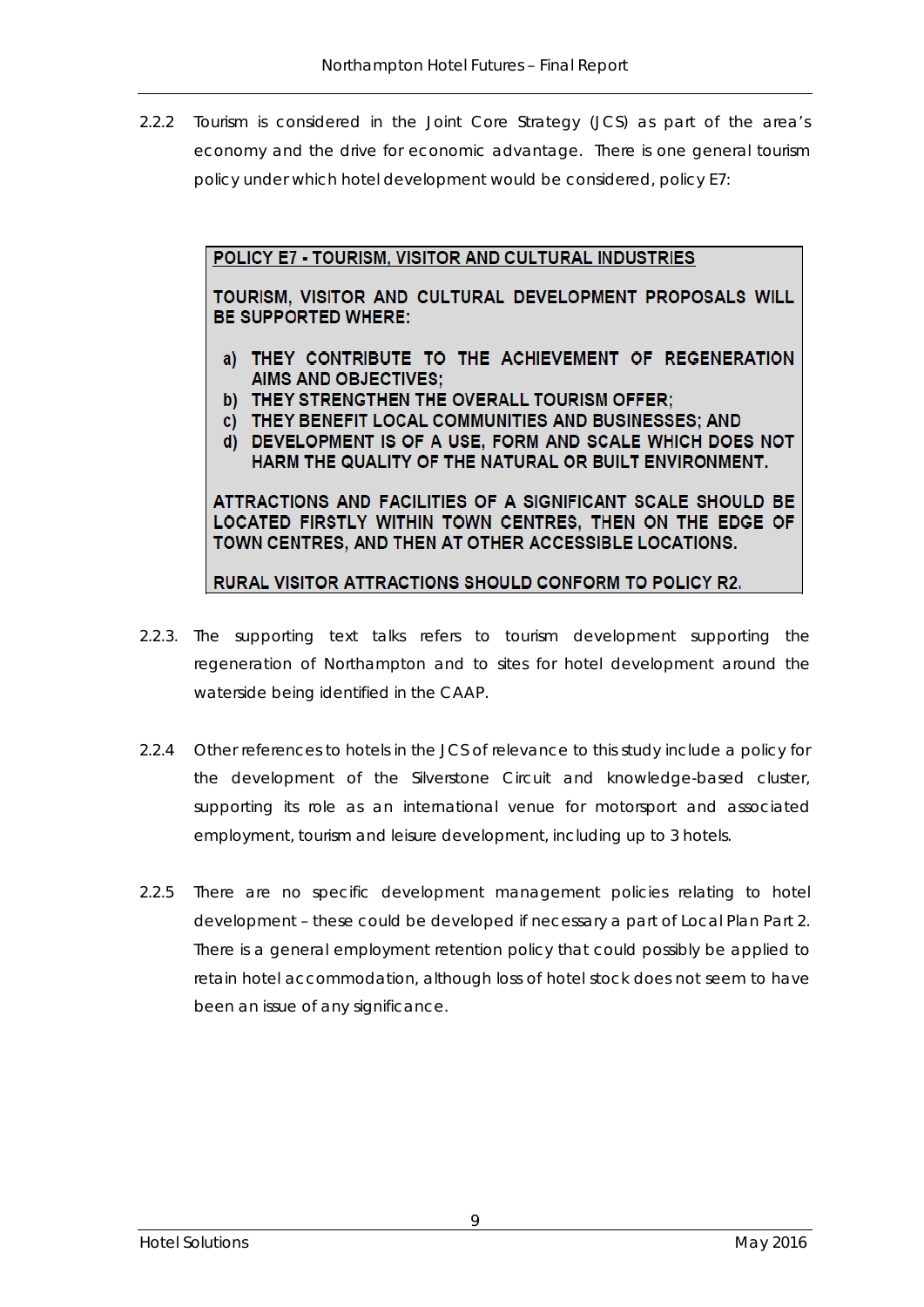## **Northampton Central Area Action Plan**

- 2.2.6 The Northampton CAAP was adopted in January 2013 and provides up to date policies for the town centre and surrounding area. The Plan identified a need for 405-480 hotel rooms (section 7.24) between 2011 and 2026 (although it is not clear on what evidence this is based): the phasing of these (possibly linked to the availability/deliverability of sites coming forward) is indicated as:
	- 105 rooms 2011-2016;
	- 50-75 rooms 2016-2021;
	- 250+ rooms 2021-2026.
- 2.2.7 The section on leisure and tourism within the Spatial Development Strategy discusses interest from hotel companies in locating in Northampton and identifies a number of sites capable of accommodating hotels (6.13):
	- Town centre sites first, including St John's and Angel Street;
	- Edge of centre sites including Waterside St Peter's and Castle Station;
	- Out of centre sites, including Avon/Nunn Mills/Ransome Rd.
- 2.2.8 Hotels then feature in certain site-specific policies including:
	- Policy 17 Grosvenor Centre redevelopment (including the Greyfriars site);
	- Policy 20 St John's (now delivered by Premier Inn);
	- Policy 21 Angel Street (now gone to alternative use);
	- 6.67 refers to hotel use in relation to Avon/Nunn Mills though this is not specifically in Policy 28; a 50-75 bed hotel for this site is identified on p112;
	- A hotel is identified as a Phase 3 output for Castle Station (2021-2026), though is not specifically mentioned in Policy 19 or the supporting text;
	- The Waterside Southbridge West has a 100 bed hotel as a development requirement on p112, though this does not feature in Policy 27 or the supporting text.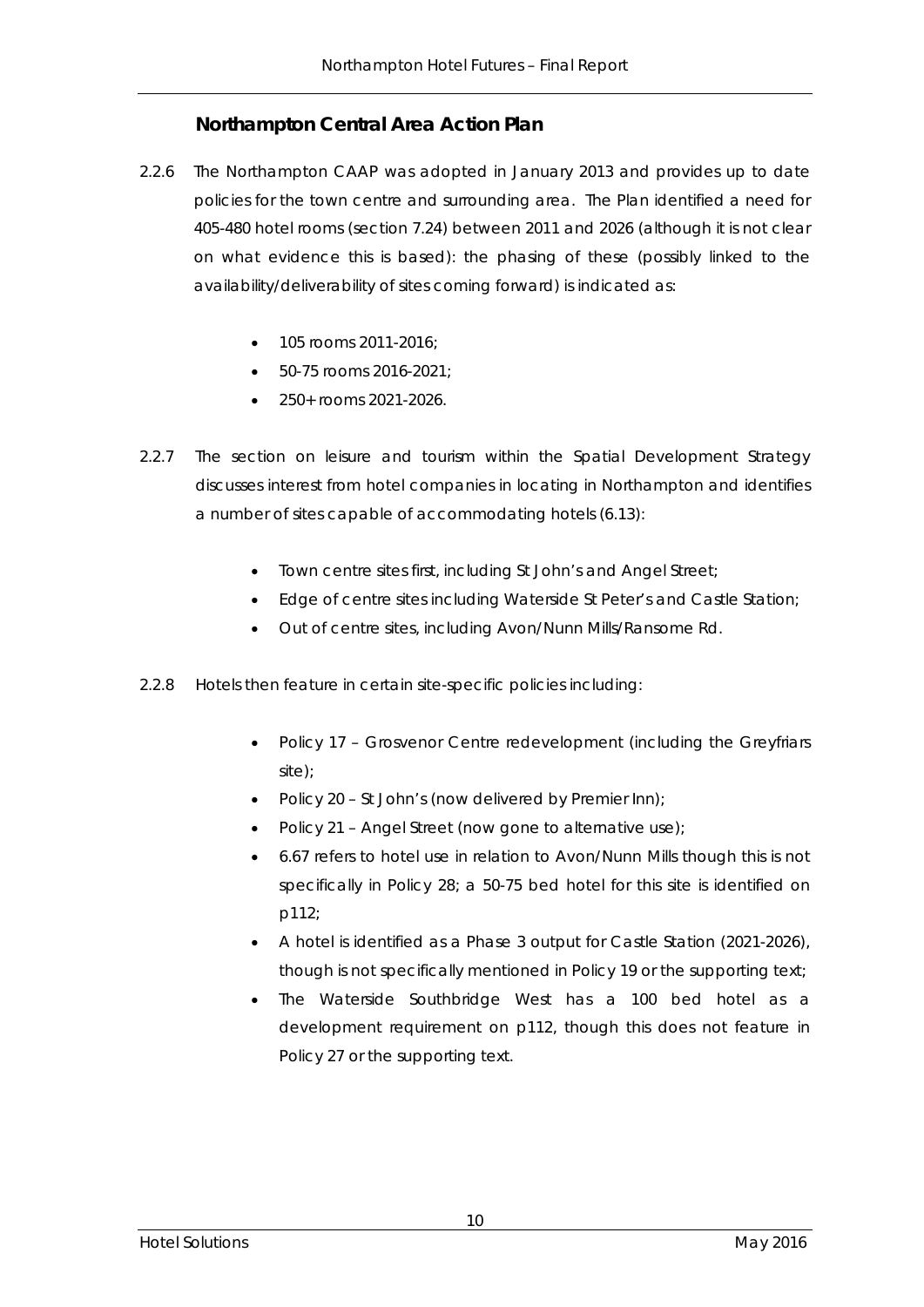2.2.9 It is our understanding that although a hotel use has been identified in relation to a number of the CAAP sites, a hotel does not have to be delivered on them. They are sites for mixed use, so there is potential for them to go entirely to nonhotel uses – which can often deliver better values.

## **Community Infrastructure Levy (CIL)**

2.2.10. CIL was introduced to Northampton borough from April 1st 2016 but does not apply to hotels.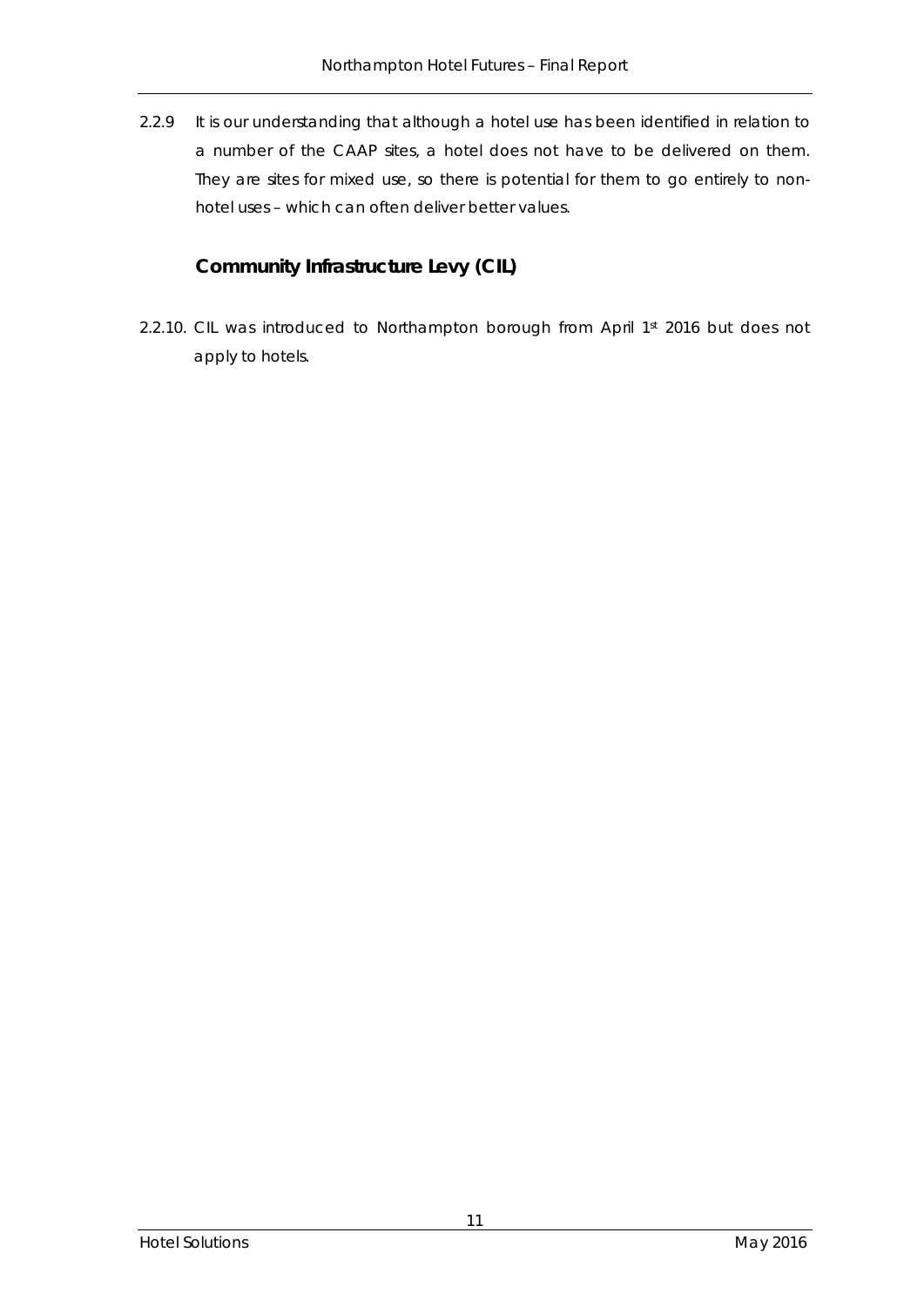\_\_\_\_\_\_\_\_\_\_\_\_\_\_\_\_\_\_\_\_\_\_\_\_\_\_\_\_\_\_\_\_\_\_\_\_\_\_\_\_\_\_\_\_\_\_\_\_\_\_\_\_\_\_\_\_\_\_\_\_\_\_\_\_\_\_\_\_\_\_\_\_\_\_\_\_\_\_\_\_\_\_\_\_\_\_

## <span id="page-22-0"></span>**3. NATIONAL HOTEL TRENDS**

## <span id="page-22-1"></span>**3.1. National Hotel Performance Trends**

3.1.1 The provincial UK hotel industry is currently booming. UK provincial hotel occupancies, achieved room rates[1](#page-22-2) and revpar2 figures strengthened substantially in 2014 and 2015, returning to pre-recession levels in 2014, and reaching record highs in 2015. Further, but slightly slower growth is projected in 2016. With many hotels now frequently trading at full capacity, the opportunities going forward are more to do with growth in room rates than further increases in occupancy.

| Table 1                                   |
|-------------------------------------------|
| UK PROVINCIAL HOTEL PERFORMANCE 2008-2016 |

| Year               | <b>Average Annual</b><br><b>Room Occupancy</b><br>% |                            | £                                        | <b>Average Annual</b><br><b>Achieved Room Rate</b> | <b>Average Annual</b><br>Revpar<br>£     |                            |  |
|--------------------|-----------------------------------------------------|----------------------------|------------------------------------------|----------------------------------------------------|------------------------------------------|----------------------------|--|
|                    | 3/4 Star<br><b>Chain</b><br>Hotels <sup>1</sup>     | All<br>Hotels <sup>2</sup> | 3/4 Star<br>Chain<br>Hotels <sup>1</sup> | All<br>$H$ otels <sup>2</sup>                      | 3/4 Star<br>Chain<br>Hotels <sup>1</sup> | All<br>Hotels <sup>2</sup> |  |
| 2008               | 70.5                                                | 68.6                       | 74.45                                    | 64.16                                              | 52.52                                    | 44.02                      |  |
| 2009               | 68.2                                                | 65.8                       | 68.65                                    | 59.73                                              | 46.83                                    | 39.32                      |  |
| 2010               | 69.5                                                | 69.5                       | 68.20                                    | 58.88                                              | 47.40                                    | 40.90                      |  |
| 2011               | 69.6                                                | 70.9                       | 68.40                                    | 58.64                                              | 47.61                                    | 41.56                      |  |
| 2012               | 69.6                                                | 69.8                       | 69.97                                    | 59.22                                              | 48.72                                    | 41.32                      |  |
| 2013               | 72.0                                                | 72.6                       | 71.46                                    | 59.94                                              | 51.48                                    | 43.53                      |  |
| 2014               | 73.7                                                | 75.4                       | 74.90                                    | 64.03                                              | 55.20                                    | 48.27                      |  |
| 2015               | 74.9                                                | 76                         | 80.51                                    | 67                                                 | 60.33                                    | 51                         |  |
| 2016F <sub>3</sub> | n/a                                                 | 77                         | n/a                                      | 69                                                 | n/a                                      | 53                         |  |

Notes:

1. Source: Hotstats UK Chain Hotels Market Review

2. Source: STR Global

3 PwC UK Hotels Forecast 2016

3. Forecast

<span id="page-22-2"></span><sup>-</sup>1. The amount of rooms revenue (excluding food and beverage income) that hotels achieve per occupied room net of VAT, breakfast (if included) and discounts and commission charges, calculated as total rooms revenue divided by number of rooms let

<sup>2.</sup> The amount of rooms revenue (excluding food and beverage income) that hotels achieve per available room net of VAT, breakfast (if included) and discounts and commission charges, calculated as total rooms revenue divided by number of rooms available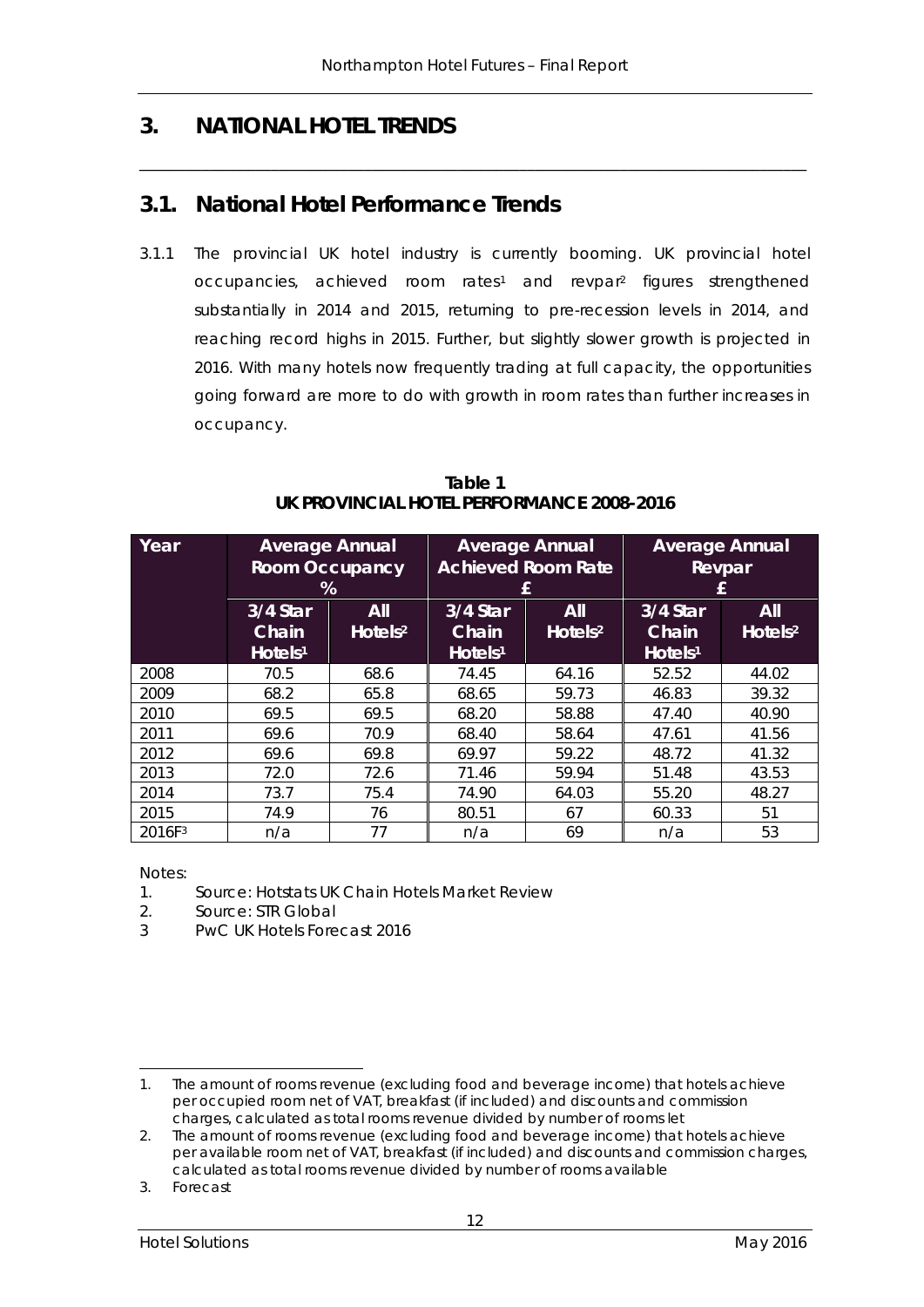## <span id="page-23-0"></span>**3.2. National Hotel Development Trends**

3.2.1. National hotel development trends of relevance to Northampton Borough are as follows:

#### **Budget Hotel Development**

- The ongoing development of **Premier Inn and Travelodge budget hotels** with new hotels opening in a whole range of different types of location including towns such as Trowbridge in Wiltshire, Northampton, Luton, Bicester in Oxfordshire, Telford, and Hitchin in Hertfordshire. As the market leaders in the UK budget hotel sector Premier Inn and Travelodge have continued to open hotels apace across the UK. Travelodge has announced that it will open 19 new hotels in 2016, with an investment value of £140 million. This expansion is expected to create 450 new jobs and increase the company's network to 542 hotels. New locations include further hotels in London, key business locations such as Bristol, Glasgow and Derby, seaside resorts and smaller towns. In addition to the 2016 openings, Travelodge has identified 250 further locations where it would like to open new hotels. Premier Inn opened 28 new hotels in 2015, including a new hotel in Northampton town centre and additional hotels in other major towns and cities, including Basingstoke, Chelmsford, Maidenhead and Nottingham. It has already opened 20 new hotels so far in 2016 in locations such as Derby, Newcastle, Colchester, Exeter and Bristol. The company is aiming to increase to 830 hotels and 75,000 bedrooms by 2018. Both Travelodge and Premier Inn are now focusing on town and city centre or edge of town hotel development. They are no longer developing roadside hotels in the way that they were in the early 1990s.
- In terms of **other established budget hotel brands**, the French hotel company **Accor** has relaunched its budget hotel offer under three brands – Ibis, Ibis Budget (replacing Etap) and Ibis Styles as a budget boutique brand for franchised independent hotels. The company opened 4 Ibis Styles hotels in 2015 in Barnsley, Crewe, Haydock and at Birmingham NEC. Four further Ibis Styles hotels are due to open in 2016 in Greenwich, Birmingham, Manchester, and at Heathrow Airport, together with Ibis hotels at London Canning Town and in Cambridge.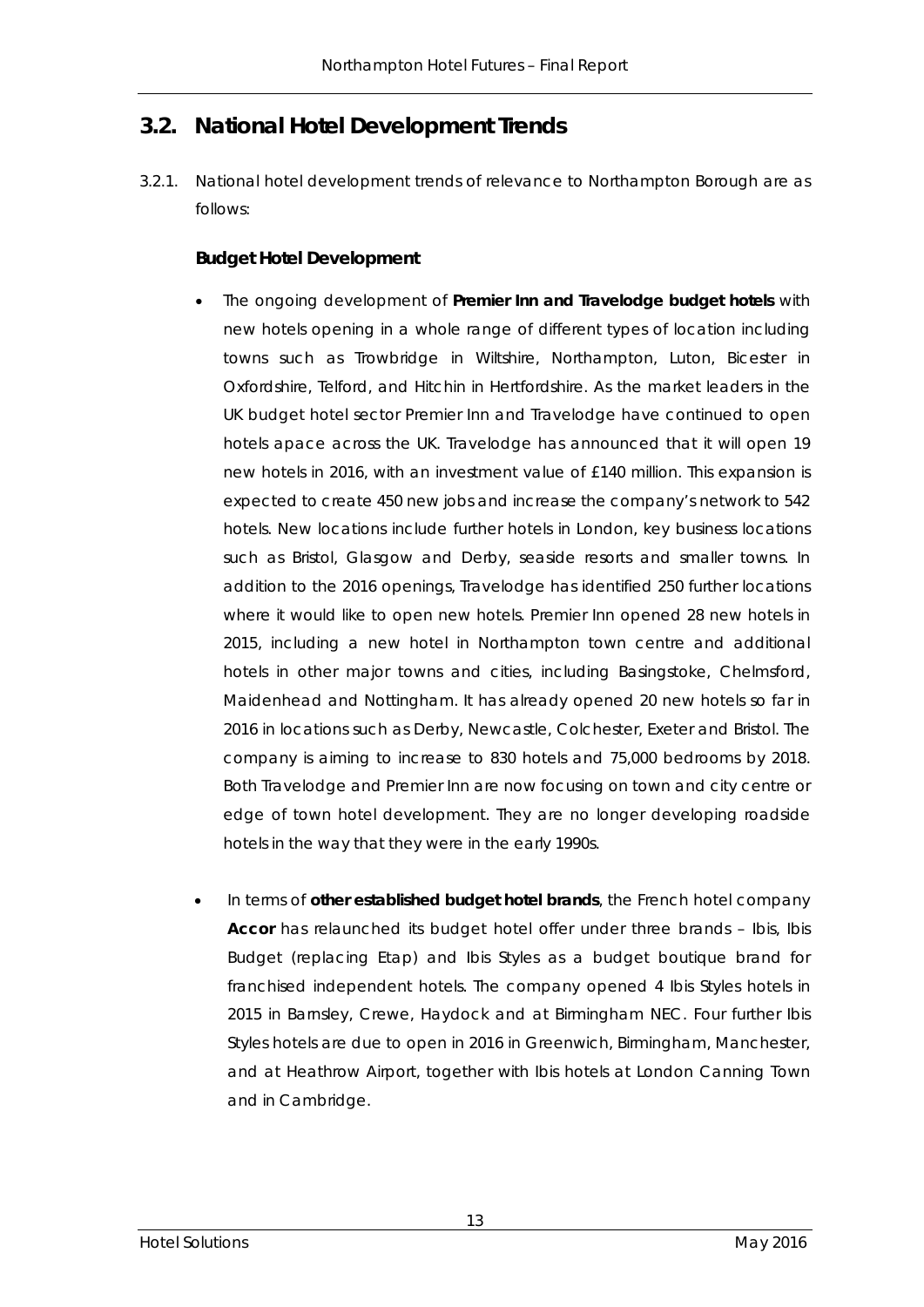- A new entrant to the UK budget hotel market is the Malaysian budget hotel operator **Tune Hotels**. It has rapidly established itself in London and is now targeting other UK cities, so far opening in Liverpool, Newcastle and Edinburgh in 2015. It is aiming to open up to 25 new hotels in the UK by 2020, targeting major business cities such as London, Manchester, Birmingham and Leeds.
- At the **upper-tier budget/ limited service 3 star level**, the **Holiday Inn Express** and **Hampton by Hilton** brands have continued to develop, with new hotels opening or planned across the UK in locations such as Sheffield, York, Wakefield, Birmingham, Luton, Newcastle, Bournemouth, Wigan, Leigh, Oxford, Bridgewater, Stockport, London Vauxhall Nine Elms, and Stansted, Bristol and Humberside Airports. Holiday Inn Express has recently unveiled its new generation hotel product that will feature the latest in-room smart technology, redesigned bedrooms with a flexible work/rest corner, and a new food and beverage concept. The first UK hotels to feature the new product are at London's Park Royal, Ealing, Grimsby and Portsmouth.
- In terms of other upper-tier budget brands, Wyndham's **Ramada Encore** brand has seen its UK presence diminish as a number of its franchised hotels have been sold and new owners have switched to other brands such as Ibis Styles, Pentahotel and Travelodge. London-based glh Hotel Group announced plans in 2015 for its new **Thistle Express** budget hotel concept. The first hotel will open under the brand in London in 2016, and the company has plans to open a further 10 hotels over the next 5 years.
- At the other end of the spectrum, **Easyhotel** has announced plans to significantly expand its super-budget hotel chain across the UK. It has identified 36 major towns and cities where it wants to have owned or franchised hotels. New Easyhotels are due to open in Liverpool and Manchester in 2016 and planned for Birmingham and Ipswich for 2017.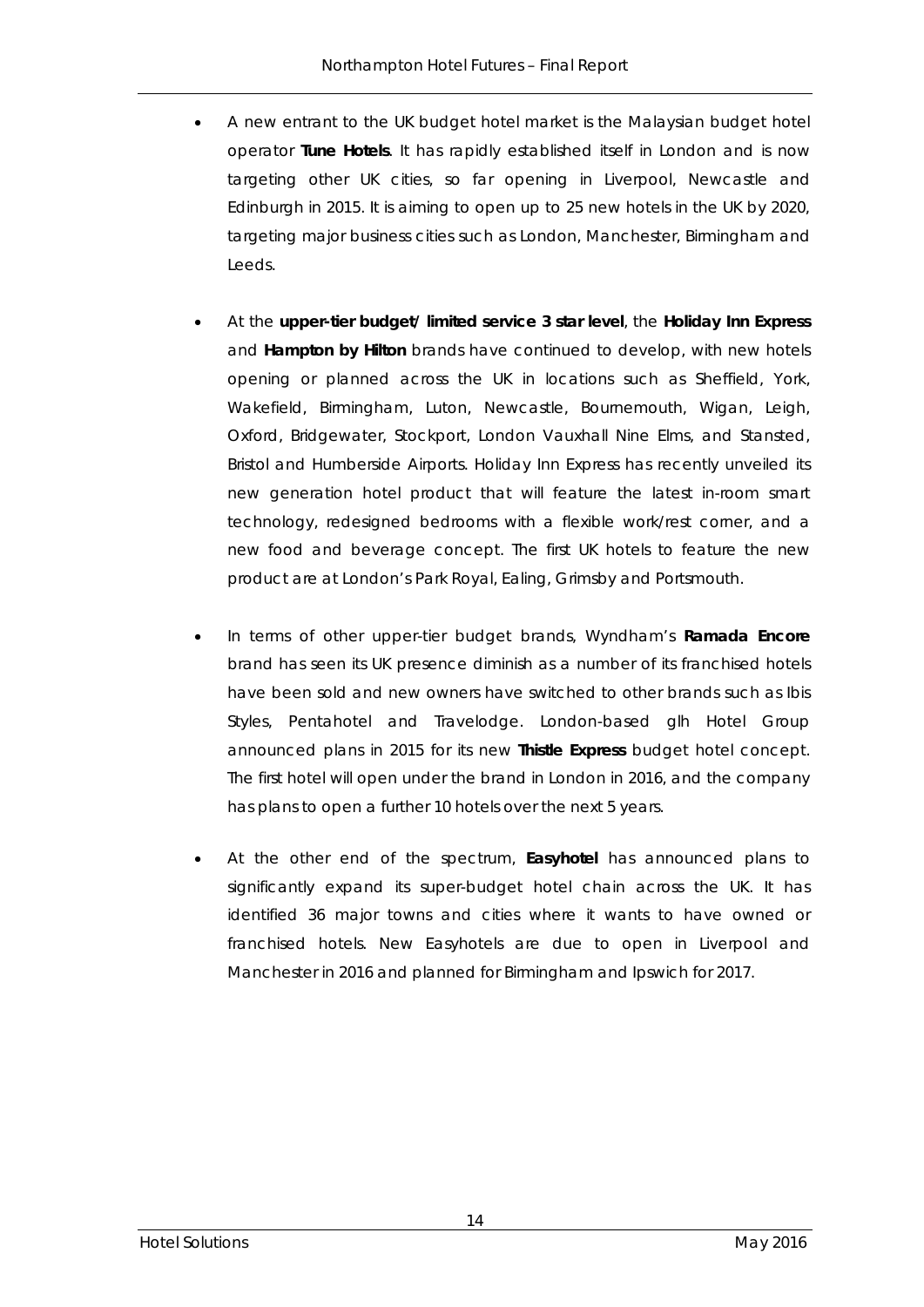- A more recent trend has been the emergence of **budget boutique hotels** in major cities from companies such as Nadler Hotels (previously Base2Stay), Big Sleep (with hotels in Cheltenham, Eastbourne and Cardiff), Sleeperz (with hotels in Newcastle and Cardiff), Citizen M (with hotels in London and Glasgow) and Starwood Hotels' Aloft brand (which opened a second UK hotel in Liverpool in 2014 to add to its first property at London ExCeL, and has plans to open another two hotels in 2017 in Brighton and London). These are limited service hotels that feature contemporary interior design and a hightech fit out. The German budget boutique hotel operator Motel One has entered the UK market, with new hotels in 2014 and 2015 in London, Edinburgh, Manchester and Newcastle. The company is due to open a second hotel in Manchester in 2017 and a new hotel in Glasgow in 2018. Marriott has announced plans to introduce its Moxy budget boutique hotel brand into the UK, with hotels announced for London, Heathrow, Edinburgh Airport, Aberdeen, York and Southampton. The French hotel company Accor is planning to launch its Mama Shelter designer budget hotel brand in London.
- Another emerging trend in UK city centres is the development of **small format budget boutique hotels** which offer compact, sometimes windowless bedrooms that feature contemporary design and high tech features for a very affordable price. The small bedroom size allows highly economical hotel development which can be passed onto the customer in terms of lower room rates. Key brands that are developing these types of hotel are Hub by Premier Inn (which opened its first hotel in London's Covent Garden in November 2014, followed by a second London hotel in 2015 and plans for a further 13 hotels in London and Edinburgh); Z Hotels (which now has 8 hotels in London, Liverpool and Glasgow and a hotel under construction in Bath), Qbic Hotels (which launched in London and has announced plans for a further 4 hotels in the capital and a possible roll out to other major cities such as Edinburgh, Glasgow and Manchester), Bloc Hotels (with hotels at Gatwick and in Birmingham city centre); and Yotel (which has hotels at Heathrow and Gatwick and plans for hotels in Manchester and London).
- These newer budget, budget boutique and small format budget boutique hotel companies will focus initially on London, major metropolitan cities and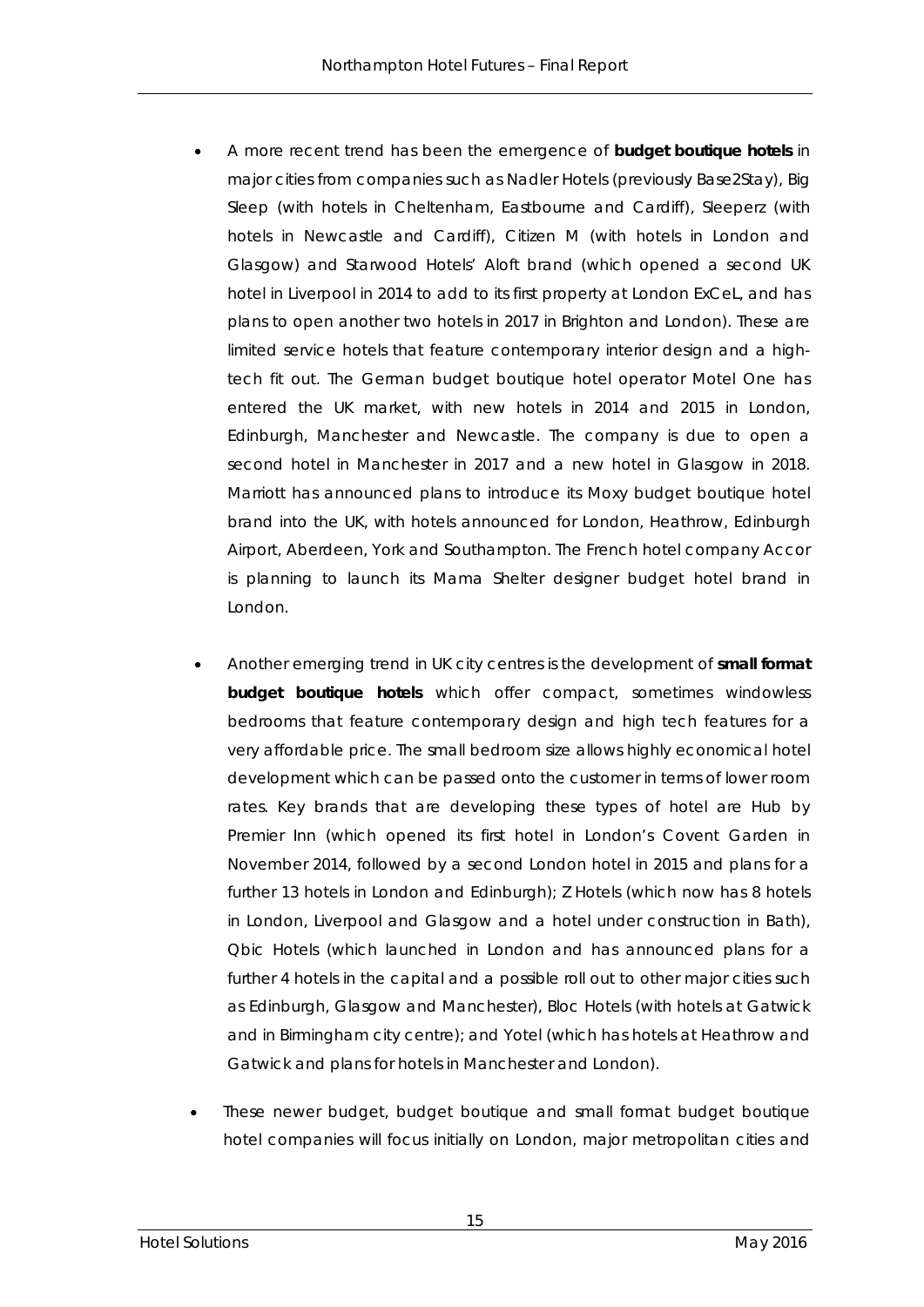airport locations before looking at other towns and cities once they have a stronger market presence and hotel network in the UK.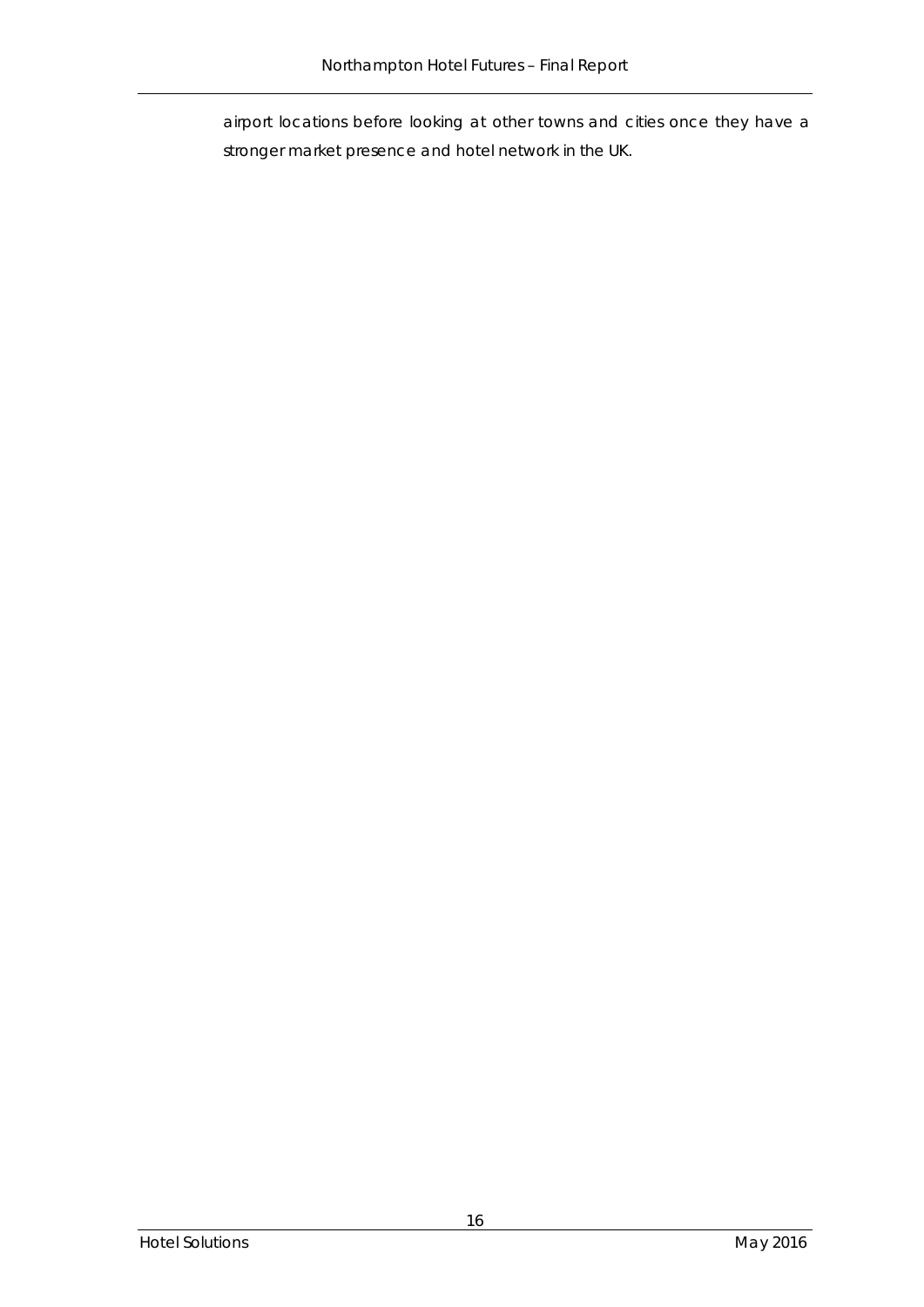#### **4 Star Hotel Development**

• 4 star hotel development in the UK has been focused on London and other major cities with 4 star brands Doubletree by Hilton, Hilton, Crowne Plaza, Hotel La Tour, INNSIDE by Melia, Pullman, Radisson Blu, Apex, Park Plaza and Novotel opening or building new hotels in cities such as Glasgow, Manchester, Birmingham, Liverpool, Newcastle, Leeds, Southampton, Bath and Cambridge.

| <b>Hotel Brand</b>      | <b>Provincial UK Openings</b><br>2015-2017 |
|-------------------------|--------------------------------------------|
| Crowne Plaza            | Newcastle                                  |
|                         | Cambridge                                  |
|                         | Manchester                                 |
| Hilton                  | Southampton                                |
|                         | Leeds                                      |
|                         | Cambridge                                  |
| Doubletree by Hilton    | Liverpool                                  |
| Radisson Blu            | Hull                                       |
|                         | <b>Birmingham Airport</b>                  |
| Pullman                 | Liverpool                                  |
| <b>Novotel</b>          | Brentford                                  |
| Park Plaza              | Manchester                                 |
| <b>INNSIDE by Melia</b> | Manchester                                 |
|                         | Birmingham                                 |
|                         | Glasgow                                    |
| Park Regis              | Birmingham                                 |
| Hotel La Tour           | Milton Park, Oxfordshire                   |
| Sandman                 | <b>Gatwick Airport</b>                     |
|                         | Aberdeen                                   |
| Apex                    | Glasgow                                    |
|                         | <b>Bath</b>                                |

**Table 2 PROVINCIAL UK 4 STAR HOTEL DEVELOPMENT 2015-2017**

• London-based hotel group glh launched a limited service 4 star hotel brand called 'every hotels' in 2014 through the rebranding of four of its Thistle branded hotels. It is looking to expand the brand to other UK cities through management contracts. Leonardo Hotels, the European arm of the Israeli Fattal Hotels Group, opened its first UK property at Heathrow Airport in March 2015, as the first stage in its plans to expand in the UK. The German Steigenberger hotel company is looking to introduce its InterCity Hotels 4 star brand into major UK cities. Other 4 star brands looking to enter the UK market are Louvre Hotel Group's Golden Tulip brand and the Portuguese hotel company Pestana Hotels.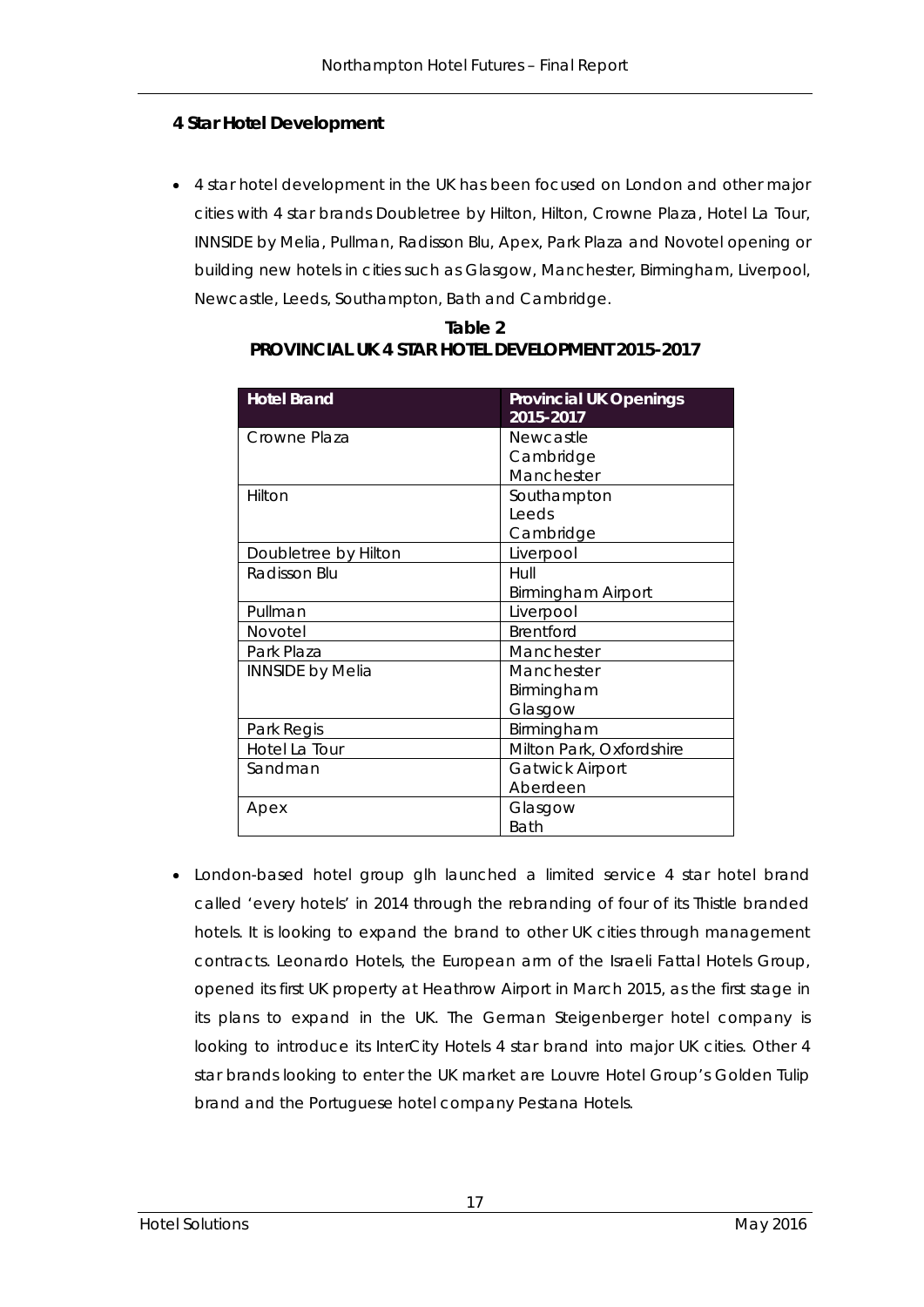#### **3 Star Hotel Development**

• At the 3 star level Village Hotels opened three new hotels in Scotland in 2014/15, in Aberdeen, Edinburgh and Glasgow. The brand's new owners (KSL Capital Partners, who acquired the hotels from De Vere in 2014) are planning to invest in expanding the brand across Southern England. Planning permission was secured in December 2015 for a £21million, 153-bedroom Village hotel on the Lakeside North Harbour business park in Portsmouth. Hilton opened a 3 star Hilton Garden Inn at Heathrow Airport in December 2014. The company has been slow to introduce this brand into the UK market, with Birmingham, Glasgow and Luton being the only other locations where Hilton Garden Inns have so far been built. A Hilton Garden Inn is due to open in Sunderland in 2016 and plans have been announced for Hilton Garden Inn hotels in Manchester and Hull. New Holiday Inn hotels have opened in 2013 and 2014 in Huntingdon, Watford, Cardiff, London West and Glasgow. IHG has also entered into franchise agreements for the conversion of hotels at Darlington and Cannock to the Holiday Inn brand. A new Holiday Inn is currently under construction in Manchester city centre. Marriott is looking at rolling out its redefined Courtyard by Marriott midmarket brand in the UK, with a new hotel due to open in Edinburgh city centre in 2016. Rezidor opened a Park Inn by Radisson in Glasgow in 2013. Amaris Hospitality (the hotel division of the global private equity firm Lone Star Funds) has announced major expansion plans for the 3 star Jurys Inn brand following its acquisition by Lone Star in July 2015. Eight Amaris hotels were converted to the Jurys Inn brand in November 2015 and the company is looking to grow the Jurys Inn portfolio across the UK by targeting leasing opportunities as well as development sites. US hotel company Wyndham Hotel Group signed a development agreement in December 2014 with Lester Hotels Group to open 20 Ramada hotels across the UK in the next 10 years, primarily through the rebranding of existing hotels. Beyond the agreement with Lester Hotels, hotels in Oxford, Wakefield and Hounslow have been rebranded under the Ramada badge in 2014.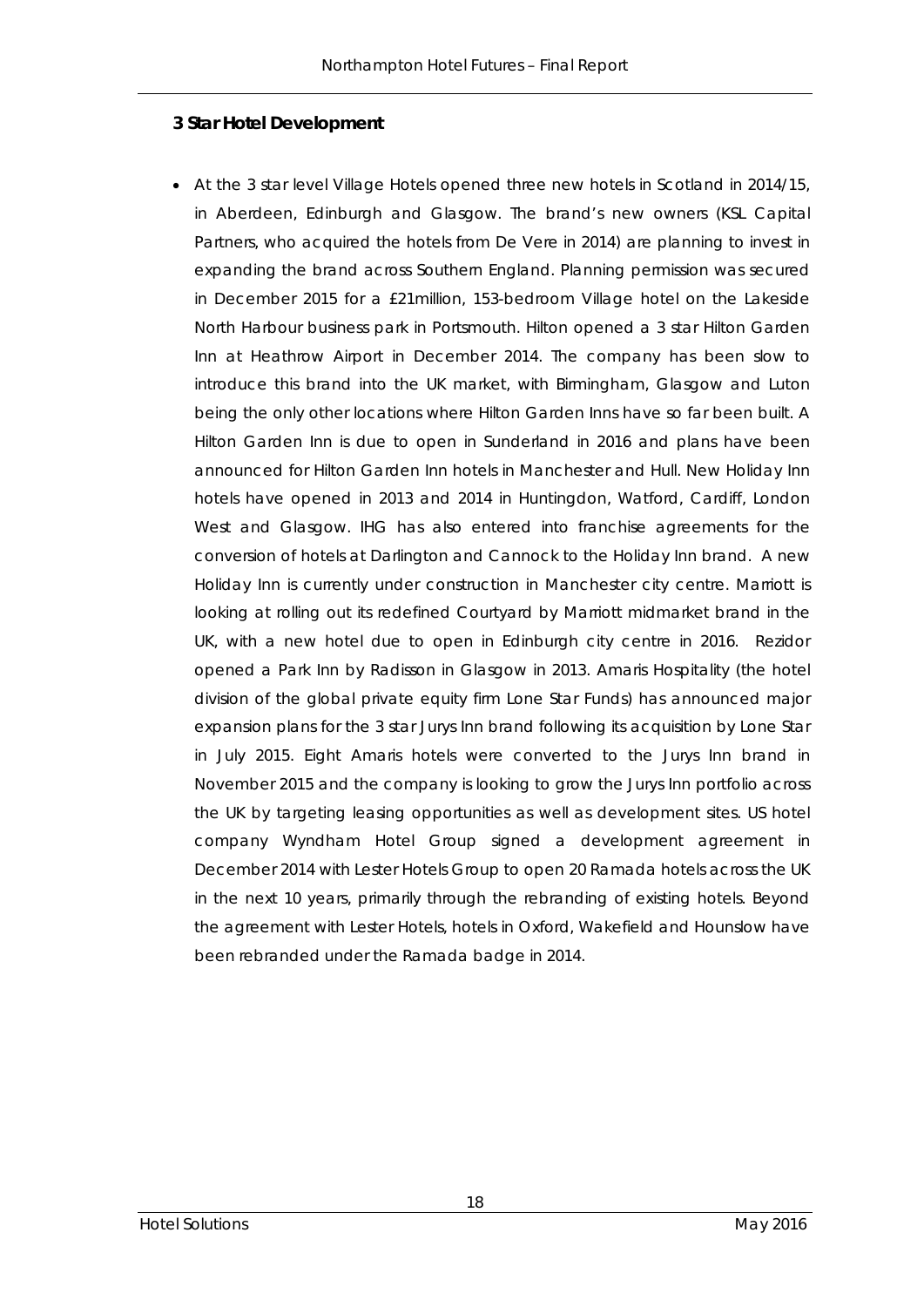#### **Boutique Hotel Development**

- A key trend in the last 20 years has been the development of boutique hotels through the upgrading and repositioning of existing hotels, the conversion of suitable, and sometimes unusual buildings, and in a few cases the development of new-build boutique hotels. These are high quality hotels that feature contemporary interior design and good food and service, often with quite a relaxed atmosphere. The first boutique hotel to open in the UK was the Hotel du Vin in Winchester in 1994. Hotel du Vin has gone on to open a further 15 hotels in locations such as Royal Tunbridge Wells, York, Cambridge, Brighton, Cheltenham, Henley-on-Thames and Newcastle. It was followed by other boutique hotel companies including Malmaison (which now has 14 hotels in major cities such as London, Manchester, Liverpool, Newcastle and Oxford); Abode Hotels (with hotels in Manchester, Glasgow, Chester, Canterbury and Exeter); and Myhotel (with two hotels in London and one in Brighton). The Malmaison and Hotel du Vin Group was acquired by Frasers Hospitality in June 2015. The new owners acquired 4 hotels in 2015 in Bristol, Exeter, Brighton and Cheltenham as part of its plans to expand the two brands. A new Hotel du Vin is also under development in Stratford-upon-Avon, with an opening scheduled for the end of 2016.
- Independent boutique hotels have also opened in many different types of location, including:
	- o Historic towns and cities such as Bath, Shrewsbury, Royal Tunbridge Wells, Cambridge, Lincoln and Oxford;
	- o Market towns such as Cirencester, Ludlow, Romsey in Hampshire, Helmsley in North Yorkshire and Stamford in Lincolnshire;
	- o Other towns and cities such as Luton, Peterborough, Leicester, Nottingham, Derby, Colchester, Ipswich and Farnborough;
	- o Rural locations in terms of the development of boutique country house hotels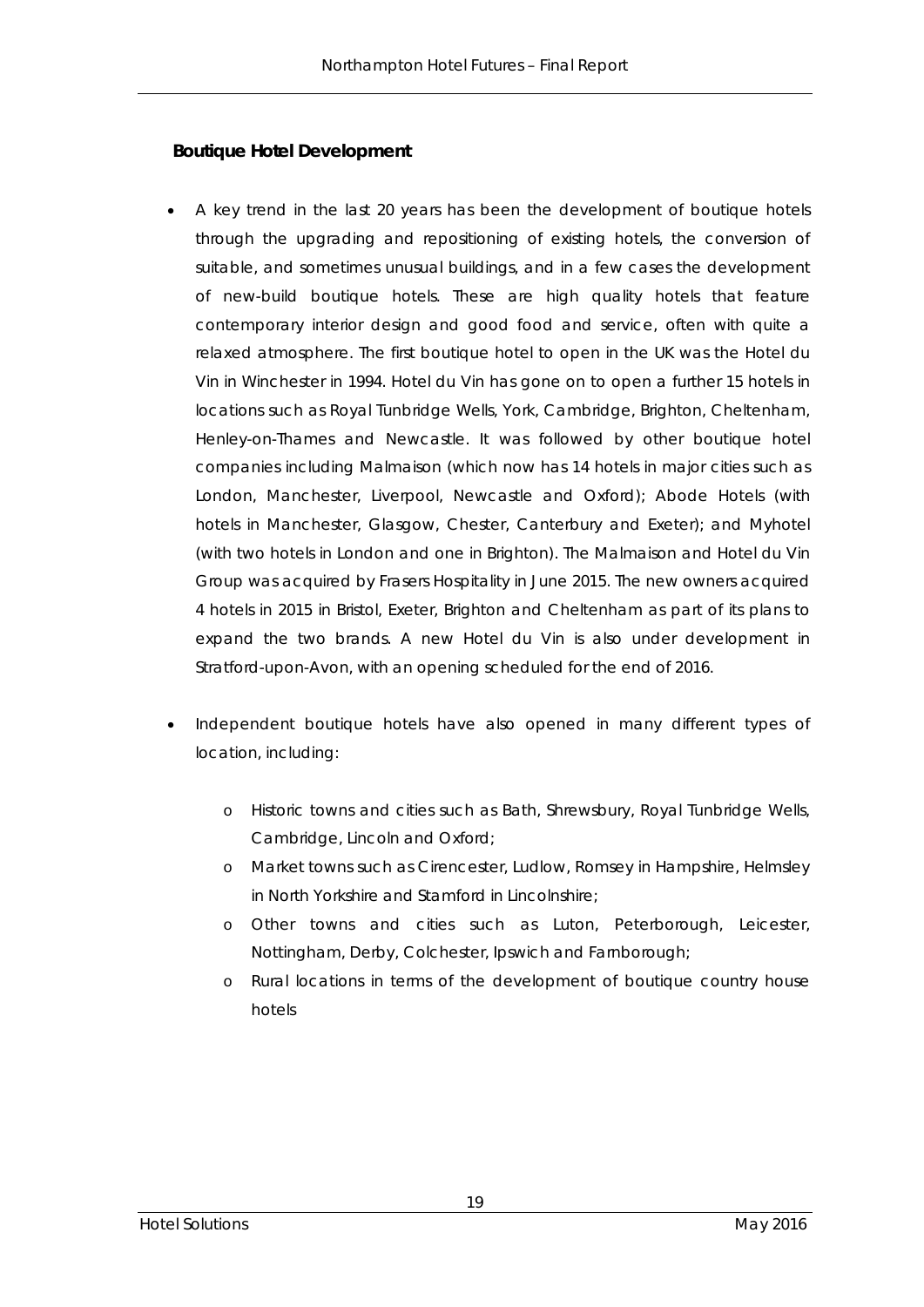- International hotel chains have also launched boutique and lifestyle hotel brands in major UK cities. Leading the field in this has been IHG (InterContinental Hotels) with its Hotel Indigo brand, with hotels now open in Liverpool, Newcastle, Birmingham, Edinburgh, Glasgow, Brighton, York, Cardiff and London, and hotels planned for Oxford, Durham and Manchester. Accor launched its MGallery boutique brand in the UK in 2012, with hotels in London and Bath. It added two new hotels in 2015 in Cheltenham and Windsor, through the repositioning of former Mercure branded hotels.
- In terms of **lifestyle hotel brands**, Hilton launched the Canopy by Hilton lifestyle hotel brand in 2014, with plans for a UK roll out starting with London. Rezidor has announced plans to introduce its Radisson Red lifestyle hotel brand into the UK, with its first hotel planned for Glasgow. Luxury international hotel operator Hyatt opened its first UK Hyatt Place lifestyle hotel at Heathrow in 2015, and has ambitions to introduce the brand into major UK cities. Marriott is launching its AC by Marriott lifestyle hotel brand in the UK in 2016, with new hotels opening in Manchester and Birmingham. The German 'neighbourhood lifestyle' hotel operator Pentahotels is rapidly expanding in the UK, with the opening of a new hotel in Warrington in 2013, and new hotels in 2014 in Birmingham, Derby, Inverness and Ipswich (through the conversion of former Ramada Encore branded hotels).
- Recent research<sup>[1](#page-30-0)</sup> shows that the next generation of hotel guests will be looking for a different type of hotel experience than is currently available, with more emphasis on a relaxed atmosphere, distinctive style, design and service, public areas where guests can relax, congregate and interact and full connectivity in terms of Wi-Fi and bandwidth capabilities that enable guests to use multiple devices while away from the office or home. The major hotel companies are beginning to recognise these needs through the development of this new generation of design-led, technology-focused lifestyle hotels, as well as the development of some of the budget boutique and new small format budget boutique hotel products that are emerging.

<span id="page-30-0"></span><sup>&</sup>lt;sup>1</sup> 'A New Breed of Traveller: How Consumers are Driving Change in the Hotel Industry', HVS, November 2013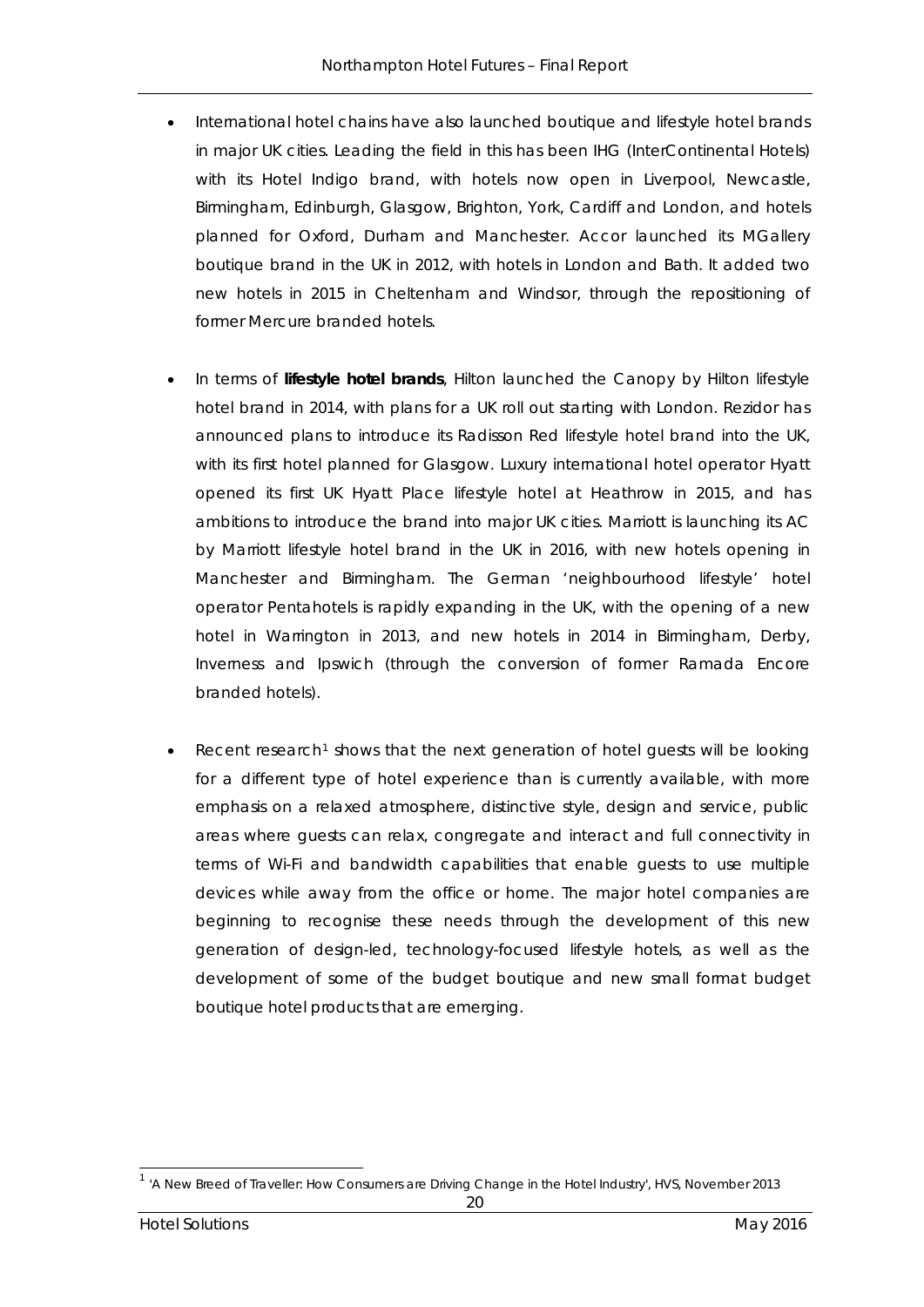#### **Pub Hotels**

• Another trend that could be of relevance to Northampton has been the development of hotel bedrooms in association with pubs by some of the national pub companies. JD Wetherspoon opened 6 new pub hotels in 2015 at Camborne, Tavistock, Southend-on-Sea, Worcester, Barrow and Rochester, taking its total number of hotels to 40, and its total bedroom stock to over 1,000 rooms. The rapidly expanding Coaching Inn Group added three sites to its 10-strong UKwide portfolio of coaching inn in 2015, and is aiming to further expand through additional acquisitions in 2016. Marston's Inns is planning to expand its hotel business, with around 5 new budget hotel openings per year alongside new-build pubs. It currently operates over 50 inns and hotels across the UK, with almost 900 bedrooms. Greene King is also embarking on a programme of developing lodges adjacent to its pub restaurants.

#### **5 Star Hotel Development**

- 5 star hotel development has focused on London, with a number of international 5 star brands having opened here in recent years or with hotels under development in the capital, including Shangri-La Hotels, Dorsett Hospitality International, Rosewood Hotels, InterContinental, Four Seasons, the US luxury hotel operator Thompson Hotels, Bulgari, Marriott International's Autograph Collection and Rezidor's new Quorvus Collection.
- Beyond London, it is only major cities like Manchester, Edinburgh and Glasgow, and the leading heritage cities of York, Bath, Chester and Oxford that are able to support 5 star hotels. The new Gainsborough Bath Spa hotel opened in Bath in 2015. Plans have been unveiled for the conversion of a former Bank of England building in Bristol into a 5 star hotel, while in Liverpool long-standing plans for the development of the former Martin's Bank building into a 5 star hotel appear to be moving forward following the purchase of the property by the Principal Hayley Group in 2015.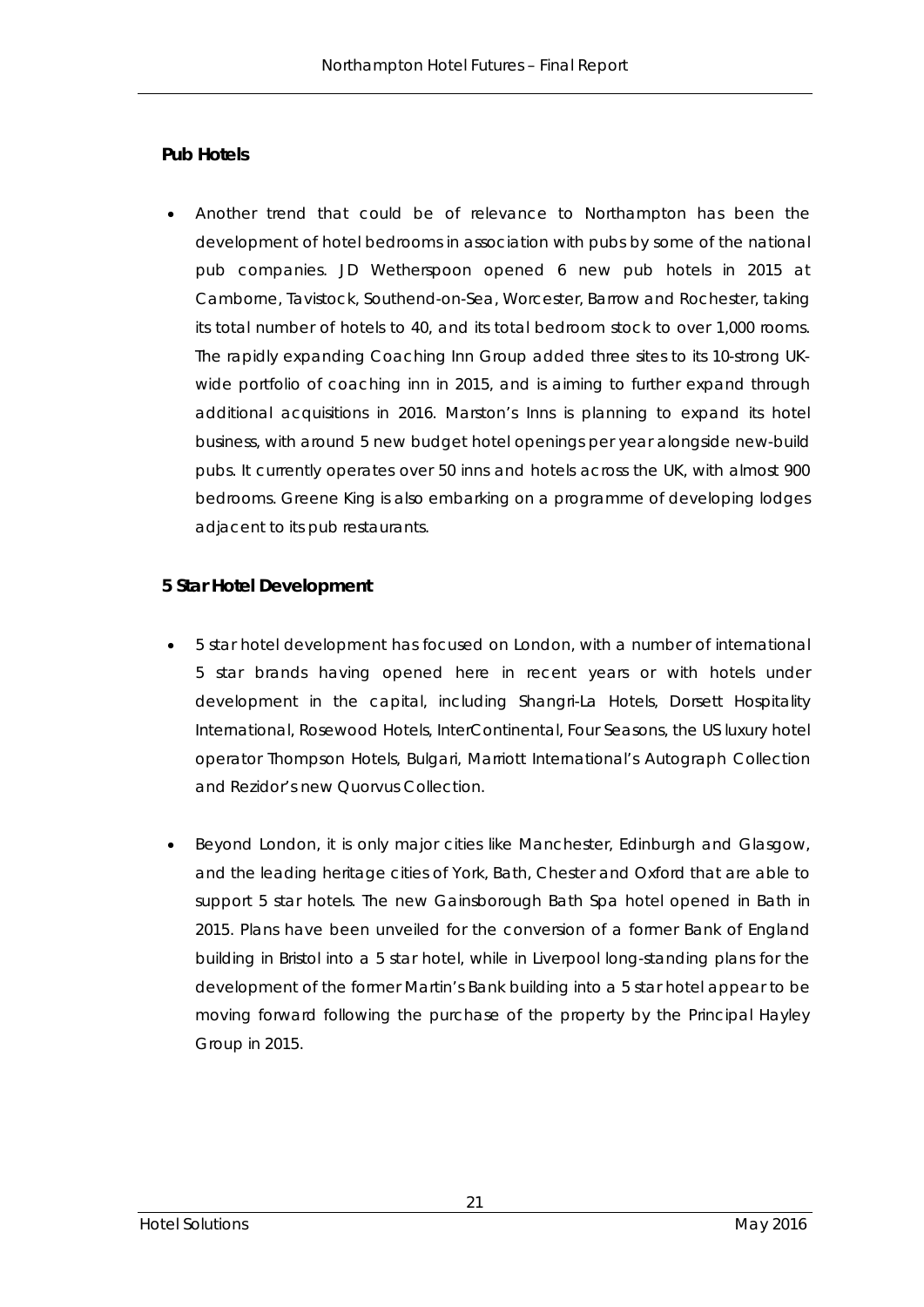#### **Serviced Apartments and Aparthotels**

• Another significant trend in the UK hotel market has been the development of the serviced apartment and aparthotel sector in UK cities and business locations. There are two main models that have developed in the UK. The first is serviced apartment companies that manage and market residential apartments on behalf of their owners. This can range from the letting of individual apartments to whole floors and blocks of apartments in a residential complex. These companies tend to be local or regional operations. These companies also work with national and international serviced apartment booking agencies such as Silverdoor, Citybase and ESA. The second model is purpose-built aparthotels or serviced apartment complexes that are being developed either by local independent operators; small, mainly regional serviced apartment companies (e.g. MAX Serviced Apartments, Go Native and Cotels); national serviced apartment companies (e.g. SACO, Staycity, Roomzzz, Premier Apartments, Apple Apartments and the newly launched Beyonder ApartHotel and Urban Villa brands); international serviced apartment companies (e.g. Bridgestreet, Fraser Hospitality, Cheval); and increasingly international hotel chains that are launching extended stay hotel products in the UK (e.g. IHG's Staybridge Suites, Accor's Adagio Aparthotel, Marriott's Residence Inn, Starwood's Element and Hyatt's Hyatt House brands). Serviced apartment companies and aparthotels generally trade at very high levels of occupancy. They primarily target long stay corporate demand and infill with weekend leisure business between corporate lets. This form of accommodation is becoming increasingly popular with both business and leisure guests as it provides more space, greater flexibility and usually good value for money. The sector is predicted to see substantial growth as UK customers begin to more fully understand the concept and how it can work for them. A report by The Association of Serviced Apartment Providers (ASAP) and Savills, published in December 2015 suggests that the UK serviced apartment sector is set to double in size over the next 2 years. It predicts growth of 122 per cent for national operators and 82 per cent for regional providers by the end of 2017, effectively doubling the total number of serviced apartment units across the UK.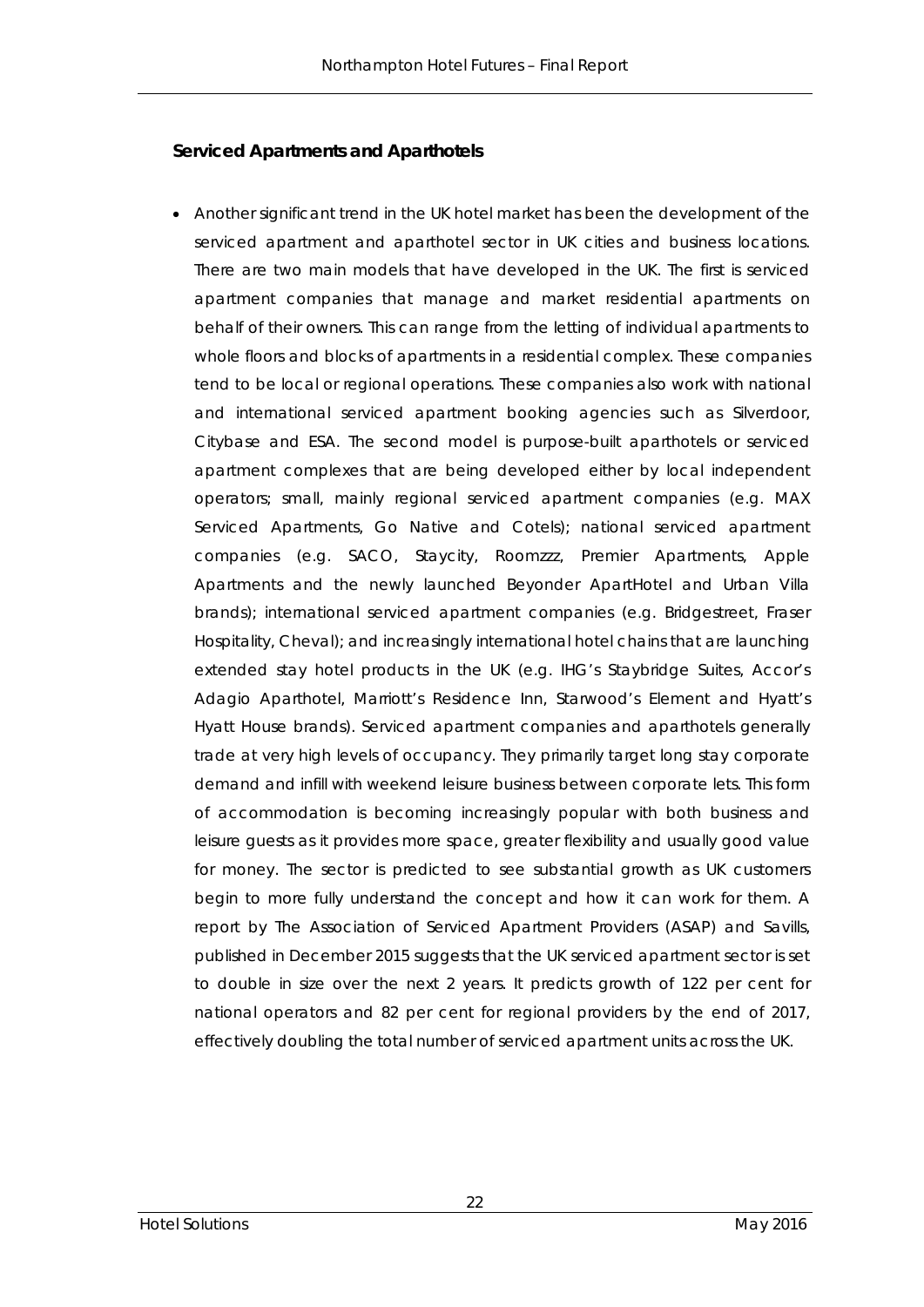- In terms of recent trends in the sector and future plans:
	- o Staycity opened a new aparthotel in Birmingham in February 2016, and has announced plans for aparthotels in London, York and Liverpool. Large cities in the UK continue to be a key target for the brand;
	- o Roomzzz opened a new aparthotel in Chester in April 2015, and will open aparthotels in 2016 in London Stratford, Manchester, and Harrogate, and York and Liverpool in 2017;
	- o Cotels opened a new serviced apartment operation in Luton in 2015;
	- o The Serviced Apartment Company (SACO) has announced that it is to double the size of its operation, with new properties opening in London, Edinburgh and Aberdeen in 2016;
	- o The Dublin-based Prem Group has launched two sub-brands alongside its Premier Apartments brand – Premier Suites and Premier Suites Plus. It is also expanding in Scotland, with the opening of a Premier Suites Plus in Glasgow, taking its UK portfolio to nine serviced apartment buildings;
	- o Bridgestreet is set to launch its Mode Aparthotel by Bridgestreet brand in the UK in 2017, with openings targeted for London, Edinburgh, Glasgow, Leeds, Birmingham, Oxford and Cambridge over the next 3-4 years;
	- o Starwood Hotels will introduce its Element extended stay brand to the UK in London's Tobacco Dock in 2017;
	- o A new Staybridge Suites aparthotel is due to open in Manchester at the end of 2016.

#### **Golf Hotels and Resorts**

• Recent years have seen the opening of new golf hotels and resorts in Cheshire in 2012 (Mere Golf Resort at Knutsford) and near Darlington (the 5 star Rockcliffe Hall Hotel, Golf & Spa). A number of proposals are also being progressed for new golf resorts in various locations across the UK, including projects in Kent (a 130 bedroom 5 star hotel and spa at the London Golf Club); Hertfordshire (a 125 bedroom 4 star hotel at the Hertfordshire Golf & Country Club); Surrey (a proposal for an 84-bedroom Hilton hotel as part of the new regional headquarters of the PGA at Wildwood Golf & Country Club in Cranleigh); and on the Wirral (at Hoylake), together with a number of proposals in Scotland.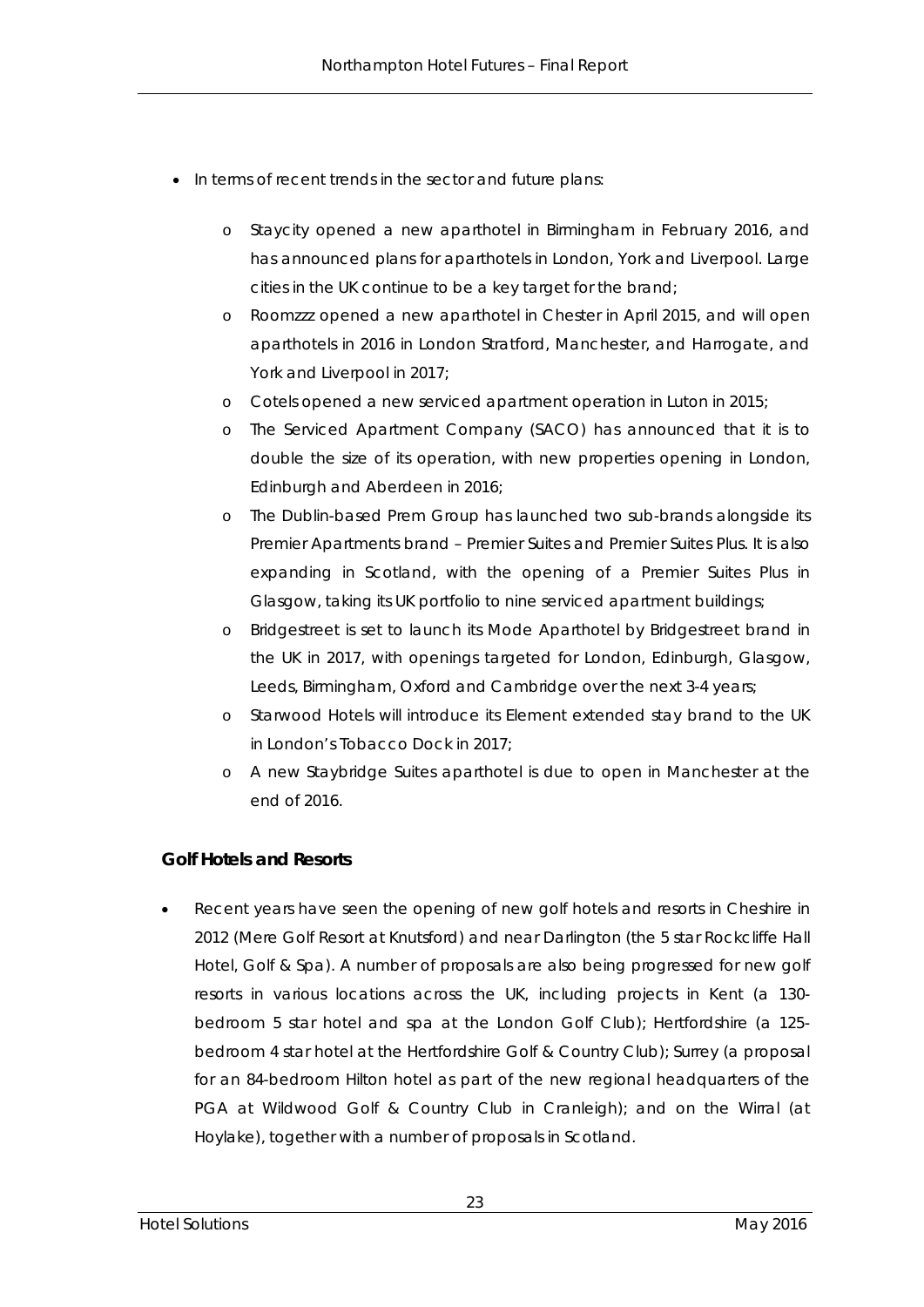• On a smaller scale there has also been some activity in terms of the development of hotels on golf courses e.g. a 43-bedroom hotel at the Bowood golf course, near Chippenham in Wiltshire in 2009; a 50-bedroom hotel at The Oxfordshire Golf Club near Thame in 2010; a 30-bedroom Best Western Plus hotel at the Magnolia Park Golf and Country Club in Buckinghamshire in 2014; a 40-bedroom hotel at the Sandford Springs Golf Club near Basingstoke in 2014; and a 34-bedroom hotel at Chipping Norton Golf Club in Oxfordshire.

#### **Sports Stadia Hotels**

• Hotels have been developed or are planned for a number of sports stadia in the UK. A 4 star Marriott opened at Twickenham stadium in 2009; a 4 star Doubletree by Hilton hotel opened at the MK Dons football stadium in Milton Keynes in 2009; a 4 star Hilton opened at Hampshire County Cricket Club's Ageas Bowl cricket ground in Southampton in 2015; a 120-bedroom Premier Inn opened at Worcestershire County Cricket Club in 2014; Lancashire County Cricket Club is planning to develop a 150-bedroom Hilton Garden Inn at its Emirates Old Trafford ground in Manchester; a 141-bedroom Hilton Garden Inn opens at Sunderland FC's Stadium of Light in May 2016. There are also proposals for a hotel as part of the redevelopment of Edgbaston cricket ground; plans for a hotel as part of the development of Surrey County Cricket Club's Kia Oval stadium at Kennington in London; plans for a 150-bedroom Hampton by Hilton hotel at Durham County Cricket Club's ground at Chester-le-Street; and proposals for a hotel as part of Southend United FC's new Fossetts Farm stadium.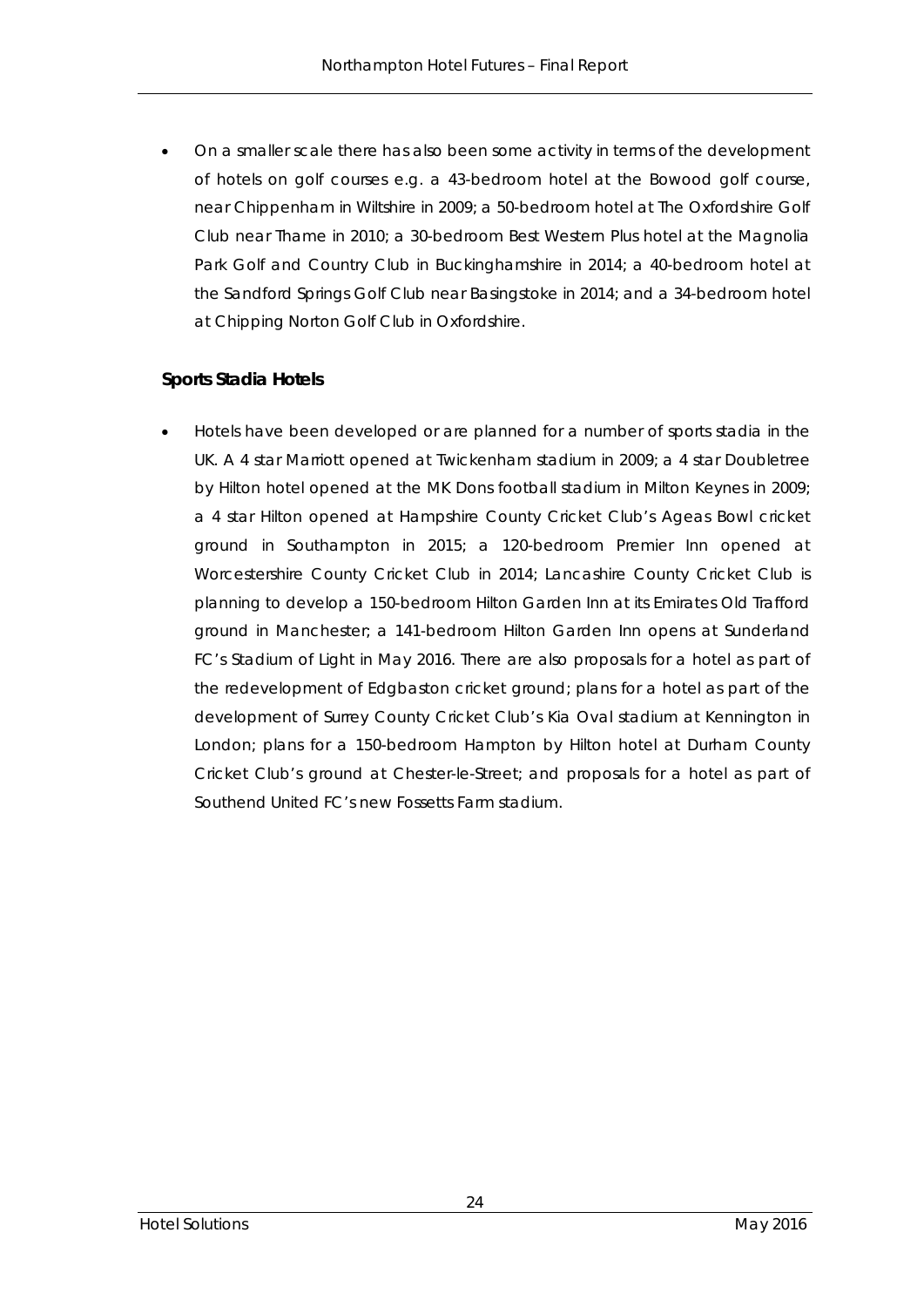#### **University Hotels and Conference Centres**

• Another trend in UK cities has been the development of university hotels and conference centres. A number of major universities, such as Loughborough, Lancaster and Stirling have had hotels on their campuses for some time and others have recently developed, or are considering developing, hotels and conference centres, in some cases working with major hotel operators. In most cases universities are looking at hotel development to enable them to accommodate overseas students and business executives attending their growing short course programmes, or to enable them to target academic, association and research conferences both during term time and in vacation periods. Hotels on university campuses also cater for university visitors and in some cases trade in the local corporate and leisure tourist markets when they have spare bedroom capacity. The University of Nottingham opened the £20m, 202 bedroom 4 star Orchard Hotel adjacent to the East Midlands Conference Centre on its campus in November 2012. The University of Leicester opened the 123 bedroom College Court conference centre in 2013 and the University of Manchester is currently progressing the development of a 220-bedroom Crowne Plaza hotel and a 116-suite Staybridge Suites aparthotel as part of the £1bn development of its Manchester campus. Other universities that have been looking at hotel development are the University of Kent at Canterbury, Keele University at Stoke-on-Trent, Sunderland University, and the University of Surrey in Guildford.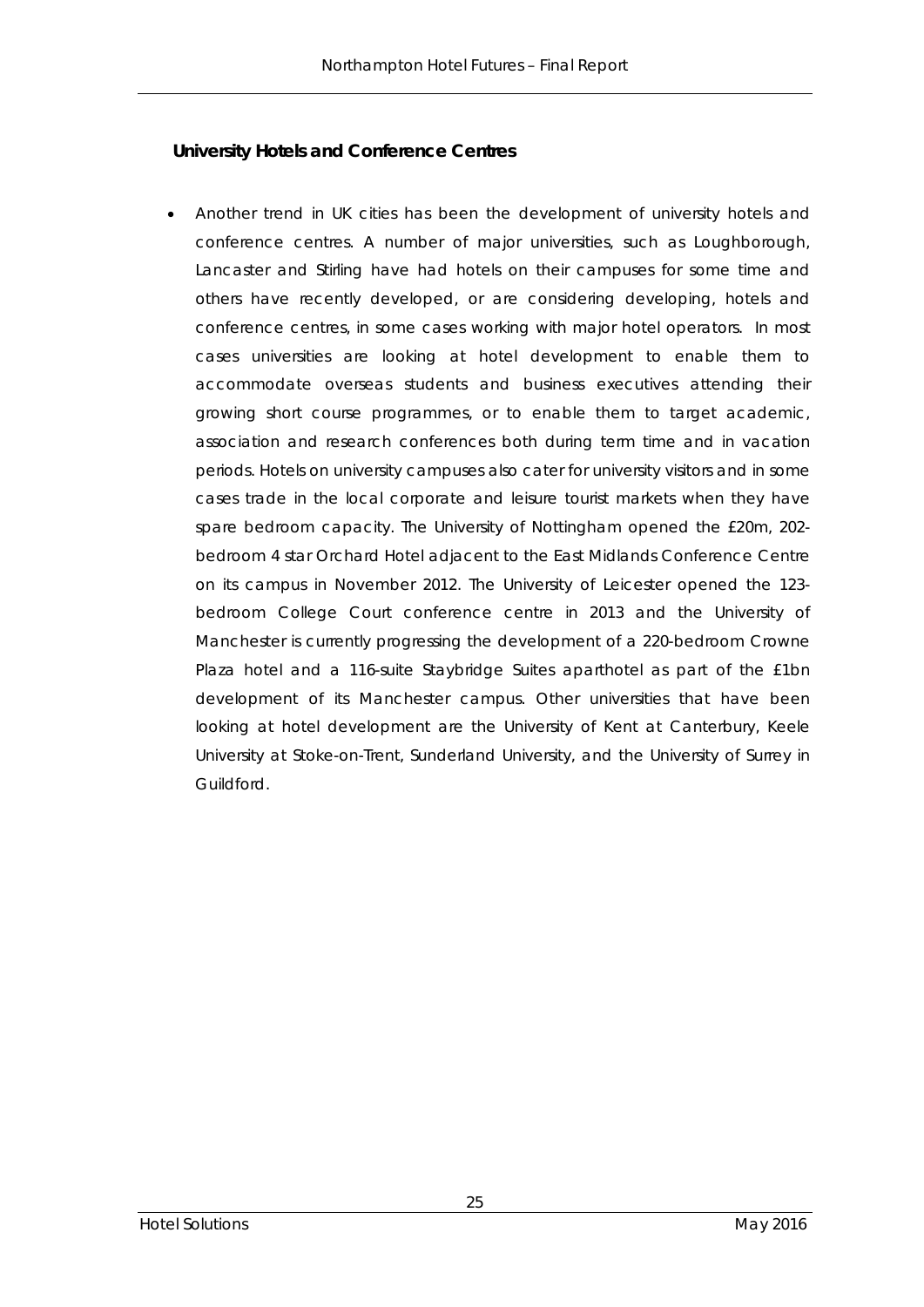\_\_\_\_\_\_\_\_\_\_\_\_\_\_\_\_\_\_\_\_\_\_\_\_\_\_\_\_\_\_\_\_\_\_\_\_\_\_\_\_\_\_\_\_\_\_\_\_\_\_\_\_\_\_\_\_\_\_\_\_\_\_\_\_\_\_\_\_\_\_\_\_\_\_\_\_\_\_\_\_\_\_\_\_\_\_

# **4. NORTHAMPTON HOTEL SUPPLY**

# **4.1. Current Supply**

4.[1](#page-36-0).1. There are currently 24 hotels serving Northampton<sup>1</sup>, with a total of 1,670 letting bedrooms. This current hotel supply is analysed below by category/standard and location and listed fully in the table overleaf.

| Category/ Standard of Hotel    | Northampton<br><b>Town Centre</b> |              | Edge of Town<br><b>Locations</b> |              | Northampton<br><b>Borough</b> |              |
|--------------------------------|-----------------------------------|--------------|----------------------------------|--------------|-------------------------------|--------------|
|                                | <b>Hotels</b>                     | <b>Rooms</b> | <b>Hotels</b>                    | <b>Rooms</b> | <b>Hotels</b>                 | <b>Rooms</b> |
| 4 star                         |                                   |              | 2                                | 259          | 2                             | 259          |
| 4 star Inn                     |                                   |              | ◀                                | 19           |                               | 19           |
| <b>Boutique</b>                |                                   |              |                                  |              | 0                             | $\Omega$     |
| 3 star                         |                                   | 146          | 3                                | 206          | 4                             | 352          |
| Upper-tier Budget              |                                   |              |                                  | 126          |                               | 126          |
| <b>Budget</b>                  | 3                                 | 320          | 8                                | 460          | 11                            | 780          |
| Lower grade                    | っ                                 | 63           |                                  |              | $\mathfrak{D}$                | 63           |
| Serviced Apartments/Aparthotel |                                   | 10           |                                  | 29           | $\mathcal{P}$                 | 39           |
| Conference centre              |                                   |              |                                  | 32           |                               | 32           |
| Total                          |                                   | 539          | 17                               | 1131         | 24                            | 1670         |

**Table 3 NORTHAMPTON HOTEL SUPPLY – MAY 2016**

- 4.1.2. Northampton's hotel supply is split between Northampton town centre (which accounts for 32% of the total hotel stock) and edge of town locations (accounting for 68% of the total), with many hotels in these locations being close to the main business parks around the town.
- 4.1.3. The town centre hotel supply is dominated by budget hotel provision, which accounts for 59% of the total stock of hotel accommodation in the town centre. Travelodge, Premier Inn and Ibis are represented here. The 3 star Park Inn by Radisson is the only full service branded hotel in the town centre. Cotels has a small serviced apartment operation in the town centre.

<span id="page-36-0"></span> $1$  Not all of these hotels are in Northampton Borough. Some are in South Northamptonshire or Daventry districts but still serve the Northampton hotel market. Those hotels that are not in Northampton Borough are indicated in the table overleaf.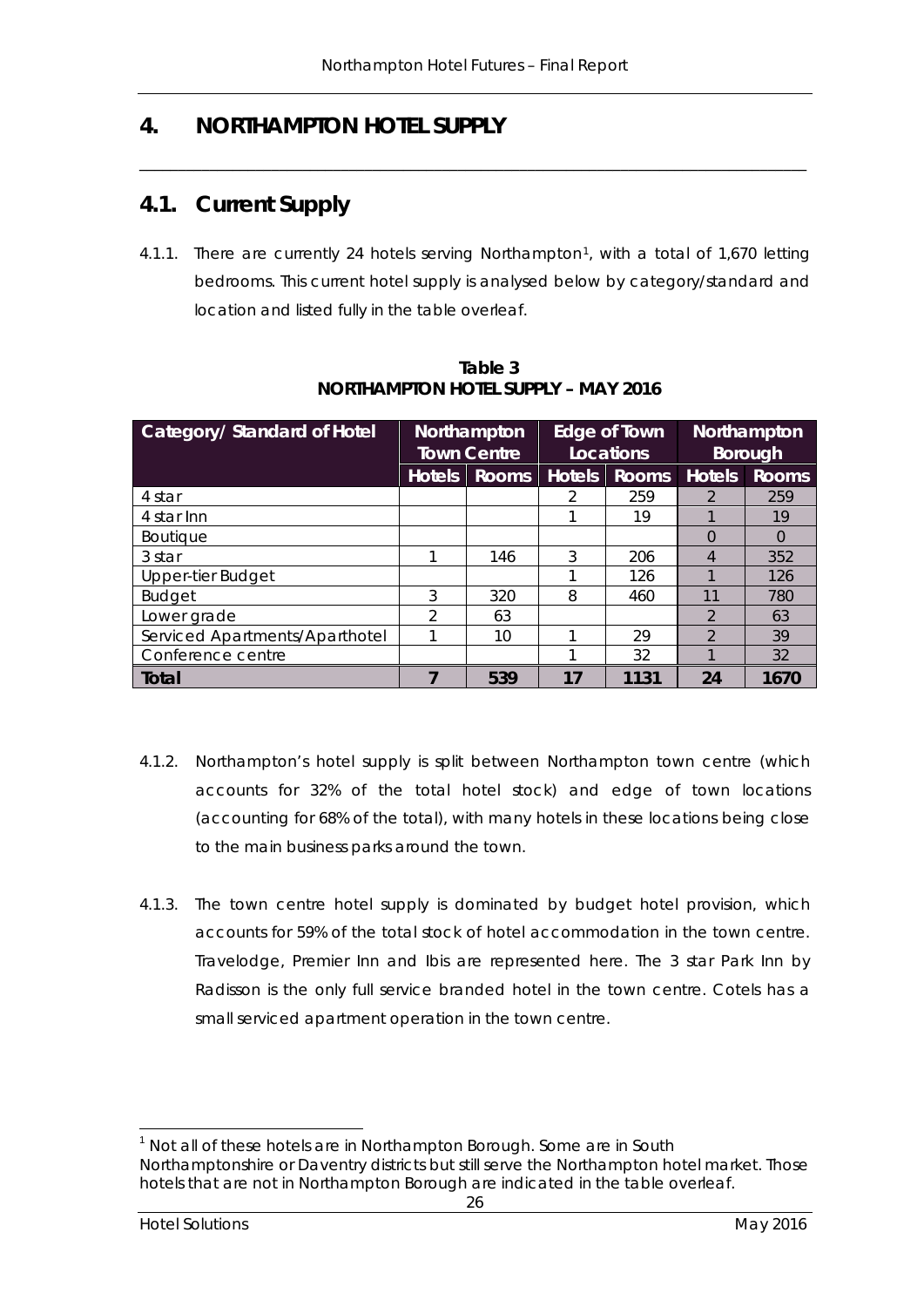**Table 4 NORTHAMPTON HOTELS – MAY 2016**

| <b>Establishment</b>                                     | Category/Grade <sup>1</sup>   | <b>Rooms</b>   |
|----------------------------------------------------------|-------------------------------|----------------|
| <b>Northampton Town Centre</b>                           |                               |                |
| Park Inn by Radisson Northampton                         | 3 star                        | 146            |
| The Langham                                              | Lower grade/Self-rated 3 star | 25             |
| The Plough                                               | Lower grade/Self-rated 3 star | 38             |
| Premier Inn Northampton Town Centre                      | <b>Budget</b>                 | 104            |
| Travelodge Northampton Central                           | <b>Budget</b>                 | 65             |
| Ibis Northampton Centre                                  | <b>Budget</b>                 | 151            |
| <b>Cotels Serviced Apartments</b>                        | Serviced Apts                 | 10             |
| <b>Edge of Town Locations</b>                            |                               |                |
| Northampton Marriott                                     | 4 star                        | 120            |
| Hilton Northampton <sup>2</sup>                          | 4 star                        | 139            |
| <b>Hopping Hare</b>                                      | 4 star Inn                    | 19             |
| Holiday Inn Northampton                                  | 3 star                        | 104            |
| Overstone Park <sup>3</sup>                              | 3 star                        | 31             |
| <b>Westone Manor</b>                                     | 3 star                        | 71             |
| <b>Sunley Conference Centre</b>                          | Conference centre             | 32             |
| Coach House Hotel                                        | Aparthotel                    | 29             |
| Brackmills Serviced Apartments by Claire Walton Property | Serviced Apartments           | $\overline{2}$ |
| Holiday Inn Express Northampton <sup>2</sup>             | <b>Upper-tier Budget</b>      | 126            |
| Premier Inn Northampton South Wootton                    | <b>Budget</b>                 | 50             |
| Premier Inn Northampton West (Harpole) <sup>2</sup>      | <b>Budget</b>                 | 75             |
| Premier Inn Northampton Bedford Road                     | <b>Budget</b>                 | 44             |
| Premier Inn Northampton Great Billing/A45                | <b>Budget</b>                 | 60             |
| Travelodge Northampton Wootton                           | <b>Budget</b>                 | 51             |
| Travelodge Northampton Upton Way                         | <b>Budget</b>                 | 62             |
| Travelodge Northampton Round Spinney                     | <b>Budget</b>                 | 31             |
| Campanile Northampton <sup>2</sup>                       | <b>Budget</b>                 | 87             |

Notes:

- 1. Official AA or VisitBritain and/or unofficial gradings on booking.com or LateRooms
- 2. In South Northamptonshire District
- 3. In Daventry District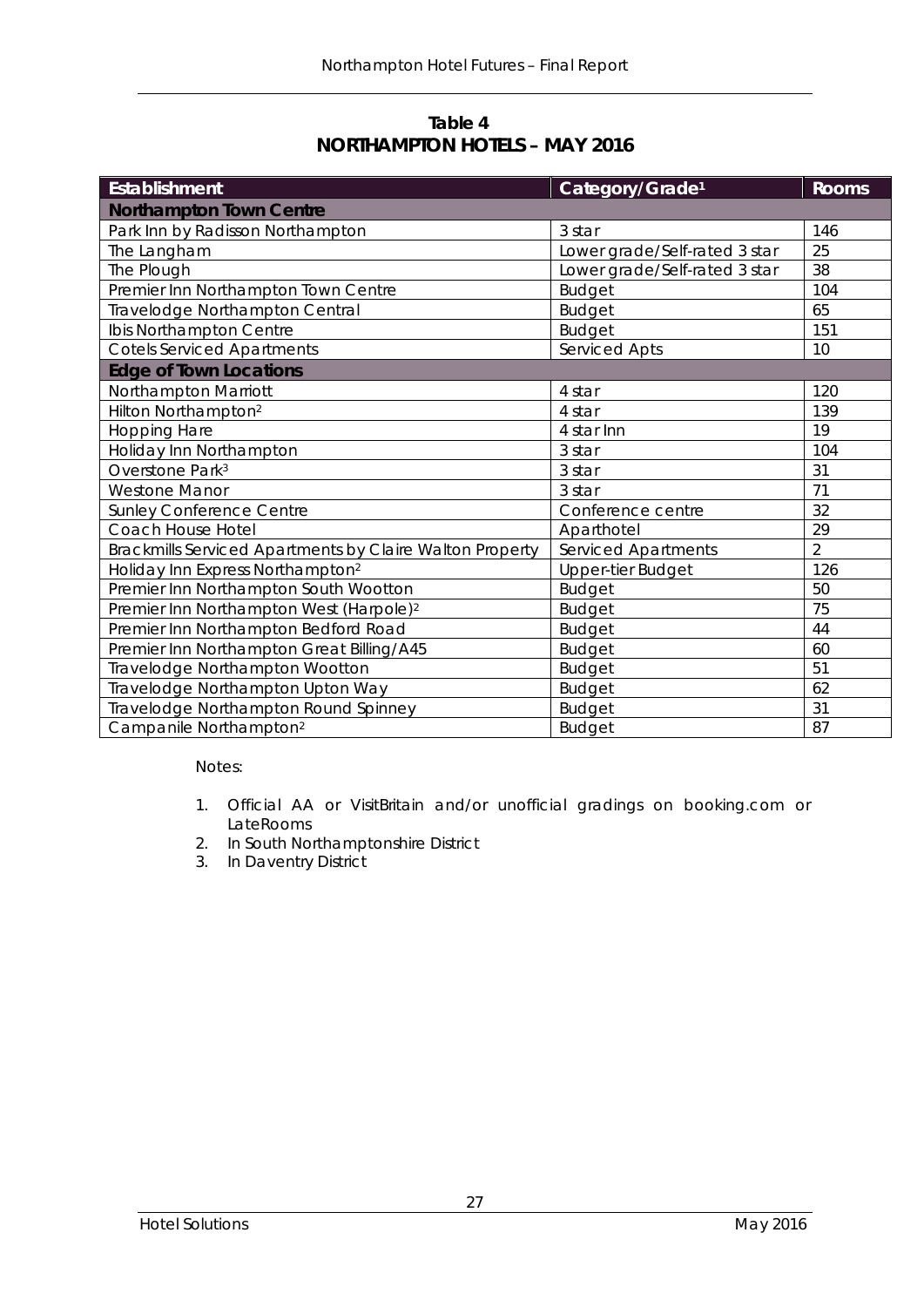- 4.1.4. Northampton's two 4 star hotels (the Marriott and Hilton hotels) are both located on the outskirts of Northampton. The outer parts of the town also have a branded 3 star Holiday Inn, an upper-tier budget Holiday Inn Express and eight budget hotels (four Premier Inns, three Travelodges and a Campanile hotel). There is one small independent aparthotel (the Coach House Hotel) on Kettering Road on the north eastern edge of the town centre, and Bedford-based Claire Walton Property operates two serviced apartments at Brackmills. Junction 15 of the M1/ Grange Park is a key hotel location on the outskirts of Northampton, with three hotels (the Hilton, Holiday Inn Express and Campanile). The A45 corridor is another focus of hotel provision, with seven hotels along its route through Northampton.
- 4.1.5. In overall terms Northampton's hotel supply is dominated by budget/limited service hotels, which account for 55% of total stock. Branded 3 and 4 star hotels account for 22% of the total hotel supply. Northampton does not have any boutique hotels, and very little provision in terms of aparthotels and serviced apartments.
- 4.1.6. Beyond the town there are three significant hotels and conference centres in the surrounding area:
	- Sedgebrook Hall Hotel at Chapel Brampton a self-rated 4 star country house hotel and conference centre with 102 bedrooms, operated by PH Hotels.
	- Highgate House at Creaton a conference and events venue with 97 bedrooms and 34 meeting rooms, operated by the Sundial Group.
	- The Aviator Hotel at Sywell Aerodrome an independent 3 star hotel with 50 bedrooms.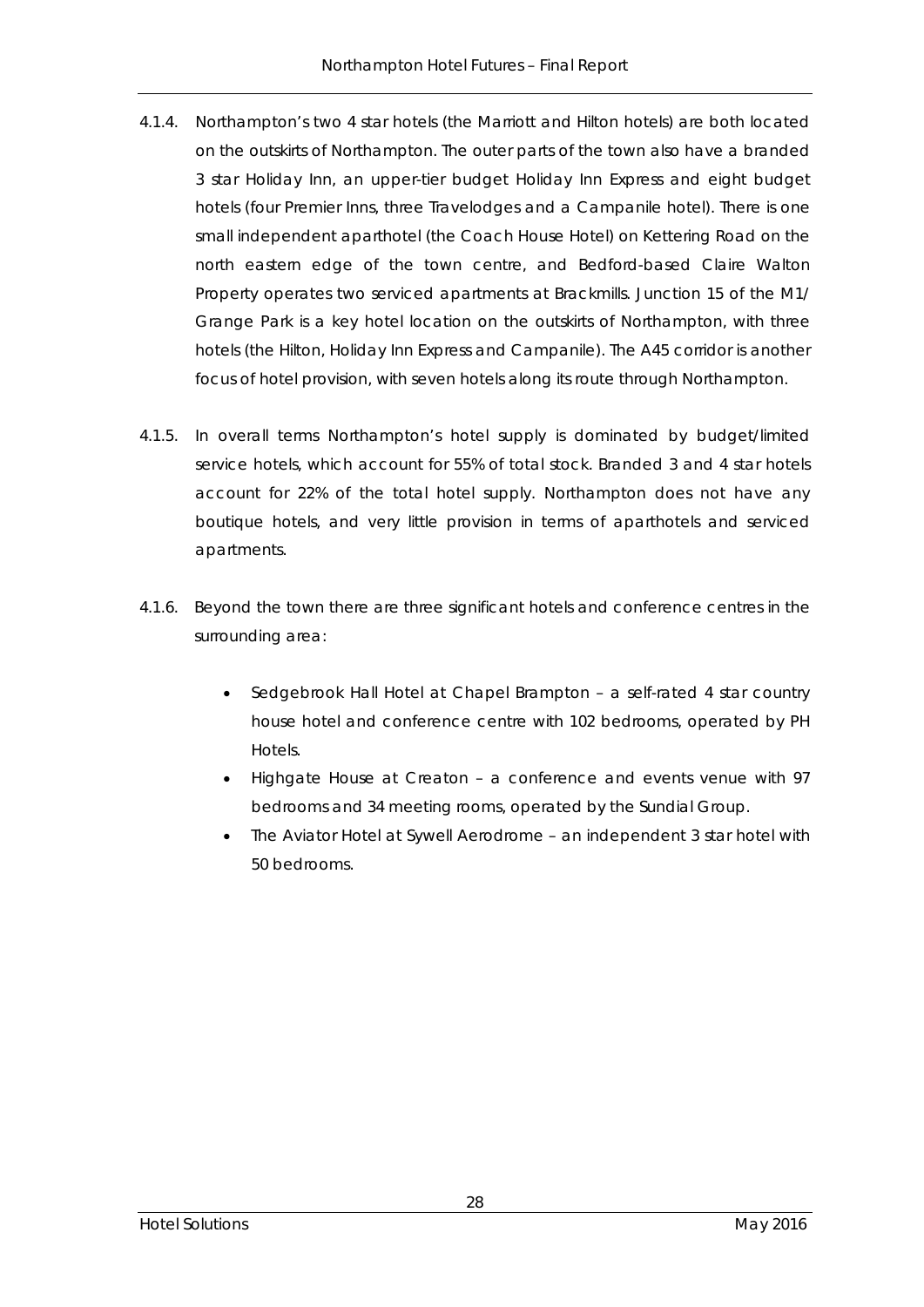# **4.2. Changes Since 2011**

#### **New Hotels**

4.2.1. The Premier Inn Northampton Town Centre opened in December 2015. There have otherwise been no new hotel openings in Northampton since 2011.

### **Hotel Extensions, Refurbishment and Rebranding**

- 4.2.3. Our research has identified the following changes to Northampton's hotel supply over the last 5 years, in terms of investment in existing hotels:
	- The Park Inn by Radisson has completed a £1m refurbishment programme, which has included the upgrading of 32 bedrooms to superior bedrooms and the renovation of the hotel's main function room.
	- The Holiday Inn Express has completed a soft bedroom refurbishment.
	- All of Northampton's Travelodges have been upgraded to the new Travelodge bedroom product.
	- The Premier Inn Northampton South Wootton has added 20 bedrooms.
	- The new owners of the Westone Manor have refurbished the hotel's restaurant and added a new reception area and conference room.
- 4.2.4. None of Northampton's other 3 and 4 star hotels have seen any substantial investment in the last 5 years.

### **Hotel Closures**

- 4.2.5. Three independent hotels have closed in Northampton since 2011:
	- Lime Trees Hotel 27 bedrooms, 3 star
	- Aran Hotel 18 bedrooms, lower grade
	- Aarandale Regent Hotel 14 bedrooms, lower grade
- 4.2.6. The Lime Trees Hotel was the most significant loss. It was previously operated as part of the Best Western marketing consortium. The hotel had suffered from a lack of investment and went into administration in 2012. It was sold in 2013 for conversion to a residential college. The Aran and Aarandale Regent Hotels have been converted to residential apartments.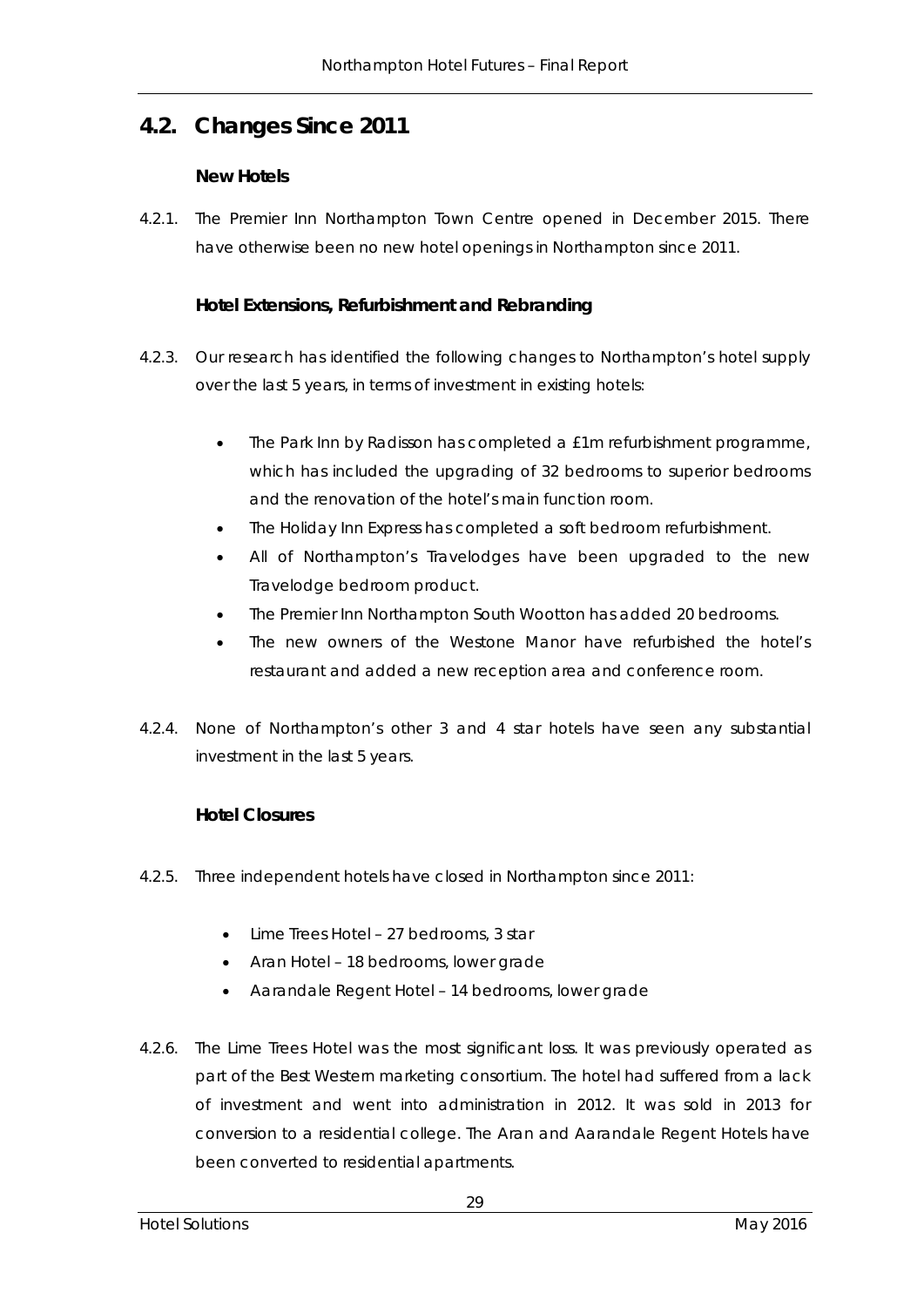4.2.7. The closure of these types of hotel in a town like Northampton is not unusual: similar hotels have closed in other towns, particularly as budget hotels have opened.

### **Changes in Northampton Town Hotel Supply 2011-2016**

4.2.8. The opening of the new town centre Premier Inn and extension to the Premier Inn Northampton South Wootton, offset by the closure of the three hotels has resulted in a net increase in Northampton's hotel supply of 65 bedrooms (4%) since 2011.

### **4.3. Future Changes**

### **Hotels Under Construction**

4.3.1. A new 13-bedroom boutique hotel and restaurant is currently being developed in Guildhall Road through the conversion of two vacant Edwardian buildings next to the Derngate Theatre. The hotel, to be known as The Guild Hotel & Restaurant, is scheduled to open in late 2016.

### **Planned Investment in Existing Hotels**

- 4.3.2. In terms of planned investment in existing hotels in Northampton, our research has identified the following:
	- The Plough Hotel has planning permission for an 89-bedroom extension/ adjacent new hotel, and has a current application pending to deliver instead 56 serviced apartments.
	- A full refurbishment of the Marriott Hotel is scheduled for 2017/18.

#### **Potential New Hotels**

4.3.3. The University of Northampton is planning to develop a 32-bedroom basic standard hotel on its new Waterside Campus to replace the Sunley Conference Centre on its current campus, in order to maintain and potentially increase its conference business, and as part of its proposals to introduce hotel management courses. The outline planning permission for the Nunn Mills Road site also included provision for a 150-bedroom hotel.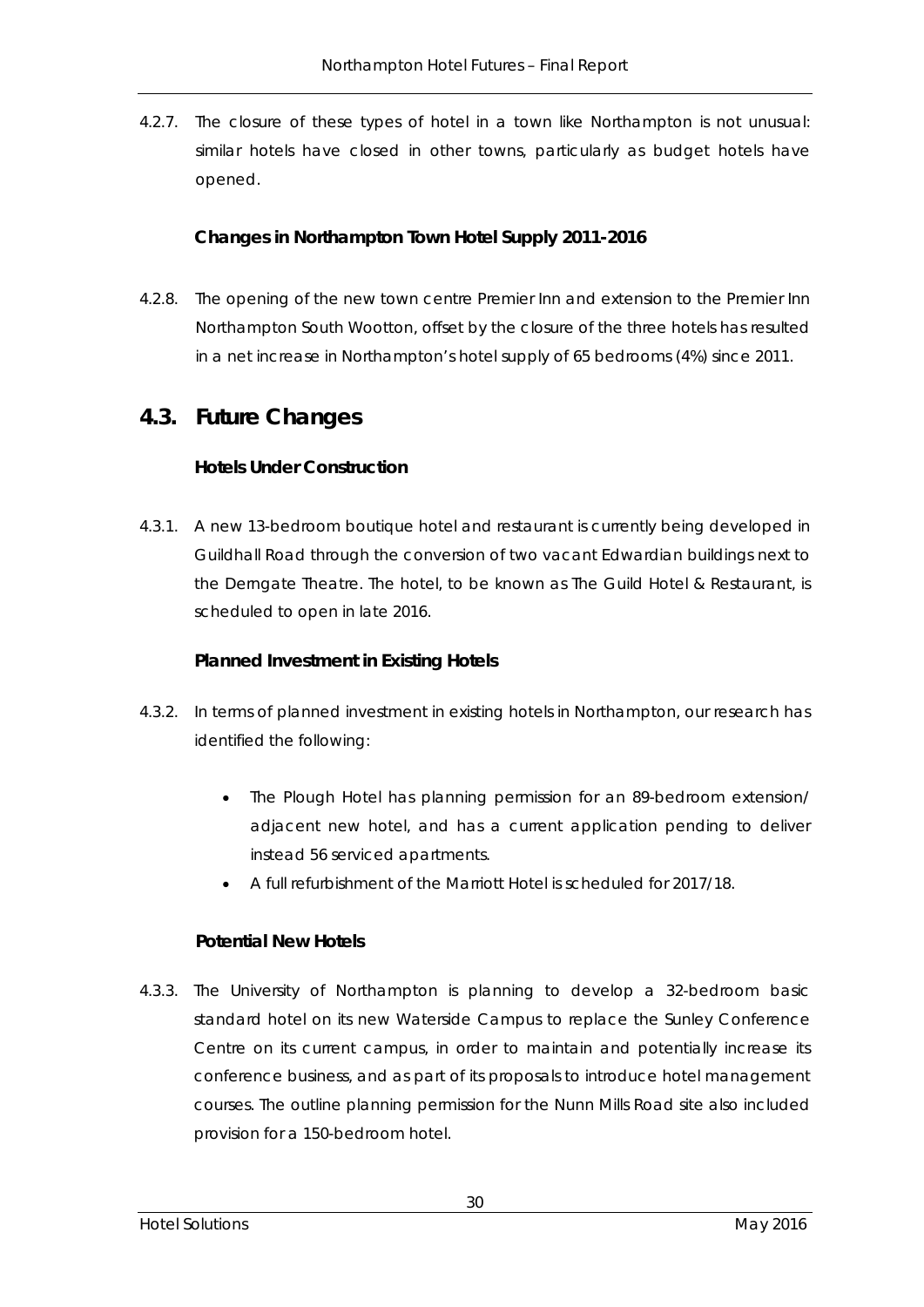- 4.3.4. In addition, outline planning permission has been approved or is pending for a further 4 new hotels/serviced apartment complexes in the Borough. The table overleaf provides the latest information that we have been able to glean on these hotel proposals.
- 4.3.5. An application to extend the time limit on an outline planning permission for a proposed business park at Milton Ham Farm on Towcester Road, which included two hotels, was refused in July 2012 on the grounds that the application did not meet the sequential test requirements for the town centre uses included in the scheme, including the two hotels and the office component.
- 4.3.6. Beyond Northampton Borough the Silverstone Masterplan includes provision for three hotels, and the plans for the Rushden Lakes retail and leisure development on the A45 at Rushden include a proposal for a hotel. Previous outline plans for the Midway Park business park at Junction 16 of the M1 indicated a possible hotel, although the recently submitted application (February 2016) appears to confine use to B2, B8, ancillary B1 and lorry park plus access/infrastructure works.
- 4.3.7. The owners of Collingtree Golf Club had pre-application discussions with the Borough Council in 2008 about a possible 40-bedroom hotel overlooking the golf course. The scheme was not progressed however.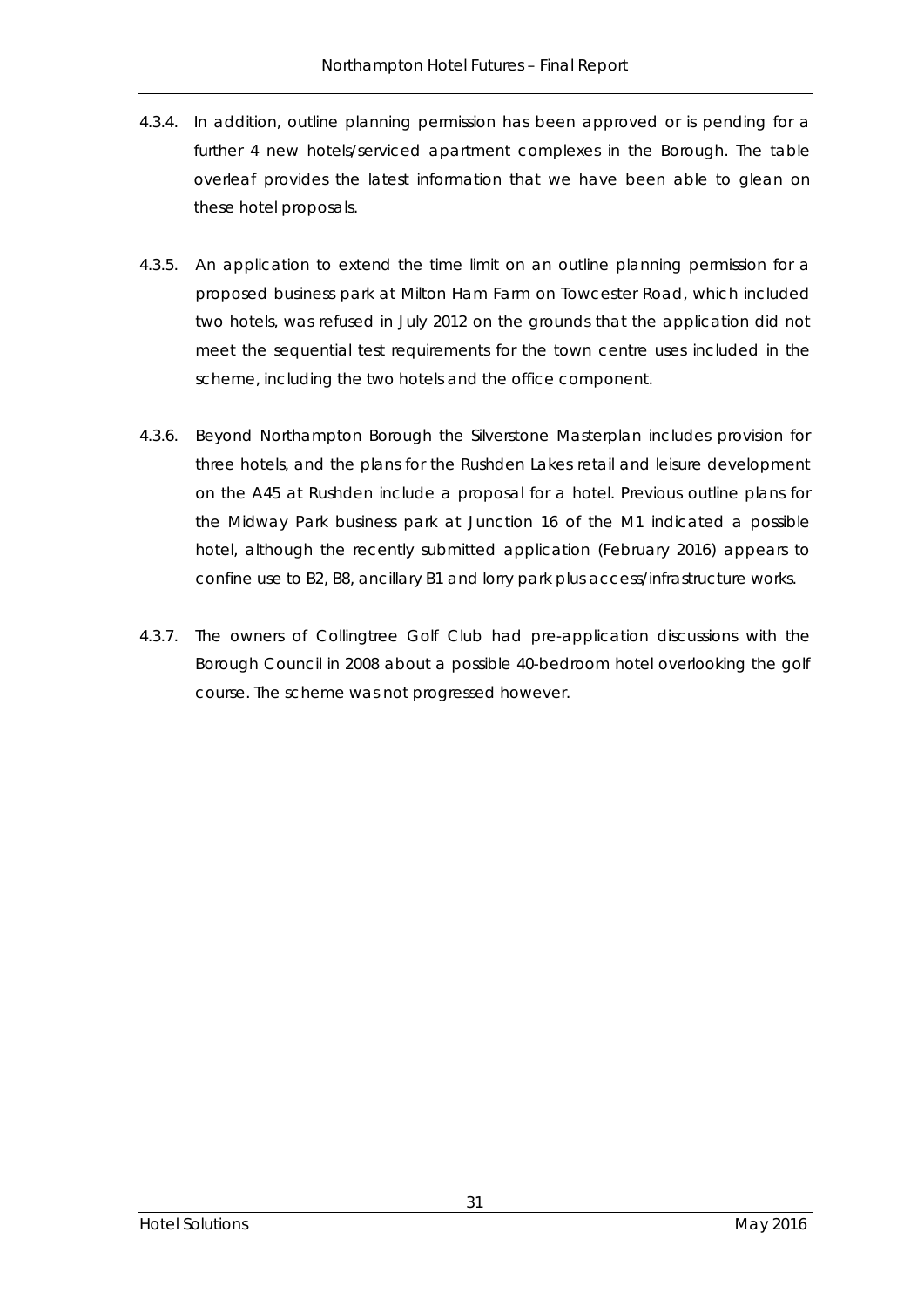### **Table 5**

### **NORTHAMPTON – POTENTIAL NEW HOTELS – AS AT MAY 2016**

| <b>Proposed Hotel/</b><br><b>Site</b> | Location                | <b>Standard</b> | <b>No</b><br><b>Rooms</b> | <b>Current Status</b>                                                             |
|---------------------------------------|-------------------------|-----------------|---------------------------|-----------------------------------------------------------------------------------|
| Newspaper                             | Derngate                | Serviced        | 57                        | Pending application for the conversion and redevelopment of the former            |
| House                                 |                         | apartments      |                           | Post Office sorting office to 57 serviced apartments.                             |
| The Plough Hotel                      | <b>Bridge Street</b>    | n/a             | 89                        | Outline planning permission was granted in 2013 for an 89-bedroom hotel           |
|                                       |                         | (Serviced       | (56)                      | alongside The Plough Hotel. A reserved matters application (January 2016) is      |
|                                       |                         | apartments)     |                           | pending for amendment to 56 serviced apartments.                                  |
| University of                         | Nunn Mills Road         | n/a             | 32                        | The University is planning to develop a 32-bedroom hotel on the new               |
| Northampton                           |                         |                 | 150                       | Waterside Campus to replace the Sunley Conference Centre on its current           |
| Waterside                             |                         |                 |                           | campus and support its proposals to introduce hotel management courses.           |
| Campus                                |                         |                 |                           | Outline planning permission was granted on 12 September 2014 for a hotel of       |
|                                       |                         |                 |                           | up to 7,000 sq m/ 150 bedrooms as part of the University of Northampton's         |
|                                       |                         |                 |                           | new Waterside Campus                                                              |
| Land adjacent to                      | South Parade            | n/a             | 100                       | Outline planning permission was granted in December 2014 for a conference         |
| Sixfields Stadium                     |                         |                 |                           | centre and linked 100-bedroom hotel as a first floor level extension of Sixfields |
|                                       |                         |                 |                           | Stadium's West stand, as part of a mixed use development of the stadium           |
|                                       |                         |                 |                           | and adjacent land, which also includes a retail park, petrol filling station and  |
|                                       |                         |                 |                           | up to 255 homes. The football club and adjacent land were sold to a local         |
|                                       |                         |                 |                           | consortium (Northampton Town Ventures Ltd) in November 2015. The                  |
|                                       |                         |                 |                           | consortium is currently reviewing its options for the future development of the   |
|                                       |                         |                 |                           | stadium and adjacent land.                                                        |
| Proposed hotel &                      | <b>Duston Mill Lane</b> | n/a             | 112                       | Outline planning permission was granted in 2011 for a 112-bedroom hotel with      |
| spa                                   | Upton Way               |                 |                           | a spa and leisure complex. Subsequent applications to vary some of the            |
|                                       |                         |                 |                           | planning conditions and for reserved matters relating to the landscaping for      |
|                                       |                         |                 |                           | the spa and leisure complex were approved in 2012 and 2013. There has             |
|                                       |                         |                 |                           | been no further movement on the scheme                                            |
| Dallington                            | Mill Lane               | n/a             | n/a                       | The current outline planning application for the Dallington Grange                |
| Grange                                | Kingsthorpe             |                 |                           | Sustainable Urban Extension includes a proposal to redevelop Grange Farm          |
|                                       |                         |                 |                           | for a café/restaurant/public house or hotel                                       |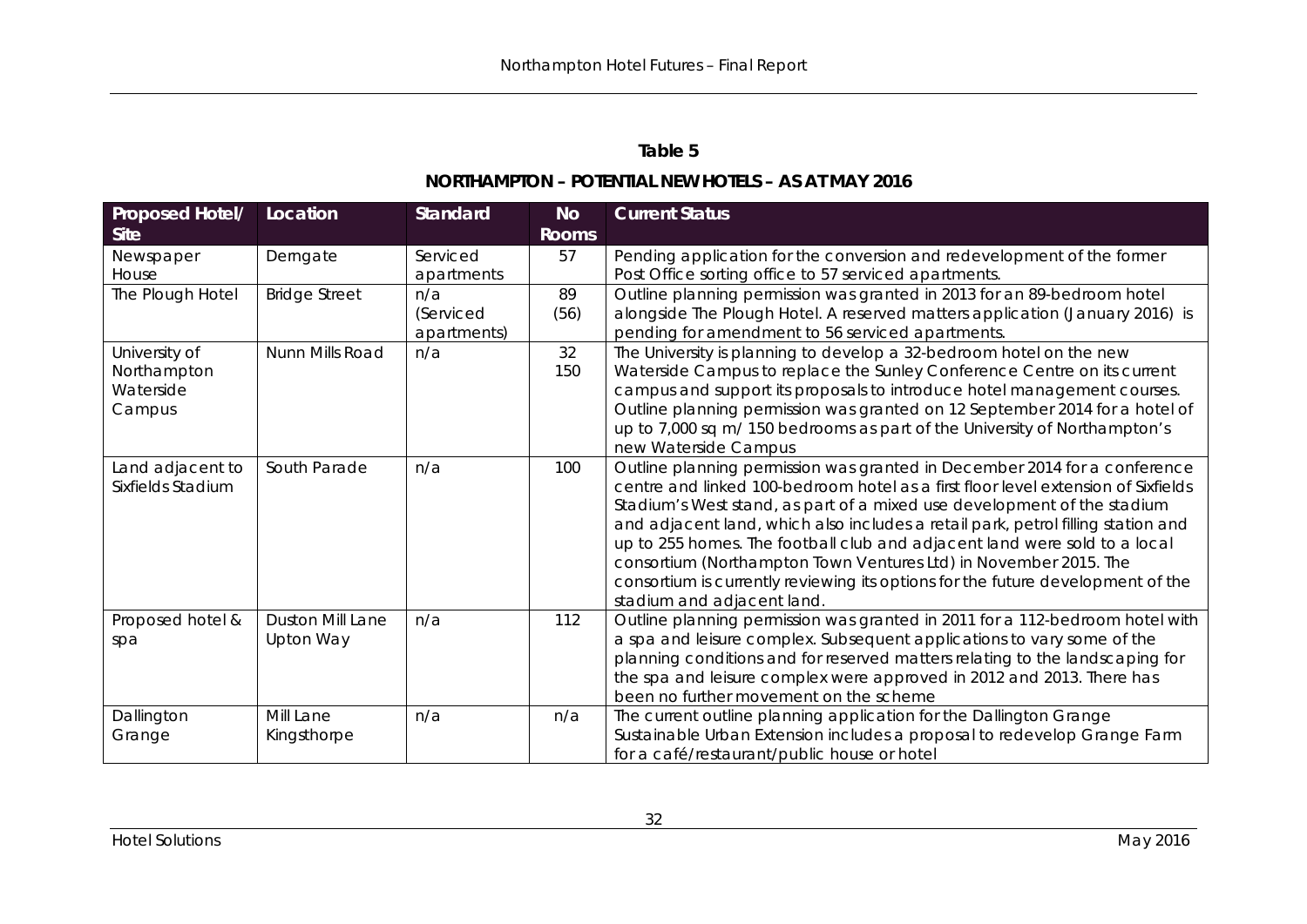# **4.4. Comparator Town/City Benchmarking**

### **Current Hotel Provision**

- 4.4.1. In order to provide some further context for looking at how Northampton's hotel supply might grow and develop in the future we have looked at how the town's current hotel offer compares to that of three larger towns and cities – Leicester, Milton Keynes and Reading. A detailed analysis of the current hotel supply of each town/city is provided at Appendix 4, together with full hotel listings for each location. Our key observations from this analysis are as follows:
	- Northampton has 31% fewer hotel bedrooms than Leicester, almost 38% fewer than Milton Keynes, and less than half the number of hotel bedrooms as Reading has. Reading has a much more significant stock of hotel accommodation than any of the other towns and cities.
	- Northampton has a much smaller proportion of its hotel stock in the town centre – 32% compared to 39% in Milton Keynes, 52% in Reading and 58% in Leicester.
	- Northampton has a similar budget hotel supply to Leicester, more budget hotel bedrooms than Milton Keynes, but a lower level of budget hotel provision than Reading.
	- Where Northampton most noticeably differs to the comparator towns/cities is in terms of 4 star hotel provision: it has significantly fewer 4 star hotel bedrooms than the other locations, especially Reading.
	- Northampton has a similar 3 star hotel supply to Leicester, but far fewer 3 star hotel bedrooms than Milton Keynes and Reading.
	- Reading is the only comparator town/city with a 5 star hotel. It also has a Malmaison boutique hotel and an independent boutique hotel at Sonning on the edge of the town.
	- Leicester has a small boutique hotel. There are no boutique hotels in Milton Keynes.
	- Milton Keynes has two large residential conference centres.

33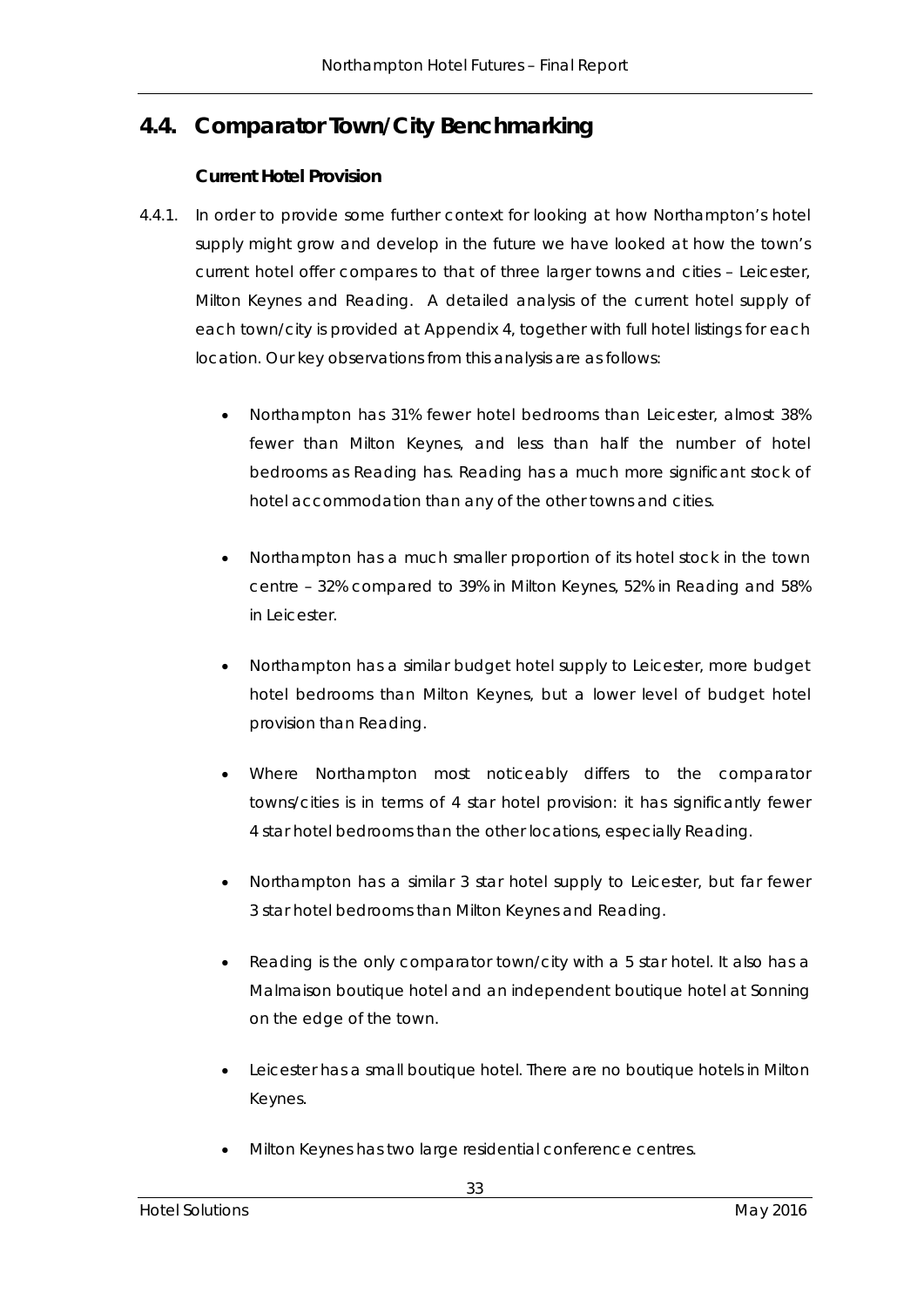- Leicester and Reading Universities both have on-site hotels/residential conference centres. The University of Leicester opened the 123-bedroom College Court hotel and conference centre in 2013.
- All three comparator towns/cities have hotels linked to football stadia. Milton Keynes and Reading have 4 star hotels incorporated into their football stadia, while in Leicester there is a Holiday Inn Express upper-tier budget hotel alongside Leicester City FC's King Power Stadium.
- All three comparator locations have a greater supply of serviced apartments than Northampton, primarily in terms of residential apartments that are let out by serviced apartment letting agencies. Reading also has a purpose-built aparthotel.

### **Potential Future Hotel Development**

- 4.4.2. In terms of potential future hotel development in Leicester, Milton Keynes and Reading, our research has identified the following:
	- The Leicester Economic Action Plan 2012-2020 sets out an ambition to attract a new 4/5 star hotel with a major conference facility to Leicester city centre. A proposal was put forward in 2013 by a local consortium to convert Leicester City Council's New Walk offices into a £35m 5 star hotel and 2,000 seat arena. This has not so far progressed. Plans were unveiled in 2015 to convert the run-down Great Central Railway Station into a 100 bedroom boutique hotel.
	- A 130-bedroom Premier Inn is due to open in Milton Keynes' Theatre District in summer 2016 as part of a mixed retail and leisure development. The Milton Keynes Ramada Encore upper-tier budget hotel is currently in the process of being converted to a Travelodge.
	- Reading Football Club is progressing plans to develop the 15-hectare site around its Madkeski Stadium into the Royal Elm Park sustainable urban quarter, to include a 250-bedroom hotel, 102 serviced apartments, a 5,000 seat convention centre and concert venue (The International), an ice rink, 630 homes, and a public square and park with cafes, restaurants and shops. Construction is due to start in 2016, with the hotel and convention centre scheduled to open in 2018.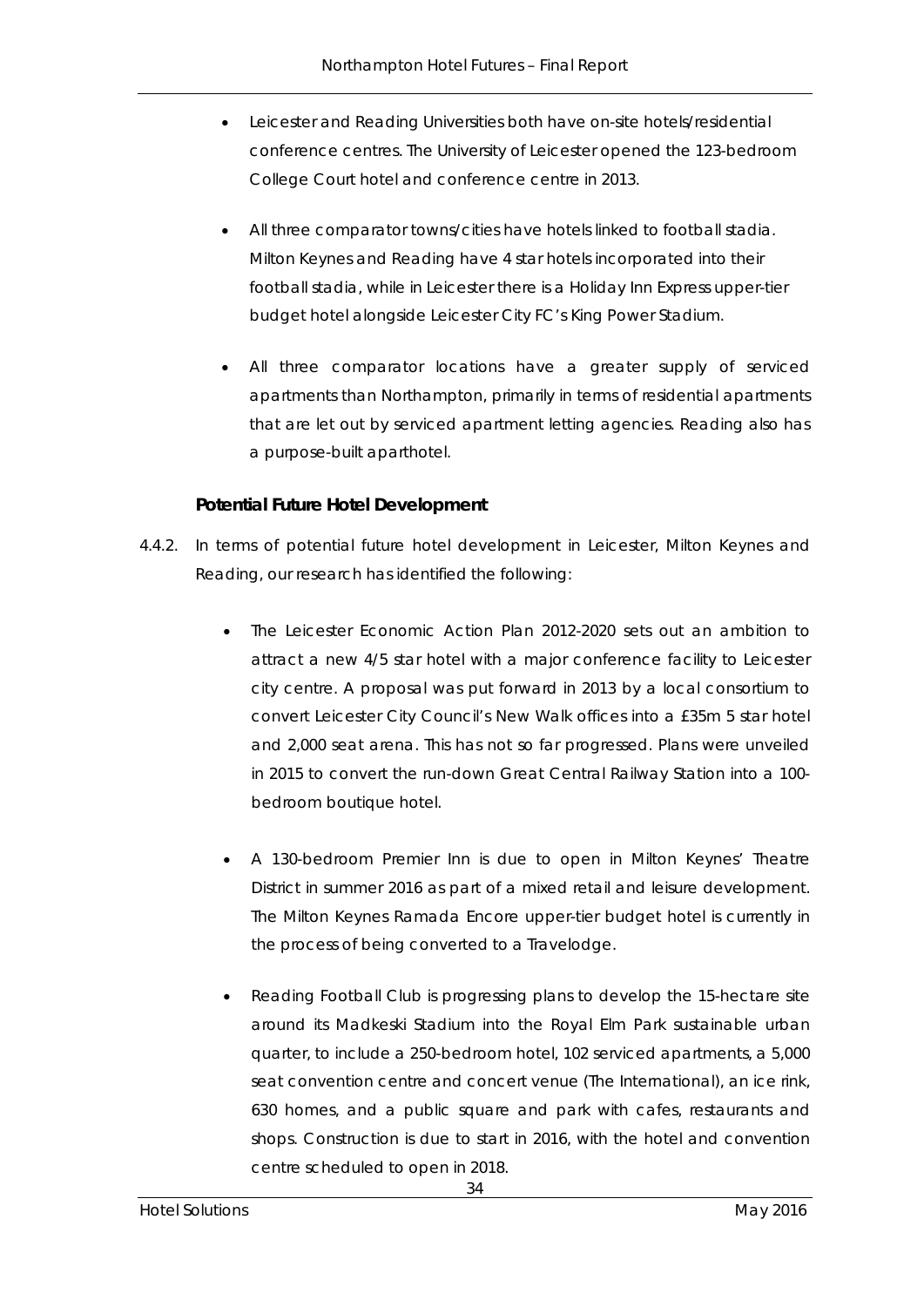*\_\_\_\_\_\_\_\_\_\_\_\_\_\_\_\_\_\_\_\_\_\_\_\_\_\_\_\_\_\_\_\_\_\_\_\_\_\_\_\_\_\_\_\_\_\_\_\_\_\_\_\_\_\_\_\_\_\_\_\_\_\_\_\_\_\_\_\_\_\_\_\_\_\_\_\_\_\_\_\_\_\_\_\_\_\_*

# **5. CURRENT HOTEL PERFORMANCE & MARKETS**

### **5.1. Occupancy, Achieved Room Rates[1](#page-45-0) and Revpar[2](#page-45-1)**

- 5.1.1. Our estimates of average annual room occupancies, achieved room rates and revpar figures for Northampton for 2013, 2014, 2015 (based on the data that we have sourced from STR Global and the information provided by hotel managers and owners) are summarised in the table overleaf.
- 5.1.2. The table shows that the performance of Northampton's branded 3/4 star hotels has been well below national averages over the last three years, for all performance indicators. There is a marked difference in achieved room rate performance between Northampton's 3 and 4 star hotels, with 4 star hotels trading considerably ahead of 3 star hotels. Achieved room rates for Northampton's 4 star hotels were however still some way below the £85-95+ level currently required to support new up-scale 4 star hotel development in provincial locations.
- 5.1.3. In contrast, branded budget hotel performance has been very strong, with the majority of Northampton's branded budget hotels trading at average annual room occupancies of 75-80% in 2015. Achieved room rates varied substantially between the budget hotel brands represented in Northampton, with Premier Inn hotels generally achieving the highest average room rates.

<span id="page-45-0"></span> <sup>1</sup> The amount of rooms revenue (excluding food and beverage income) that hotels achieve **per occupied room** net of VAT, breakfast (if included) and discounts and commission charges.

<span id="page-45-1"></span><sup>2</sup> The amount of rooms revenue (excluding food and beverage income) that hotels achieve **per available room** net of VAT, breakfast (if included) and discounts and commission charges.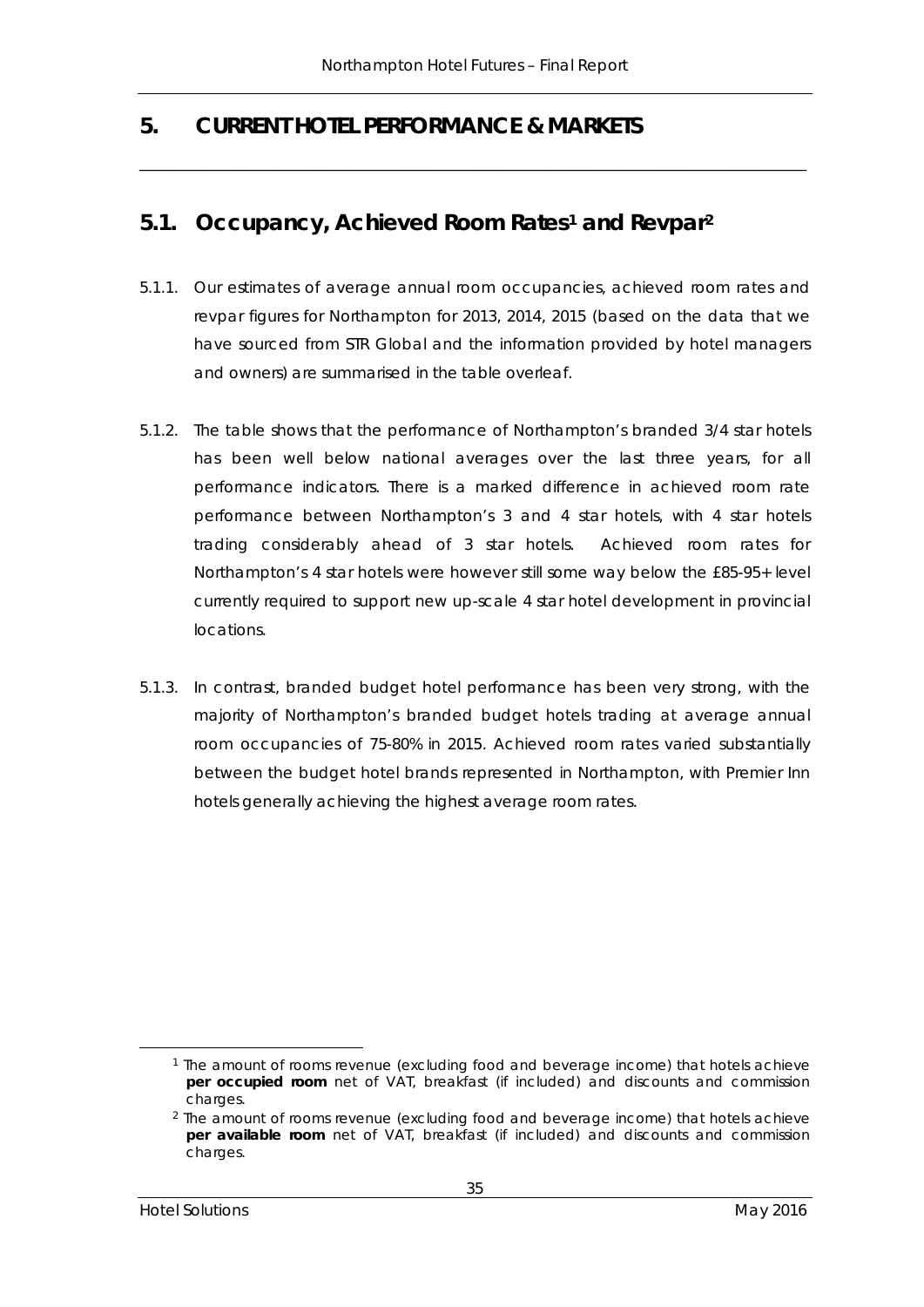### **Table 6 NORTHAMPTON HOTEL PERFORMANCE 2013-2015**

| Standard of Hotel                                 | <b>Average Annual</b><br><b>Room Occupancy</b><br>% |      | <b>Average Annual</b><br><b>Achieved Room Rate<sup>6</sup></b><br>£ |       |       | <b>Average Annual</b><br>Revpar <sup>7</sup> |       |       |       |
|---------------------------------------------------|-----------------------------------------------------|------|---------------------------------------------------------------------|-------|-------|----------------------------------------------|-------|-------|-------|
|                                                   | 2013                                                | 2014 | 2015                                                                | 2013  | 2014  | 2015                                         | 2013  | 2014  | 2015  |
| UK Provincial Hotels (All Standards) <sup>1</sup> | 72.6                                                | 75.4 | 76                                                                  | 59.94 | 64.03 | 67                                           | 43.53 | 48.27 | 51    |
| UK Provincial 3/4 Star Chain Hotels <sup>2</sup>  | 72.0                                                | 73.7 | 74.9                                                                | 71.46 | 74.90 | 80.51                                        | 51.48 | 55.20 | 60.33 |
| Northampton Branded 3/4 Star Hotels <sup>3</sup>  | 68.4                                                | 72.0 | 71.7                                                                | 65.57 | 68.09 | 73.25                                        | 44.86 | 49.02 | 52.55 |
| Northampton Branded Budget Hotels <sup>4</sup>    | 72.3                                                | 77.4 | 77.2                                                                | 42.5  | 47.16 | 53.14                                        | 30.74 | 36.51 | 41.00 |
| Northampton Unbranded Hotels <sup>5</sup>         | 44.4                                                | 55.3 | 57.6                                                                | 38.31 | 40.45 | 48.41                                        | 17.03 | 22.39 | 27.88 |
| Northampton - All Hotels                          | 68.5                                                | 73.6 | 73.6                                                                | 50.31 | 53.87 | 59.66                                        | 34.46 | 39.65 | 43.89 |

# Notes<br>1.

- National average figures source: STR Global
- 2. National average figures source: Hotstats<br>3. Source: STR Global, Sample: Northampton N
- 3. Source: STR Global. Sample: Northampton Marriott, Hilton Northampton, Holiday Inn Northampton, Park Inn by Radisson Northampton
- 4. Source: STR Global. Sample: all branded budget hotels in Northampton.
- 5. Source: Hotel Solutions survey of Northampton hotels –March 2016 Sample: Hopping Hare, The Plough, Westone Manor (unbranded hotels)
- 6. The amount of rooms revenue (excluding food and beverage income) that hotels achieve per occupied room net of VAT, breakfast (if included) and discounts and commission charges.
- 7. The amount of rooms revenue (excluding food and beverage income) that hotels achieve per available room net of VAT, breakfast (if included) and discounts and commission charges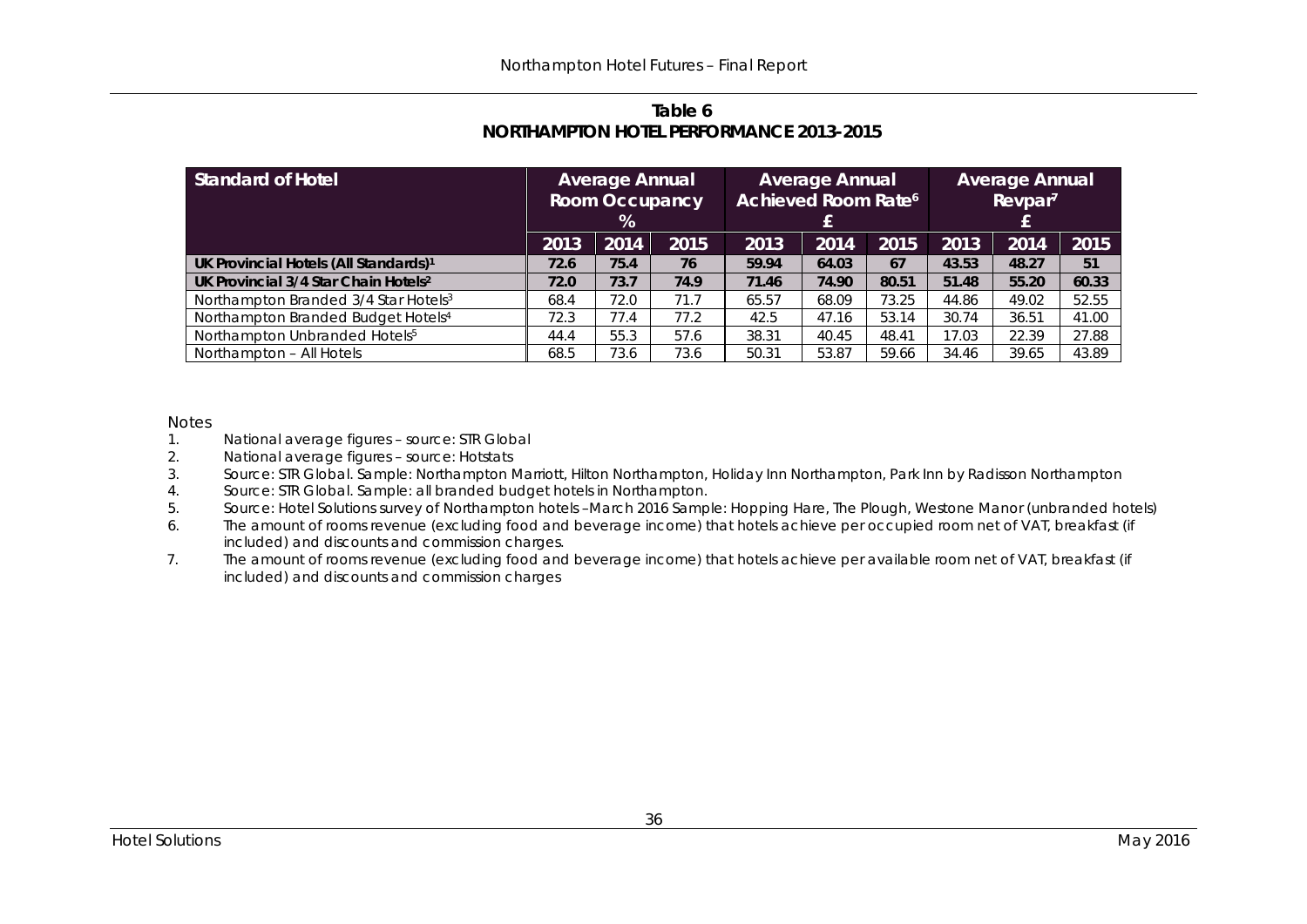- 5.1.4. The performance of Northampton's unbranded, independent hotels has varied significantly between hotels. Achieved room rates for all of the unbranded hotels that we spoke to have been low over the last three years. Two hotels reported reasonably good levels of room occupancy in 2014 and 2015, that were broadly on a par with the averages for Northampton's 3/4 star hotels. One unbranded hotel reported very low room occupancies however, which significantly reduced the overall occupancy performance for this category of hotel.
- 5.1.5. In line with the national trend hotel performance in Northampton strengthened significantly in 2014 and 2015, particularly for budget hotels and unbranded hotels, but also for branded 3/4 star hotels. This was largely due to stronger corporate demand and longer corporate stays boosting Monday, Thursday and Sunday night occupancies.
- 5.1.6. Most of the established budget and unbranded hotels in the town centre reported a sharp drop in room occupancy levels in the first quarter of 2016, as a result of the opening of the new Premier Inn in the town centre. This hotel has also affected occupancies for some of the Premier Inns around the town. Occupancies have however quickly built for the new Premier Inn, which is already consistently filling during the week and on Saturday nights. It seems likely therefore that its impact on existing hotels will lessen during the rest of 2016 as the market starts to settle down.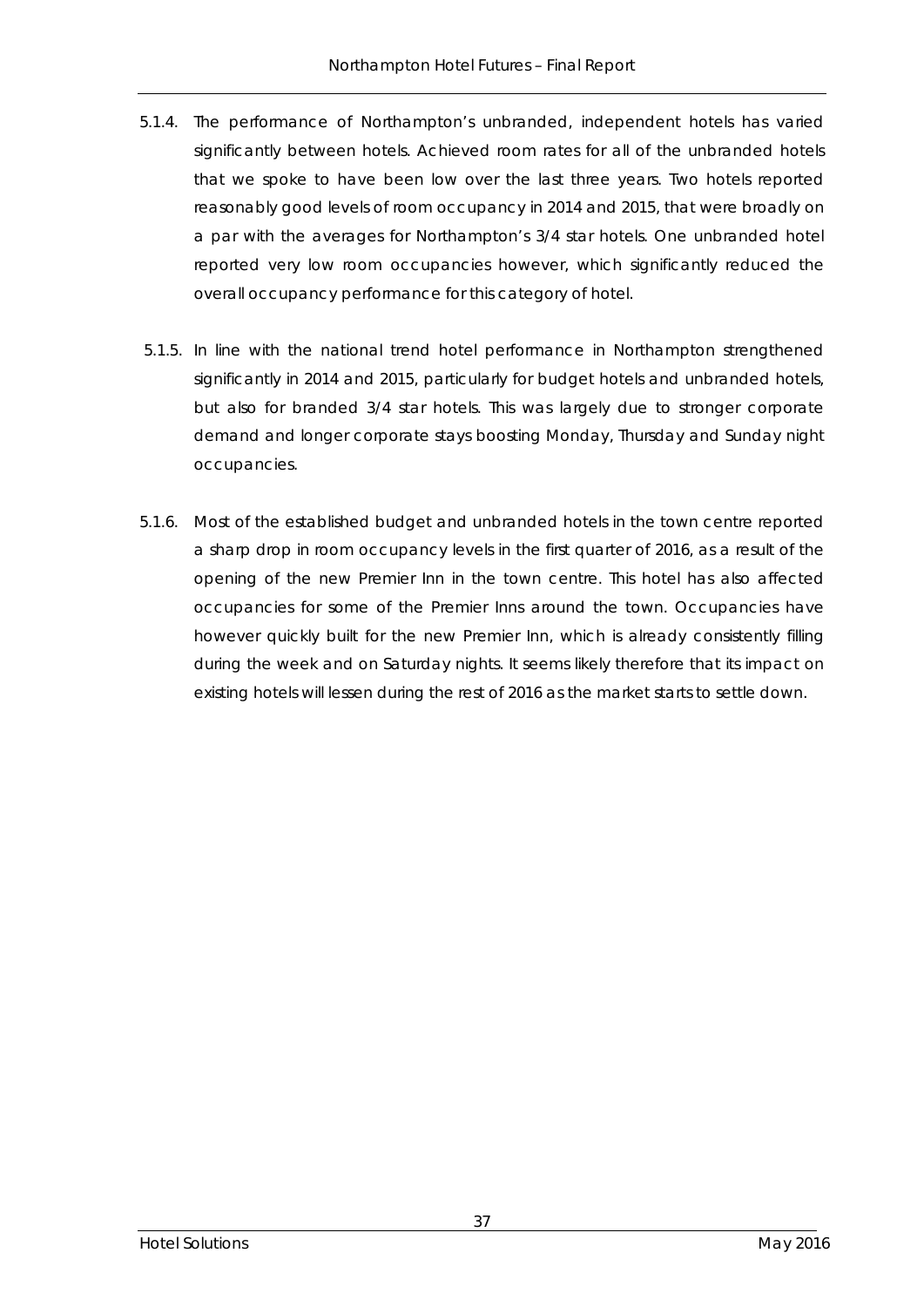# **5.2 Patterns of Demand**

#### **Weekday/Weekend Occupancies**

5.2.1. Estimates of average annual weekday and weekend occupancies for hotels in Northampton for 2015 are summarised in the table below.

#### **Table 7 NORTHAMPTON HOTELS WEEKDAY/ WEEKEND OCCUPANCIES – 2015**

| <b>Standard of Hotel</b>             | <b>Average Annual Room Occupancy</b><br>$\%$     |      |                |      |  |  |
|--------------------------------------|--------------------------------------------------|------|----------------|------|--|--|
|                                      | Saturday<br><b>Mon-Thurs</b><br>Sunday<br>Friday |      |                |      |  |  |
| Branded 3/4 Star Hotels <sup>1</sup> | 82.6                                             | 58.9 | 77 7           | 34.0 |  |  |
| Branded Budget Hotels <sup>1</sup>   | 84.6                                             | 69.0 | 85.6           | 45.6 |  |  |
| Unbranded Hotels <sup>2</sup>        | 82                                               | 23   | 4 <sup>1</sup> |      |  |  |

Notes:

- 1. Source: STR Global
- 2. Hotel Solutions
- 5.2.2. Midweek occupancies are very high for all standards of hotel in Northampton. Tuesday and Wednesday night occupancies are particularly high, with Northampton's hotels generally filling and turning business away on these nights for much of the year. Monday and Thursday night occupancies are also strong, particularly for branded budget hotels and some unbranded hotels, which frequently fill and deny business on these nights also. Thursday occupancies are a little lower, and more variable for 3/4 star hotels, but their Monday night occupancies are generally strong. Monday and Thursday night occupancies have increased in 2014 and 2015 as corporate lengths of stay have lengthened.
- 5.2.3. Most of Northampton's hotels achieve high occupancies on Saturday nights, particularly in the summer months between April and October, when demand from wedding parties and events at Silverstone increases. Friday, and especially Sunday night occupancies are much lower. Budget hotels generally trade at higher weekend occupancies than 3/4 star hotels. Friday and Sunday occupancies are very low for unbranded hotels, and one unbranded hotel attracts minimal bedroom business on Saturday nights.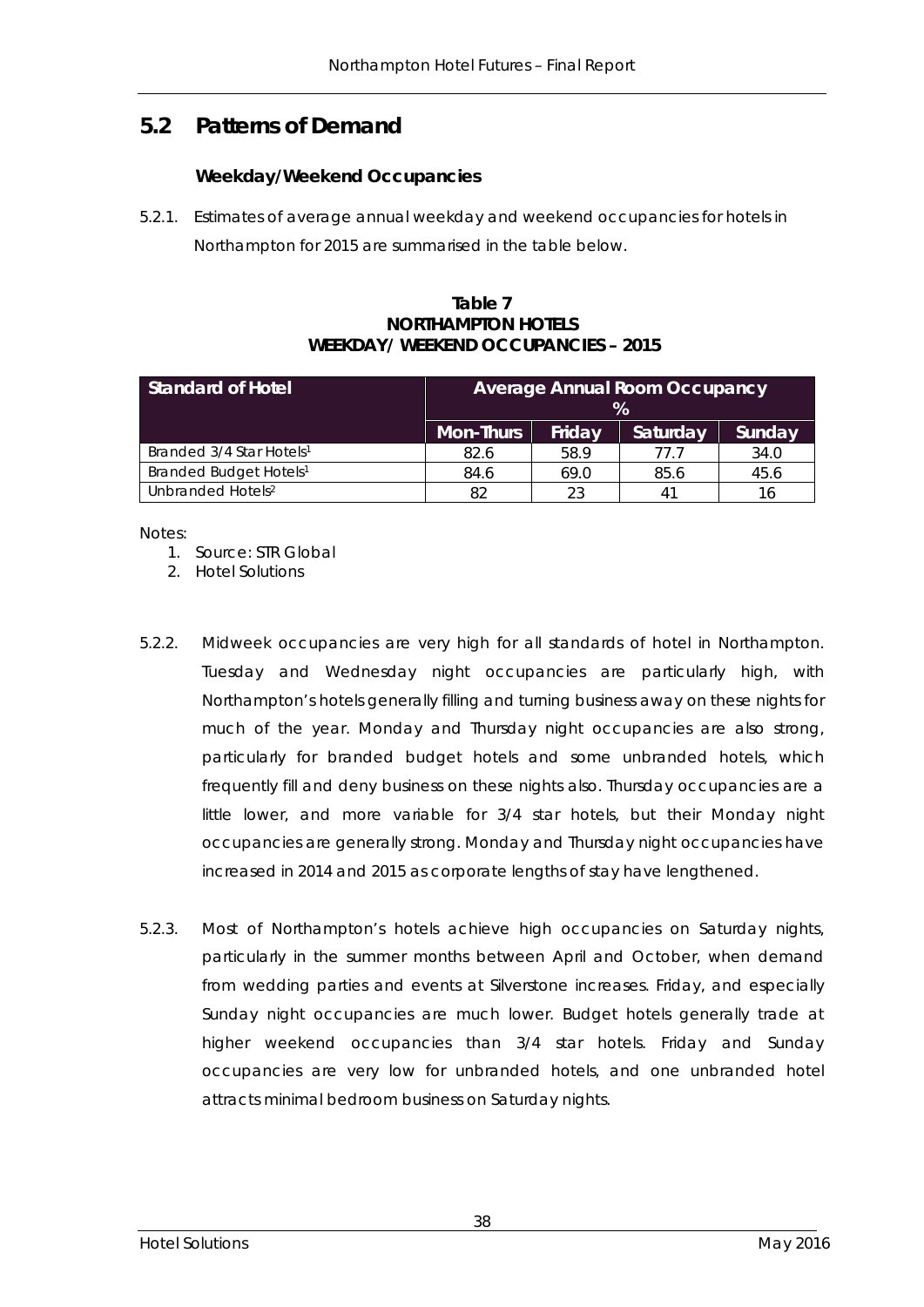#### **Weekday/Weekend Room Rates**

5.2.4 There is also a significant difference between midweek and weekend achieved room rates in Northampton. The average annual midweek achieved room rate for Northampton's 3/4 star hotels was £17 ahead of the weekend average in 2015, while for budget hotels the differential was £13. The difference is even more marked at the 4 star end of the market, with a differential of around £30 between midweek and weekend achieved room rates. This is a result of the strong midweek corporate and contractor demand for hotel accommodation in Northampton, and the lack of weekend demand, resulting in hotels significantly reducing their room rates to compete for what weekend business there is in the area. Northampton's weekend hotel market is very price competitive as a result.

**Table 8 NORTHAMPTON HOTELS WEEKDAY/ WEEKEND ACHIEVED ROOM RATES – 2015**

| <b>Standard of Hotel</b>             | Average Annual Achieved Room Rate |        |          |        |  |
|--------------------------------------|-----------------------------------|--------|----------|--------|--|
|                                      | <b>Mon-Thurs</b>                  | Friday | Saturday | Sunday |  |
| Branded 3/4 Star Hotels <sup>1</sup> | 79.68                             | 60.17  | 63.13    | 66.71  |  |
| Branded Budget Hotels <sup>1</sup>   | 58.23                             | 41.87  | 51.30    | 39.94  |  |

Source: STR Global

5.2.5. Room rates are particularly high on Tuesday and Wednesday nights. Northampton's 4 star hotels are currently charging B&B room rates of around £150- 160 for their standard rooms on these nights, compared to £95 on Thursday nights and £65 on Friday nights. Northampton's budget hotels are charging room only rates of £80-90 on Tuesday and Wednesday nights, compared to £55-60 on Thursday nights and £40-45 on Friday nights.

### **Seasonality**

5.2.6. In terms of seasonality, hotel occupancies are at their strongest in Northampton between June and October, when weekend demand from wedding parties and people attending events at Silverstone increases. Occupancies are lower in December and January, when midweek corporate and contractor demand reduces and weekend demand is at its lowest. Hotel occupancies are otherwise stable between February and May and in November.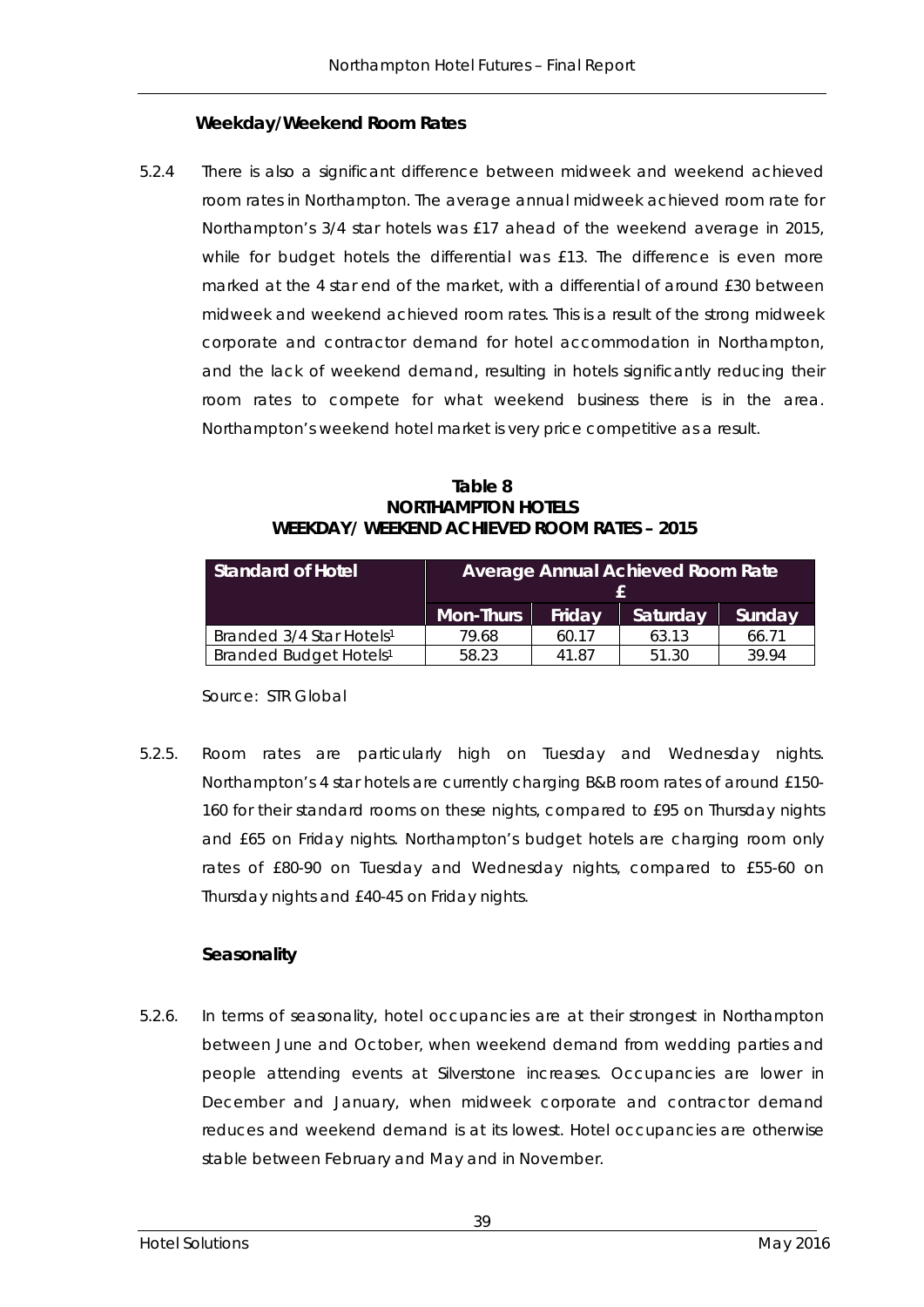### **Table 9 NORTHAMPTON BOROUGH HOTELS MONTHLY OCCUPANCIES – 2015**

| <b>Month</b> | <b>Room Occupancy</b><br>%           |                                           |  |  |
|--------------|--------------------------------------|-------------------------------------------|--|--|
|              | Branded<br>3/4 Star<br><b>Hotels</b> | Branded<br><b>Budget</b><br><b>Hotels</b> |  |  |
| January      | 57.6                                 | 66.3                                      |  |  |
| February     | 71.2                                 | 75.9                                      |  |  |
| March        | 74.2                                 | 78.6                                      |  |  |
| April        | 70.8                                 | 78.6                                      |  |  |
| May          | 72.2                                 | 78.7                                      |  |  |
| June         | 74.7                                 | 83.8                                      |  |  |
| July         | 78.6                                 | 86.8                                      |  |  |
| August       | 73.2                                 | 78.5                                      |  |  |
| September    | 81.3                                 | 85.7                                      |  |  |
| October      | 77.6                                 | 80.6                                      |  |  |
| November     | 70.3                                 | 74.0                                      |  |  |
| December     | 59.5                                 | 60.9                                      |  |  |
| 2015         | 71.7                                 | 77.2                                      |  |  |

Source: STR Global

### **5.3. Midweek Markets**

- 5.3.1. The key midweek market for Northampton's 3 and 4 star, and upper-tier budget hotels, and one unbranded hotel is corporate demand from local companies, in terms of demand from managers, staff and customers visiting companies or attending meetings and training courses.
- 5.3.2. Corporate demand for hotel accommodation in Northampton comprises a series of micro corporate markets, with hotels primarily serving the companies in their immediate vicinity. Key corporate hotel markets are around Brackmills and Grange Park. Hotels at Junction 15 of the M1 and along the A45 corridor also attract transient corporate demand from business travellers using the M1. Some of the hotels on the western side of Northampton reported attracting overspill corporate business from Milton Keynes.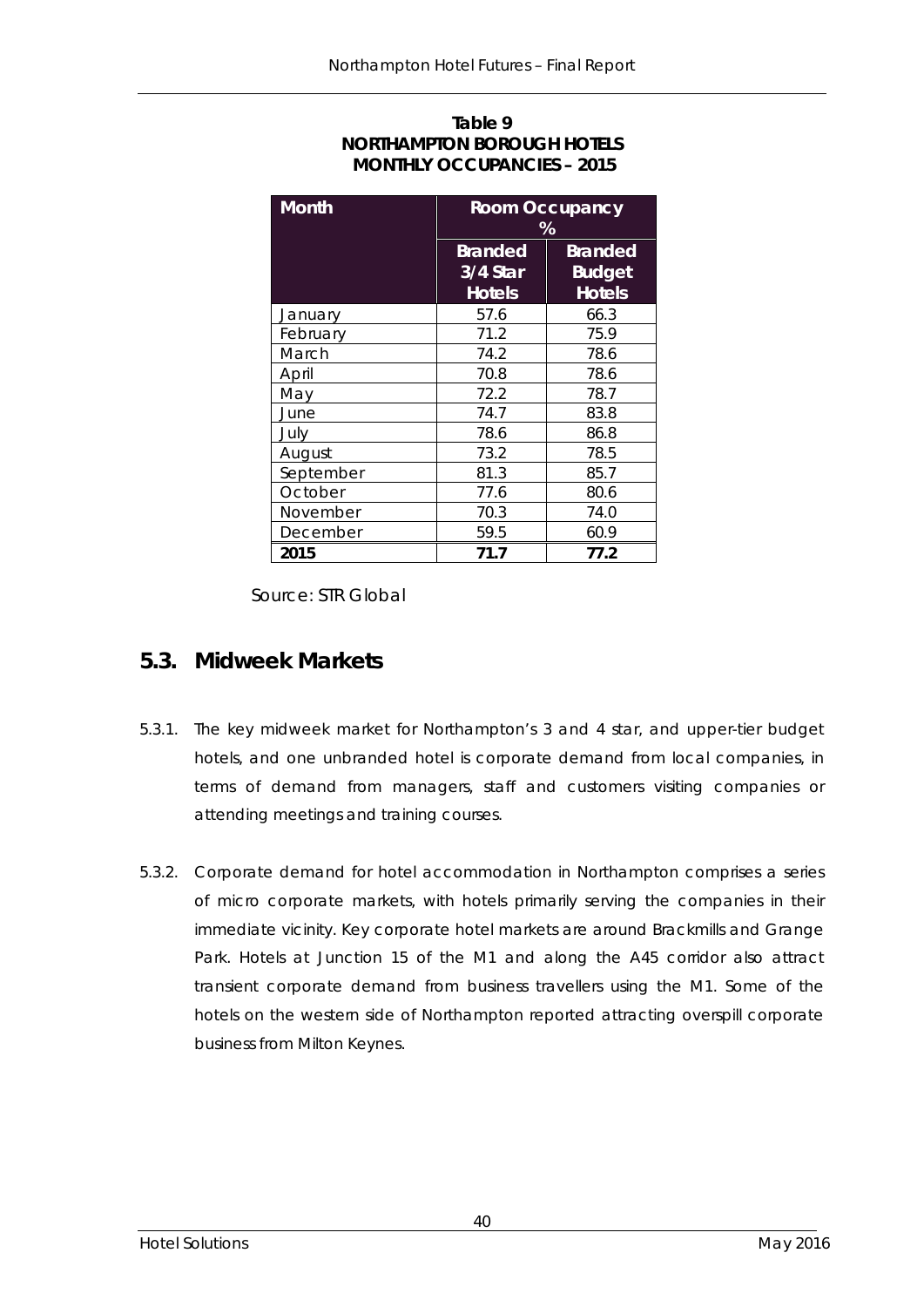- 5.3.3. Residential conferences are a secondary midweek market for Northampton's 3 and 4 star hotels, accounting for 10-25% of midweek occupancy. They are generally for 20-40 delegates, staying for 1-2 nights. Northampton hotels attract a mix of conference business from local companies and footloose conferences that are attracted by the town's central location and good motorway links. Hotels also attract some weekend association and charity conferences. They attract some midweek demand for larger conferences of 100+ delegates. Hotels generally turn away conferences of this size if they want Tuesday and Wednesday nights, as they know that they can fill with high-rated corporate demand on these nights. They are more likely to take larger residential conferences on Monday and Thursday nights, but most tend to want to include a Tuesday or Wednesday night.
- 5.3.4. Northampton's budget hotels generally attract a mix of midweek corporate demand from local companies and contractor business related to construction projects in the town and surrounding area.
- 5.3.5. Contractors are the key source of midweek business for two of the town's unbranded hotels.

### **5.4. Weekend Markets**

- 5.4.1. Key weekend markets for Northampton hotels are:
	- People attending weddings, functions and other family occasions;
	- People visiting friends and relatives in the town;
	- People attending events in the area, particularly at Silverstone.
- 5.4.2. Two 3/4 star hotels indicated that they attract some weekend leisure break business through their company short break programmes or online travel agents (OTAs) such as booking.com. This is very price driven business. The majority of Northampton's hotels reported that they do not attract weekend or midweek leisure break business. The town's hotel managers feel that there are no compelling reasons for people to come to Northampton for a leisure break that they can use to target such business.
- 5.4.3. At least two of Northampton's 3/4 star hotels take some weekend group tours that combine a visit to Althorp with trips to Warwick, Cambridge or the other historic houses and gardens in Northamptonshire. This is low-rated business that the hotels take to boost its weekend occupancies.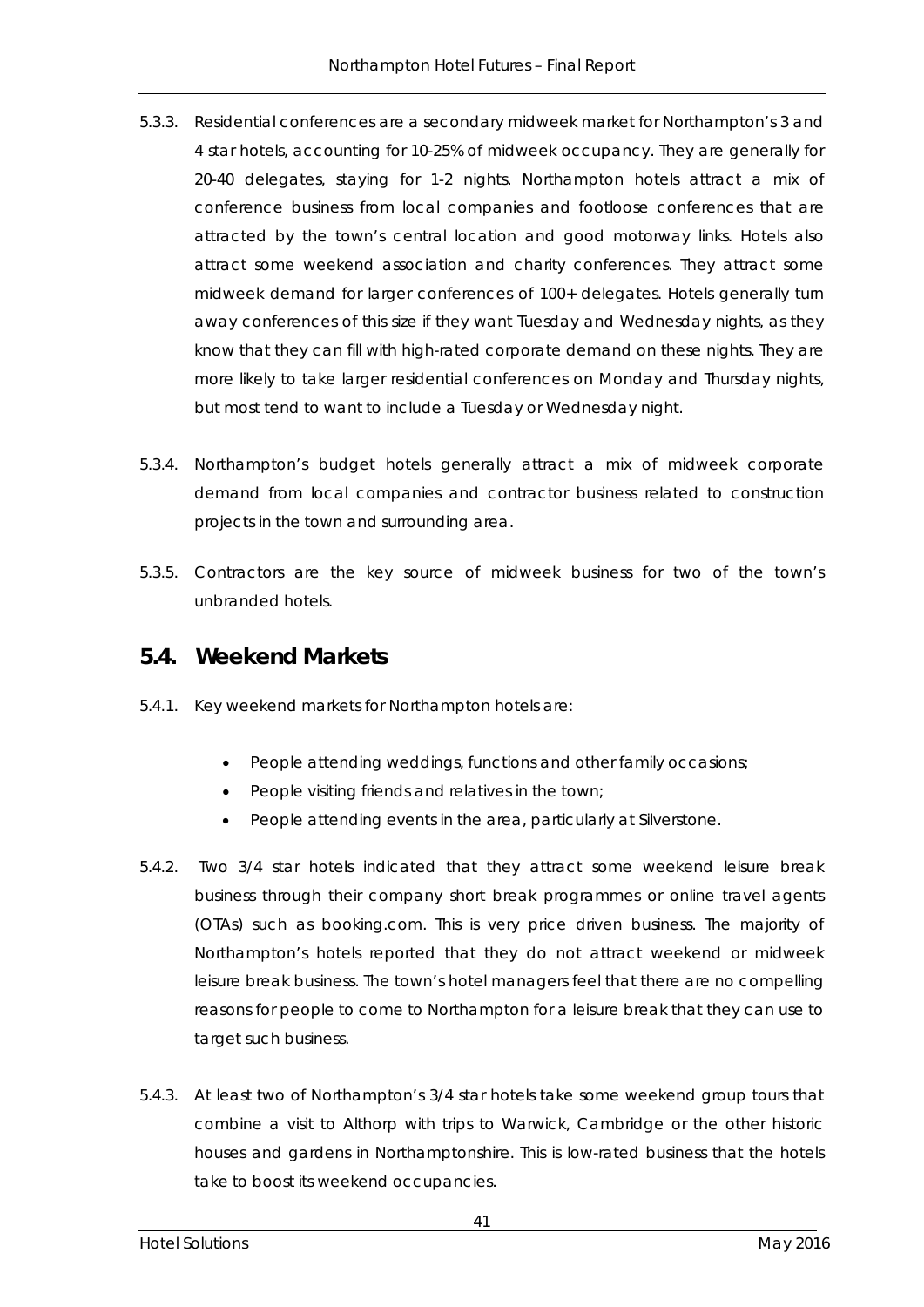- 5.4.4. In terms of events that generate demand for hotel accommodation in Northampton:
	- The British Formula 1 Grand Prix in July and British Grand Prix MotoGP in September at Silverstone generate significant demand for hotel accommodation in Northampton.
	- Silverstone has a full programme of other motorsports events on most weekends between May and October, which generate demand for Northampton's hotels from participating teams and spectators. Key events mentioned by hotel managers are the Blancpain Endurance GT Series, British Superbike Championship, Silverstone Classic, British Touring Car Championship, International GT Open and FIA World Endurance Championship.
	- Events at Santa Pod Raceway generate demand for some budget and unbranded hotels in Northampton.
	- Football, rugby and cricket teams playing in Northampton occasionally require hotel accommodation in Northampton. Home football, rugby and cricket matches do not generally produce business for hotels from visiting spectators.
	- Two hotels on the western side of Northampton reported occasionally attracting demand from people attending concerts at the MK Bowl.
	- The Alive@Delapre concerts have generated some demand for hotel accommodation in the town.
	- Two hotels located close to Billing Aquadrome attract some demand from the Northampton Balloon Festival and some of the other events that are held at the Aquadrome. Other hotels did not report any demand from these events however.
	- One hotel occasionally attracts demand from golf championships at Collingtree Park Golf Club.
- 5.4.5. Other weekend markets for Northampton hotels are:
	- Clubbers staying over after a night out in the town, for some town centre budget hotels;
	- Visiting sports teams, for some budget and unbranded hotels;
	- Association conferences for two 4 star hotels;
	- Car groups for one 4 star hotel.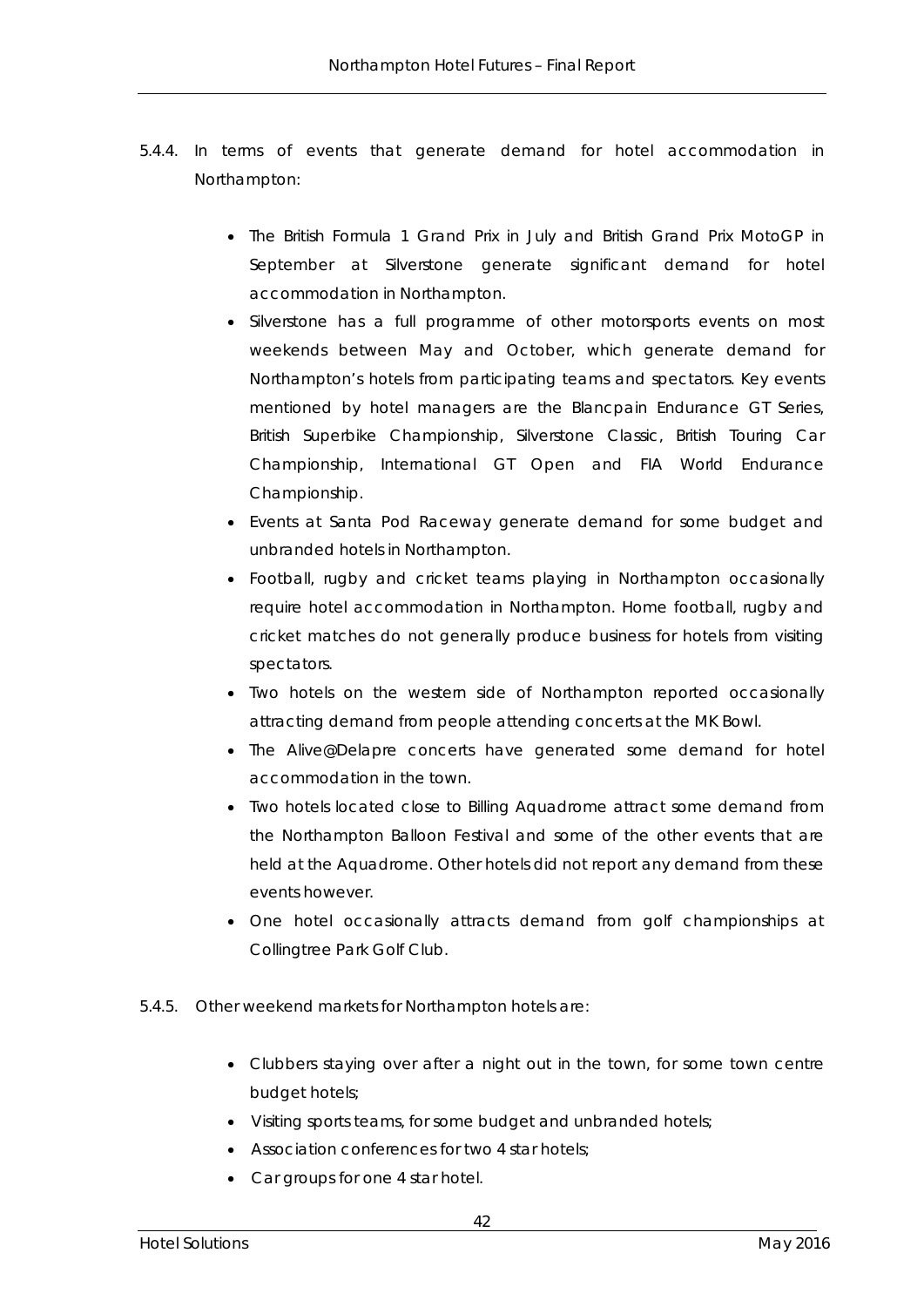5.4.6. Corporate arrivals for the week ahead are a key market on Sunday nights.

### **5.5. Market Trends**

- 5.5.1. Key trends in the Northampton hotel market have been as follows over the last 3 years:
	- Corporate demand has grown in 2014 and 2015. Corporate lengths of stay have increased, boosting Monday and Thursday occupancies. Corporate arrivals on Sunday nights have increased, resulting in stronger Sunday occupancies for many hotels. One hotel reported an increase in overspill corporate business from Milton Keynes.
	- Residential conference business has increased for 4 star hotels.
	- Contractor demand for budget and lower-priced unbranded hotels has increased in 2014 and 2015, as a result of higher levels of construction activity in the town.
	- Town centre budget and unbranded hotels have lost corporate and contractor business to the new town centre Premier Inn in the first quarter of 2016. It remains to be seen whether they will recover this business as the market settles in 2016.
	- Northampton hotels reported very little change in weekend demand over the last 3 years. One hotel has seen a slight increase in demand from wedding parties. One has driven more weekend business through OTAs, such as booking.com and LateRooms. One hotel has seen more business from motorsports events at Silverstone. On the whole, however, weekend demand has remained largely unchanged since 2013.

### **5.6 Denied Business[1](#page-53-0)**

5.6.1. Northampton's 4 star hotels regularly deny business on Tuesday and Wednesday nights for much of the year, to a fairly significant degree for one hotel. They do not tend to turn business away on Monday or Thursday nights however, and rarely deny weekend business, other than for the British Formula 1 Grand Prix and the MotoGP at Silverstone. While we were unable to speak to the town's 3 star hotels, we suspect that they also deny business on Tuesday and Wednesday nights, but rarely turn business away on any other night of the week, other than for the two main events at Silverstone.

<span id="page-53-0"></span><sup>-</sup> $1$  Business that hotels have to turn away because they are fully booked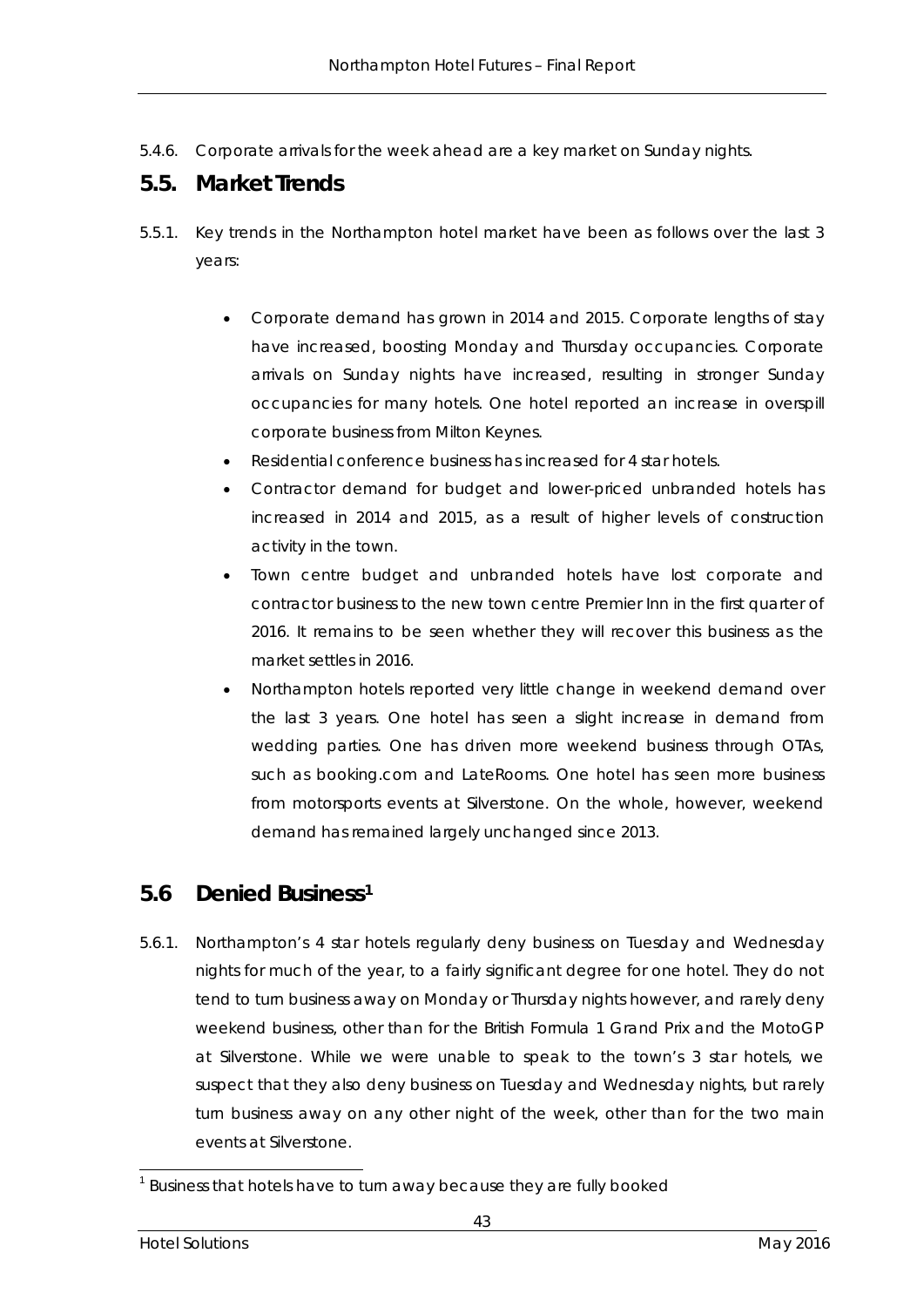- 5.6.2. A number of Northampton's budget hotels consistently deny fairly significant numbers of bookings on 3 or 4 midweek nights and Saturday nights for most of the year. Some budget hotels also turn significant business away on Friday nights between May and September. The new town centre Premier Inn is already filling and turning business away during the week and on Saturday nights, and many of the budget hotels around the town have continued to deny midweek and Saturday night business in the first quarter of 2016, despite the opening of this new hotel. Other budget hotels deny midweek business less frequently and to a lesser degree, and rarely turn business away at weekends.
- 5.6.3. One unbranded hotel regularly turned midweek business away in 2015, and occasionally on Saturday nights, but has not done so thus far in 2016 as a result of the opening of the new Premier Inn. Other unbranded hotels occasionally turn business away on Tuesday and Wednesday nights.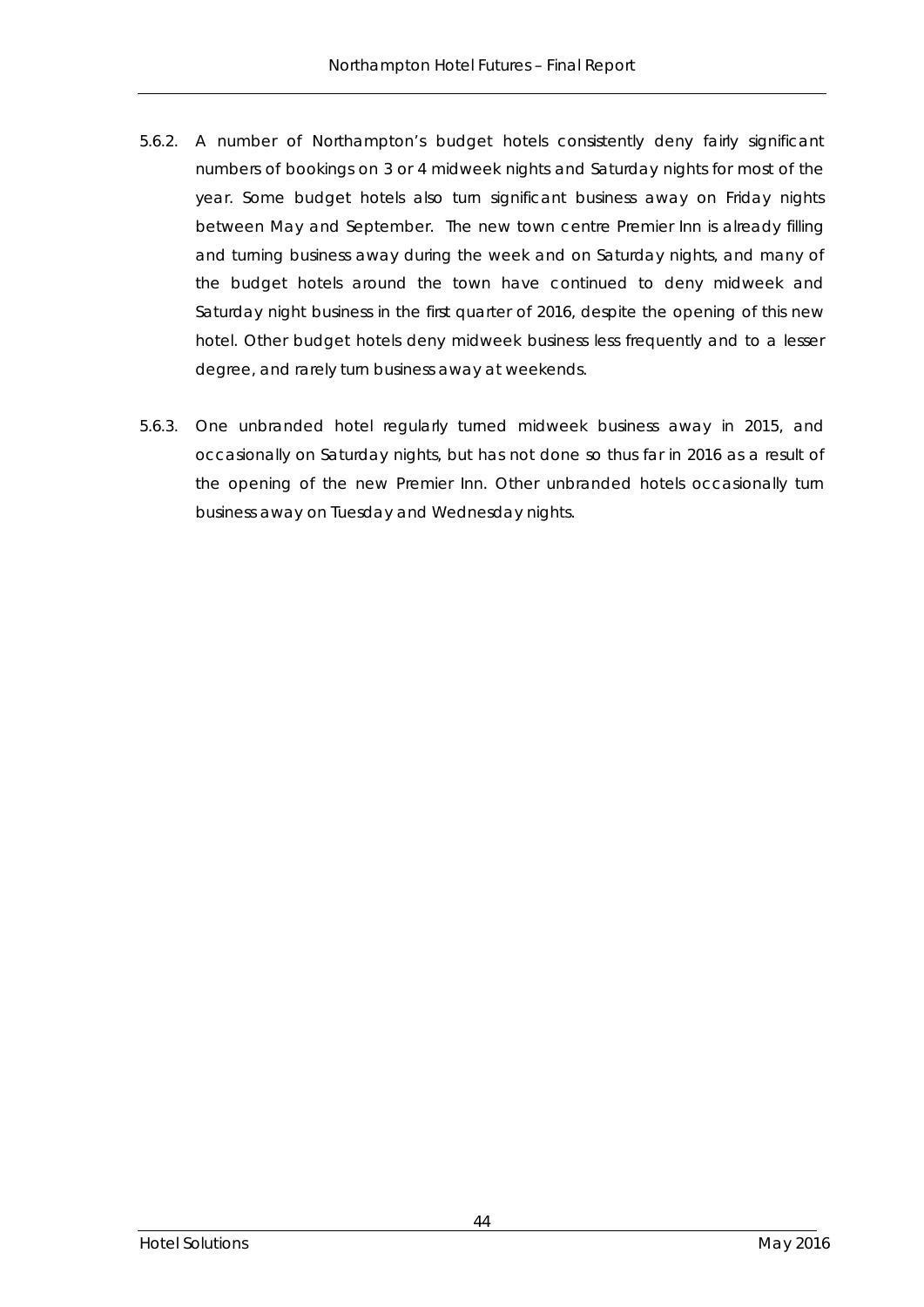# **5.7. Prospects for 2016**

- 5.7.1. Northampton's 4 star, upper-tier budget and budget hotels generally expect to maintain their 2015 occupancy levels in 2016, and most (although not all) hotels expect to see further growth in their achieved room rates this year. Continuing buoyancy in the corporate and contractor markets was cited as the key factor behind the optimistic outlook for Northampton hotels in 2016. With continuing high midweek occupancies but limited scope to grow weekend demand, many of Northampton's hotels are effectively trading at their maximum achievable occupancy.
- 5.7.2. Some of Northampton's budget and unbranded hotels expect 2016 to be a very challenging year for them because of the opening of the new town centre Premier Inn and the impact that it is having on their occupancies and achieved room rates. 3 star hotels may also have been affected by the new Premier Inn.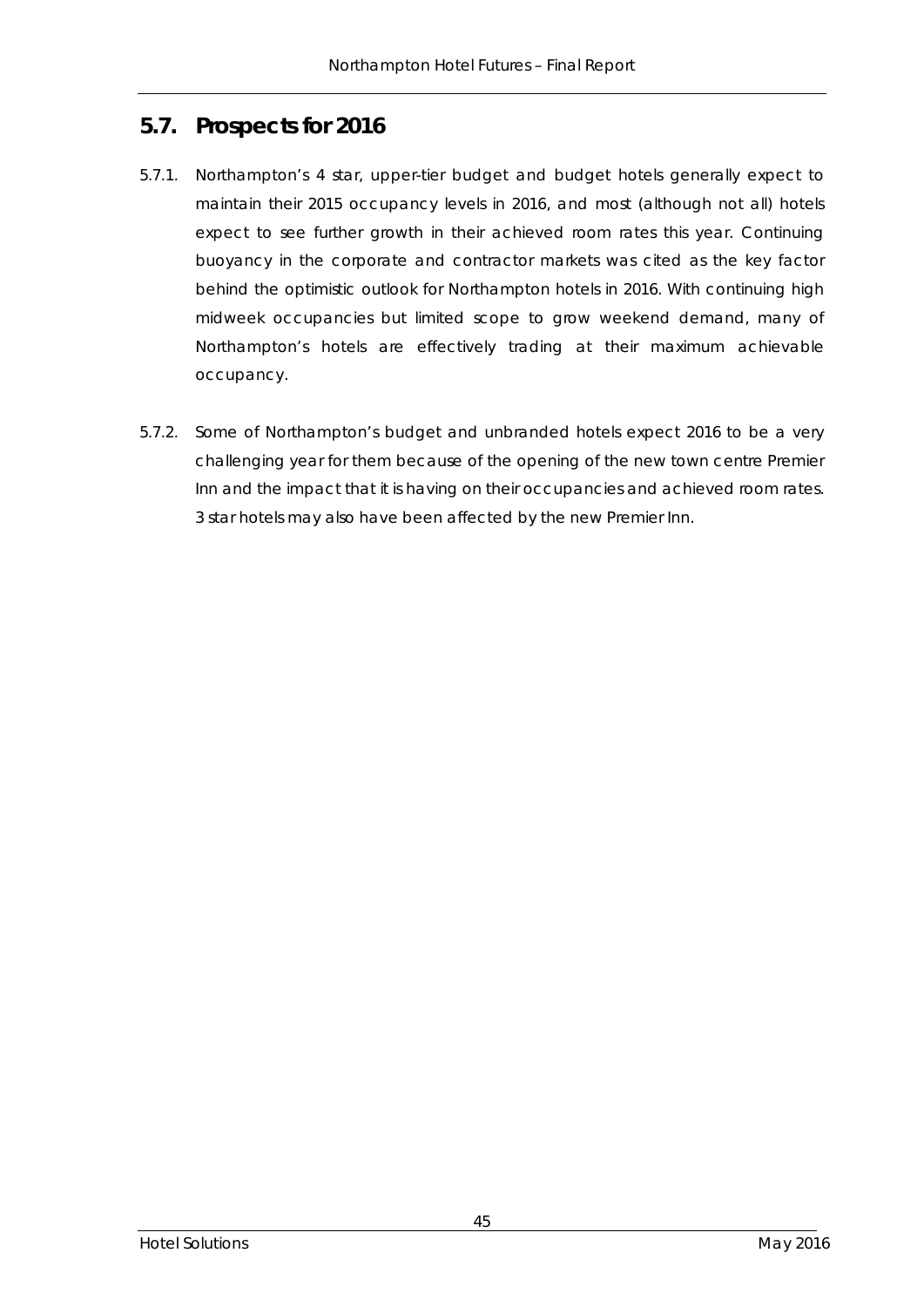\_\_\_\_\_\_\_\_\_\_\_\_\_\_\_\_\_\_\_\_\_\_\_\_\_\_\_\_\_\_\_\_\_\_\_\_\_\_\_\_\_\_\_\_\_\_\_\_\_\_\_\_\_\_\_\_\_\_\_\_\_\_\_\_\_\_\_\_\_\_\_\_\_\_\_\_\_\_\_\_\_\_\_\_+\_\_\_\_

### **6. FUTURE GROWTH PROSPECTS**

### **6.1 Strategic Context**

- 6.1.1 Northampton forms part of two overlapping Local Economic Partnerships the South East Midlands Local Enterprise Partnership (SEMLEP) and the Northamptonshire Economic Partnership (NEP). Both have ambitious plans for growth set out in their Strategic Economic Plans (SEPs):
	- SEMLEP seeks to create 94,700 new jobs by 2020, build 70,600 new homes and invest £60m of Local Growth Fund resources in 2015/16 alone, alongside over £200m of local public and private sector investment.
	- NEP is targeting growth of 32,500 jobs by 2021 alongside 37,000 homes
- 6.1.2 Four key sectors are identified in both SEPs as having the capability, the major assets and the greatest potential to rapidly grow. These are High Performance Technology, Logistics, Manufacturing and Advanced Technology (including Food and Drink) and the Cultural and Creative Sectors (including the visitor economy and sport). The strategies and interventions focus on projects that will develop these sectors, but also on infrastructure projects, including transport improvements, that will enable them to flourish.
- 6.1.3 Northampton has an important role to play in driving the economy of the wider region. The West Northamptonshire JCS targets the delivery of 28,000 new homes and 28,500 new jobs, with much of this around Northampton. The Council is employing a high growth strategy, set at twice the national average for growth in both population and economy. The 2012 Employment Land Study identified potential for over 26,000 jobs to be delivered in and around Northampton, the majority of these (over 18,500) in office uses. In addition to the four growth sectors set out in the SEPs (advanced manufacturing, logistics, high performance technology and culture), the Borough identifies the importance of construction, retail, financial services and office development to future growth. In terms of population growth, the latest ONS Sub-national Population Projections (2013) forecast that the Borough population will increase from 215,000 in 2012 to 251,000 by 2029.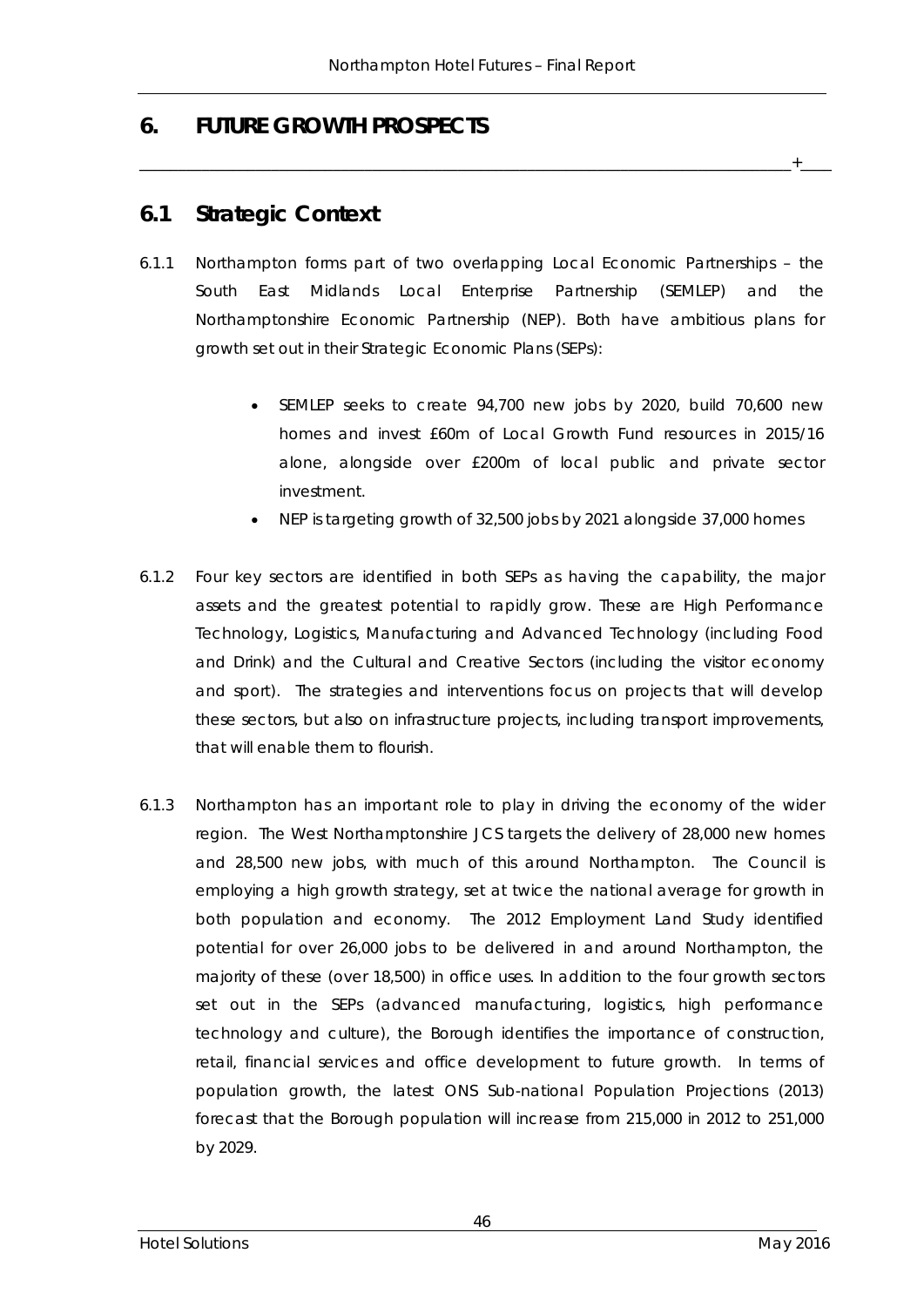6.1.4 Much of the focus for the delivery of this growth in Northampton Borough will be on the Waterside Enterprise Zone, plus a number of strategic development sites and Sustainable Urban Extensions (SUEs) around the town, some of which are located within the boundaries of neighbouring authorities.



### **NORTHAMPTON RELATED DEVELOPMENT AREA MAP**

Produced from the 2009 Ordnance Survey mapping with the permission of the<br>Controller of Her Majesty's Stationery Office. © Crown Copyright Unauthorised reproduction<br>Infringes Crown Copyright and may lead to prosecution or

West Northamptonshi<br>Joint Planning Unit **Act: JCS Adopted** Source: WNJCSLP, 2014

Dept: JPU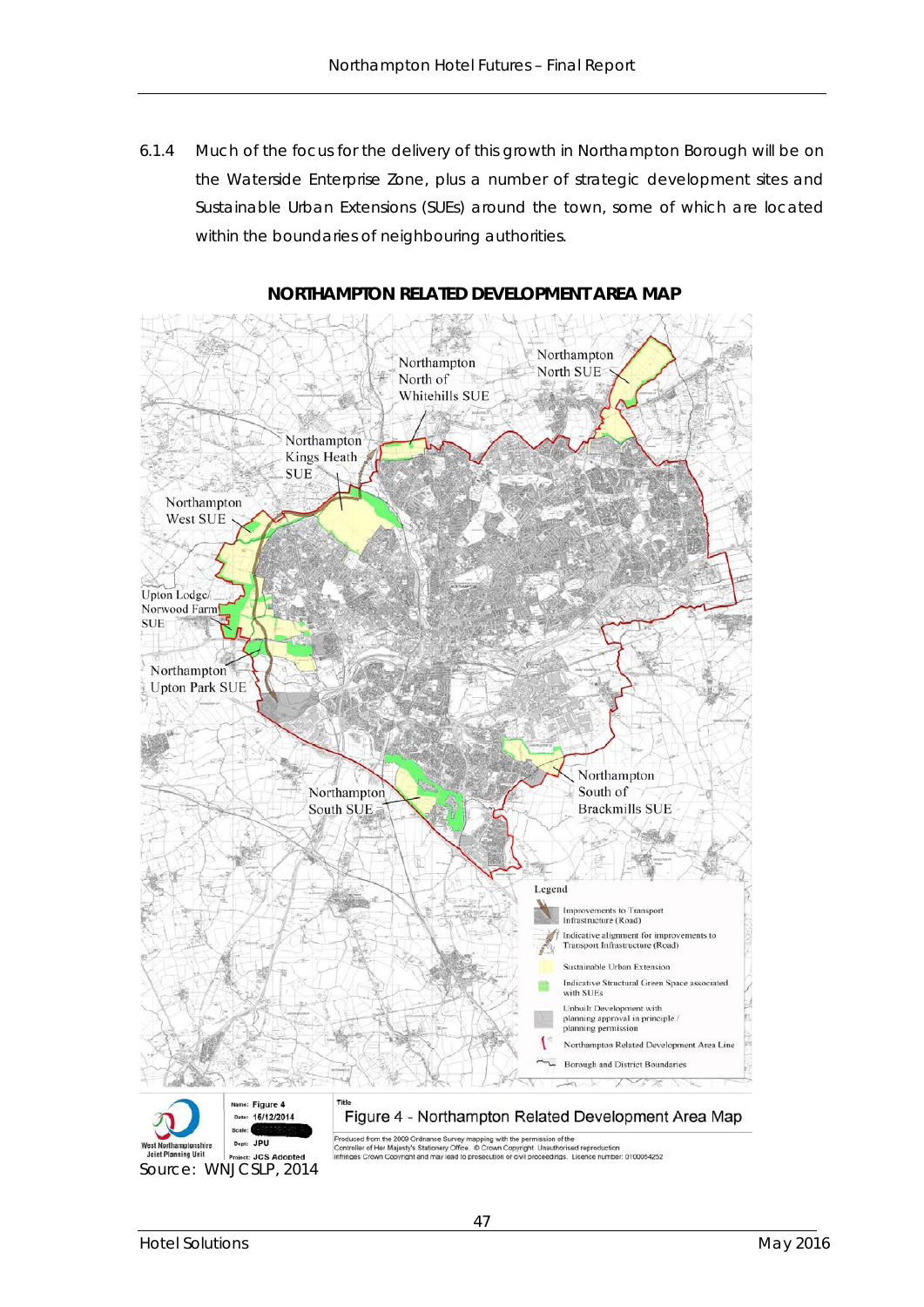# **6.2 Key Development Projects**

### **The Northampton Waterside Enterprise Zone**

6.2.1. The Waterside Enterprise Zone covers an area of some 120 acres of land and 20+ strategic development sites running along the River Nene, into and beyond the town centre. It aims to become a national centre of excellence for high performance technology and low carbon sustainable industry, and will deliver over 420,000 sq m of high value commercial and industrial floorspace, alongside new homes, leisure and community facilities. The Enterprise Zone can offer a simplified planning process, investment in infrastructure and business rate relief amongst other incentives for businesses. Some of the key projects are detailed below:

### • **University of Northampton Waterside Campus**

o The University of Northampton is currently developing a landmark modern, purpose-built campus for more than 15,000 students at a cost of £330m. Due to open in September 2018 it will provide state of the art academic facilities plus residential facilities for 1200 students and leisure facilities open to the wider community. The 58-acre site is located on the Bedford Rd approach to the town centre, well-connected to the Cultural Quarter and adjacent to Avon's headquarters.

### • **Four Waterside**

This site, which extends south of St Peters Way from the Carlsberg brewery site to the railway station, will house the main concentration of future office development in Northampton – potentially 43,000 sq m of office floorspace. The first phase of 60,000 sq ft is to be developed in partnership with Kier. At the far end of the site, opposite Castle station, the University of Northampton Innovation Centre is now complete – an £8.5m investment that will provide accommodation for up to 55 small businesses.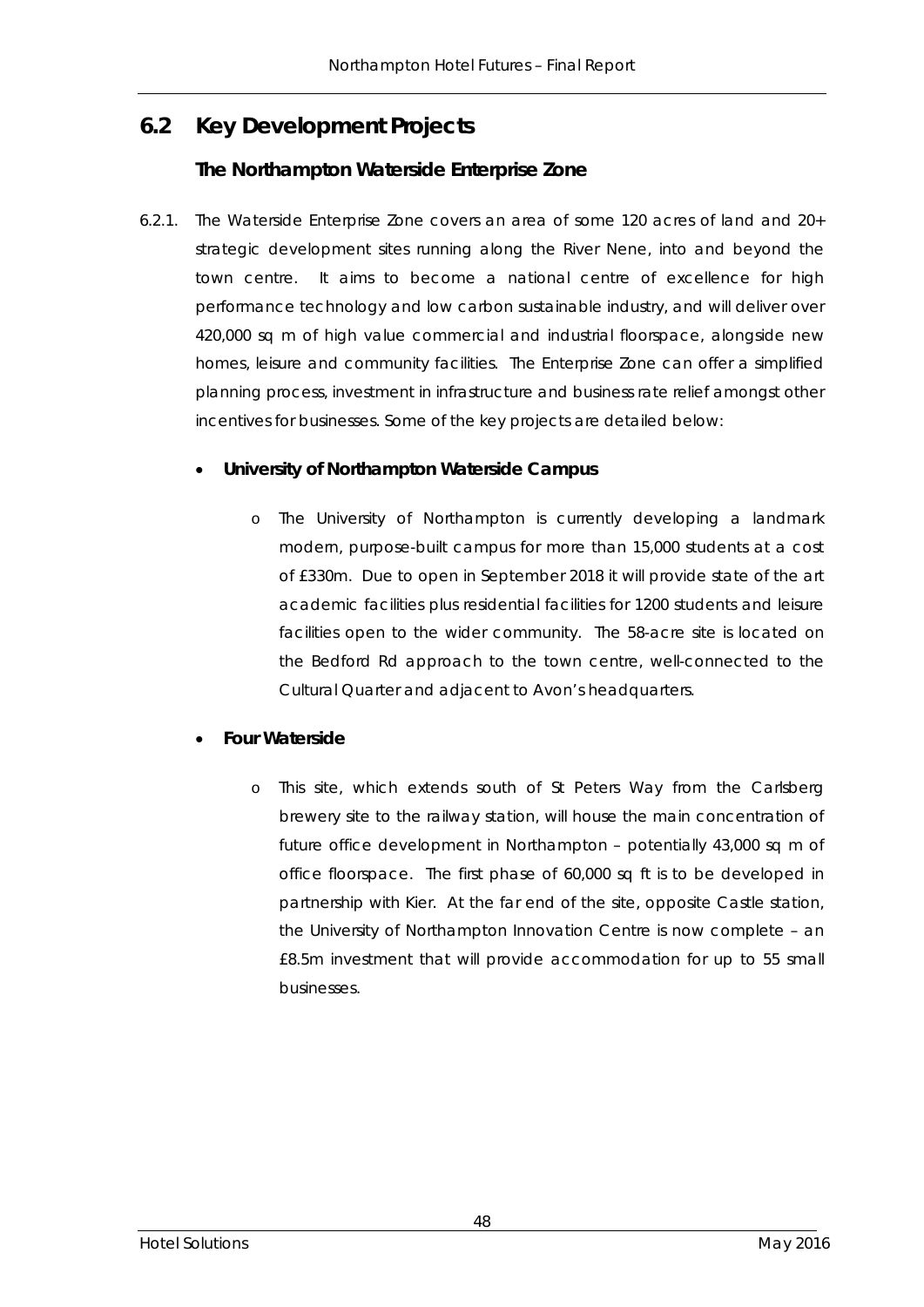### • **Northampton Castle Railway Station**

Phase 1 of Castle Station, which is now complete, involved a £20m investment to create a new gateway station building. The second phase of the 5.4 ha station development will be a 1300 space car park, followed by 26,000 sq m of office/commercial development, 270 dwellings, retail, cafes, restaurants, and potentially a hotel.

### • **Project Angel**

o This is an office development which will be a new headquarters for the County Council. The building will be capable of housing up to 2,000 office workers. 12 public sector offices will be vacated into one fit for purpose energy efficient building in the town centre.

### • **Greyfriars**

o The Greyfriar's site formerly housed the town's bus station and Brutalist office building, now demolished. Expressions of interest in developing this site have been sought, for a mixed use scheme incorporating office, leisure, homes and a hotel,.

### **Developing the Leisure and Business Tourism Offer**

6.2.2. There are a number of recently completed, pipeline and proposed projects that will contribute to the development of Northampton's leisure and business tourism offer:

### • **Franklin's Gardens Barwell Stand Conference Facilities**

o The recently completed multi-million pound development of the Barwell Stand at Northampton Saints' Franklin's Gardens stadium includes two large suites capable of hosting conferences and functions for up to 750 people, the new Elite Suite conference space for up to 100 delegates, and 12 Executive Boxes that can be used for breakout rooms, giving Northampton a new large-scale conference, exhibitions and functions venue.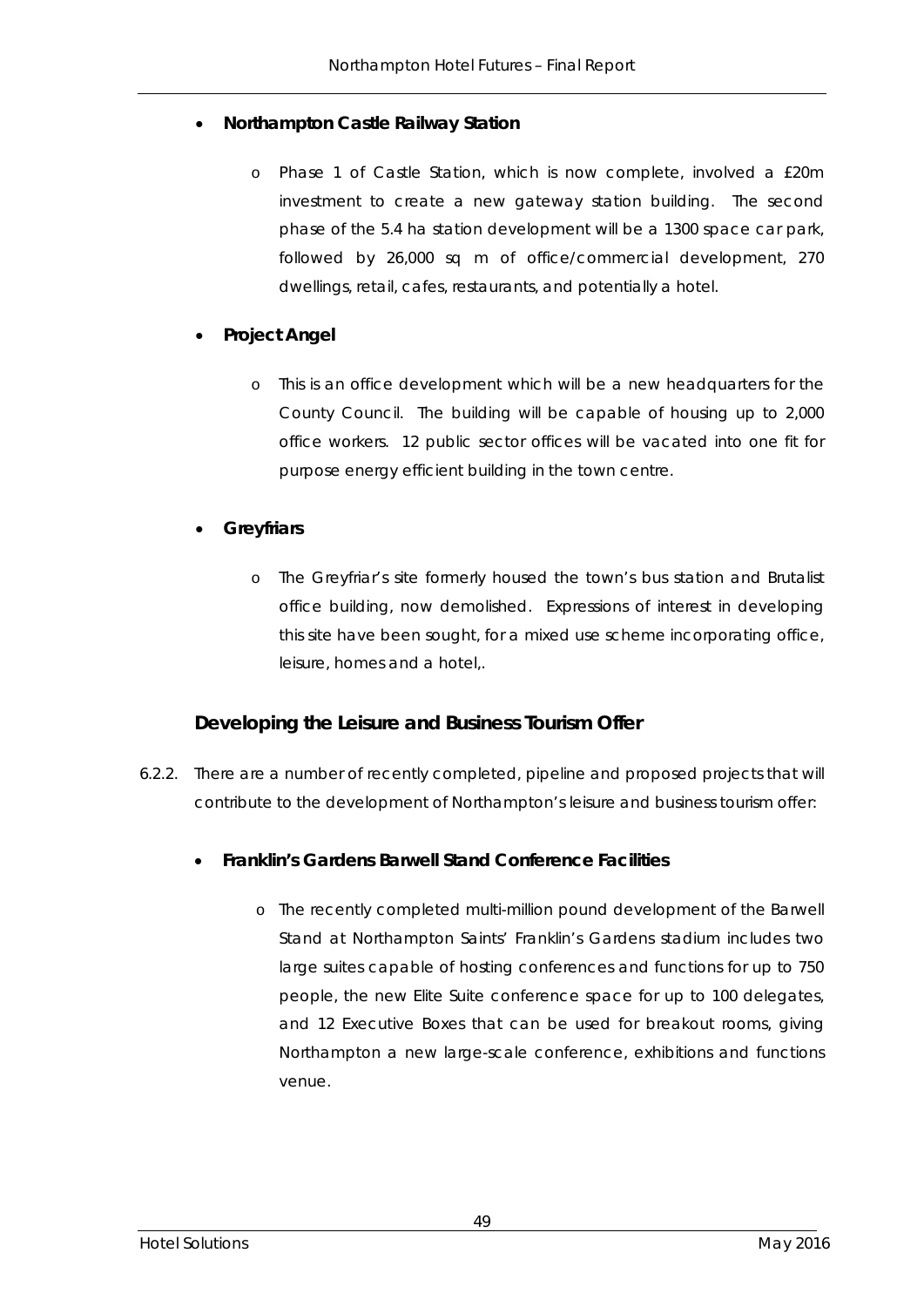### • **Sixfields Stadium Development**

• Northampton Town Football Club have long-standing proposals to redevelop the Sixfields Stadium to increase capacity, and potentially incorporate a hotel and conference centre. The Club was loaned £10m by the Borough Council, in exchange for which the surrounding land will be developed for leisure uses. These proposals are currently being revisited by the new owners of the Club.

### • **Cultural and Heritage Product Development**

- o There are a number of current and planned regeneration projects in Northampton town centre that will combine to create a much stronger cultural and heritage offer for the town:
	- The continuing development of the **Cultural Quarter** in terms of the current development of the former Vulcan Iron Works into a cultural hub of managed workspace for up to 70 creative businesses; the planned expansion of the Northampton Museum and Art Gallery, and the proposed relocation of the Museum of Leathercraft to the Cultural Quarter.
	- The current restoration and development of **Delapre Abbey** as a visitor attraction and wedding and events venue.
	- The potential longer-term development of the area around Marefair as a **Heritage Gateway**.

### • **Northampton BID**

o The Northampton BID has been successfully renewed and started its new 5-year term on 1 January 2016. One of the aims of the new BID plan is to improve the image of Northampton as a weekend destination, focusing on the development and promotion of the Cultural Quarter to build the critical mass necessary for the town to be considered as a worthwhile destination for a weekend break. The BID team are working with Partnerships for Better Business, who were behind the successful development of the Cathedral Quarter in Derby.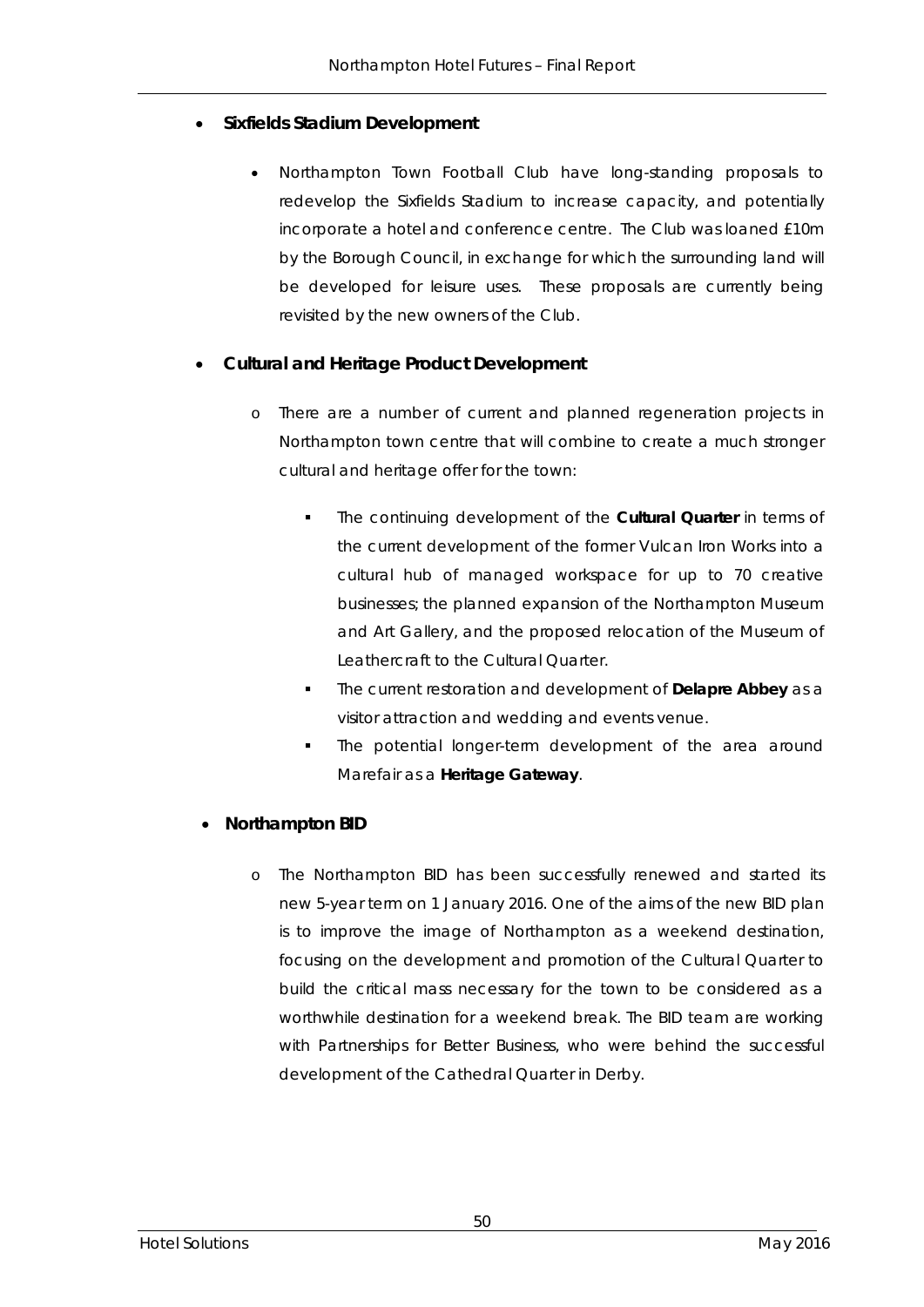### • **Prospects for Renewed County Destination Marketing Activity**

o The Northamptonshire Enterprise Partnership is currently in the process of developing a new Visitor Economy Strategy for Northamptonshire to provide a framework for renewed marketing of the county to target staying leisure visitor markets and the development of the county's visitor experience and product. The strategy is due to be completed by the end of June. The Enterprise Partnership will then seek resources, and establish a mechanism to implement the strategy. This could include the establishment of a new Destination Management Organisation for Northamptonshire through some form of public-private sector partnership.

### **Other Demand Drivers**

- 6.2.3. Other drivers of growth in hotel demand in Northampton will be:
	- **Construction-Related Demand**
		- o Northampton is growing fast, involving significant levels of construction work on new developments – major regeneration schemes, housing developments, infrastructure projects. This demand can be at many levels – builders/fitters may require budget hotel accommodation, but designers, engineers and senior staff from construction companies may be looking for more up-scale hotel accommodation. We would expect hotel-related demand to increase as more schemes come on stream.

### • **Demand Related to Housing/Population Growth**

o The substantial number of new homes being proposed and developed will result in an increase in the local population. This will fuel growth in demand for hotel accommodation from people attending weddings and other family occasions and those visiting friends and relatives in the area, and should increase alongside population growth.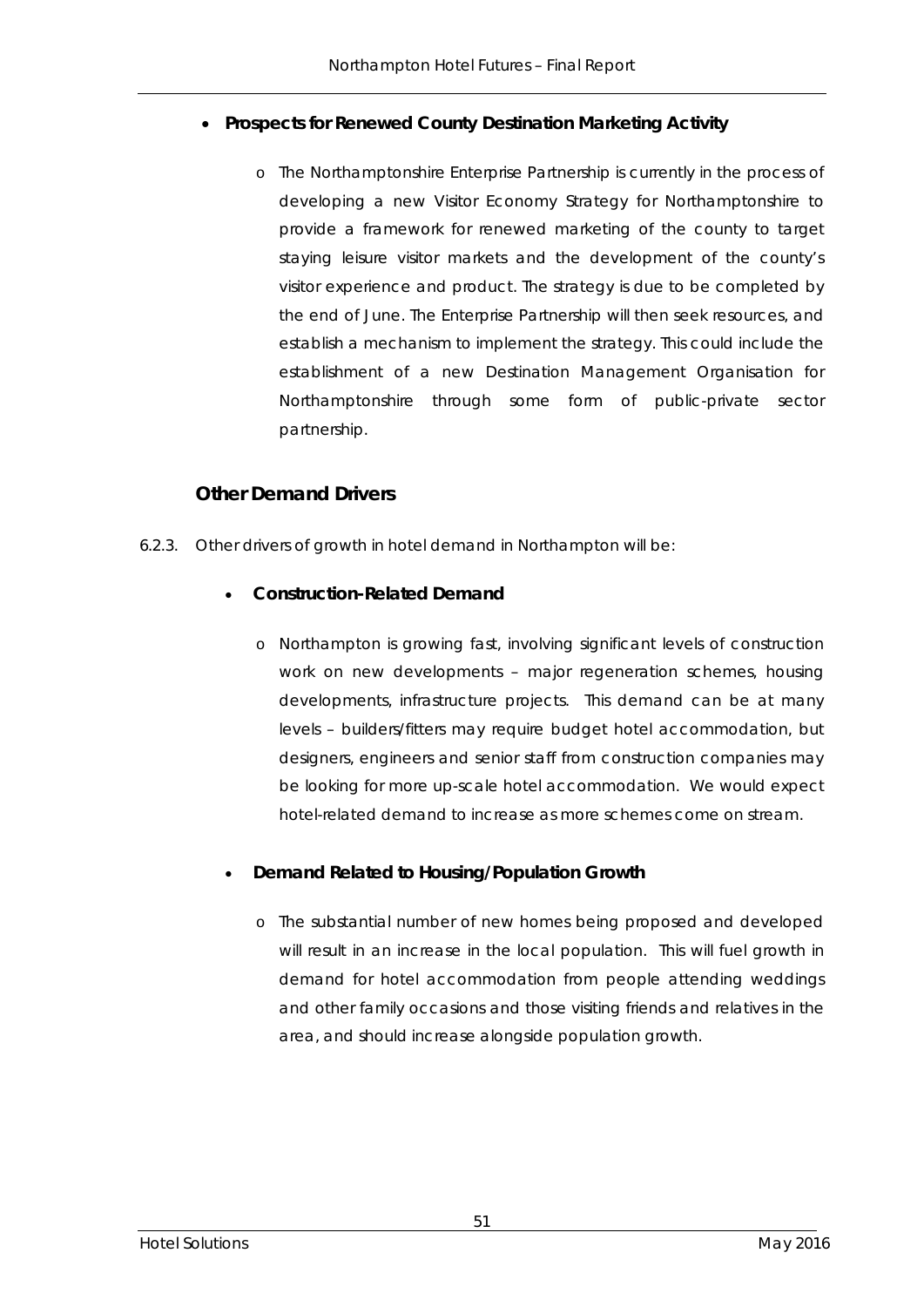### **6.3. Key Projects in Surrounding Areas**

- 6.3.1. Key projects in surrounding areas that could drive growth in demand for hotel accommodation in Northampton, at least during their construction phase, are as follows:
	- **Silverstone Circuit** is currently undergoing a 20-year development programme that will include the development of:
		- Silverstone Park business and technology park for high performance technology and motorsports industries that will deliver 6m sq ft of mixed used accommodation and create up to 3,000 jobs;
		- o An education campus;
		- o Three hotels;
		- o New spectator facilities;
		- o The Silverstone Motor Sport World museum of motor sports;
		- o Leisure and events spaces, including a karting track and outdoor stage.
	- **Silverstone Motor Sport World** will bring to life the heritage of Silverstone and British motor racing through a series of interactive exhibitions and displays and tours of the Silverstone circuit. It will include a state-of-the-art accessible archive to house the extensive British Racing Drivers' Club collection, alongside a welcome area, shop, café, education rooms and circuit viewing gallery. It is projected to attract 400,000 visitors per year.
	- The development of Silverstone presents something of a double-edged sword for Northampton hotels. The construction phases are likely to generate contractor demand for hotel accommodation in Northampton, and the Silverstone Motor Sport World attraction could provide a draw that Northampton hotels can use to attract weekend break business. The development of the business and technology park could generate corporate demand for Northampton hotels, however the proposed on-site hotels may well soak up most of this business. The on-site hotels will undoubtedly cater for demand from spectators attending the motorsports events at Silverstone, which could lessen this business for Northampton hotels at weekends.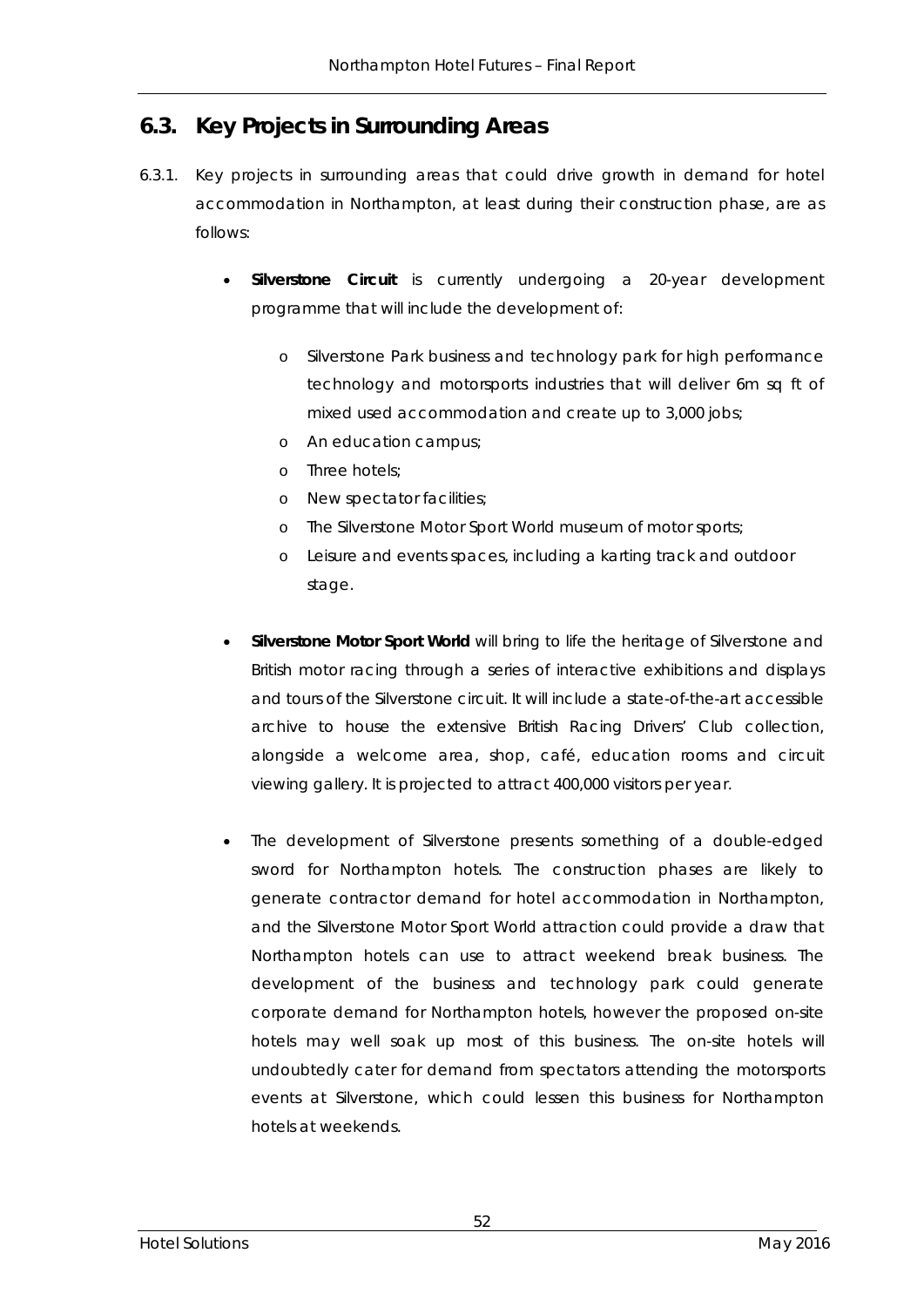- The original plans for **Midway Park** employment and distribution site at Junction 16 of the M1 included 35,000 sq. m of office space, 56,400 sq. m of general industrial space, 345,000 sq. m of distribution warehousing, and a possible hotel. Developers Hampton Brook submitted a formal request to South Northamptonshire District Council in February 2014 for a screening opinion. The Council advised that an Environmental Impact Assessment would be needed for the proposal. We understand they have now submitted this EIA (February 2016) and that the revised scheme is for B2, B8, ancillary B1, a lorry park and infrastructure/access works.
- Two major urban extensions are being progressed in **Wellingborough** Stanton Cross (for 3,200 dwellings) and Wellingborough North (for 3,000 dwellings). Developer Prologis has secured outline planning permission for its £150m Appleby Lodge logistics park.
- In East Northamptonshire plans are being progressed to develop the **Rushden Lakes** retail and leisure scheme. The first phase of stores for Marks & Spencer, House of Fraser and Primark will be built in 2016 for a spring 2017 opening. The developers are in the process of submitting an updated application for a range of leisure and entertainment facilities on the site, including a 12-screen cinema, a tenpin bowling alley, an indoor climbing structure, additional restaurants, and cycle hire facilities. The construction phase could generate contractor demand for Northampton budget hotels along the A45 corridor. We would not expect the completed development to generate demand for Northampton hotels however.

### **6.4. Growth Prospects by Market**

- 6.4.1. Our research suggests the following prospects for future growth in demand for hotel accommodation in Northampton Borough:
	- **Corporate demand** for hotel accommodation looks set to increase significantly given the planned office development and employment growth in the Enterprise Zone. This could include an increase in long stay corporate demand, depending on the type of companies that are attracted to the new office space.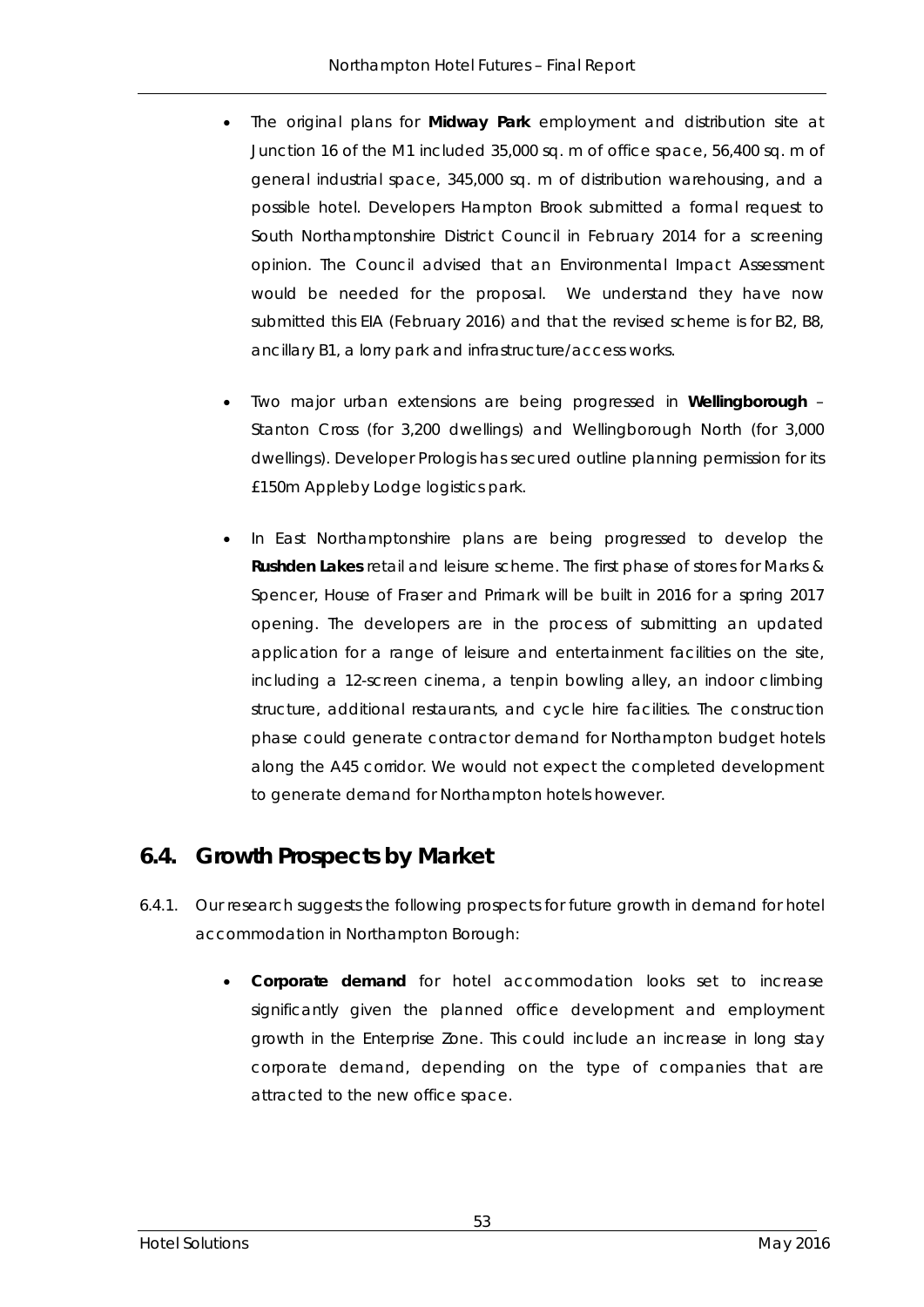- There will also be significant growth in **contractor business**, particularly for budget and lower-priced unbranded hotels, given the scale of construction work that is planned in and around Northampton. Construction projects could also generate business for 3 and 4 star hotels.
- There could be some scope for growth in **residential conference business** for hotels that can cater for it, given the continuing national recovery in this market; the development of Northampton's economy and attraction of new companies; and the appeal of Northampton for footloose corporate and association conferences, given its central location and motorway access. Stronger promotion of the town as a conference destination could also boost this market. The potential for hotels to develop this market will however continue to be constrained by the lack of hotel bedroom availability on Tuesday and Wednesday nights, and Northampton's limited supply of 4 star hotels with good conferencing facilities. It seems likely therefore that potential demand for larger residential conferences will continue to be frustrated.
- There could be potential for Northampton to attract **large multi-day corporate and association conferences, exhibitions and events**, given the new conference facilities at Northampton Saints' Franklin's Gardens Stadium and the proposed conference centre and hotel at Northampton Town FC's Sixfields Stadium. The limited hotel availability on Tuesday and Wednesday nights is however likely to limit the potential for these venues to target such business, certainly for weekdays. There could be more mileage in them targeting weekend association conferences, exhibitions and events.
- **Motorsports events at Silverstone** will continue to be a key driver of weekend business for Northampton hotels. The MotoGP is however moving to the Circuit of Wales in 2018. The planned hotels at Silverstone could also soak up much of the demand for smaller motorsports events, thus lessening this business for Northampton hotels.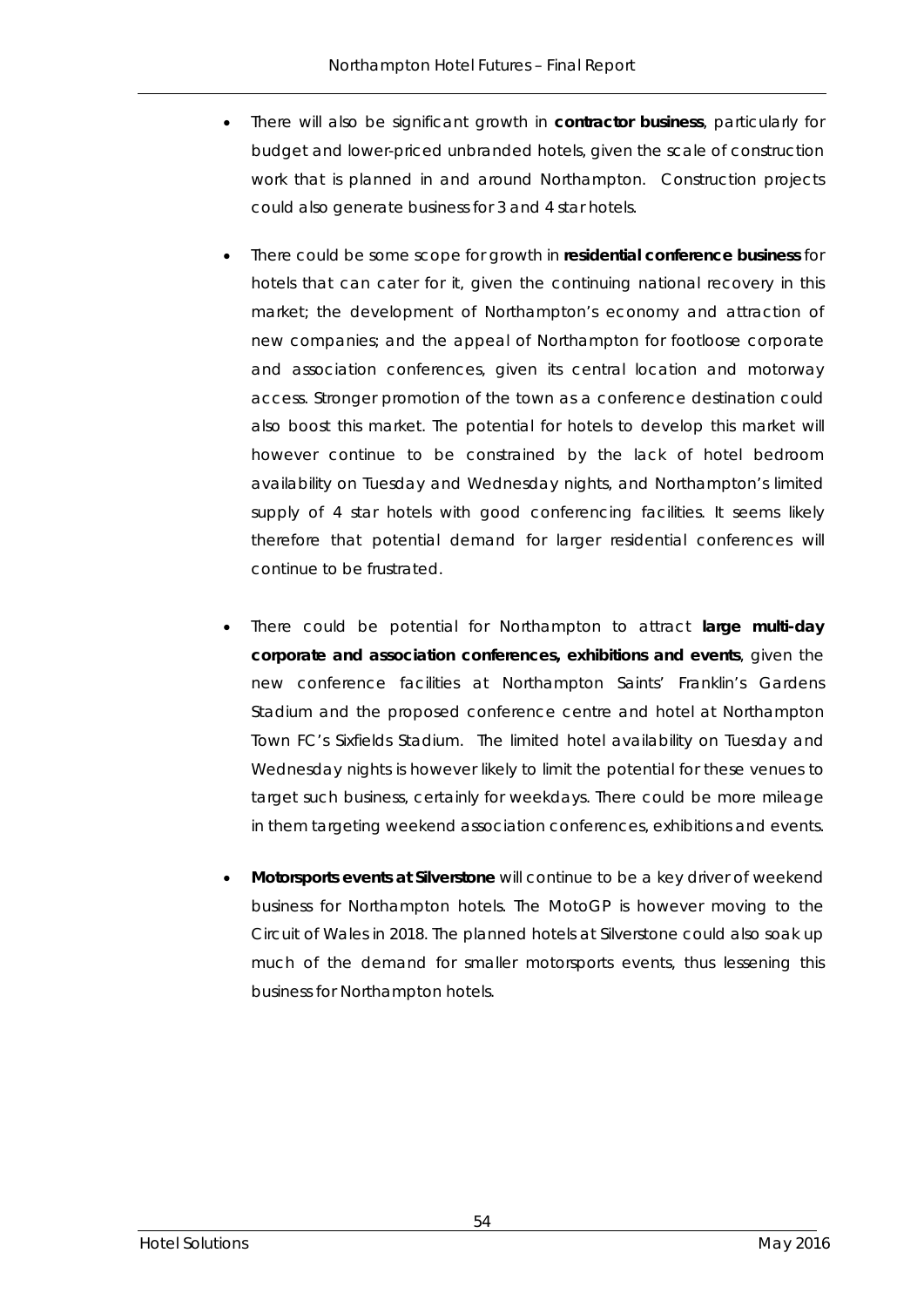- On the other hand, the Silverstone Motor Sport World attraction could provide a draw that Northampton hotels can use to attract weekend leisure break stays, perhaps through the development of **motorsports breaks**. These might combine a visit to the attraction with attendance at a motorsport event or car show/rally at Silverstone, Santa Pod, Rockingham Motor Speedway or Billing Aquadrome, or simply involve a visit to the Motor Sport World attraction when there are no events on.
- There could also be scope for Northampton's hotels to use Northampton's improving cultural and heritage offer to develop **weekend break business**. This will need a concerted effort, with support from Northampton Borough Council, the Northampton BID and the Northamptonshire Enterprise Partnership to raise awareness of Northampton as a potential weekend break destination, and further complement the improving visitor offer through a programme of events and festivals with sufficient pulling power to attract staying visitors.
- There may be some scope for Northampton's 3/4 star hotels to attract more **weekend group tours**, using them as a base for visiting Althorp and the other historic houses and gardens in Northamptonshire, or for motorsports themed tours, perhaps for car clubs.
- Demand from **people attending weddings and family parties and visiting friends and relatives** in Northampton should grow strongly as the area's population grows. The development of new wedding venues, in terms of Delapre Abbey, the banqueting facilities at Franklin's Gardens and those proposed for Sixfields Stadium, and perhaps also Abington Manor once it is refurbished, could also help to drive an increase in demand from wedding parties.
- Population growth and the development of the evening economy in Northampton town centre could generate an increase in demand from those wanting to stay over in town centre hotels, especially budget hotels, after a night out.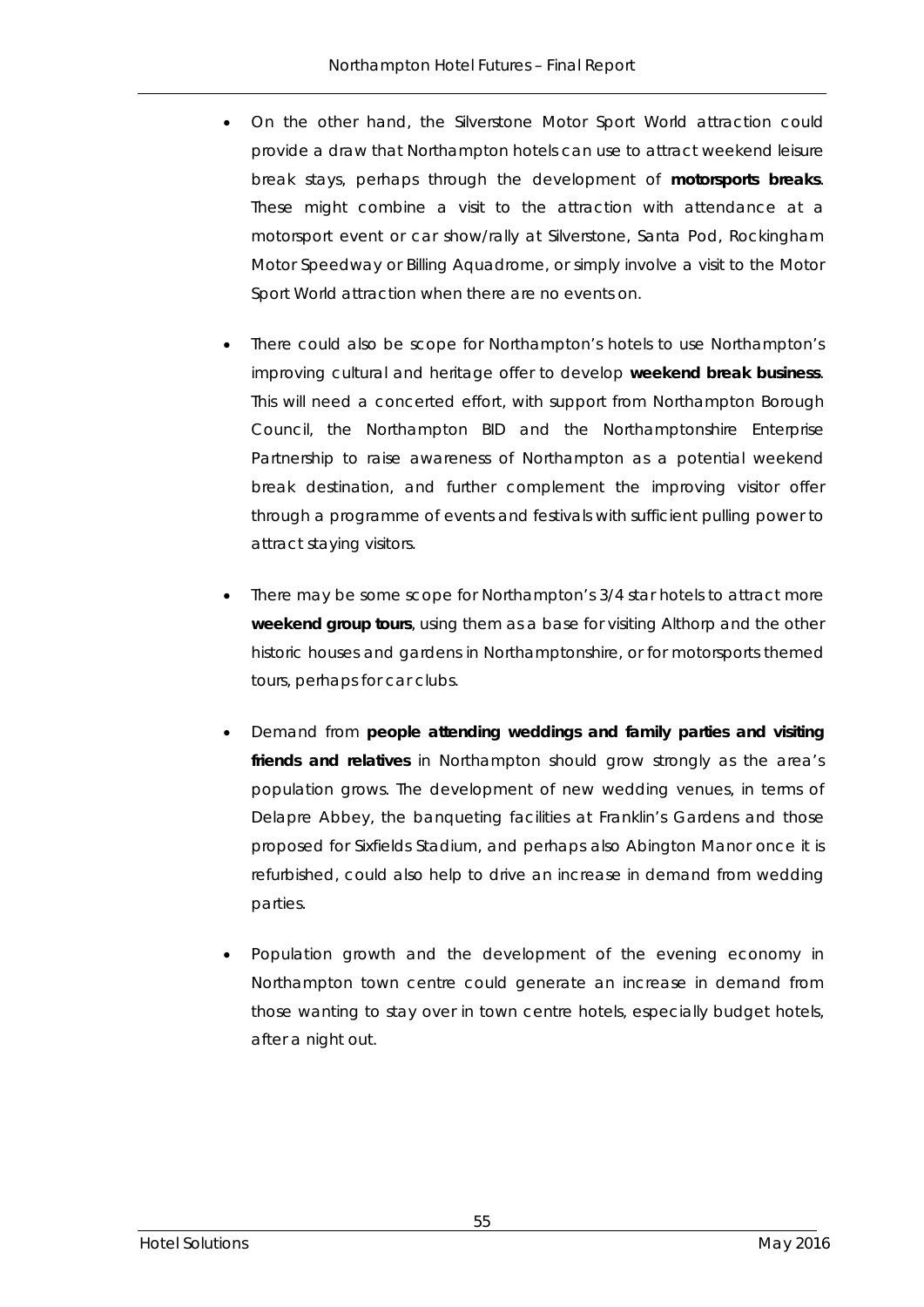\_\_\_\_\_\_\_\_\_\_\_\_\_\_\_\_\_\_\_\_\_\_\_\_\_\_\_\_\_\_\_\_\_\_\_\_\_\_\_\_\_\_\_\_\_\_\_\_\_\_\_\_\_\_\_\_\_\_\_\_\_\_\_\_\_\_\_\_\_\_\_\_\_\_\_\_\_\_\_\_\_\_\_\_\_\_\_\_\_\_\_

# **7. FUTURE POTENTIAL FOR HOTEL DEVELOPMENT**

# **7.1 Hotel Demand Projections for Northampton**

- 7.1.1. In order to provide an indication of the number of new hotel bedrooms that might be needed in Northampton through to 2029 as Northampton's hotel market grows, we have prepared projections of possible future growth in hotel demand in Northampton from 2016 to 2019, 2024 and 2029, using our Hotel Futures demand forecasting model. Projections have been prepared for 3/4 star hotels and budget hotels taking Northampton's current supply of hotels<sup>[10](#page-66-0)</sup> and our estimates of 2015 roomnight demand as the baselines for the projections. Projections have been prepared for low, medium and high growth scenarios, taking the latest available employment and population forecasts for the Borough as a starting reference point. The projections assume that growth will be unconstrained by site availability and planning policy. The methodology and assumptions used for the projections are set out at Appendix 5.
- 7.1.2. The results of our demand projections are set out in the table below.

| Table 10                                                     |
|--------------------------------------------------------------|
| <b>NORTHAMPTON</b>                                           |
| PROJECTED REQUIREMENTS FOR NEW HOTEL DEVELOPMENT – 2016-2029 |

| <b>STANDARD OF</b>           |                             | PROJECTED NEW ROOMS REQUIRED   |                              |
|------------------------------|-----------------------------|--------------------------------|------------------------------|
| <b>HOTELS/YEAR11</b>         | <b>LOW</b><br><b>GROWTH</b> | <b>MEDIUM</b><br><b>GROWTH</b> | <b>HIGH</b><br><b>GROWTH</b> |
| 3/4 Star Hotels              |                             |                                |                              |
| $2016 - 2019$                | 45                          | 56                             | 67                           |
| $2020 - 2024$                | 83                          | 109                            | 137                          |
| $2025 - 2029$                | 123                         | 168                            | 216                          |
| <b>Budget Hotels</b>         |                             |                                |                              |
| $2016 - 2019$                | 9                           | 27                             | 46                           |
| $2020 - 2024$                | 88                          | 134                            | 182                          |
| $2025 - 2029$                | 175                         | 254                            | 337                          |
| <b>TOTAL NEW HOTEL ROOMS</b> |                             |                                |                              |
| $2016 - 2019$                | 54                          | 83                             | 113                          |
| $2020 - 2024$                | 171                         | 243                            | 319                          |
| $2025 - 2029$                | 298                         | 422                            | 553                          |

<span id="page-66-0"></span><sup>-</sup><sup>10</sup> Including the new town centre Premier Inn

<span id="page-66-1"></span><sup>11</sup> Short term 2016-2019; Medium term 2020-2024; Long term 2025-2029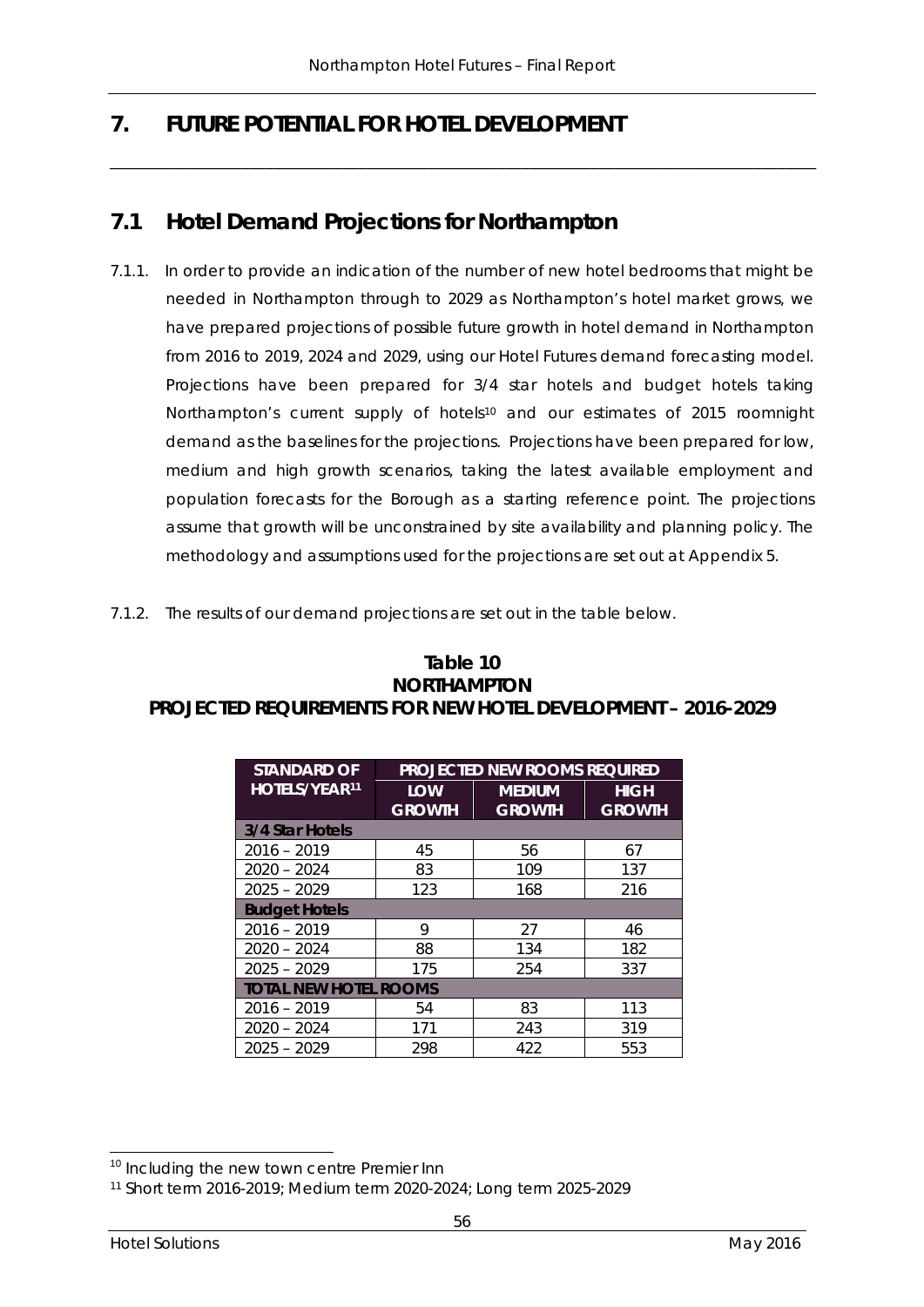- 7.1.3. These results, and our other research findings show the following in terms of the potential for hotel development in the Borough:
	- No immediate potential for a new 3 or 4 star or budget hotel in the next 3 years.
	- The short term opportunities for additional hotel provision in the Borough are in terms of:
		- o The boutique hotel on Guildhall Road (13 bedrooms);
		- o Further serviced apartments, primarily in terms of residential apartments let out by serviced apartment operators, but possibly also a small aparthotel (30-40 units) or purpose-built serviced apartment complex;
		- o The expansion of existing hotels;
		- o Scope possibly for a small lodge/ budget hotel.
	- Given high growth, the projections suggest potential for a new 3 or 4 star hotel by 2024, and possibly a further 3 or 4 star hotel by 2029. Lower levels of growth are only likely to support one new 3 or 4 star hotel by 2029.
	- It remains to be seen whether there is a market in Northampton to support additional boutique hotels. Much will depend on how the Guildhall Road boutique hotel trades.
	- High levels of growth could support another two budget hotels in Northampton by 2024 and a third potentially by 2029. Lower levels of growth are likely to support one new budget hotel by 2024 and a second additional budget hotel by 2029.
	- There could be potential for further serviced apartments in the medium to long term, to cater primarily for long stay corporate demand, and other long stay markets e.g. cast and crew members involved in theatre productions.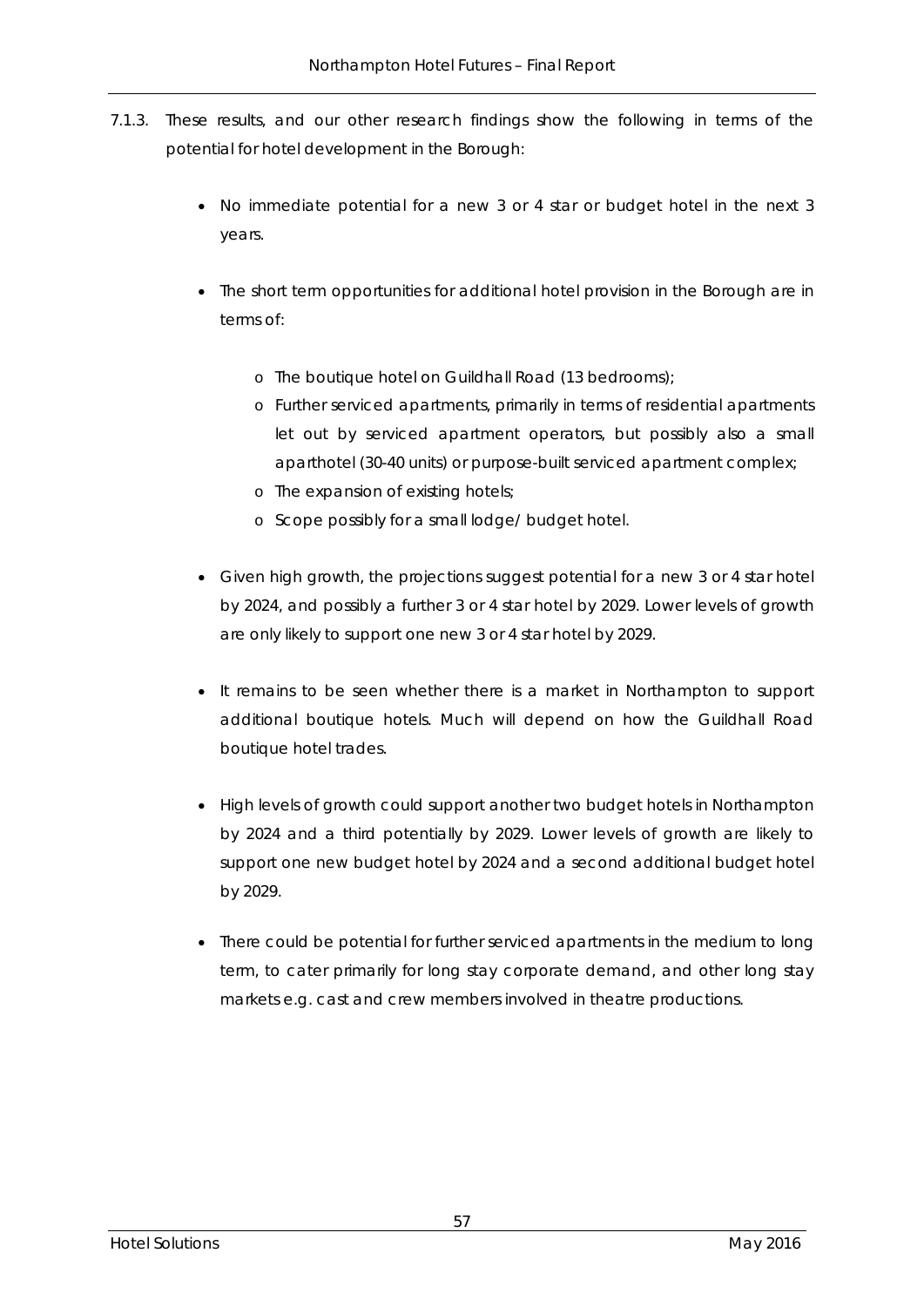7.1.4. The above growth projections are not intended to be targets or limits on new hotel provision: they merely provide an indication of the level of new hotel development that market growth is likely to support, assuming that all hotels receive their fair l share of available business. They do not take account of the new corporate, residential conference or leisure demand that new hotels might be able to generate as a result of their brand and/or conferencing and leisure offer, or the extent to which new hotels might take more than their fair share of the market through competing well with existing hotels. New hotels could therefore be developed ahead of our growth projections if hotel companies feel that they can compete well in the Northampton market and/or they are confident of attracting new business. It must also be borne in mind that it can take at least 2-3 years for a new hotel to be delivered on the ground, so hotel companies that might be looking at Northampton now will be considering hotels that will not be operational until 2019 or 2020, when the market should have grown to support new hotel provision.

# **7.2 Hotel Developer & Operator Interest in Northampton**

### **Introduction and Approach**

- 7.2.1. Testing hotel developer and operator interest in a destination brings a live perspective on hotel investment from the sharp end of those involved in developing new hotels. It is an opportunity to probe perceptions of Northampton and its hotel market, specific brand interest and locational preferences, gain feedback on any sites reviewed, and a view on the obstacles to gaining representation here.
- 7.2.2. By way of context, we initially provide below some 'scene setting' in terms of the impact of the performance of the economy on hotel development, followed by an outline of hotel business models and funding routes, which should help to explain the hotel developer and operator responses, particularly in terms of the challenges faced to get new hotels off the ground.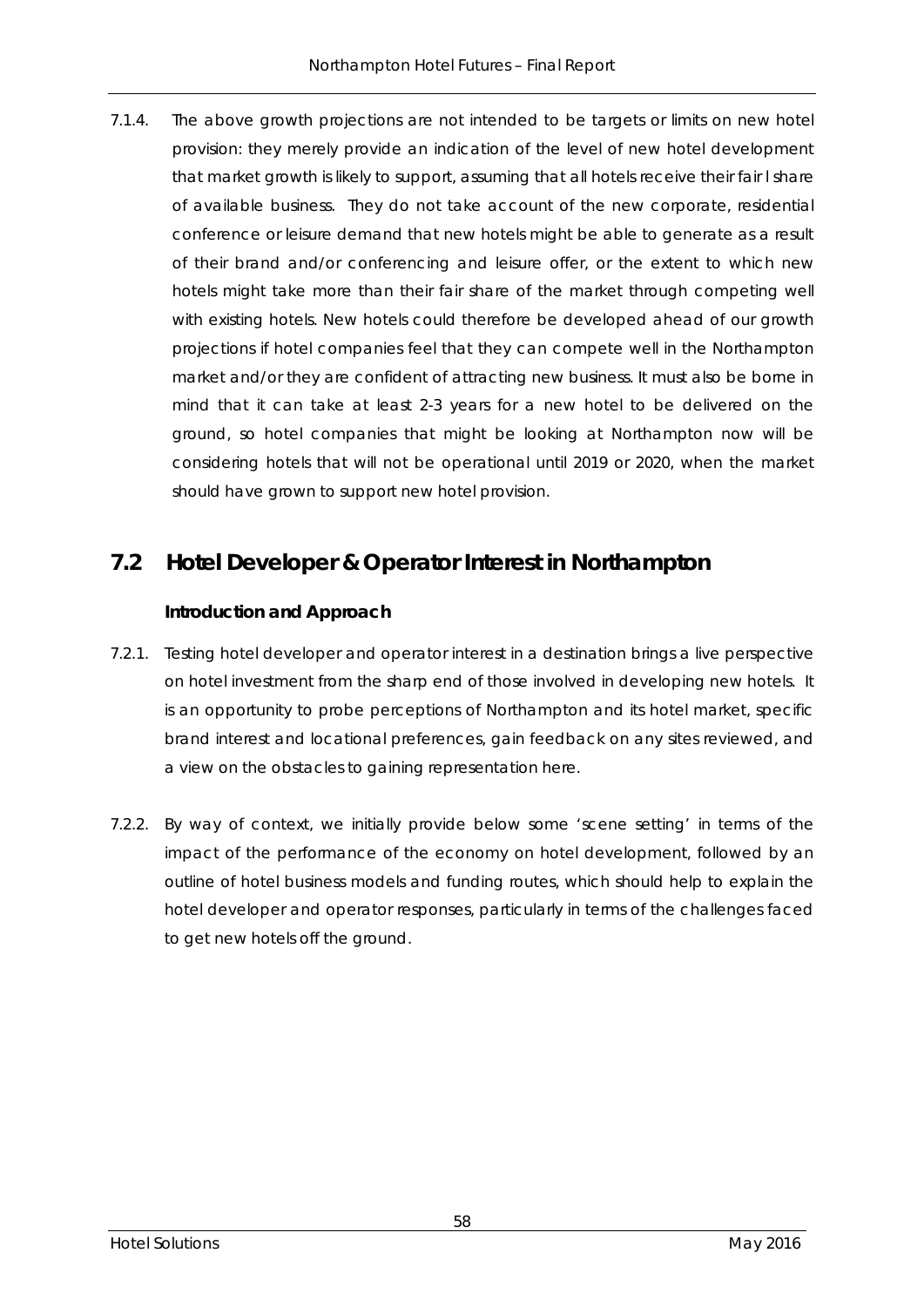### **The Economic Backdrop**

- 7.2.3. Hotel performance and the hotel investment cycle is closely linked to trends in the national and local economy and so the economic downturn that began in 2008 and the subsequent climb out of recession has hit the sector in several ways. Hotel performance fell back with occupancy dropping below 70% from 2009, only recovering to pre-recession levels in 2013. In terms of achieved room rates, they have taken until 2014 to recover to these levels. The drop in performance affected end values in some cases to the point where it would cost more to build a hotel than its value, resulting in hotel investors holding back on new build schemes until yields improved. This has made funding more difficult to secure, especially for small hotel companies and franchisees, and when available often on less favourable terms, with less debt funding and more equity required. These trends have had implications for the type of new hotel being delivered, favouring conversions and re-brandings alongside refurbishment and improvement, encouraged by the ability to buy existing hotel stock at less than replacement value.
- 7.2.4. As a result of this risk-averse climate, many hotel companies are now focusing on asset-light development strategies that don't involve them in capital outlay. A number of 4 star and luxury international brands have for some time only done management contract deals, but certainly their prevalence has spread as funding has become more difficult to secure. These schemes involve significant levels of investment and what the operator brings to the table is their sector expertise and brand strength. This reinforces an earlier trend in the sector pre-recession, for hotel companies to divest themselves of their property assets whilst retaining the contract to operate – Hilton and Accor are good examples.
- 7.2.5. Whilst funding 3 and 4 star hotels has been a challenge during the economic downturn, budget hotel development has continued apace: Travelodge and Premier Inn have remained active, offering the advantage of their ability to take lease deals in developer-led schemes. One advantage of the downturn in the property market has been that residential and some commercial sites have come forward for hotel development that would not previously have been available or affordable. A weaker market has also seen some distressed hotels coming onto the market being bought up by chain hotel companies and re-branded. London has also been a key focus of hotel development interest, driven by strong performance and the 2012 bounce.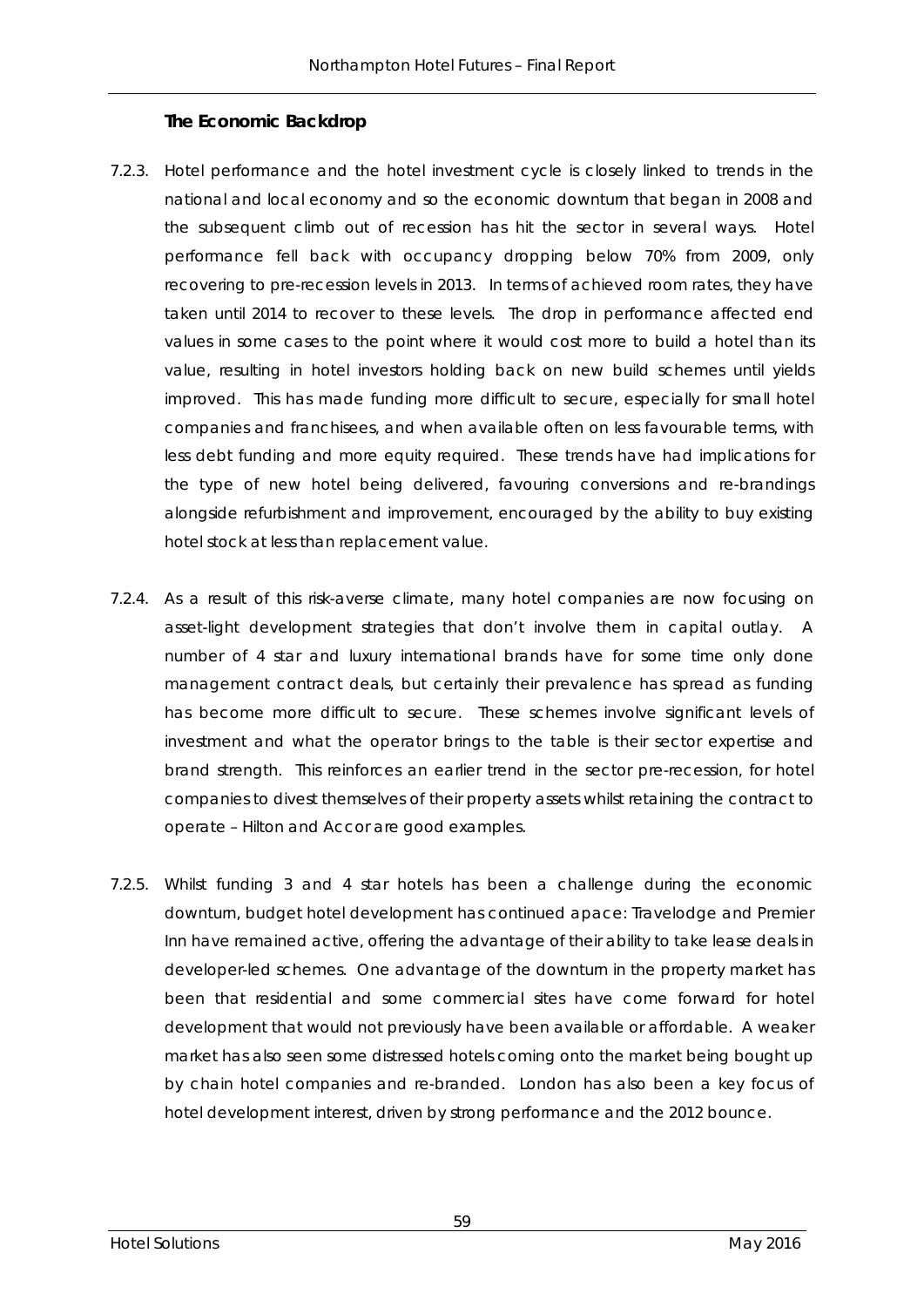- 7.2.6. PwC, one of the UK's leading hotel consultancies, identifies a solid return to revpar growth as critical to de-risking hotel investment; with revpar having turned the corner in 2014, access to finance should improve and the pace of new hotel development should accelerate. Growth will vary between regions and segments, with London likely to continue to see the highest growth in supply, and key regional cities having the largest active hotel development pipelines. The structural shifts that have taken place continue to squeeze the middle, with budget hotels making up 50% of total pipeline schemes identified in PwC's hotel forecast, and the 4 and 5 star segment accounting for almost 40%.
- 7.2.7. In overview, the Credit Crunch and recession have inevitably had an impact on slowing the development plans of hotel companies, and seen new routes to delivery emerging. The upturn in the hotel market and economic growth looks likely to improve the climate for hotel investment, though in counterbalance the upturn in demand from residential and office markets will mean greater competition for land, making it harder and more expensive to acquire sites.

#### **Hotel Business Models & Funding Routes**

- 7.2.8. Hotels can be developed and operated under a number of different business models (summarised in the table overleaf) with hotel brand owners, franchisees and property developers playing different roles in each case, with development and operating risks shifting under the different models.
- 7.2.9. The levels of capital outlay as well as development risk required by a hotel company therefore vary considerably between these options. Many more hotel operators, particularly at the 4 star level, which is much more capital intensive, are likely to be interested in options put to them that involve management contracts than in building and funding hotels themselves, as access to capital will naturally restrict the latter and require hotel companies to prioritise their investment locations. Hotel development has thus become largely driven by property developers who bring in hotel companies to manage the hotel under an established brand, allowing them to secure finance from institutional investors.
- 7.2.10. Many of the chain hotel companies will have a mix of the above structures in place, though some do prefer a single route. Often franchisees are looking to build the asset value of the company with a view to exit within a 5-10 year period, and in such situations are less likely to be interested in lease options.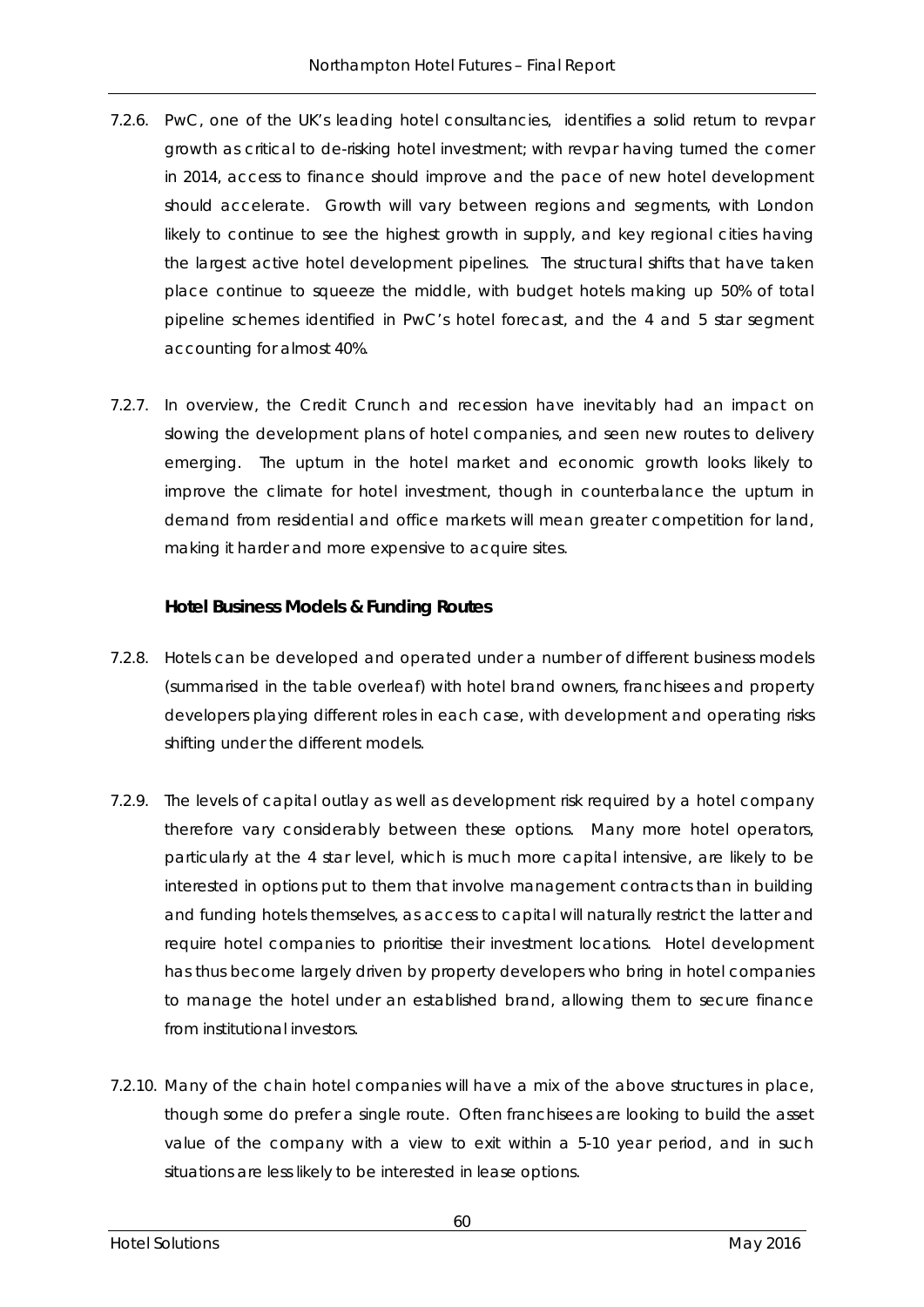| <b>Hotel Development/Operating Model</b>               | <b>Property</b><br><b>Company Risk</b> | <b>Hotel</b><br>Company<br><b>Risk</b> |
|--------------------------------------------------------|----------------------------------------|----------------------------------------|
| Hotel company (hotel brand owner) develops the         | X                                      |                                        |
| hotel & subsequently operates and markets under        |                                        |                                        |
| one of its brands                                      |                                        |                                        |
| e.g. Whitbread builds and operates a hotel under       |                                        |                                        |
| its Premier Inn brand                                  |                                        |                                        |
|                                                        |                                        |                                        |
| Hotel company (hotel brand franchisee) develops        | X                                      |                                        |
| the hotel then operates and markets under a hotel      |                                        |                                        |
| brand through a franchise deal with a hotel brand      |                                        |                                        |
| owner                                                  |                                        |                                        |
| e.g. Sojourn Hotels builds a hotel and operates it     |                                        |                                        |
| under a Hampton by Hilton franchise agreement          |                                        |                                        |
| with Hilton Hotels                                     |                                        |                                        |
|                                                        |                                        |                                        |
| Property company develops the hotel & seeks a          |                                        |                                        |
| hotel company to lease the hotel                       |                                        | (depending on                          |
| e.g. ABC Estates builds the hotel and leases to        |                                        | the type of                            |
| Travelodge                                             |                                        | lease)                                 |
|                                                        |                                        |                                        |
| Property company develops the hotel & seeks a          |                                        | Χ                                      |
| hotel company to purchase the freehold of the          |                                        |                                        |
| hotel                                                  |                                        |                                        |
|                                                        |                                        |                                        |
| Property company develops the hotel & employs a        |                                        |                                        |
| hotel company to manage the hotel under a              |                                        | (some                                  |
| management contract                                    |                                        | depending on                           |
| e.g. XYZ Estates builds the hotel and brings in Hilton |                                        | the terms of the                       |
| to manage it under its Hampton by Hilton brand         |                                        | management                             |
|                                                        |                                        | agreement)                             |

### **HOTEL DEVELOPMENT & OPERATING MODELS**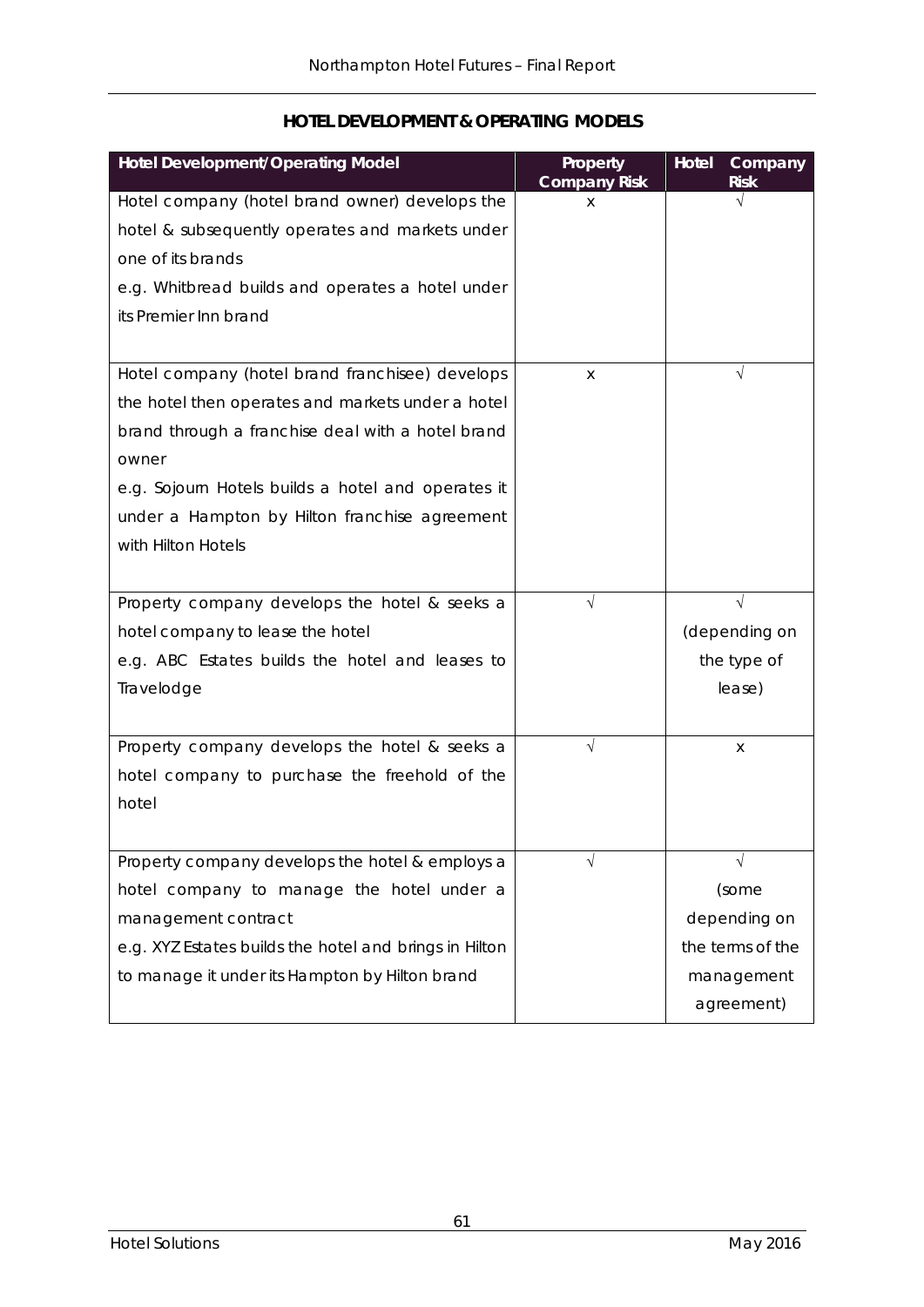- 7.2.11. Lease models require a little more explanation, as there are some key issues surrounding lease structures that are impacting upon the ability to deliver hotel developments currently. Developers require hotel operators to take a fixed lease, a standard institutional lease that will give a guaranteed fixed payment per room over a period of 20-30 years. Once secured, this guaranteed income stream makes the development fundable, and the developer can secure finance on the back of this. On completion the developer may retain or sell the investment. Currently, only Travelodge and Premier Inn are able to take such leases, as only they have the strength of covenant required. One or two of the multiple brand chains have taken leases, but generally these will only be for large hotels in premium locations such as London or Edinburgh, where occupancy and high rates are guaranteed. There are accounting implications of fixed leases also, as they represent a financial commitment going forward, and this has also put hotel companies off this model.
- 7.2.12. More favoured by hotel companies are variable leases, made up of a combination of base rental and a share of turnover. Some guarantees can be built into these arrangements, but should the market fall back, the risk and impact is shared by the developer/funder and the operator. Their responsiveness and flexibility accounts for their appeal to hotel companies. Certainly in previous recessionary climates, fixed leases have contributed to the downfall of hotel companies, as they became unable to meet their rental commitments when trading performance fell back. However, there is evidence that these turnover leases make it difficult to fund development because they don't give the same fixed income stream.
- 7.2.13. The differing objectives and requirements of developers/investors and operators has led to something of an impasse and resulted in it being difficult to get hotel schemes off the ground. During our consultations with hotel companies we have come across numerous schemes and sites that have stalled for this reason, with few hotel operators able or willing to do the sort of deal the funding institutions require.
- 7.2.14. The funding climate and the changes in the way that hotels are being delivered has had an impact on the development strategies of hotel companies, with schemes increasingly developer and/or investor-led. Many hotel developers and operators have stopped having target lists of locations where they would like to be, rather considering schemes on an individual basis, if they are live. Many are willing to respond to specific sites and schemes, and to work with a developer on sites and locations to determine the strength of the market and the most appropriate brand to consider. From a destination or landowner point of view, the response should be about making the case and evidencing the potential.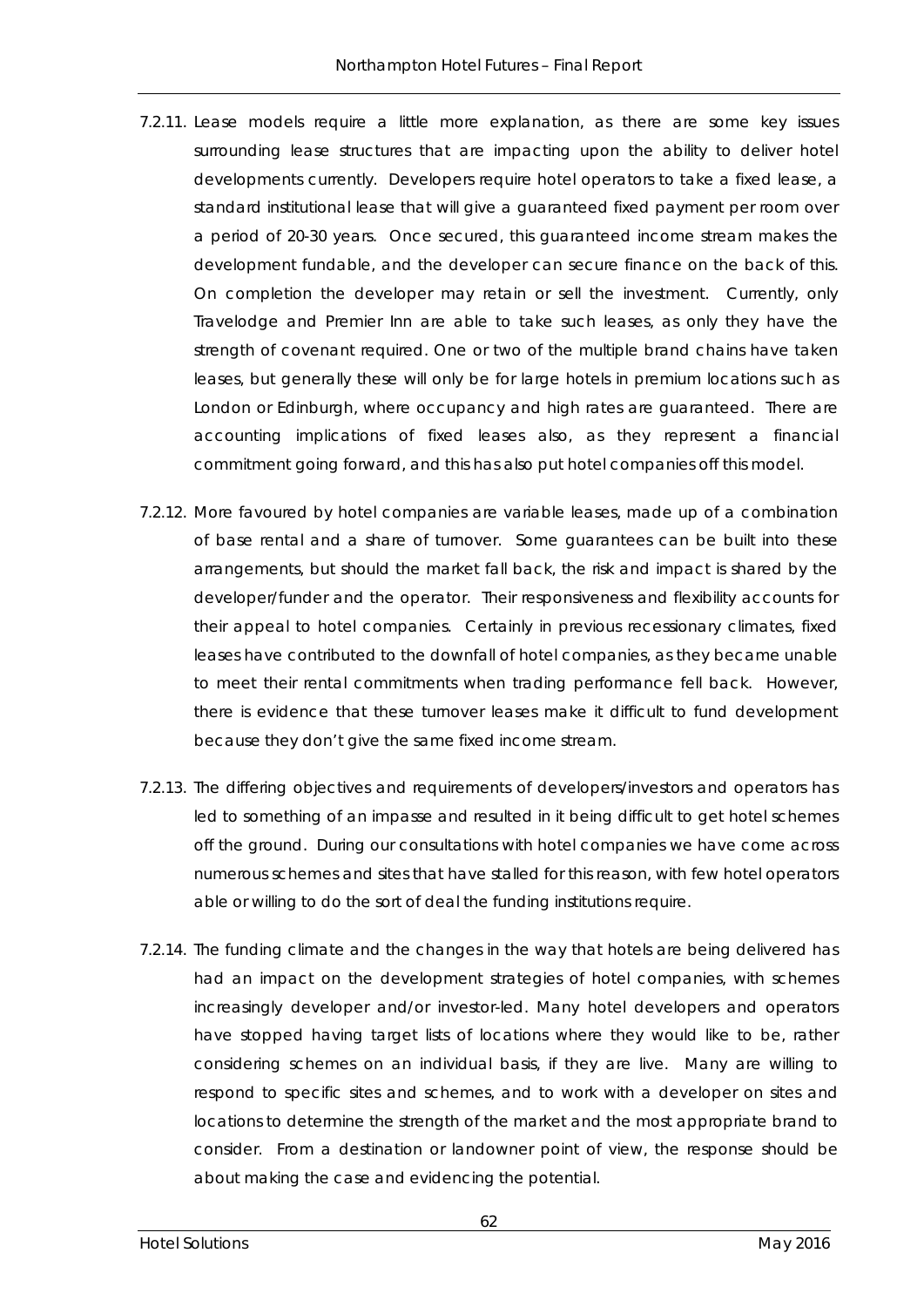7.2.15. The difficulty in securing funding for hotel schemes has also led to other interventions being used to secure hotel schemes. Local authorities have begun to provide funding to support the development of hotels as part of strategically important mixed-use schemes and the conversion of architecturally important buildings to hotels. In Hampshire, Eastleigh Borough Council has funded the development of a new Hilton as part of the development of the Ageas Bowl cricket ground on the edge of Southampton. In Newcastle, the City Council has borrowed £30m to help fund the development of a 250-bedroom 4 star Crowne Plaza as part of the first phase of the Stephenson Quarter regeneration scheme. Travelodge has been working with a number of local authorities nationally, where the Council has invested in the hotel; an example is the Redhill Travelodge and town centre mixed use scheme in Surrey. InterContinental Hotel Group (IHG) have also worked on several projects involving Council funding of hotels, most recently for Holiday Inn and Holiday Inn Express hotels in Stockport and Blackpool. In each case the Council has funded, developed and owns the hotel – or bought it back off the developer – and taken a franchise with IHG, with an option to put in place a management company. We provide further information on these and other examples of public sector funding of hotel development schemes in the UK at Appendix 9.

#### **Assessing Hotel Company Interest in Northampton – Sampling and Approach**

- 7.2.16. In order to establish the likelihood of bringing hotel development forward in line with the market potential identified, Hotel Solutions undertook a hotel developer and operator testing exercise, via structured telephone interviews with the Acquisitions Directors of the major hotel brand owners in the UK as well as the developers and operators of some emerging hotel offers known to be active in the market currently.
- 7.2.17. A total of 18 companies were contacted<sup>1</sup>. Many of these, such as Accor, InterContinental Hotel Group and Hilton operate multiple brands from budget through to luxury offers, so the coverage in terms of brands tested is much more extensive, with over 40 brands being represented by these target hotel companies. At the time of writing, 9 responses had been received, which included all the major multiple brand owners, with 32 brands amongst their offers. The sample was selected to have fit with the market potential identified, both immediate and medium to longer term, as well as destination aspirations, and to test out the conditions that would make delivery of other standards and types of hotel deliverable.

<span id="page-73-0"></span><sup>-</sup> $1$  A full list of the sample and response can be found at Appendix 6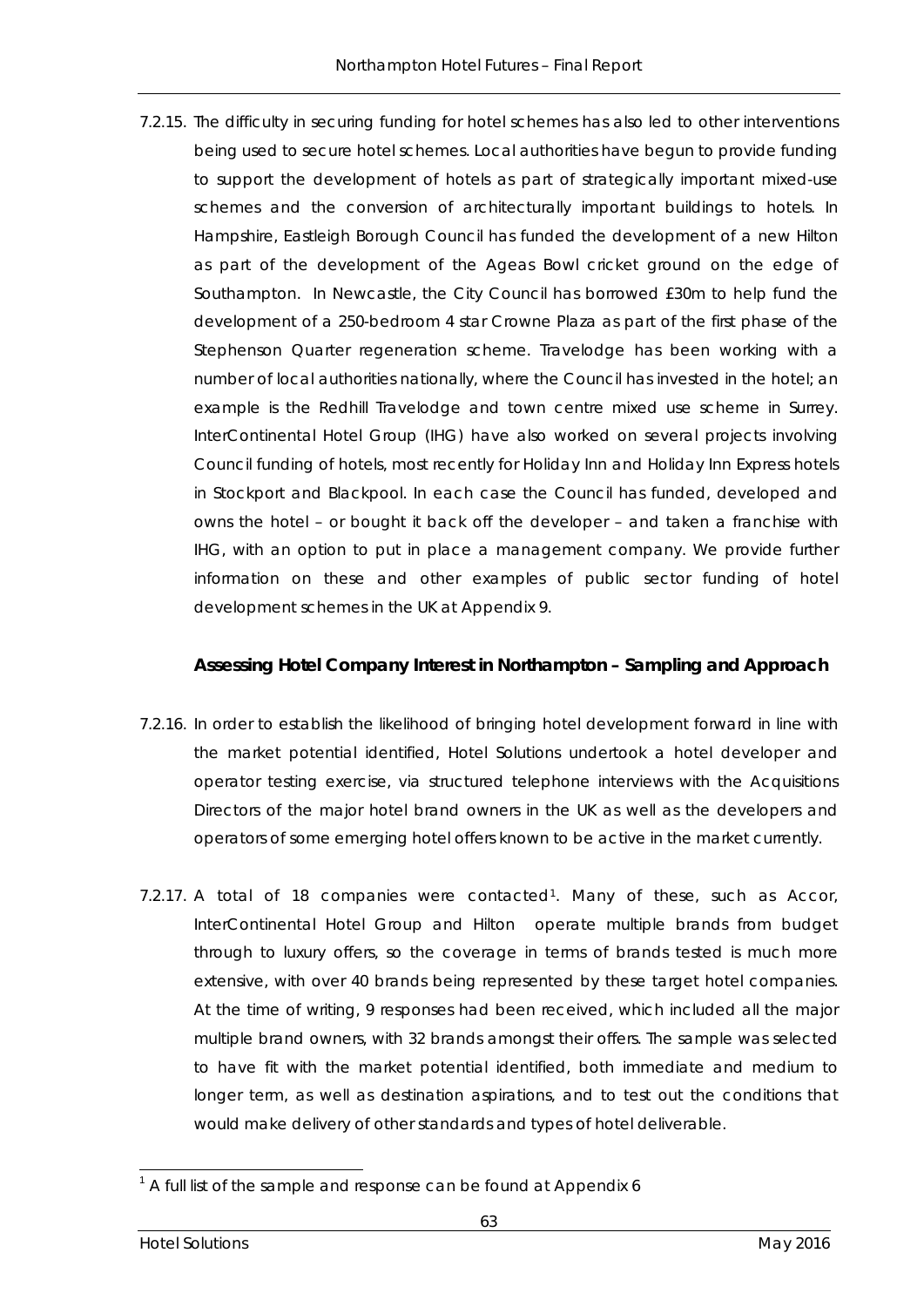- 7.2.18 Seven companies expressed potential interest in Northampton for 10 brands. The one company not currently interested was already well-represented in and around Northampton. We suspect that a number of the non-respondents haven't replied because they are not interested in being represented here. As an example, we understand well the target locations for Malmaison and Hotel du Vin and the rationale behind these (large cities and historic towns with high rated demand, strong leisure drivers as well as corporate base, and international profile), and are aware that this does not currently have fit with Northampton as a destination. Similarly the two main budget hotel providers already have multiple hotel units in and around Northampton, including a very recent development by Premier Inn.
- 7.2.19 Amongst those potentially interested, there was a reasonable market knowledge derived from having operated in the market area. Accor has an Ibis in Northampton; Hilton has a Hilton 4 star hotel; Marriott has a Marriott, and InterContinental Hotel Group has both Holiday Inn and Holiday Inn Express brands in and around Northampton. Easyhotel had Northampton on their target list, and Moxy had already visited the town and met with the Economic Development Team. Feedback about the market from those companies already represented in the town generally indicated that it was a relatively flat market for them, and there was a perceived rate ceiling based upon the performance of their existing hotels. However, for the most part this did not put them off considering additional representation, rather it sharpened up their appreciation of the most apt brands to place here currently.
- 7.2.20 In terms of standard and type of hotel offer, there was interest from budget, upper tier budget, budget boutique, 3 star and potentially boutique and 4 star brands. The 4 star interest was caveated with a need to demonstrate that the market was there at this level, and particularly that required rates could be achieved. One multiple brand owner indicated that its boutique hotel brand (which could trade in the 4 star market) is likely to be more deliverable in Northampton than a full service more upscale 4 star offer. No interest was established from serviced apartment or aparthotel operators.
- 7.2.21 In terms of location, many of the brands that expressed interest in Northampton would normally choose a town centre location, provided there are enough demand drivers there – particularly offices for corporate demand, and leisure drivers/some evening economy uses. However, the respondents we spoke to in the main did not know the town centre well enough to identify this as their favoured location. There is also the fact that there are a number of demand drivers in out of centre locations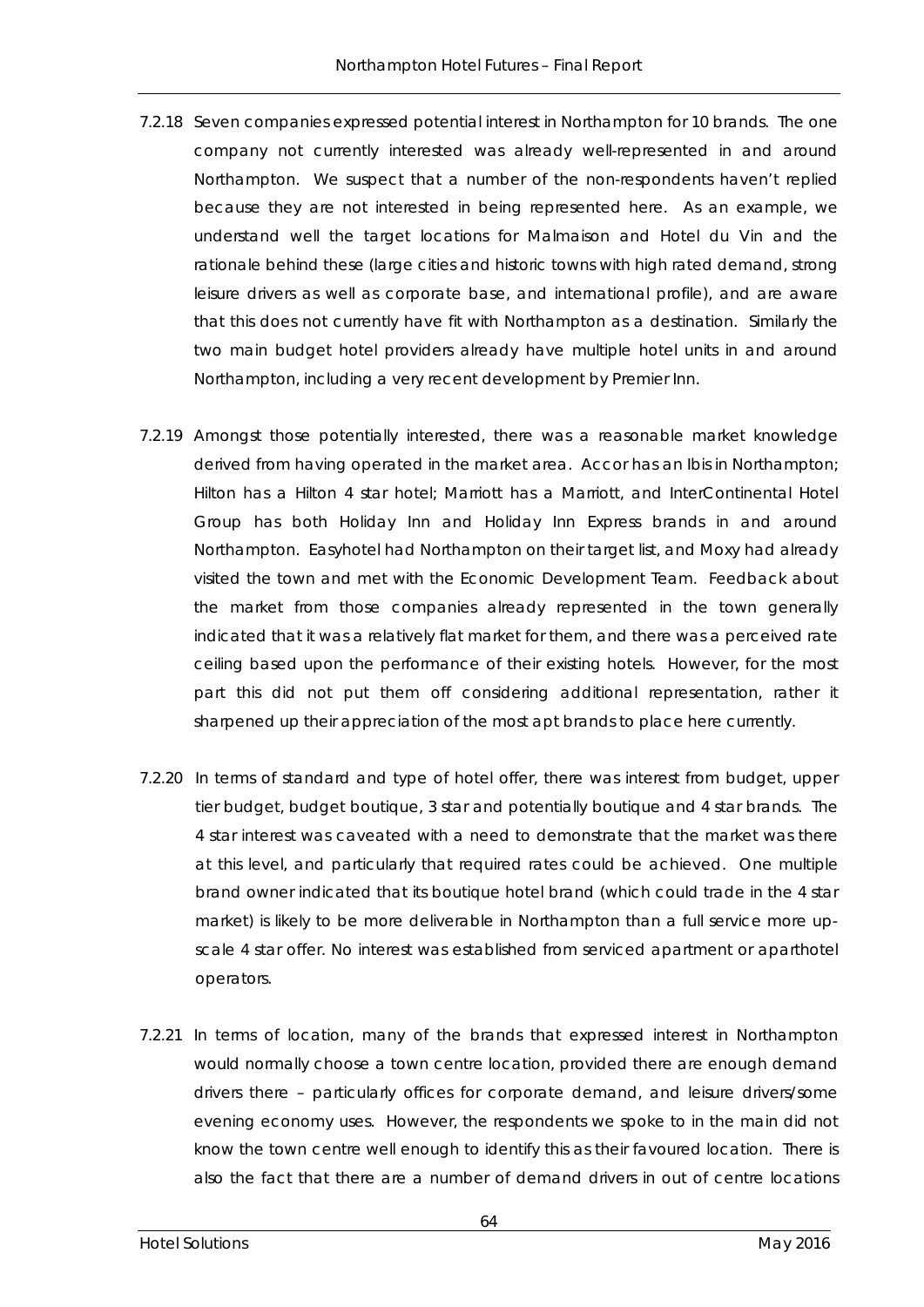around Northampton, particularly in terms of drivers of corporate demand on the business parks and Sixfields Stadium and surrounding leisure uses, which could be of potential interest for hotel development. Whilst there was limited knowledge amongst consultees of Northampton's growth plans and Enterprise Zone status, the fact that there are major regeneration schemes underway and proposed in the town centre is likely to be of appeal and be considered by a number of the brands. However the same applies to several of the schemes along the river in the Enterprise Zone, many of which are edge of centre and in some cases out of centre locations.

## **7.3 Hotel Site Availability**

- 7.3.1. The availability of suitable hotel sites will clearly be a key determinant of future hotel development in Northampton. There are a number of potential sites that include several that were identified for possible hotel use in the Central Area Action Plan; others that have come forward through the planning system as part of individual or mixed use schemes; plus some 'windfall' sites that are not allocated or the subject of proposals but could offer potential from a planning and market perspective.
- 7.3.2. Potential sites identified include:

#### • **Town Centre**

- o Greyfriars
- o 9 Guildhall Road
- o Plough Hotel
- o Victoria St car park

#### • **Edge of Centre**

- o Avon/Nunn Mills Rd (adjacent to the University Campus)
- o Four Waterside (EZ13)
- o Castle Station (EZ12)
- o Waterside Southbridge West

#### • **Out of Centre**

- o Sixfields Stadium & surrounds
- o Duston Mill Lane/Upton Way (EZ1)
- o Milton Ham Farm urban extension
- o Dallington Grange urban extension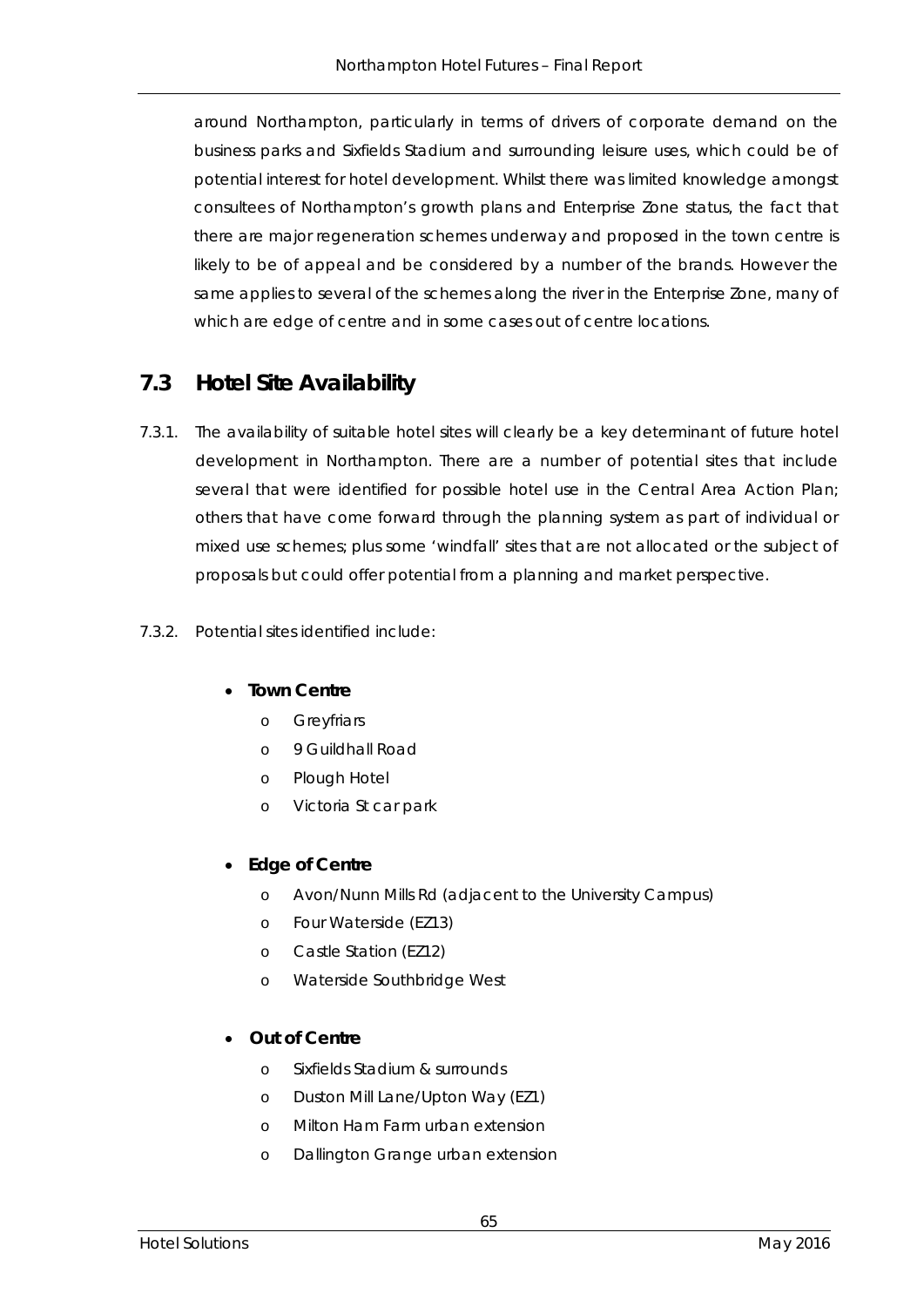- 7.3.3. We offer the following comments on potential hotel sites in overview:
	- There are considerably more sites here than we have identified market potential for.
	- However, it is unlikely for a number of reasons that all of these would come forward/be delivered for hotel use. Indeed, amongst those identified for hotel use in the CAAP, some have already gone to alternative uses e.g. Angel St. This is particularly so in view of the fact that many of the allocated sites are part of mixed use schemes – a hotel is an acceptable use but does not have to be delivered.
	- In terms of location, these sites are in town centre, edge of centre and out of centre locations. In order for edge of centre and out of centre schemes not to undermine the potential to deliver town centre schemes, it will be important that they are associated with some new driver of demand that will help to grow the market.
	- The sites that are the strongest generally from a locational and market view are those:
		- o Associated with other demand-generating development, particularly offices for corporate demand (Four Waterside, Castle Station, Greyfriars) and leisure market drivers (Sixfields Stadium/surrounds).
		- o With good access and visibility to main routeways and transport hubs, and on-site parking.
	- Conversion opportunities in the Cultural Quarter (9 Guildhall Road) could attract interest for boutique or aparthotel development as the Cultural Quarter develops as a stronger weekend destination.
	- In terms of the suitability of sites for different types and standards of hotel, the best strategic fit from these initial assessments would seem to be:
		- o Four Waterside and Nunn Mills Road as the strongest sites within the Enterprise Zone for full service 4 star or 3 star hotels;
		- o Sixfields stadium as a site with sufficient land for a full service hotel with a more extensive land take, or a budget/limited service hotel;
		- o Greyfriars for a budget/limited service hotel or aparthotel, given its slightly off-pitch location in relation to the major regeneration sites along the river in the Enterprise Zone;
		- o Castle Station for a budget/limited service hotel;
		- o Guildhall St for boutique or aparthotel, given its location in the Cultural Quarter and the heritage appeal of the building.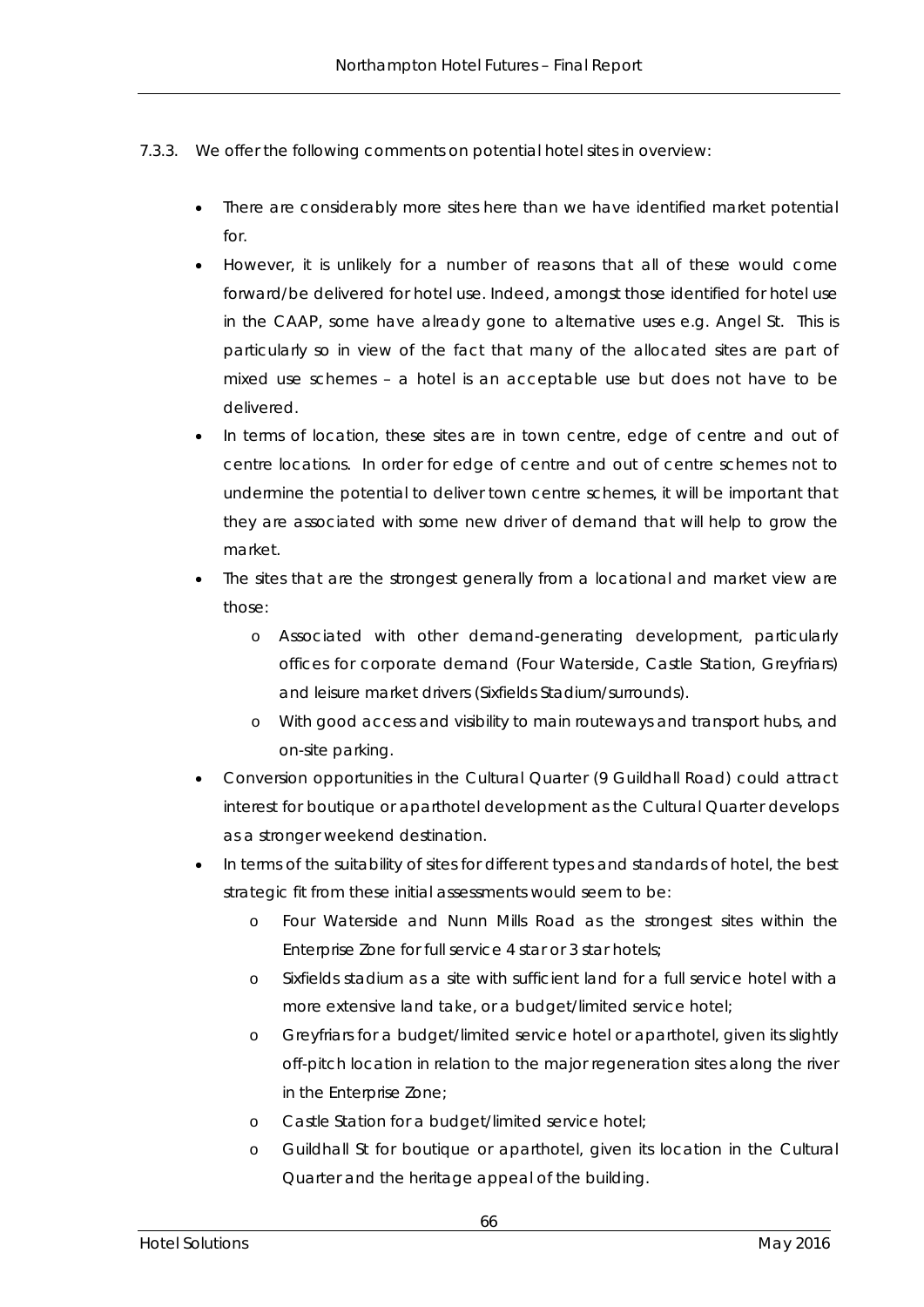More detailed sites assessment are provided at Appendix 7

• This is a high level assessment only. In order to more fully match site opportunities to market potential and developer/operator requirements, more detailed work would be needed to establish the scale of potential development (number of rooms and height of development), a planning view, and the deal sought by the owner or potential developer/investor.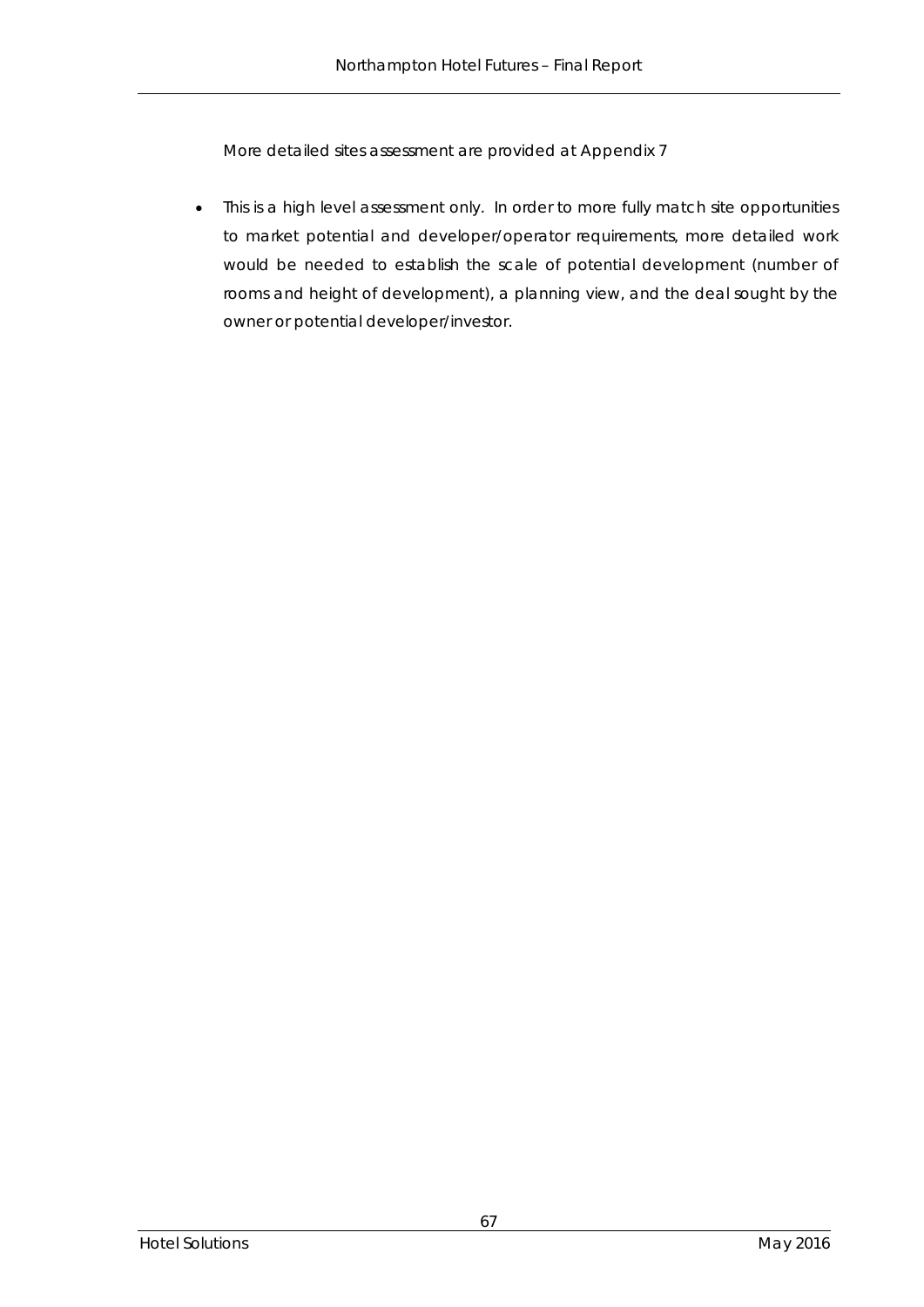\_\_\_\_\_\_\_\_\_\_\_\_\_\_\_\_\_\_\_\_\_\_\_\_\_\_\_\_\_\_\_\_\_\_\_\_\_\_\_\_\_\_\_\_\_\_\_\_\_\_\_\_\_\_\_\_\_\_\_\_\_\_\_\_\_\_\_\_\_\_\_\_\_\_\_\_\_\_\_\_\_\_\_\_\_\_\_\_

# **8. CONCLUSIONS & RECOMMENDATIONS**

# **8.1. Hotel Development Opportunities in Northampton**

- 8.1.1 Our hotel demand projections for Northampton and the other findings of our research show the following potential for hotel development in Northampton Borough<sup>[1](#page-78-0)</sup> through until 2029:
	- Potential in the short term (the next 3 years up to 2019) for:
		- o The new boutique hotel on Guildhall Road;
		- o Additional serviced apartments, primarily in terms of residential apartments let out by serviced apartment operators, but potentially also for a small aparthotel or purpose-built serviced apartment complex (30-40 units);
		- o The expansion of existing hotels;
		- o Scope possibly for a small lodge/budget hotel.
	- Potential in the medium (2020-2024) to longer-term (2025-2029) for:
		- o One, and perhaps two full service 3 or 4 star hotels, given strong growth;
		- o Up to three more budget/ limited service hotels;
		- o Further serviced apartments, again primarily in terms of residential apartments let out by serviced apartment operators, with potential possibly for some purpose-built aparthotel or serviced apartment provision.
- 8.1.2. It remains to be seen whether Northampton will be able to support further boutique hotels beyond the new one on Guildhall Road. Much will depend on how this hotel trades. One multiple brand owner indicated that its boutique hotel brand (which could trade in the 4 star market) is likely to be more deliverable in Northampton than a full service more up-scale 4 star offer. This could be an option to explore therefore, perhaps as a conversion opportunity for 9 Guildhall Road .

<span id="page-78-0"></span><sup>-</sup> $^1$  The range given reflects whether low, medium or high growth in the market is achieved.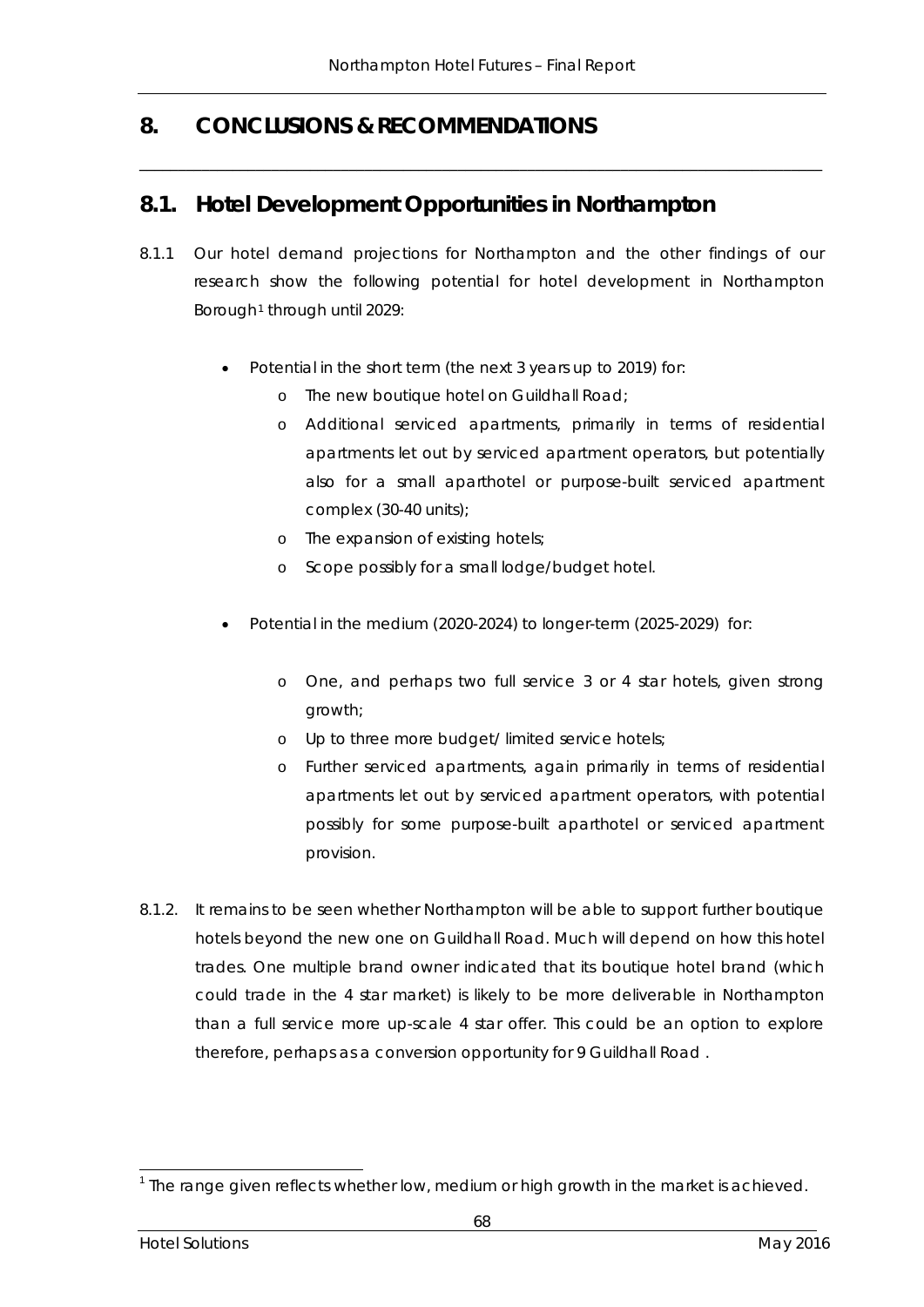# **8.2. Implications for Planning Policy**

#### **A Need to Plan for Hotel Growth**

- 8.2.1 The Hotel Futures Study shows market potential for up to five new hotels in Northampton, and potentially one or two aparthotels or serviced apartment complexes by 2029, depending on how strongly corporate and contractor demand grows, and the extent to which weekend demand can be boosted. The new Northampton Local Plan (Part 2) thus needs to plan for additional hotel development in Northampton.
- 8.2.2. Planning policy cannot determine the standard of hotels that will be delivered: permission can only be granted for a hotel use, not a particular standard of hotel. Reference to the conclusions and recommendations of the Hotel Futures Study in the supporting text to a hotel development policy in Local Plan (Part 2) would however be helpful in terms of giving direction to the market on the opportunities for new hotel provision. Other, more proactive interventions will be needed by the Borough Council to try to influence the standard of hotels that are delivered. We discuss these requirements below under 8.3.

### **A Locational Strategy for New Hotels – The Need for Some Sequential Test Flexibility**

 8.2.3. Planning policy can have more of an influence over the location of new hotels. National planning policy guidance prioritises town centre locations for hotel development and requires the satisfaction of a sequential test for hotel proposals in edge of town centre and out-of-town locations. While Northampton town centre is a suitable location for new hotels, and there are some good potential hotel sites here, there are equally good, if not better hotel sites in the Enterprise Zone e.g. Four Waterside, Castle Station, Avon/Nunn Mills Road and Sixfields Stadium, where it would be appropriate to encourage new hotels. One or more of these sites might offer a suitable opportunity for full service 3/4 star hotels with leisure facilities, which it may not be possible to accommodate on town centre sites (due to their land take).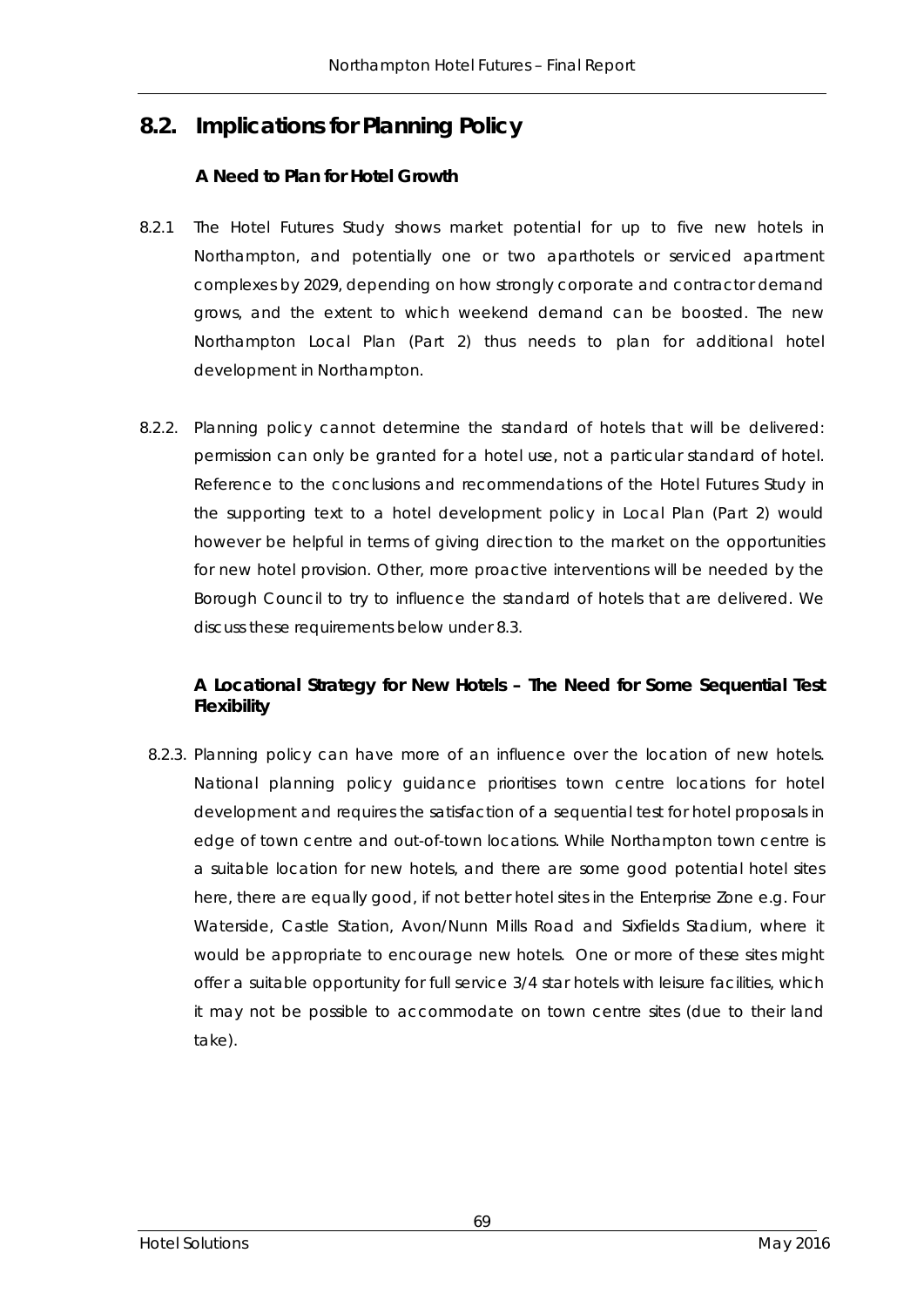- 8.2.4 We would thus recommend an approach in Local Plan (Part 2) that prioritises hotel development both in the town centre and the Enterprise Zone, without the need to rigorously apply the sequential test to Enterprise Zone sites. Hotel proposals in other parts of the Borough should however continue to be the subject of the sequential test, particularly in the case of hotels of any scale. Smaller developments in out of centre locations, say up to 40 rooms, such as might come forward attached to a pub/restaurant as part of one of the urban extensions, are unlikely to impact on the delivery of major town centre/edge of centre hotels, and flexibility in relation to such developments could be built into planning policy.
- 8.2.5 In terms of the opportunity for hotel development in other parts of the Borough, there could be potential associated with existing drivers of demand, such as business parks, golf clubs (e.g. Collingtree Park), or other leisure attractions (e.g. Billing Aquadrome), as well as new drivers of demand in terms of major new business parks. We have not identified any current interest in hotel development in such locations, but it could come forward at some point in the future. With a locational strategy that seeks to focus hotel development on the town centre and Enterprise Zone, any proposals for hotels of scale that come forward in these types of location should be required to justify the market and business case for their development in terms of how far they will service and/or attract demand that cannot be accommodated by hotels in the town centre or Enterprise Zone.

#### **No Need to Allocate Hotel Sites for Northampton?**

8.2.6 The case for allocating sites for hotel development is strongest in locations where there is a paucity of good hotel sites, and where hotel development is being frustrated by competition from higher value uses such as offices or residential. These factors are not clearly evident in Northampton. There are a number of sites already with outline planning permission for hotels, and other sites that could come forward for hotel development. In overall terms there are more potential hotel sites than we are identifying market potential for new hotels. Other than the fact that the Angel Street site has gone entirely to office use, there is no evidence that hotel projects are currently being, or are likely to be squeezed out by alternative uses. Moreover, there is no certainty that new hotels can be commercially delivered in Northampton, because of the lack of weekend demand. Allocating sites for hotel development could therefore sterilise them for alternative uses when hotel projects on them might not get off the ground.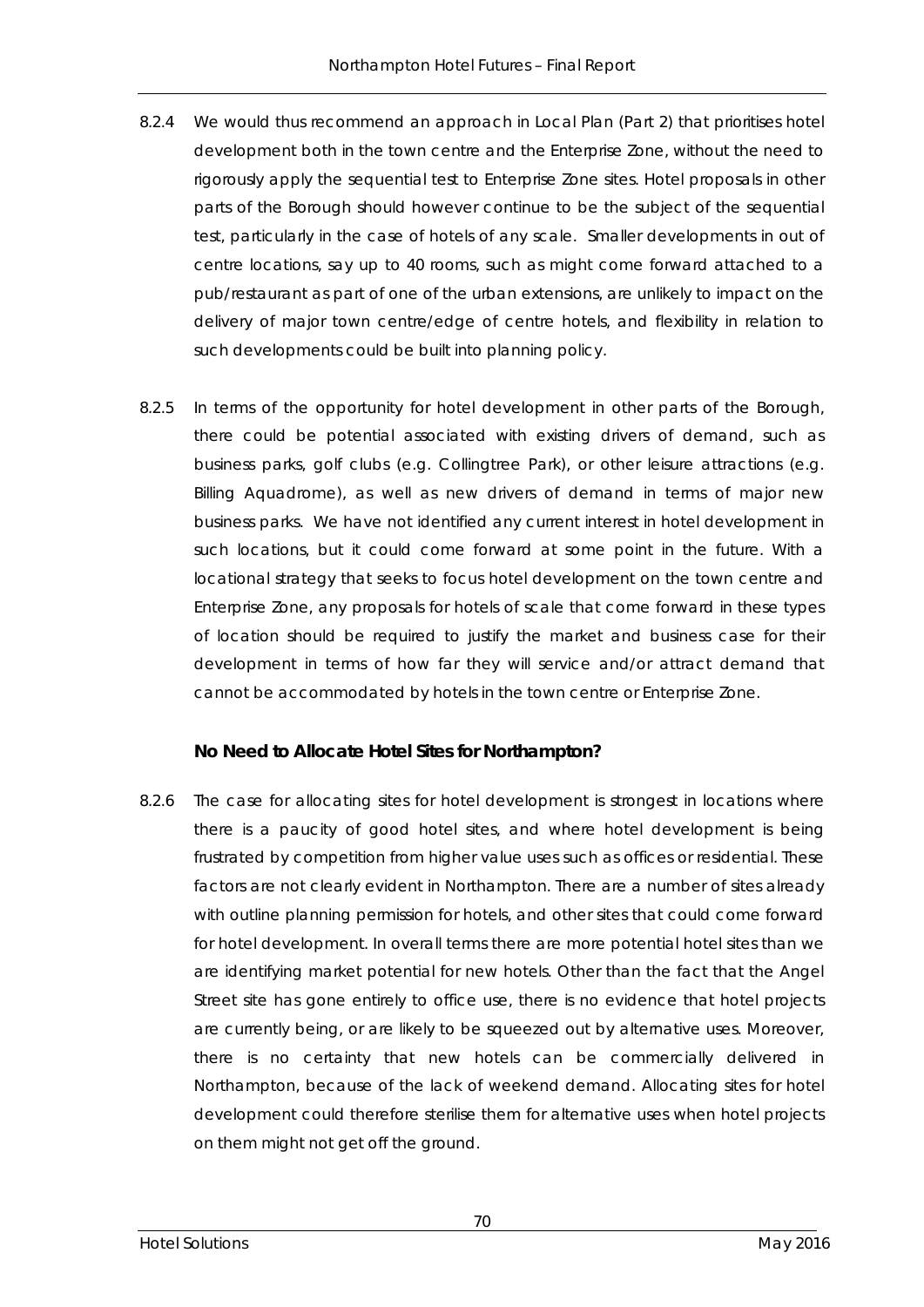- 8.2.7 On the balance of current evidence therefore, we do not see a clear case to allocate hotel sites in Local Plan (Part 2). There could however be merit in identifying sites where a hotel use would be encouraged, but no need to go as far as allocating them for hotel use in the Local Plan. Our assessment of potential hotel sites in the Borough (Appendix 7) can be used as a basis for identifying which sites to identify in Local Plan (Part 2) as being the most suitable for hotel development in terms of contributing to the development of the town centre and Enterprise Zone.
- 8.2.8 However, should the Council's knowledge of demand from alternative uses indicate otherwise, and it be felt that hotel uses might not be delivered on some of the strongest sites identified due to the challenge on value of alternative uses, one route that might be considered is a more limited approach to allocation. An example might be to plan through allocation for the number of hotels required in the low growth scenario (up to 3 hotels), and leave the balance of the identified potential at medium and high growth rates (a further 2 -4 hotels) to the market. If the Council decides to go down the allocation route, it will be important to investigate deliverability of the strongest sites in terms of developer and operator requirements.

#### **No Need for a Hotel Retention Policy**

8.2.9. Some independent, unbranded hotels in Northampton have been affected by the town centre Premier Inn, and are likely to be affected by further budget hotel openings in the future. Northampton has already lost a number of independent hotels, primarily to residential conversion, and some of those that remain have an uncertain future, particularly if they are not well located. With new budget hotel supply having opened recently in the town centre, and the prospect of additional budget hotels opening in the future, we see no need for a policy in Local Plan (Part 2) that seeks to resist the loss of the Borough's remaining independent, unbranded hotels, if it is clear that they do not have a viable future. Much will depend on how the market settles down in 2016 and 2017 following the opening of the new Premier Inn, and the number of new budget hotels that come forward in the future.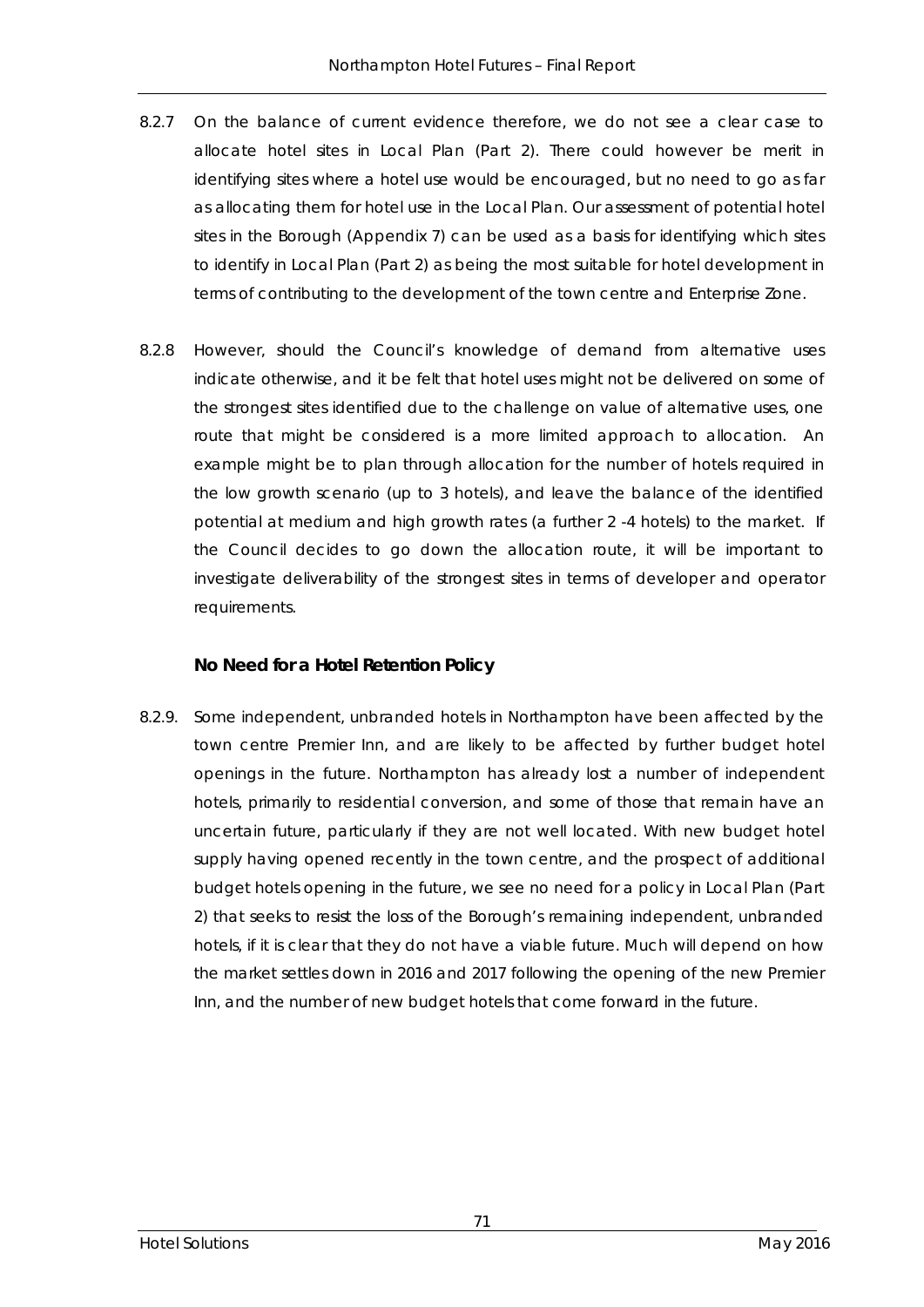#### **Supporting the Development of Existing Hotels**

8.2.10. Supporting the development of existing hotels will also be important going forward to ensure that they have a viable future, continue to meet market expectations, and attract new markets. This includes potential expansion in terms of additional bedrooms, upgrading, and the development of additional facilities such as spa and leisure facilities and conferencing and banqueting facilities to enhance appeal to new markets, generate new income streams and help underpin long term business viability. Local Plan (Part 2) should thus also reflect this need to support the development of existing hotels as well as the development of new ones.

#### **A Streamlined Planning Process without Onerous Conditions**

8.2.11. It is gratifying to see that Northampton Borough Council is not intending to introduce a CIL charge on hotel development, as in some parts of the country this is having a significant impact on the deliverability of hotel schemes. However, other conditions e.g. to do with design, environmental credentials such as BREEAM and Green Travel Plans, can add a significant burden to the cost of a hotel scheme and can have the same impact on project viability. Careful consideration needs to be given when applying such conditions to a hotel scheme in terms of the impact they might have on viability.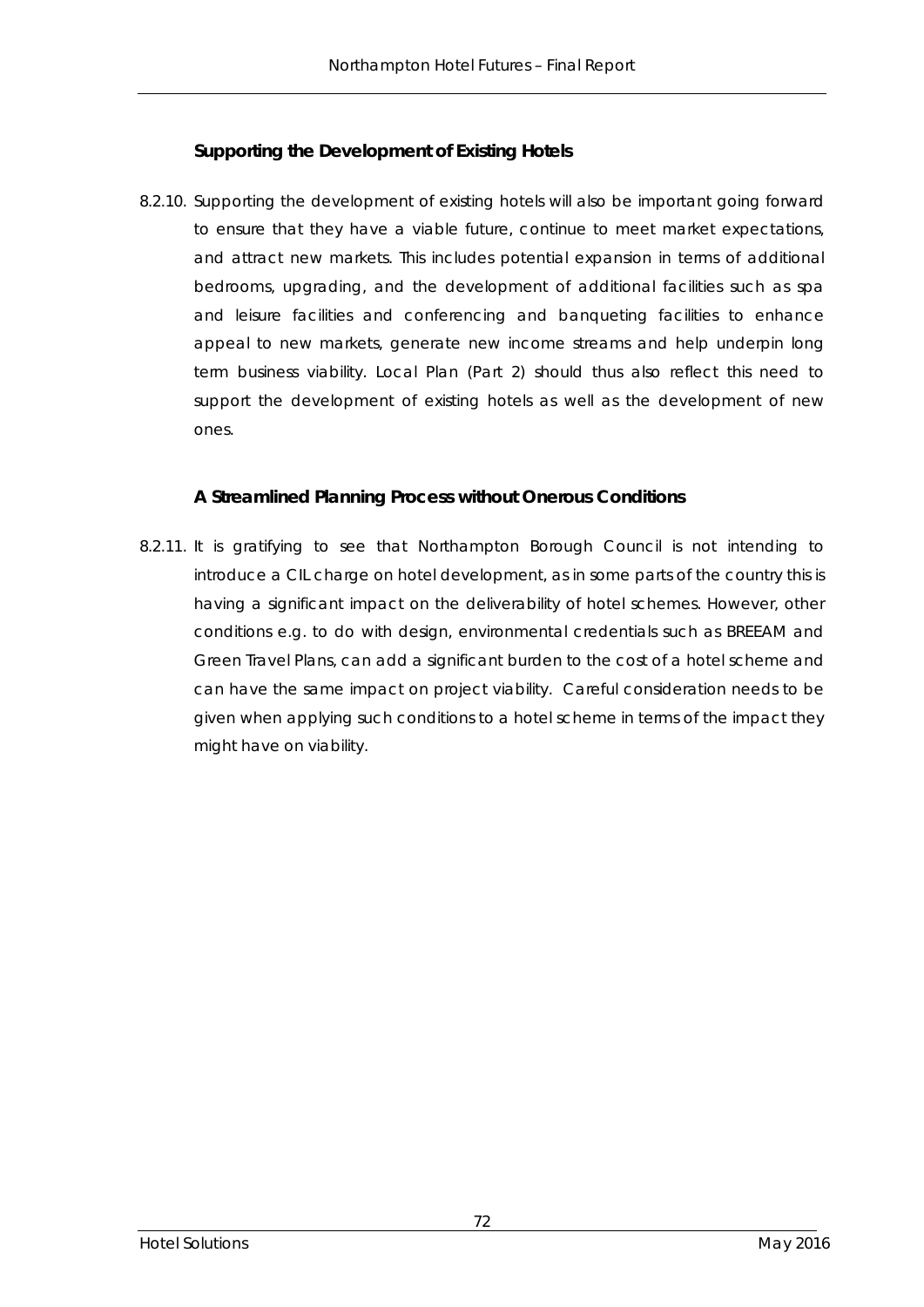# **8.3. Other Requirements for Borough Council Intervention**

### **No Immediate Need for Hotel Investment Marketing**

- 8.3.1 The Hotel Futures Study shows that the potential for new hotels in Northampton is more in the medium term, probably post 2022. While it can take 3-4 years to get a full service 3/4 star hotel off the ground, it is too early for the Borough Council to need to undertake any proactive hotel investment marketing activity to secure a new hotel at this level. At this stage the priority is for the Borough Council to use the Hotel Futures Study (or a version of it, perhaps in the form of Northampton Hotel Market Fact File) to:
	- Inform the thinking of site owners and property developers that may be considering hotel development schemes (e.g. Northampton Town Ventures or the Greyfriars developers);
	- Guide the disposal of Borough Council sites and properties that have potential for hotel development;
	- Respond to hotel companies that are looking at hotel development opportunities in the town;
	- Support wider inward investment marketing activity.
- 8.3.2. Strategically the Borough Council might want to prioritise full service, international brand 3/4 star hotels with conference, banqueting and leisure facilities, to help in attracting major national and international companies to the Enterprise Zone, and to develop Northampton as a conference destination. Such hotels might also have a better chance of attracting weekend weddings, functions and leisure break demand. A second boutique hotel in the Cultural Quarter would also be desirable, and there could merit in encouraging aparthotels to cater for long stay corporate demand. There are however challenges in securing these standards and types of hotel in Northampton because of the lack of weekend demand and the impact that this has on achievable hotel performance here. Limited service/ budget hotels may therefore be more deliverable. They would perhaps also contribute more to the development of Northampton's evening economy than full service hotels, in terms of generating demand for restaurants and bars, so should not be discouraged. The priority in this case is more about attracting limited service hotel brands that are not already represented in Northampton e.g. Hampton by Hilton, or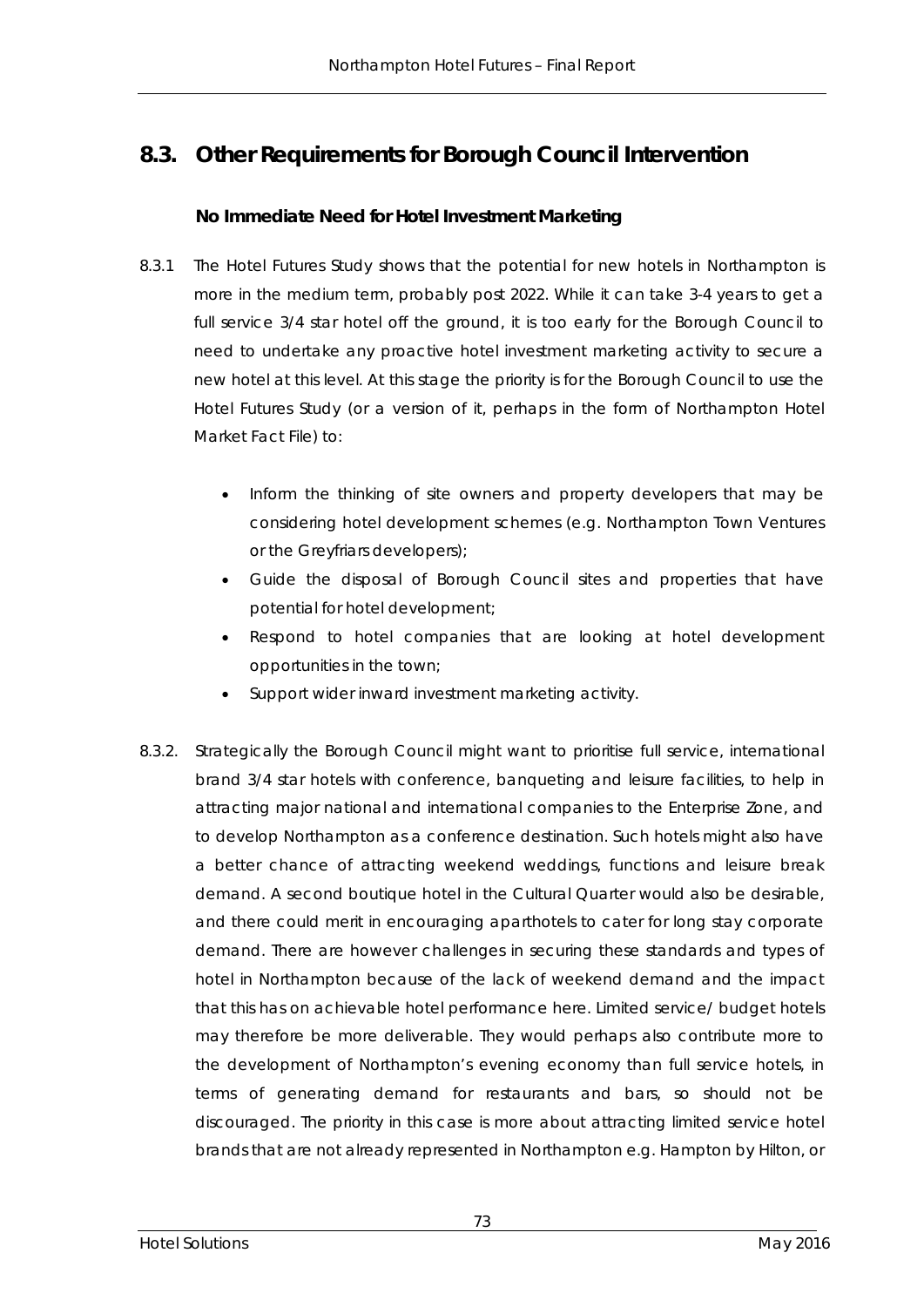the new budget boutique hotel brands e.g. Ibis Styles or Moxy, that would add something new and different to the town's hotel offer.

8.3.3. We would recommend that the study is updated in 2019 to determine whether more proactive hotel investment marketing activity is then needed to attract a full service 3/4 star hotel to the town centre or Enterprise Zone.

#### **A Possible Need to Consider Direct Hotel Investment**

- 8.3.4. Securing a new 4 star hotel, and perhaps even a full service 3 star hotel, on a purely commercial basis could be a challenge in Northampton because of the low weekend demand and room rates, and the impact that this has on achievable hotel performance in the town. The Borough Council might therefore need to consider what role it could play in terms of direct investment to achieve the delivery of a new 4 star or full service 3 star hotel in the town centre or Enterprise Zone, if such a hotel is seen as a priority for the development of the town's economy and completion of the Enterprise Zone, particularly in terms of attracting new national and international companies.
- 8.3.5 Local authorities across the UK are increasingly looking at hotel investment for these reasons, and as a way of generating an onging revenue stream. Some have taken out Public Works Loans to fund hotels that they then lease to hotel companies, with the rental income repaying the loan and generating a surplus for the Council. This approach has mainly been applied to budget hotel development, but has also been used for some 4 star hotel projects. In other cases local authorities have provided grants or loans using their capital reserves or have accessed Central Government funding through Local Enterprise Partnerships. The Northamptonshire Enterprise Partnership indicated that its Growing Places Fund might be a potential source of funding to support a hotel scheme in Northampton. Land ownership is a further way of influencing hotel development, with the potential to partner a hotel developer on a JV basis being another route that local authorities can look at pursuing, whether or not they invest in the construction of the hotel as well. We have provided at Appendix 9 a review of how local authorities and public sector bodies in the UK have started to invest in hotel development schemes.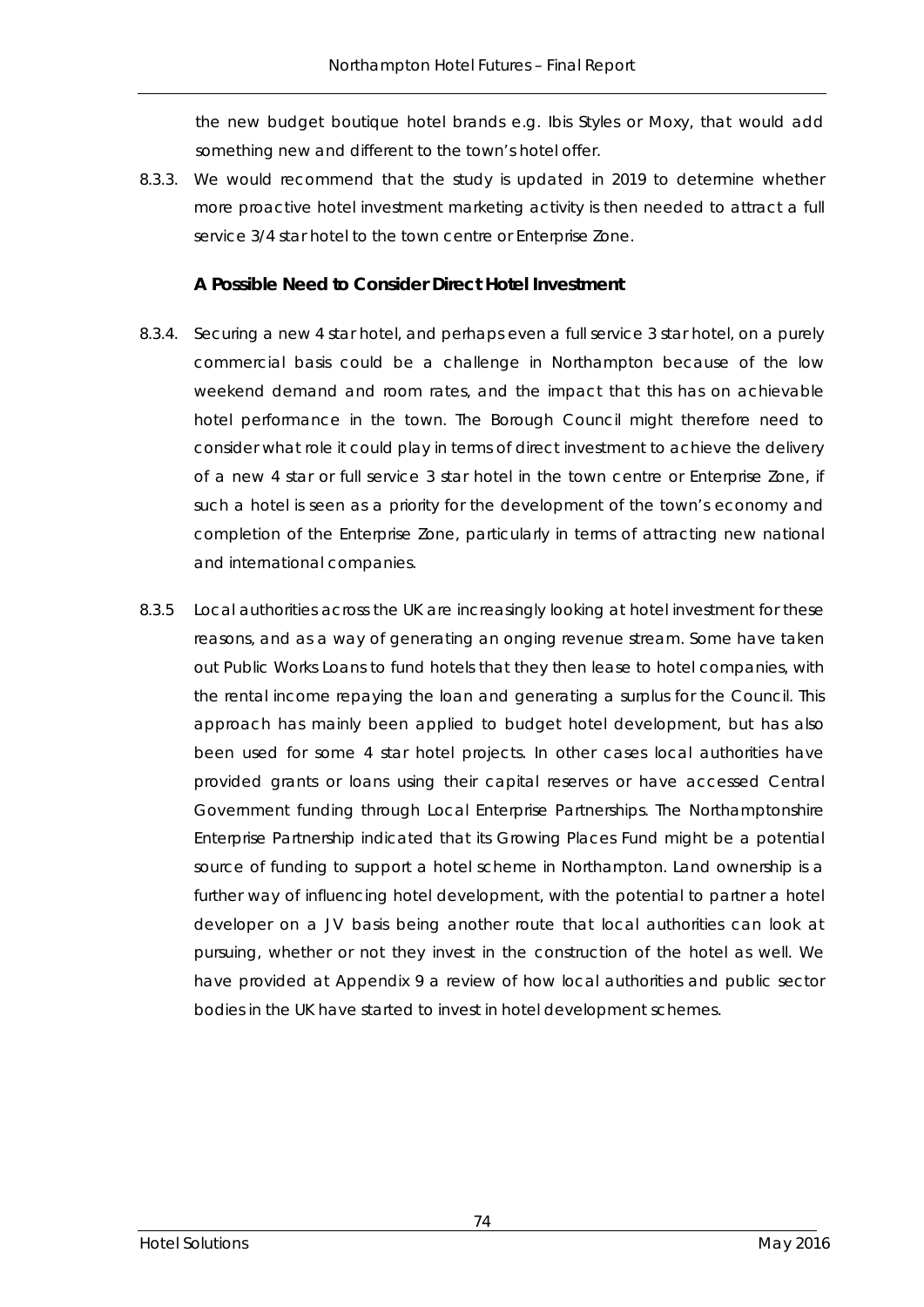8.3.6. The Hotel Futures Study shows the potential for a new 3/4 star hotel to be more in the medium term, so the need to consider direct hotel investment may not be an immediate issue for the Borough Council. However, in reality, the timescale of when schemes come forward is often beyond the control of the Council, unless it owns the site concerned. Should a property developer or hotel company wish to deliver a desirable hotel scheme at an earlier stage, and it is a hotel/site of strategic importance to the town centre and Enterprise Zone, the Council might consider investment in order to secure wider and longer-term benefits for the destination.

#### **Working Up Site Opportunities**

8.3.7 A more immediate action, which could have a role in inputting to both emerging planning policy and on-going inward investment work (as well as potentially the Council's property and estates strategy), would be to undertake some more detailed work on the identified hotel site opportunities, as a follow up to the high level assessment undertaken as part of this study. This would enable a more detailed understanding of site owner/developer interest in hotel development, the scale and type of hotel that can be delivered, and the sort of deal that might be available to a hotel operator. Work can then be undertaken to match sites to target brands to come to a view on deliverability, and potentially influence future landowner/developer plans in the longer term. A template is attached at Appendix 8 as the basis for this follow-on work and from which a matching process could follow.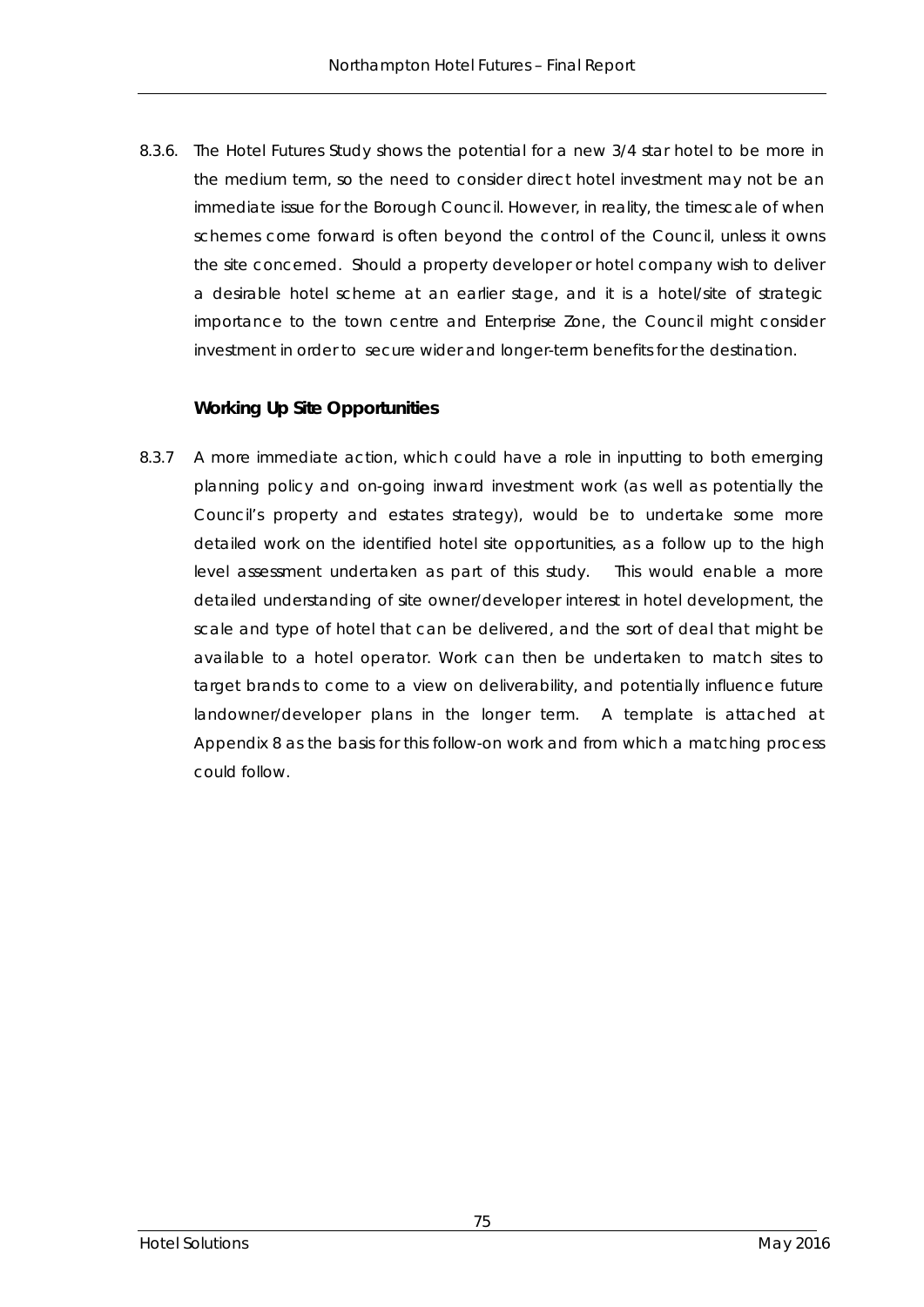### **Boosting Weekend Demand**

- 8.3.8 The lack of weekend demand and low weekend room rates are clearly constraints on achievable hotel performance in Northampton and a barrier to new hotel development, particularly at the 3/4 star level. Borough Council action to boost weekend demand for hotels should thus be a priority. We recommend that the Borough Council should develop and implement a weekend hotel market growth strategy in partnership with Northampton's hotels, theatres and museums, Billing Aquadrome, the Northampton BID and Northamptonshire Enterprise Partnership. Our research suggests that this could include some or all of the following:
	- The development and promotion of motorsports themed weekend break packages, using motorsports and car-related events at Silverstone, Santa Pod and Billing Aquadrome, and the new Silverstone Motor Sport World attraction (when it opens) as the key hooks;
	- The development and marketing of theatre breaks;
	- The development and promotion of new weekend events with the pulling power to attract weekend stays;
	- A marketing strategy to target weekend association, charity and religious conferences, exhibitions and events to Northampton's 3/4 star hotels and the conference venues at the rugby and football stadia and the cricket ground.
	- A marketing strategy to attract weekend groups business e.g. using Northampton as a base for visiting the historic houses and gardens in the area, or car clubs and motorsports enthusiast groups.
	- The promotion of Delapre Abbey both as a wedding venue to generate associated overnight stays at weekends, and as a heritage asset as part of a wider Northamptonshire-wide heritage breaks promotion.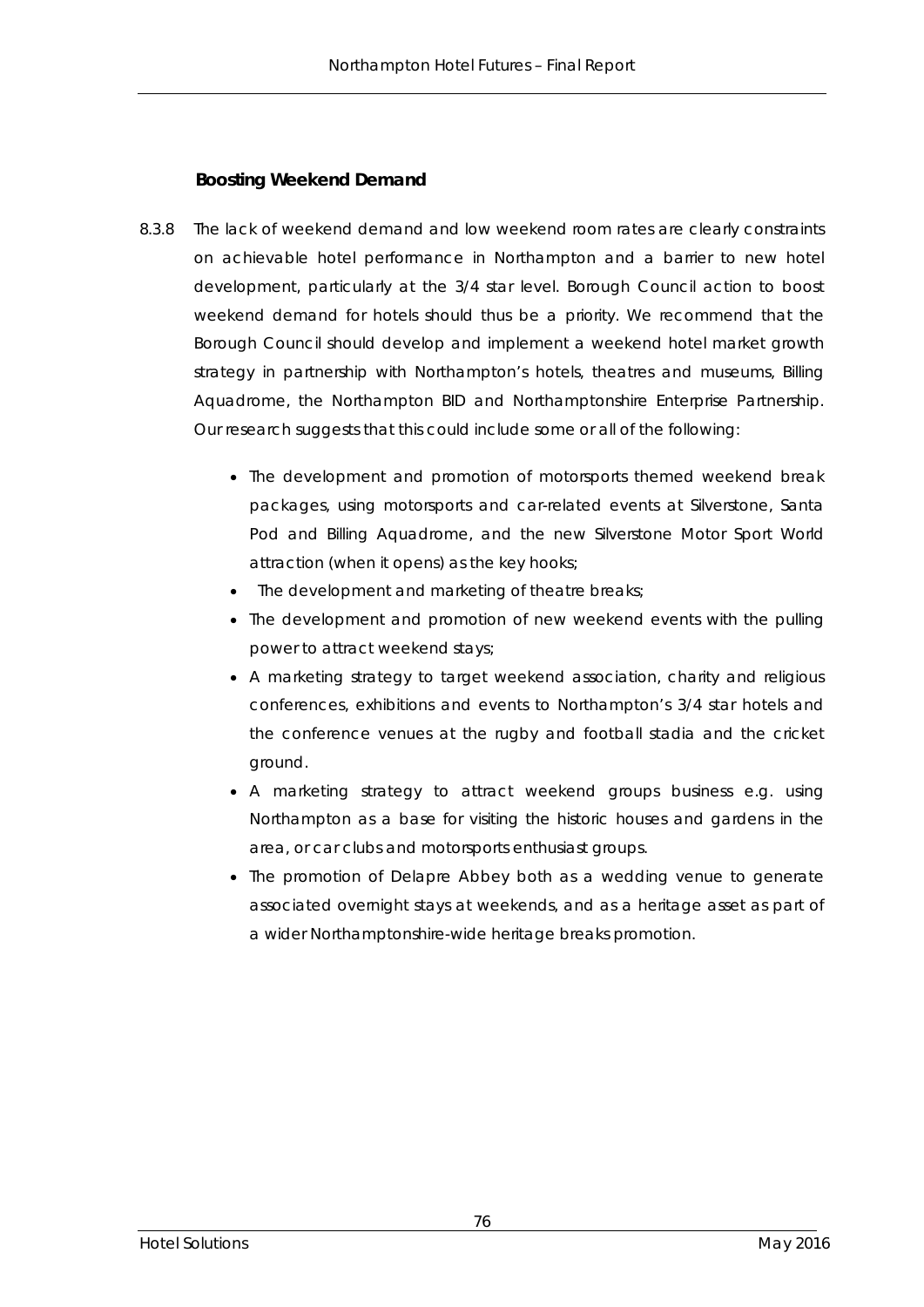### **Monitoring Hotel Development & Performance**

8.3.9 Keeping a handle on how the hotel market is performing and what is coming on stream in terms of new hotels and proposals will be important going forward, to ensure that future decision-making is based upon live market intelligence so that priorities can be adjusted as required. In terms of hotel performance, we would suggest a periodic review of the Hotel Futures Study to ensure an in depth understanding of Northampton's hotel market and how it is changing. This could be complemented by accessing hotel performance data for Northampton from STR Global. We would not recommend the setting up of a hotel performance monitoring survey by the Borough Council, which we think would be too costly and time-consuming to run. Monitoring of hotel development activity and proposals might be best achieved through the planning system on an on-going basis, though it will be important to allocate responsibility and resource to do this.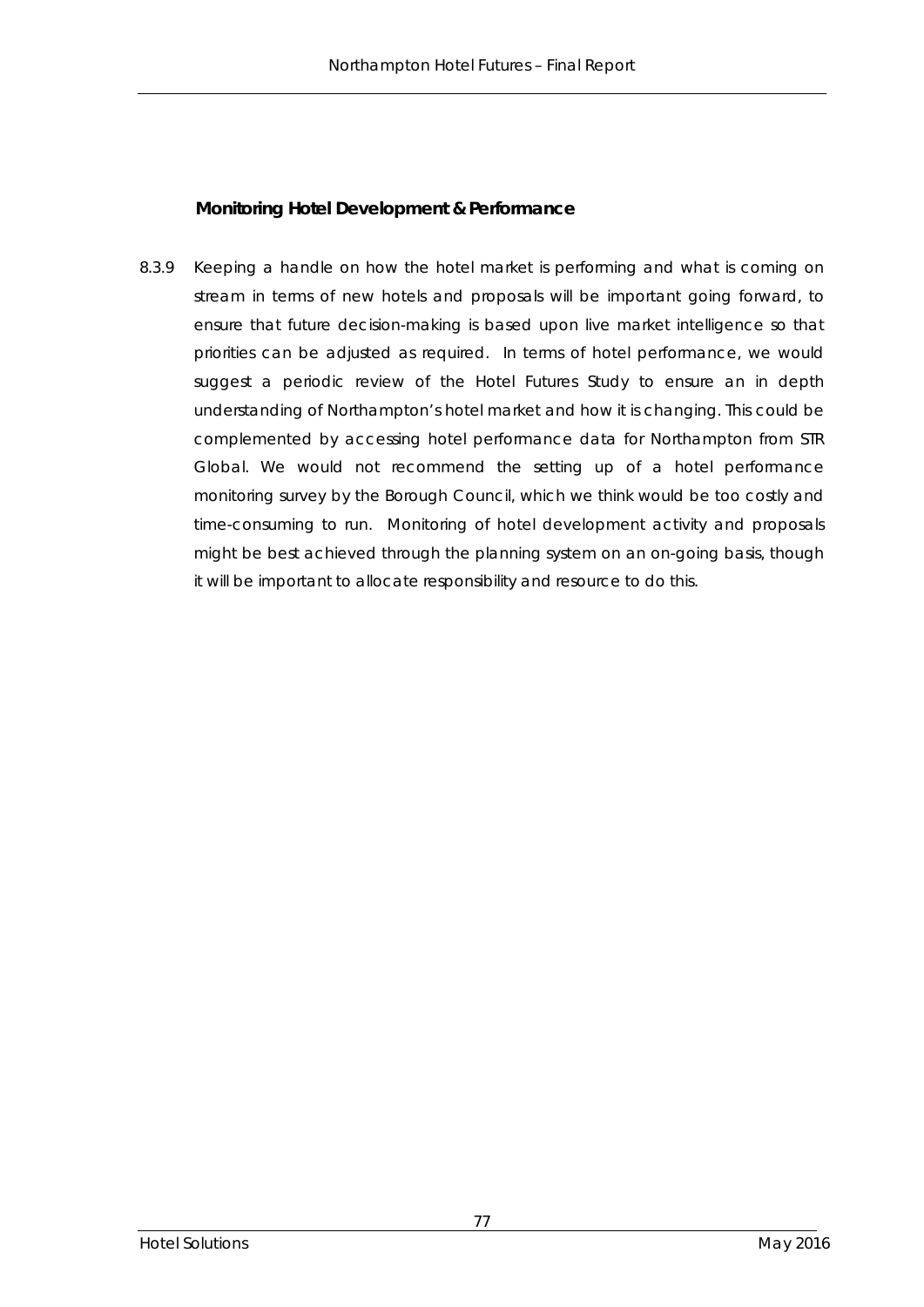**APPENDICES**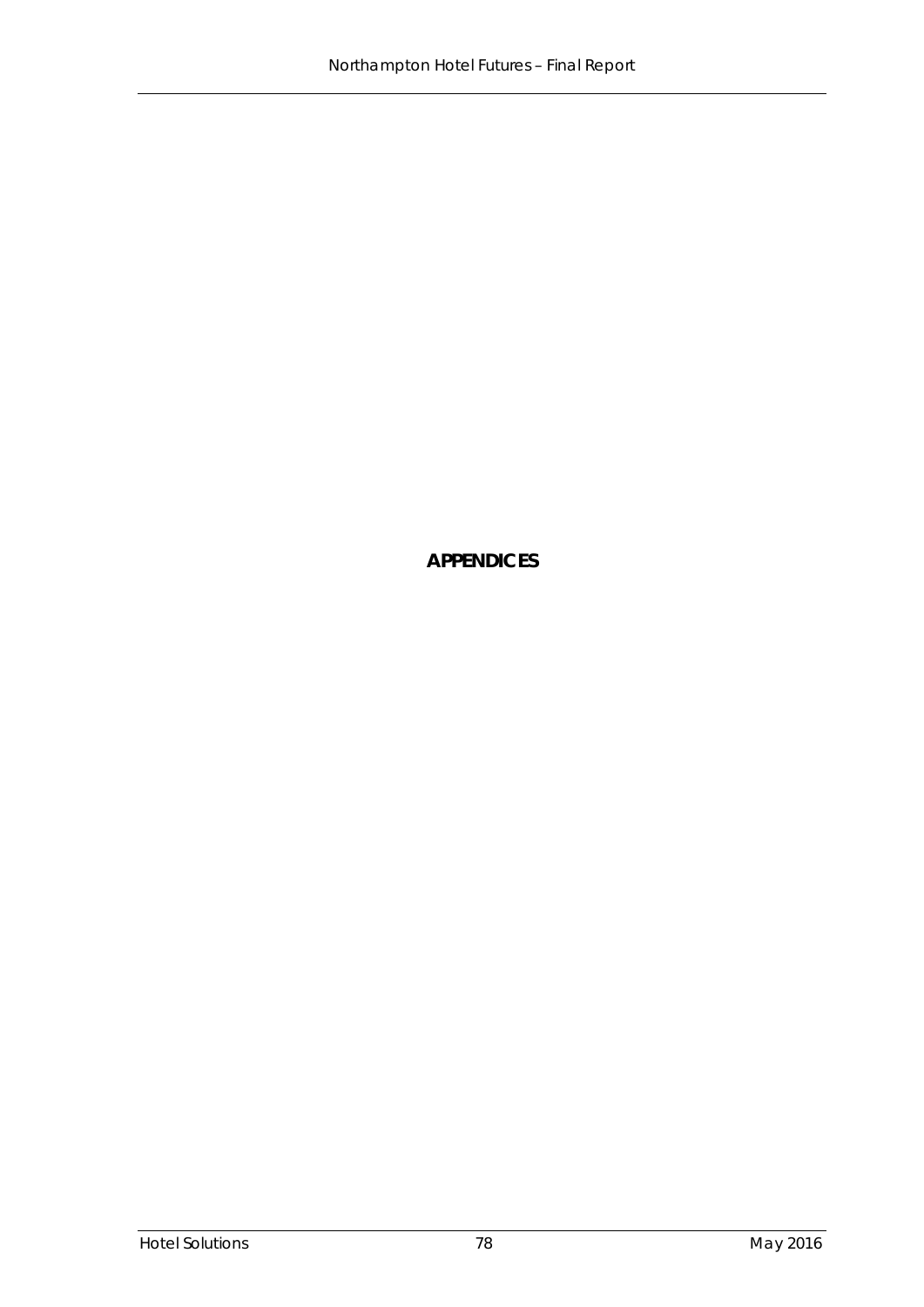#### **APPENDIX 1**

## **GLOSSARY OF HOTEL DEFINITIONS**

# **Budget Hotel**

A limited service hotel providing a basic, good standard en-suite bedroom, with limited inroom facilities, services and extras e.g. toiletries, and minimal hotel facilities other than a breakfast room and possibly a bar and restaurant.

Brand examples include Travelodge, Premier Inn, Ibis, Tune

# **Upper Tier Budget**

A limited service hotel that offers a higher specification room (3 star equivalent) than a budget hotel, with an integral bar/restaurant and limited meeting rooms; also sometimes a small gym/fitness room. They tend to be larger hotels of 100-120 rooms and will locate both on the approaches to towns if close to business/leisure drivers, in town/city centres, and close to major communications drivers such as airports.

Brand examples include Holiday Inn Express, Ramada Encore, Hampton by Hilton.

## **3 Star**

A full service hotel that offers a restaurant and bar also open to the public, usually function/conference/banqueting facilities, and often leisure. Branded offers would tend to be 120-150 rooms+, but independent hotels may be smaller in size. Will locate in city centres and out of town where there are significant drivers of demand such as business parks.

Brand examples include Village, Holiday Inn, Courtyard by Marriott, Hilton Garden Inn, Ramada

## **4 Star**

A full service hotel but with a higher specification and larger bedrooms than 3 star hotels, usually offering bath and shower, telephone, internet connection, and a wider range of services including full room service and porterage, and 24 hour reception. A quality restaurant, bar, a range of meeting rooms and business services, and a health and fitness centre. These tend to be large hotels, over 150 rooms, and sometimes up to 250 rooms+. Major city centres are the preferred locations.

Brand examples include Marriott, Crowne Plaza, Hilton, Radisson Blu, Apex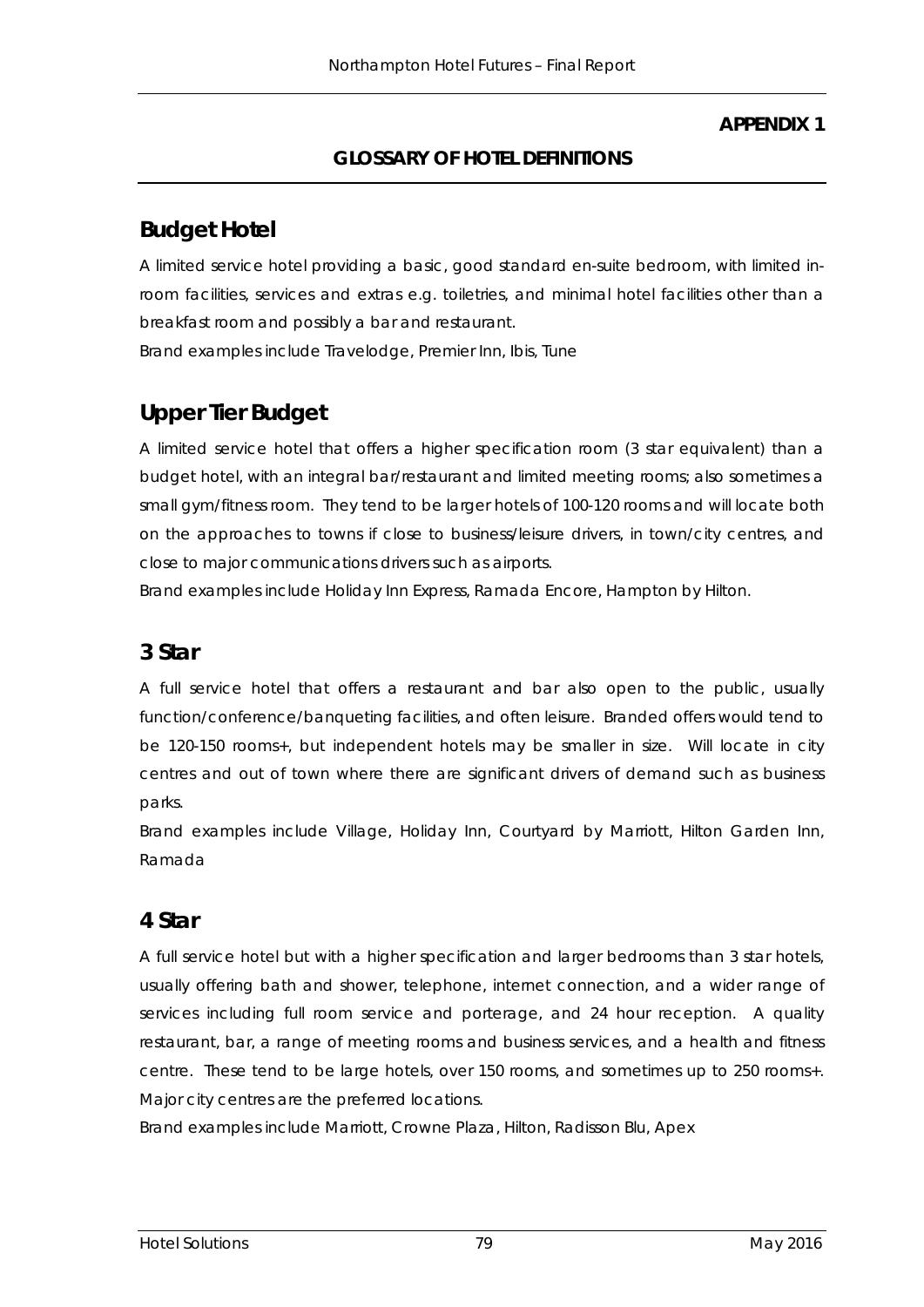# **5 Star**

A luxury, full service offer, with highly personalised service/high staffing levels, fine dining and luxury throughout the offer.

Brand examples include InterContinental, Renaissance, Radisson Edwardian

# **Boutique Hotel**

Relatively small (30-50 rooms), high quality, individual hotels that feature contemporary design and a good food offer. They are often independent hotels or part of small chains that bear the signature of their founder. However, national brands are beginning to emerge that are larger format units (100+ rooms) and compete with 3 and 4 star hotels but achieve a premium on their rate due to their style and service.

Brand examples include Malmaison, Hotel du Vin, ABode, Hotel Indigo

# **Lifestyle Hotel**

A new generation of hotel that offers casual hospitality in a smartly designed, high-tech and modern environment. Hotels feature sleek, contemporary design, relaxed public areas for guest check-in, mingling and relaxing; a 24/7 freshly prepared food offer; and bedrooms with a modern and high-tech fit out.

Brand examples include: Radisson Red, Hyatt Place

# **Budget Boutique**

A hotel with similar qualities to a traditional boutique hotel, particularly in terms of being design-led, but pitched at the mid-market and with less emphasis on levels of service. Brand examples include Moxy, Aloft, Ibis Styles, Z Hotels, Hub by Premier Inn, Citizen M, Motel One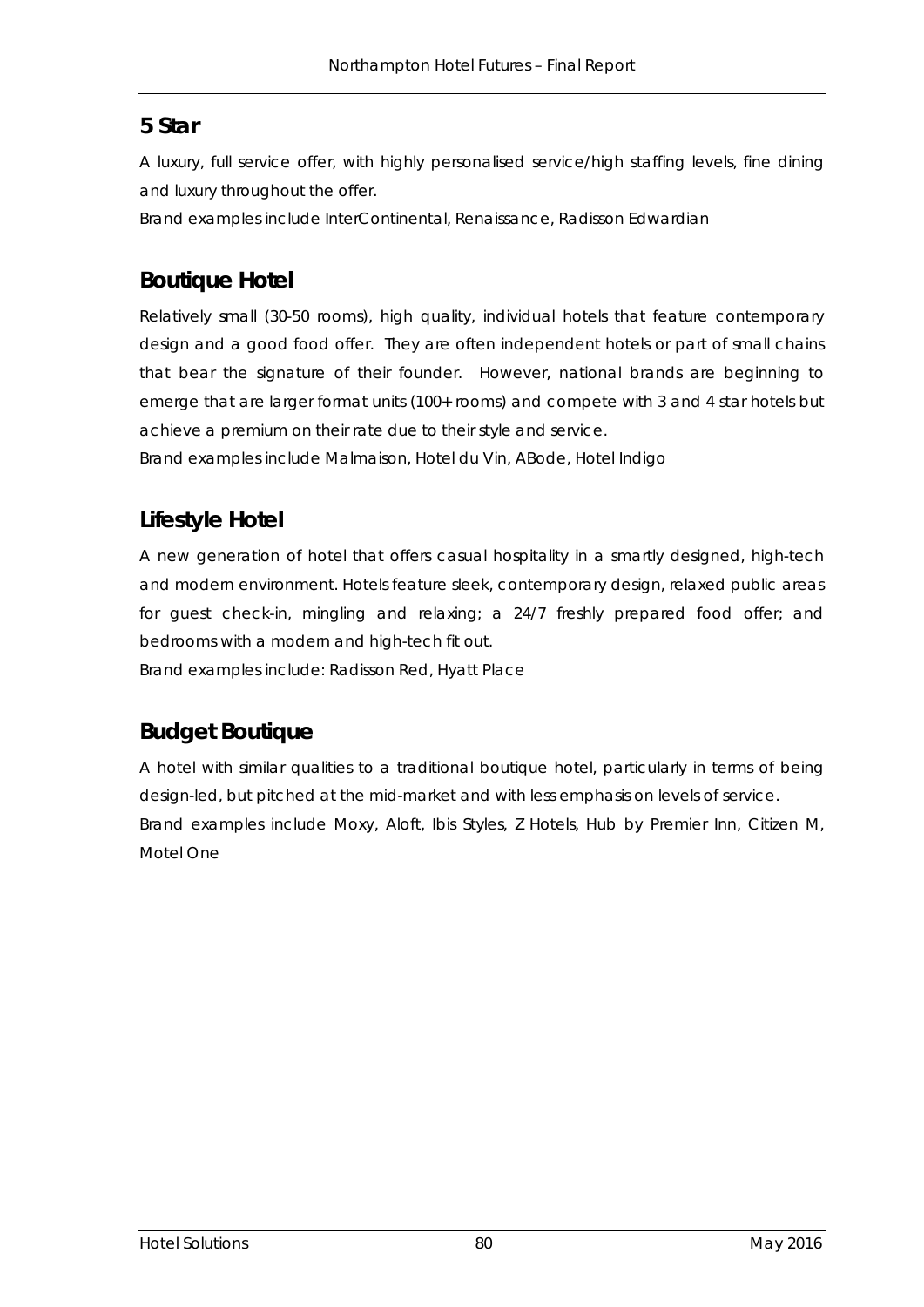# **Serviced Apartments**

Usually studio, one, two or three bedroom apartments with kitchens that are let out on a fully serviced basis, with daily cleaning. They provide an alternative to a hotel stay, offering more space and greater flexibility in terms of the option to self-cater. They are generally aimed at the extended stay market, and whilst they can offer rooms from one night upwards, most request a minimum stay. They are generally residential apartments that are let out on a serviced apartment basis, either individually by their owners, or by a local serviced apartment letting agency that markets a collection of serviced apartments on behalf of their owners, or leases an entire floor or block of apartments to sublet as serviced apartments. There are also a few operators that are developing purpose-built serviced apartment complexes e.g. PremGroup, SACO, Bridge Street Worldwide and Beyonder. Whilst there is no strict legal, planning or operational definition of serviced apartments, what differentiates them in the main from residential tenancies is the flexibility they offer in terms of length of let, many from 1 night, with no fixed period in terms of length of let, together with the fact that they are serviced daily as a hotel room would be.

# **Aparthotels/ Suite Hotels**

Purpose-built hotels that purely offer apartments or suites, that include a kitchen or kitchenette. They will include a reception area and usually some form of restaurant and bar.

Brand examples include Staybridge Suites, Residence Inn, Element

# **Occupancy Rate**

The percentage of all rooms sold as a proportion of all rooms available in that period.

# **Achieved Room Rate (ARR)**

The net average amount of rooms revenue that hotels achieve per night per room let after deduction of VAT, breakfast (if included), discounts and commission charges. Hotel rooms revenue divided by the number of rooms sold.

# **Revpar**

Revenue per available room (number of rooms in the hotel). The net average amount of rooms revenue that hotels achieve per night per available room after deduction of VAT, breakfast (if included), discounts and commission charges. Hotel rooms revenue divided by the number of rooms available in the hotel.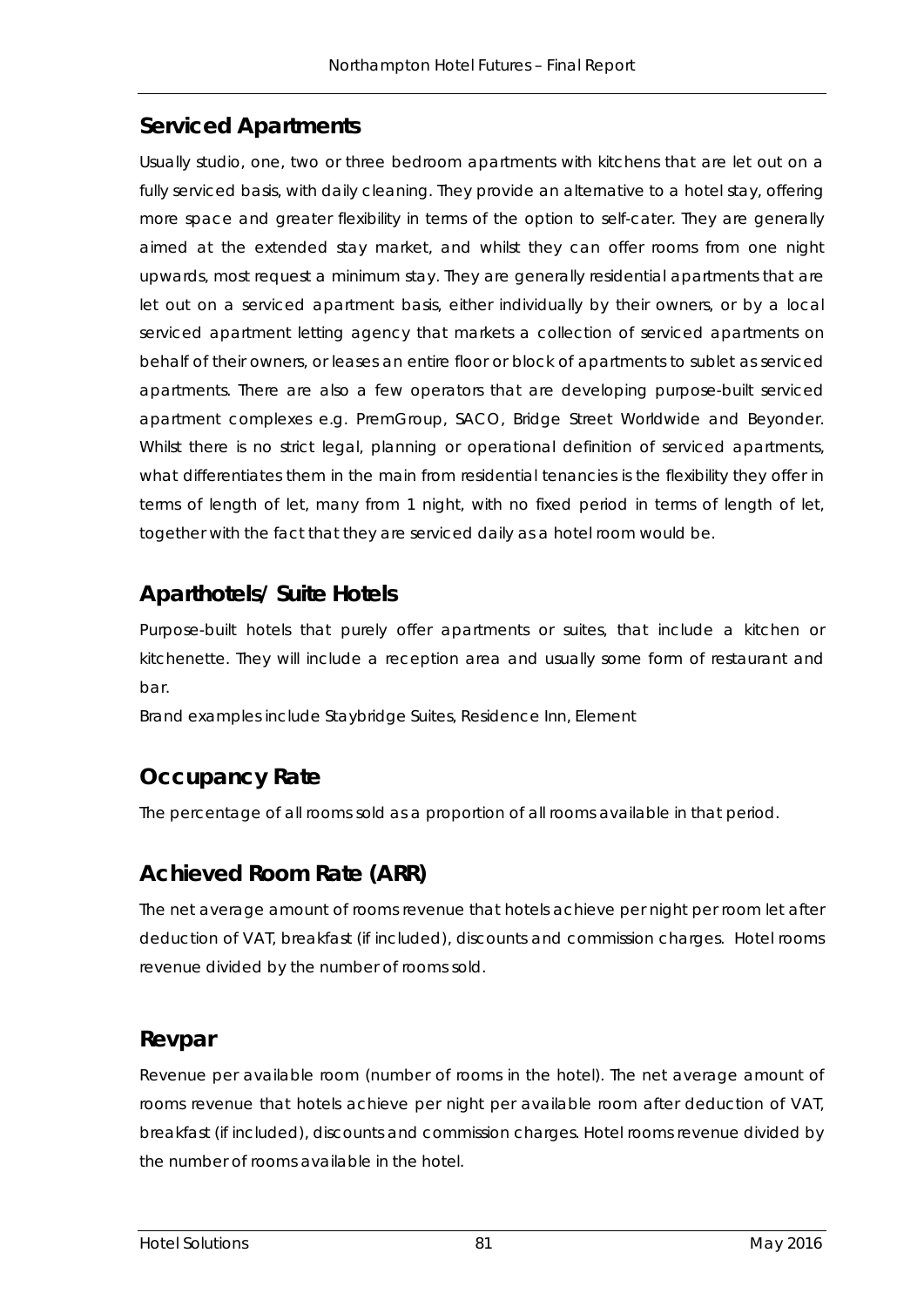**APPENDIX 2**

## **NPPG - TOURISM PLANNING GUIDANCE (From March 2014)**

**\_\_\_\_\_\_\_\_\_\_\_\_\_\_\_\_\_\_\_\_\_\_\_\_\_\_\_\_\_\_\_\_\_\_\_\_\_\_\_\_\_\_\_\_\_\_\_\_\_\_\_\_\_\_\_**

The Department for Communities and Local Government is responsible for national planning policy and guidance. Guidance on ensuring the vitality of town centres includes reference to tourism.

### **NPPG**

#### **Ensuring the vitality of town centres**

Paragraph: 007 Reference ID: 2b-007-20140306

• What should local planning authorities consider when planning for tourism?

Please see here for the World Tourism Organisation's [definition of tourism.](http://media.unwto.org/en/content/understanding-tourism-basic-glossary)

Tourism is extremely diverse and covers all activities of visitors. Local planning authorities, where appropriate, should articulate a vision for tourism in the Local Plan, including identifying optimal locations for tourism. When planning for tourism, local planning authorities should:

- consider the specific needs of the tourist industry, including particular locational or operational requirements;
- engage with representatives of the tourism industry;
- examine the broader social, economic, and environmental impacts of tourism;
- analyse the opportunities for tourism to support local services, vibrancy and enhance the built environment; and
- have regard to non-planning guidance produced by other Government Departments.

Local planning authorities may also want to consider guidance and best practice produced by the tourism sector. Further guidance on tourism can be found on the Visit Britain/Visit England website.

<https://www.visitbritain.org/tourism-planning-guidance>

[http://planningguidance.planningportal.gov.uk/blog/guidance/ensuring-the-vitality-of](http://planningguidance.planningportal.gov.uk/blog/guidance/ensuring-the-vitality-of-town-centres/ensuring-the-vitality-of-town-centres-guidance/#paragraph_007)[town-centres/ensuring-the-vitality-of-town-centres-guidance/ -](http://planningguidance.planningportal.gov.uk/blog/guidance/ensuring-the-vitality-of-town-centres/ensuring-the-vitality-of-town-centres-guidance/#paragraph_007) paragraph\_007

Revision date: 06 03 2014

See overleaf for the guidance.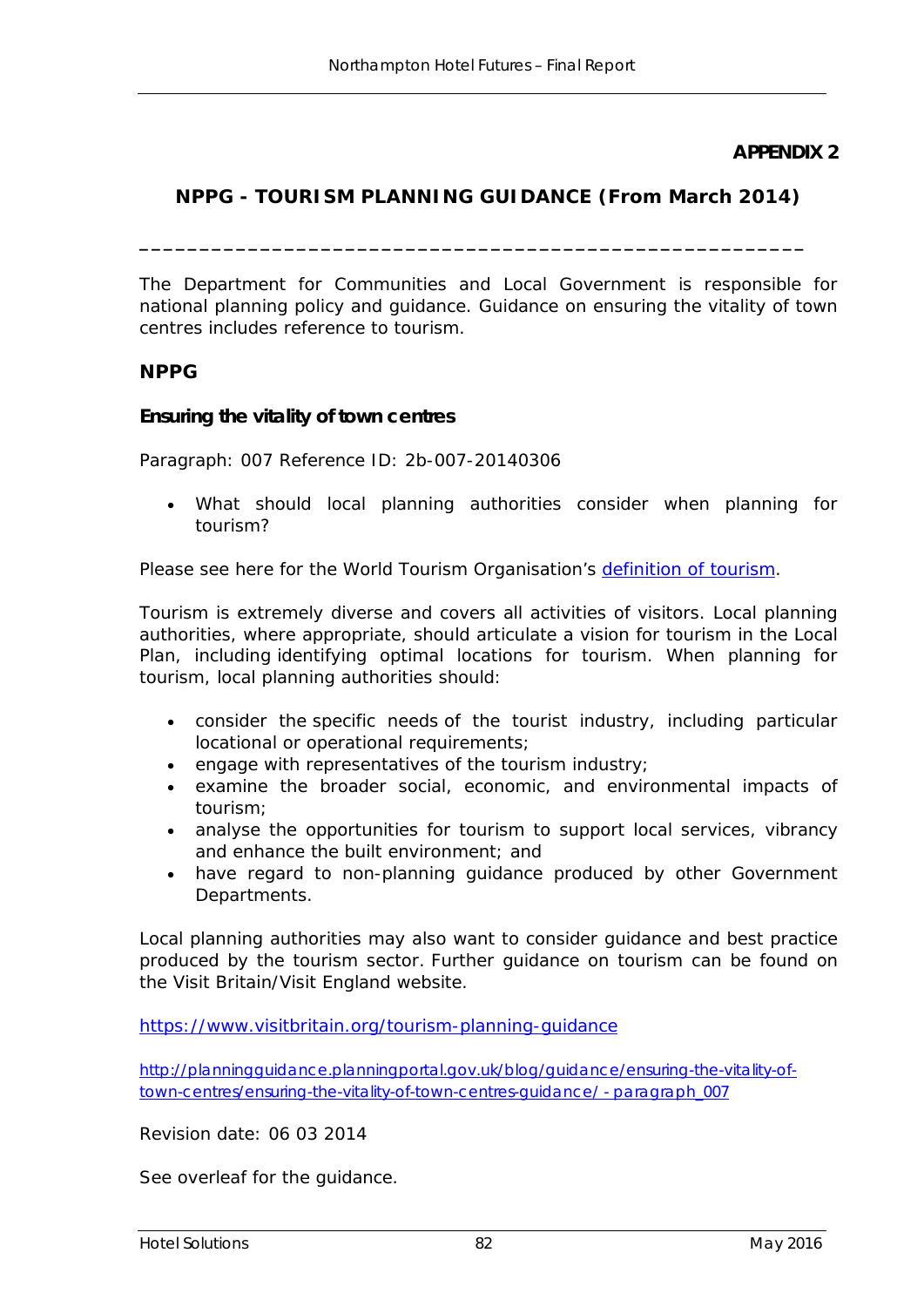#### **VISIT BRITAIN[1](#page-93-0)**

#### **1. How should tourism developers maximise the economic benefits of tourism for their areas?**

Where appropriate key players in the tourism industry should seek a constructive dialogue with local planning authorities and involve those who have a role in delivery of tourism schemes and programmes. This will help to ensure that applications are developed with the benefit of a realistic and sustainable commercial perspective, and accord with planning policy.

The Local Plan's approach to tourism will need to be based upon a robust understanding of business needs within the tourism industry including a quantitative and qualitative assessment of future tourist accommodation, including hotels and holiday parks, visitor attractions, and supporting facilities, including concert, conference and exhibition space, theatres, museums, cafes, restaurants, pubs, nightclubs and sporting facilities as may be appropriate to the area and any strategy for tourism growth.

There may be circumstances where a traditional market has changed and the local tourism provision needs to restructure; in some areas long standing changes in visitor numbers may have left a considerable surplus of hotel, guest house, pub and bed & breakfast accommodation. This can leave many businesses struggling on very low turnover, unable to reinvest in improving their facilities. In such circumstances, owners and developers will need to work collaboratively with local planning authorities and others to provide where appropriate a productive alternative use for premises.

With declining income from beer sales, many pubs are increasingly dependent upon their food offer. This may lead to proposals to expand the kitchen, install flues, increase the number of covers through extensions, provide additional parking and enhanced garden areas. Some pubs may also look to provide bed & breakfast accommodation to support the continued pub use. Applications to adapt premises need to be mindful of adverse impacts on the appearance of what are often important historic and cultural buildings to the local community.

Even with the proper stakeholder involvement and thorough research, it will not be possible to predict and forecast all potential tourism growth opportunities.

#### **2. How should tourism uses be accommodated in urban areas?**

There are many types of tourist and leisure activities that particularly lend themselves to cities and major urban locations. The NPPF sets out the sequential test for main town centre uses that are not in an existing centre and are not in accordance with the Local Plan.

<span id="page-93-0"></span><sup>1</sup> **Tourism Sector Tourism Planning Guidance,** Source Visit Britain/VisitEngland corporate website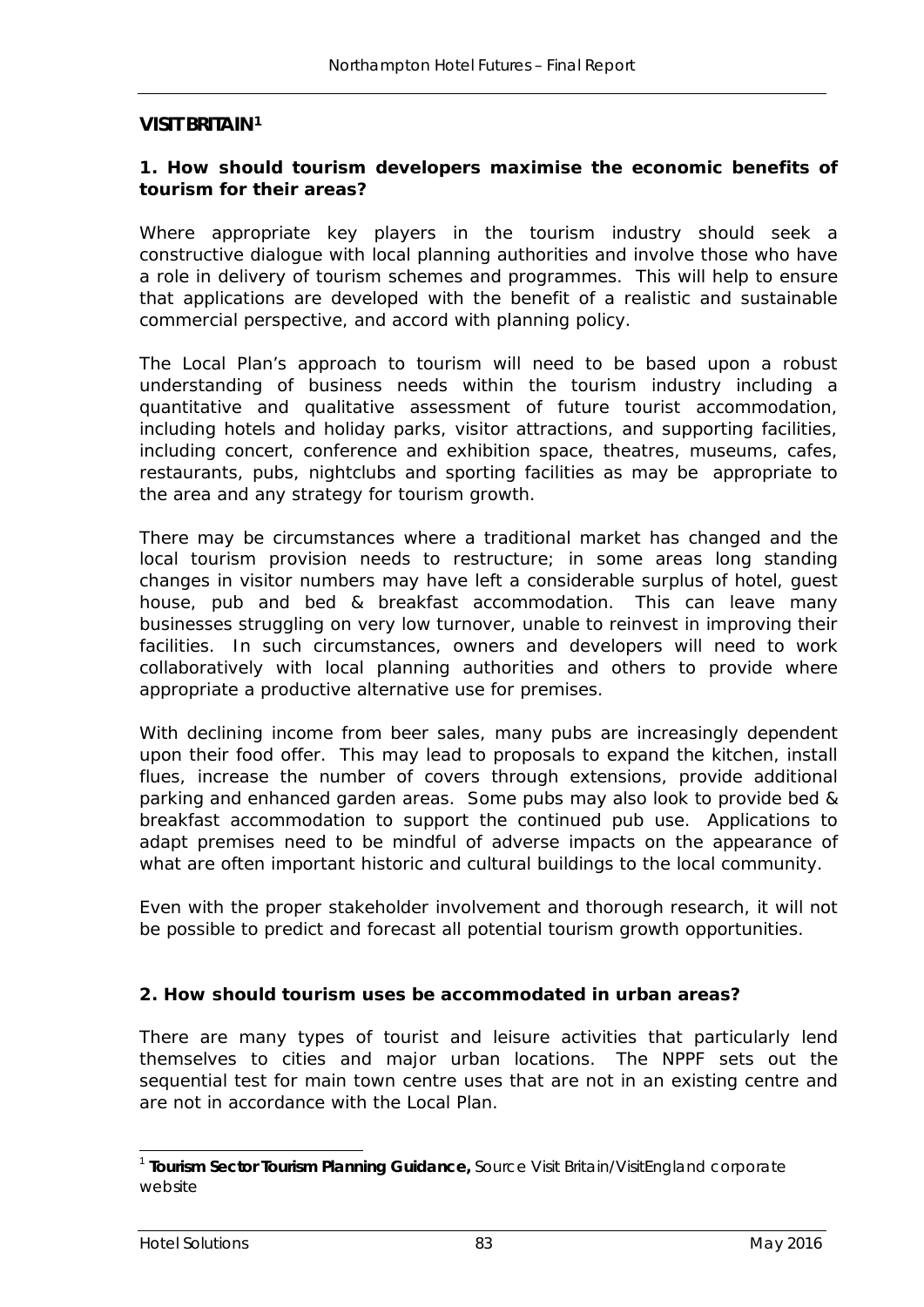#### **3. How should tourism be accommodated in rural areas?**

Paragraph 28 of the NPPF supports sustainable rural tourism and leisure development as part of a prosperous rural economy.

In rural areas it may not always be possible to provide for all types and size of tourist facility within the tightly drawn boundaries of market towns and villages. Neither will it always be appropriate for a tourism facility to be located within a settlement. In rural areas the market for a rural tourism facility may often be in attractive countryside locations designated to protect their landscape beauty which may be distant from main service settlements.

#### **4. What are the key locational considerations in choosing the best site for tourism development?**

In order to be commercially successful, tourism sites must be accessible to their target market for visitors. New tourism developments should, where reasonable, facilitate the use of sustainable modes of transport.

Many small scale rural tourism developments are car dependent and the use of the car does not by default make the proposal unsustainable. Encouraging greater domestic tourism has the potential to support jobs and facilities in rural areas reducing out-commuting from those areas.

Many accommodation businesses of all types want to be located where customers can easily reach them by car, and the NPPF recognises that different policies and measures will be required in different communities and opportunities to maximise sustainable transport solutions will vary from urban and rural areas.

#### **5. How can tourist accommodation be maintained as a tourism use?**

As tourism is an all-year business, conditions restricting tourist accommodation to seasonal use should only be used where it is clear that the condition can be justified as being necessary, and meeting the other tests for lawful conditions laid out in paragraph 206 of the NPPF.

In locations where residential development would not be appropriate, local planning authorities may attach conditions to planning permissions for tourist accommodation to ensure that they are used for holiday purposes only. Where circumstances change, developers may wish to negotiate with their local planning authority the removal of already imposed conditions.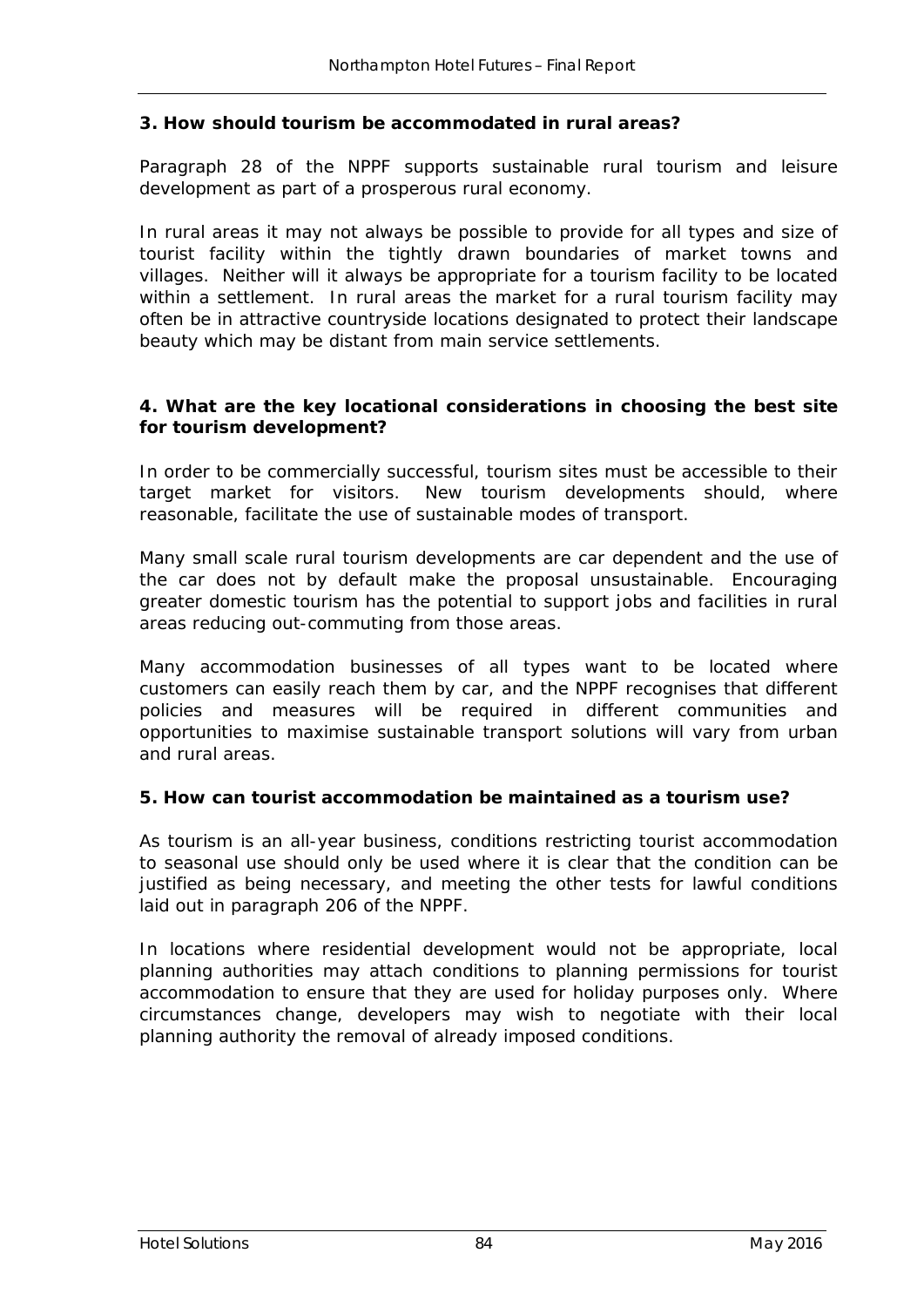#### **6. What about applications for permanent staff accommodation?**

For many types of tourist accommodation, an on-site residential managerial presence is often essential, to deliver quality service to the customer, security for the property, and to meet the obligations of health and safety regulations. Accommodation may also be needed for key members of staff. In such cases there may be applications for conversion of suitable existing buildings at the site. Where this is not a feasible option, developers may apply to provide new, on-site accommodation, which should normally be in a form similar to that of the holiday accommodation of the site. Local planning authorities may wish to impose conditions to ensure that such accommodation is occupied for this purpose only. Applicants will need to note the restrictions on such development in certain sensitive areas, especially the Green Belt.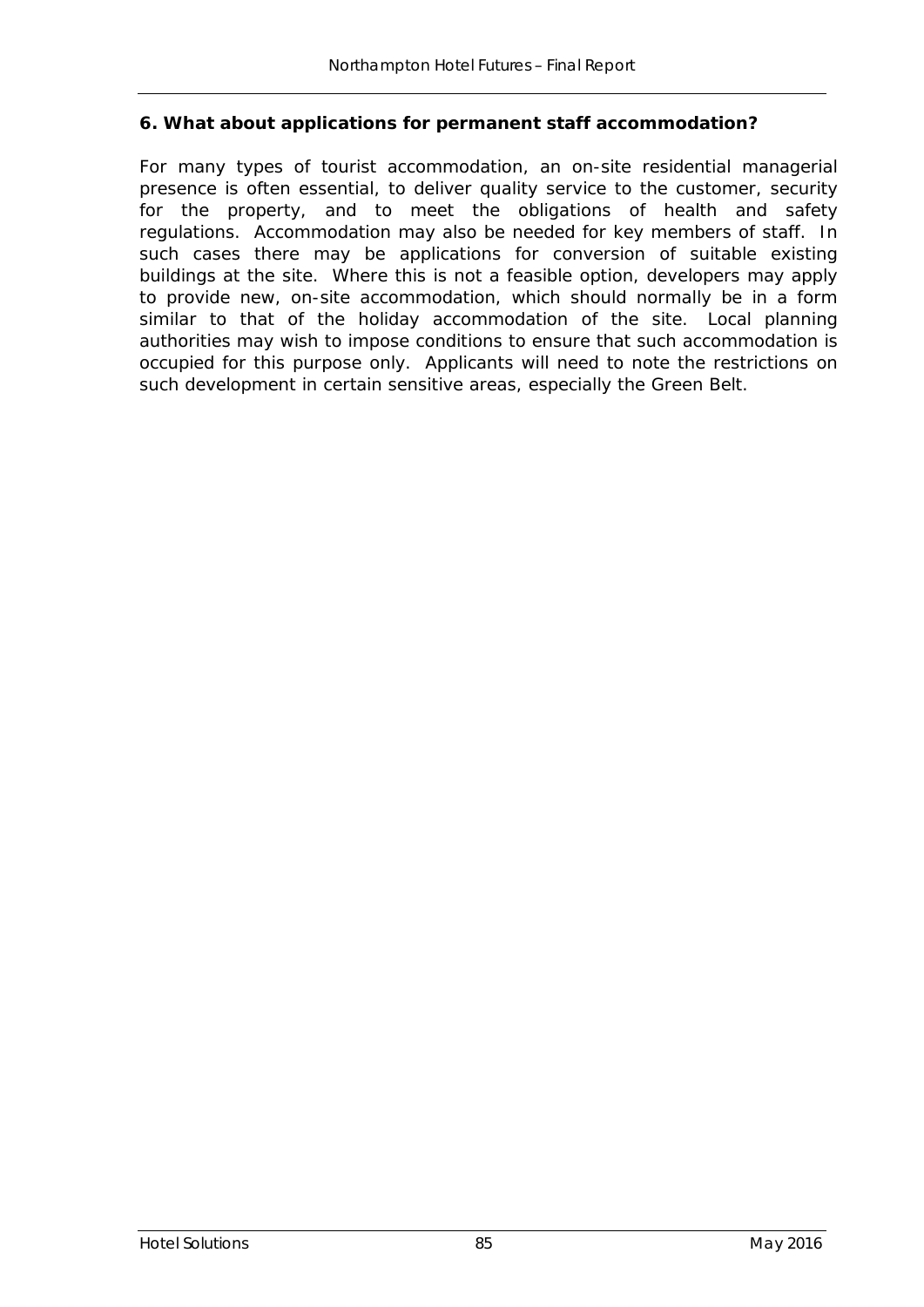### **APPENDIX 3**

| <b>Establishment</b>                      | Face-to-Face/<br><b>Telephone/ Head</b><br><b>Office Data/STR</b><br>Data |
|-------------------------------------------|---------------------------------------------------------------------------|
| Northampton Marriott                      | F/STR                                                                     |
| <b>Hilton Northampton</b>                 | F/STR                                                                     |
| Holiday Inn Northampton                   | HO/STR                                                                    |
| Park Inn by Radisson Northampton          | <b>STR</b>                                                                |
| Holiday Inn Express Northampton           | T/STR                                                                     |
| Premier Inn Northampton South (Wootton)   | HO/STR                                                                    |
| Premier Inn Northampton West (Harpole)    | HO/STR                                                                    |
| Premier Inn Northampton Great Billing/A45 | HO/STR                                                                    |
| Premier Inn Northampton Town Centre       | HO/STR                                                                    |
| Premier Inn Northampton Bedford Road      | HO/STR                                                                    |
| Travelodge Northampton Central            | HO/STR                                                                    |
| Travelodge Northampton Round Spinney      | HO/STR                                                                    |
| Travelodge Northampton Upton Way          | HO/STR                                                                    |
| Travelodge Northampton Wootton            | HO/STR                                                                    |
| Campanile Northampton                     | <b>STR</b>                                                                |
| Ibis Northampton                          | F/STR                                                                     |
| <b>Westone Manor</b>                      | F                                                                         |
| The Plough                                | F                                                                         |
| <b>Hopping Hare</b>                       | F                                                                         |
| Sedgebrook Hall                           | F                                                                         |

## **NORTHAMPTON – HOTELS INTERVIEWED**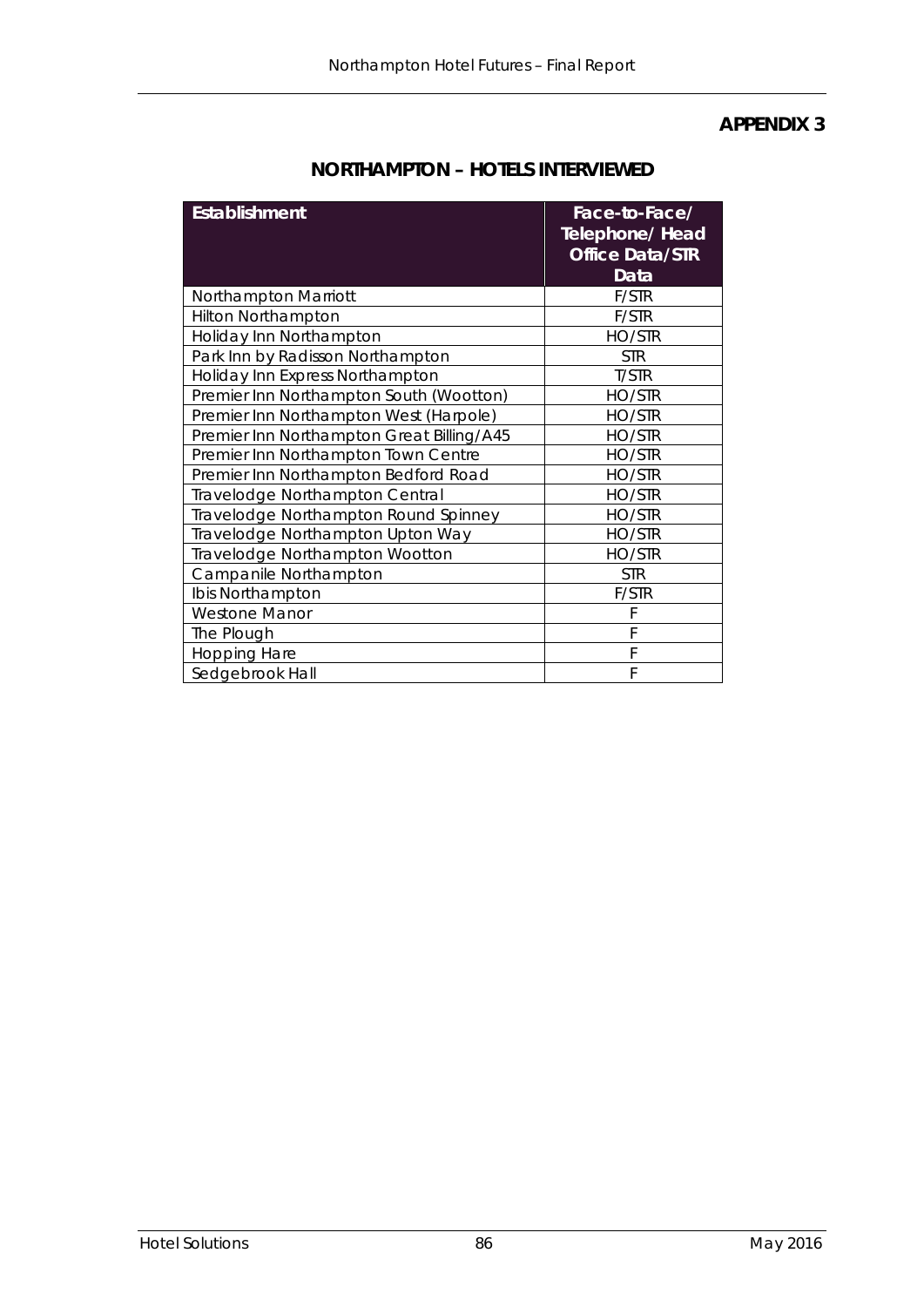### **COMPARATIVE HOTEL SUPPLY – NORTHAMPTON/LEICESTER/MILTON KEYNES/ READING – 2016 APPENDIX 4**

| <b>Location/ Standard</b>               |                | Northampton     |                | Leicester       |                | <b>Milton Keynes</b> |                | Reading      |
|-----------------------------------------|----------------|-----------------|----------------|-----------------|----------------|----------------------|----------------|--------------|
|                                         | <b>Hotels</b>  | <b>Rooms</b>    | <b>Hotels</b>  | <b>Rooms</b>    | <b>Hotels</b>  | <b>Rooms</b>         | <b>Hotels</b>  | <b>Rooms</b> |
| <b>Town/City Centre</b>                 |                |                 |                |                 |                |                      |                |              |
| 5 star                                  |                |                 |                |                 |                |                      | $\mathbf{1}$   | 23           |
| 4 star                                  |                |                 | $\mathbf{1}$   | 104             |                |                      | $\overline{4}$ | 585          |
| Boutique                                |                |                 | $\mathbf{1}$   | 14              |                |                      | $\mathbf{1}$   | 75           |
| 3 star                                  | $\mathbf{1}$   | 146             | $\mathfrak{Z}$ | 301             | $\mathbf{3}$   | 569                  | 3              | 106          |
| Upper-tier Budget                       |                |                 | $\overline{2}$ | 225             |                |                      |                |              |
| <b>Budget Boutique</b>                  |                |                 |                |                 |                |                      |                |              |
| Budget                                  | 3              | 320             | 5              | 358             | $\mathfrak{Z}$ | 277                  | $\overline{4}$ | 618          |
| Super Budget                            |                |                 |                |                 |                |                      |                |              |
| Lower Grade                             | $\overline{2}$ | 63              | 5              | 146             |                |                      | 2              | 43           |
| Conference Centre                       |                |                 |                |                 |                |                      |                |              |
| <b>University Hotel</b>                 |                |                 | $\mathbf{1}$   | 123             |                |                      |                |              |
| <b>Aparthotels/ Serviced Apartments</b> | $\mathbf{1}$   | 10              | $\overline{2}$ | 120             | 6              | 196                  | 8              | 234          |
| <b>Total Town/City Centre</b>           | $\overline{7}$ | 539             | 20             | 1391            | 12             | 1042                 | 23             | 1684         |
| <b>Outside Town/City Centre</b>         |                |                 |                |                 |                |                      |                |              |
| 4 star                                  | $\overline{2}$ | 259             | $\overline{2}$ | 406             | $\overline{4}$ | 402                  | $\overline{4}$ | 621          |
| Boutique                                |                |                 |                |                 |                |                      | $\mathbf{1}$   | 50           |
| 3 star                                  | 3              | 206             | $\mathbf{1}$   | $\overline{75}$ | 3              | 172                  | 10             | 695          |
| Upper-tier Budget                       | $\mathbf{1}$   | 126             |                |                 | $\mathbf{1}$   | 178                  |                |              |
| <b>Budget Boutique</b>                  |                |                 |                |                 |                |                      | $\mathbf{1}$   | 97           |
| <b>Budget</b>                           | 8              | 460             | $\overline{7}$ | 466             | 6              | 420                  | $\overline{4}$ | 333          |
| Super Budget                            |                |                 | $\mathbf{1}$   | 73              |                |                      |                |              |
| Lower Grade                             | $\mathbf{1}$   | 19              |                |                 |                |                      | 3              | 105          |
| Conference Centre                       | $\mathbf{1}$   | $\overline{32}$ |                |                 | $\overline{2}$ | 467                  | $\mathbf{1}$   | 36           |
| Aparthotels/Serviced Apartments         | $\overline{2}$ | 31              |                |                 |                |                      |                |              |
| <b>Total Outside City Centre</b>        | 18             | 1133            | 11             | 1020            | 16             | 1639                 | 24             | 1937         |
| <b>Total Town/City</b>                  |                |                 |                |                 |                |                      |                |              |
| 5 star                                  |                |                 |                |                 |                |                      | $\mathbf{1}$   | 23           |
| 4 star                                  | $\overline{2}$ | 259             | $\mathbf{3}$   | 510             | $\overline{4}$ | 402                  | 8              | 1206         |
| Boutique                                |                |                 | $\mathbf{1}$   | 14              |                |                      | $\overline{2}$ | 125          |
| 3 star                                  | $\overline{4}$ | 352             | 4              | 376             | 6              | 741                  | 13             | 801          |
| Upper-tier Budget                       | $\overline{1}$ | 126             | $\overline{2}$ | 225             | $\mathbf{1}$   | 178                  |                |              |
| <b>Budget Boutique</b>                  |                |                 |                |                 |                |                      | $\mathbf{1}$   | 97           |
| <b>Budget</b>                           | 11             | 780             | 12             | 824             | 9              | 697                  | 8              | 951          |
| Super Budget                            |                |                 | $\mathbf{1}$   | 73              |                |                      |                |              |
| Lower Grade                             | $\mathfrak{Z}$ | 82              | 5              | 146             |                |                      | 5              | 148          |
| Conference Centre                       | $\mathbf{1}$   | $\overline{32}$ |                |                 | $\overline{2}$ | 247                  |                |              |
| <b>University Hotel</b>                 |                |                 | $\mathbf{1}$   | 123             |                |                      | $\mathbf{1}$   | 36           |
| Aparthotels/Serviced Apartments         | 3              | 41              |                |                 | 6              | 196                  | 8              | 234          |
| <b>TOTAL TOWN/CITY</b>                  | 25             | 1672            | 31             | 2411            | 28             | 2681                 | 47             | 3621         |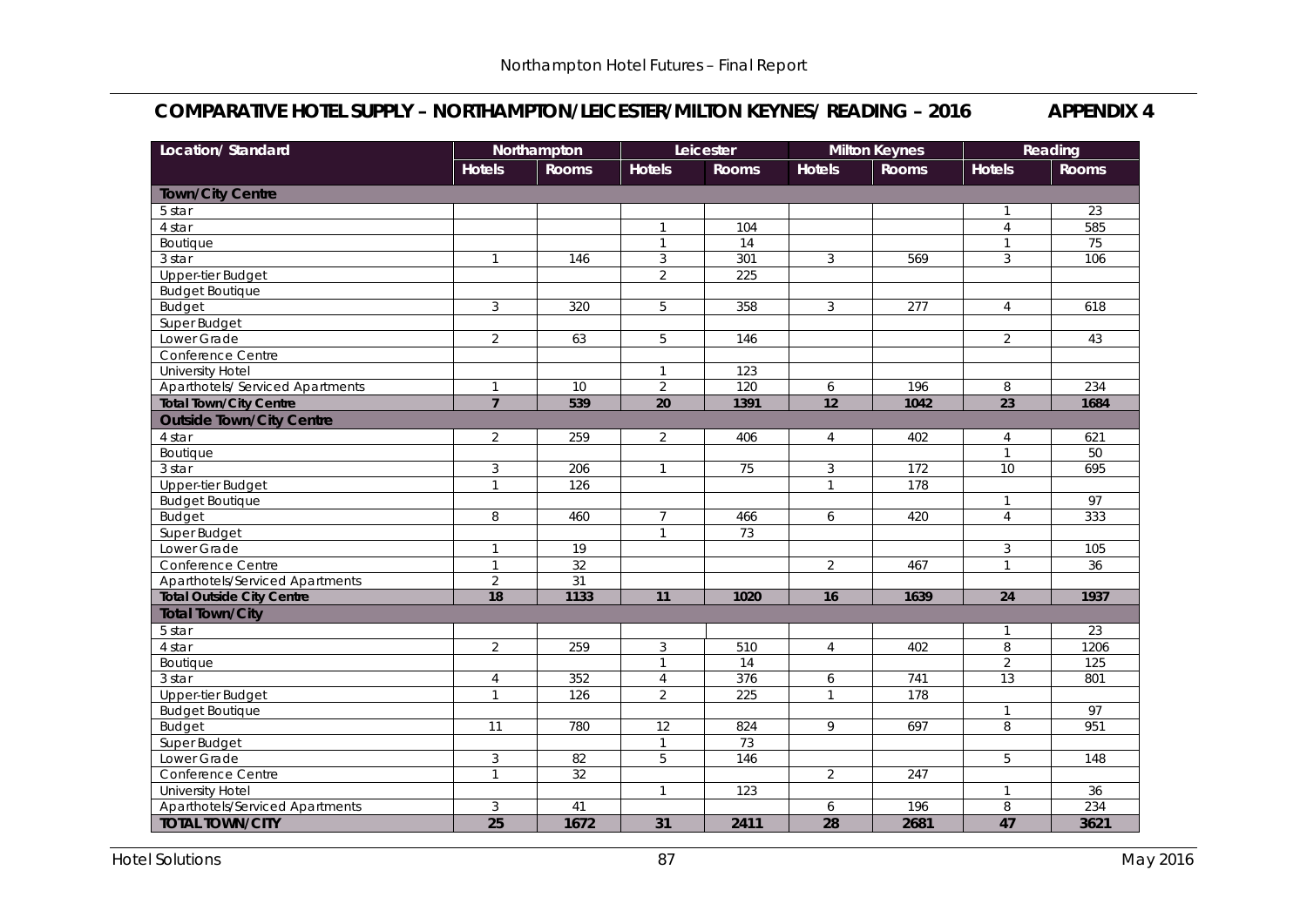## **NORTHAMPTON HOTEL SUPPLY – 2016**

| <b>Hotel</b>                              | <b>Standard</b>     | <b>No Rooms</b> |
|-------------------------------------------|---------------------|-----------------|
| <b>City Centre</b>                        |                     |                 |
| Park Inn by Radisson Northampton          | 3 star              | 146             |
| The Langham                               | Lower grade         | 25              |
| The Plough                                | Lower grade         | 38              |
| Premier Inn Northampton Town Centre       | <b>Budget</b>       | 104             |
| Travelodge Northampton Central            | <b>Budget</b>       | 65              |
| Ibis Northampton Centre                   | <b>Budget</b>       | 151             |
| Cotels Serviced Apartments                | Serviced Apts       | 10              |
| <b>Outside City Centre</b>                |                     |                 |
| Northampton Marriott                      | 4 star              | 120             |
| Hilton Northampton                        | 4 star              | 139             |
| Hopping Hare                              | 4 star Inn          | 19              |
| Holiday Inn Northampton                   | 3 star              | 104             |
| <b>Overstone Park</b>                     | 3 star              | 31              |
| <b>Westone Manor</b>                      | 3 star              | 71              |
| Sunley Conference Centre                  | Conference centre   | 32              |
| Coach House Hotel                         | Aparthotel          | 29              |
| <b>Brackmills Serviced Apartments</b>     | Serviced Apartments | $\overline{2}$  |
| Holiday Inn Express Northampton           | Upper-tier Budget   | 126             |
| Premier Inn Northampton South Wootton     | <b>Budget</b>       | 50              |
| Premier Inn Northampton West (Harpole)    | <b>Budget</b>       | 75              |
| Premier Inn Northampton Bedford Road      | <b>Budget</b>       | 44              |
| Premier Inn Northampton Great Billing/A45 | <b>Budget</b>       | 60              |
| Travelodge Northampton Wootton            | <b>Budget</b>       | 51              |
| Travelodge Northampton Upton Way          | <b>Budget</b>       | 62              |
| Travelodge Northampton Round Spinney      | <b>Budget</b>       | 31              |
| Campanile Northampton                     | <b>Budget</b>       | 87              |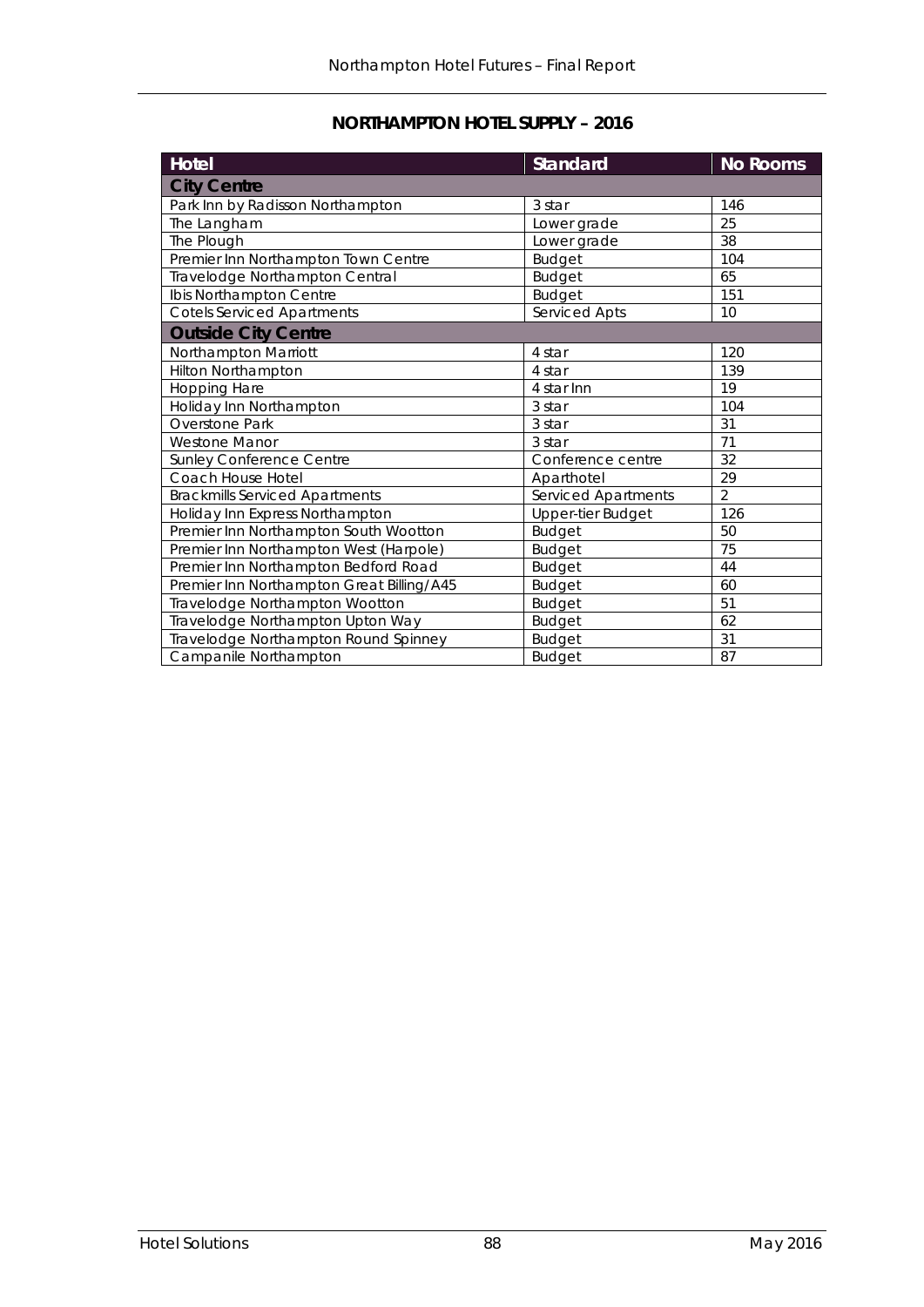## **LEICESTER HOTEL SUPPLY – 2016**

| <b>Hotel</b>                        | <b>Standard</b>         | <b>No Rooms</b> |
|-------------------------------------|-------------------------|-----------------|
| <b>City Centre</b>                  |                         |                 |
| Mercure Leicester The Grand         | 4 star                  | 104             |
| Hotel Maiyango                      | Boutique                | 14              |
| Belmont                             | 3 star                  | 75              |
| Holiday Inn Leicester               | 3 star                  | 194             |
| Regency                             | 3 star                  | 32              |
| College Court                       | <b>University Hotel</b> | 123             |
| Leicester City Hotel                | Lower grade             | 36              |
| Stoneycroft                         | Lower grade             | 43              |
| <b>Grafton House</b>                | Lower grade             | 25              |
| <b>Comfort Nights</b>               | Lower grade             | 22              |
| Croft                               | Lower grade             | 20              |
| Ramada Encore Leicester City Centre | Upper-tier Budget       | 115             |
| Holiday Inn Express Leicester       | Upper-tier Budget       | 110             |
| Premier Inn Leicester City Centre   | <b>Budget</b>           | 135             |
| Premier Inn Leicester Central       | <b>Budget</b>           | 76              |
| Travelodge Leicester Central        | <b>Budget</b>           | 95              |
| Ibis Leicester                      | <b>Budget</b>           | 94              |
| Campanile Leicester                 | <b>Budget</b>           | 93              |
| Quality City Serviced Apartments    | Serviced Apartments     | 70              |
| <b>UK Stay Serviced Apartments</b>  | Serviced Apartments     | 50              |
| <b>Outside City Centre</b>          |                         |                 |
| Leicester Marriott                  | 4 star                  | 227             |
| <b>Hilton Leicester</b>             | 4 star                  | 179             |
| Ramada Leicester Stage              | 3 star                  | 75              |
| Premier Inn Leicester South (Oadby) | <b>Budget</b>           | 30              |
| Premier Inn Leicester (Forest East) | <b>Budget</b>           | 40              |
| Premier Inn Leicester-Braunstone    | <b>Budget</b>           | 44              |
| Premier Inn Leicester Fosse Park    | <b>Budget</b>           | 170             |
| Travelodge Leicester Markfield      | <b>Budget</b>           | 60              |
| Travelodge Leicester Hinckley Road  | <b>Budget</b>           | 31              |
| Days Inn Leicester                  | <b>Budget</b>           | 91              |
| Ibis Budget Leicester               | Super Budget            | 73              |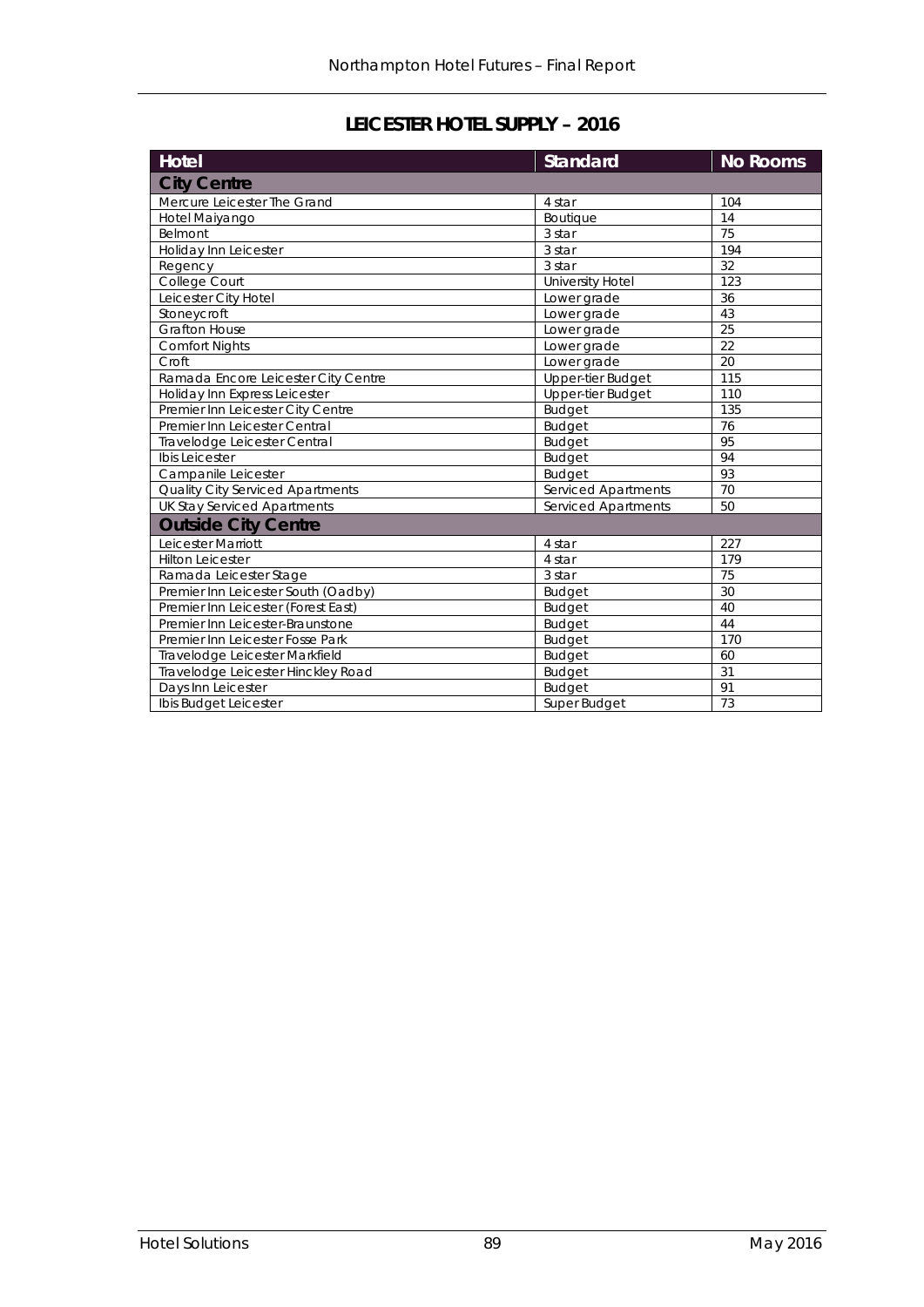## **MILTON KEYNES HOTEL SUPPLY 2016**

| <b>Hotel</b>                                                | <b>Standard</b>            | <b>No Rooms</b> |
|-------------------------------------------------------------|----------------------------|-----------------|
| <b>Town Centre</b>                                          |                            |                 |
| Holiday Inn Milton Keynes Central                           | 3 star                     | 166             |
| <b>Jurys Inn Milton Keynes</b>                              | 3 star                     | 279             |
| Novotel Milton Keynes                                       | 3 star                     | 124             |
| Premier Inn Milton Keynes Central                           | <b>Budget</b>              | 38              |
| Travelodge Milton Keynes at The Hub                         | <b>Budget</b>              | 159             |
| Travelodge Milton Keynes Central                            | <b>Budget</b>              | 80              |
| Savvy Serviced Apartments                                   | Serviced Apartments        | 39              |
| Shortstay MK                                                | <b>Serviced Apartments</b> | 37              |
| <b>City Apartments</b>                                      | Serviced Apartments        | 34              |
| <b>City Stay Apartments</b>                                 | <b>Serviced Apartments</b> | 40              |
| Cotels                                                      | Serviced Apartments        | 38              |
| <b>Bourdeux Hub Apartments</b>                              | <b>Serviced Apartments</b> | 8               |
| <b>Outside Town Centre</b>                                  |                            |                 |
| Doubletree by Hilton Milton Keynes                          | 4 star                     | 127             |
| Mercure Milton Keynes Abbey Hill                            | 4 star                     | 88              |
| Mercure Milton Keynes Parkside House                        | 4 star                     | 49              |
| <b>Hilton Milton Keynes</b>                                 | 4 star                     | 138             |
| Peartree Lodge Waterside                                    | 3 star                     | 39              |
| Best Western Milton Keynes                                  | 3 star                     | 80              |
| Holiday Inn Milton Keynes East M1 Jct 14                    | 3 star                     | 53              |
| Kents Hill Park                                             | Conference Centre          | 330             |
| De Vere Venues Harben House                                 | Conference Centre          | 137             |
| Holiday Inn Express Milton Keynes                           | Upper-tier Budget          | 178             |
| Premier Inn Milton Keynes Central South West - Furzton Lake | <b>Budget</b>              | 120             |
| Premier Inn Milton Keynes South                             | <b>Budget</b>              | 41              |
| Premier Inn Milton Keynes East                              | <b>Budget</b>              | 41              |
| Travelodge Milton Keynes Shenley Church End                 | <b>Budget</b>              | 50              |
| Campanile Milton Keynes                                     | <b>Budget</b>              | 78              |
| Days Inn Milton Keynes East                                 | <b>Budget</b>              | 90              |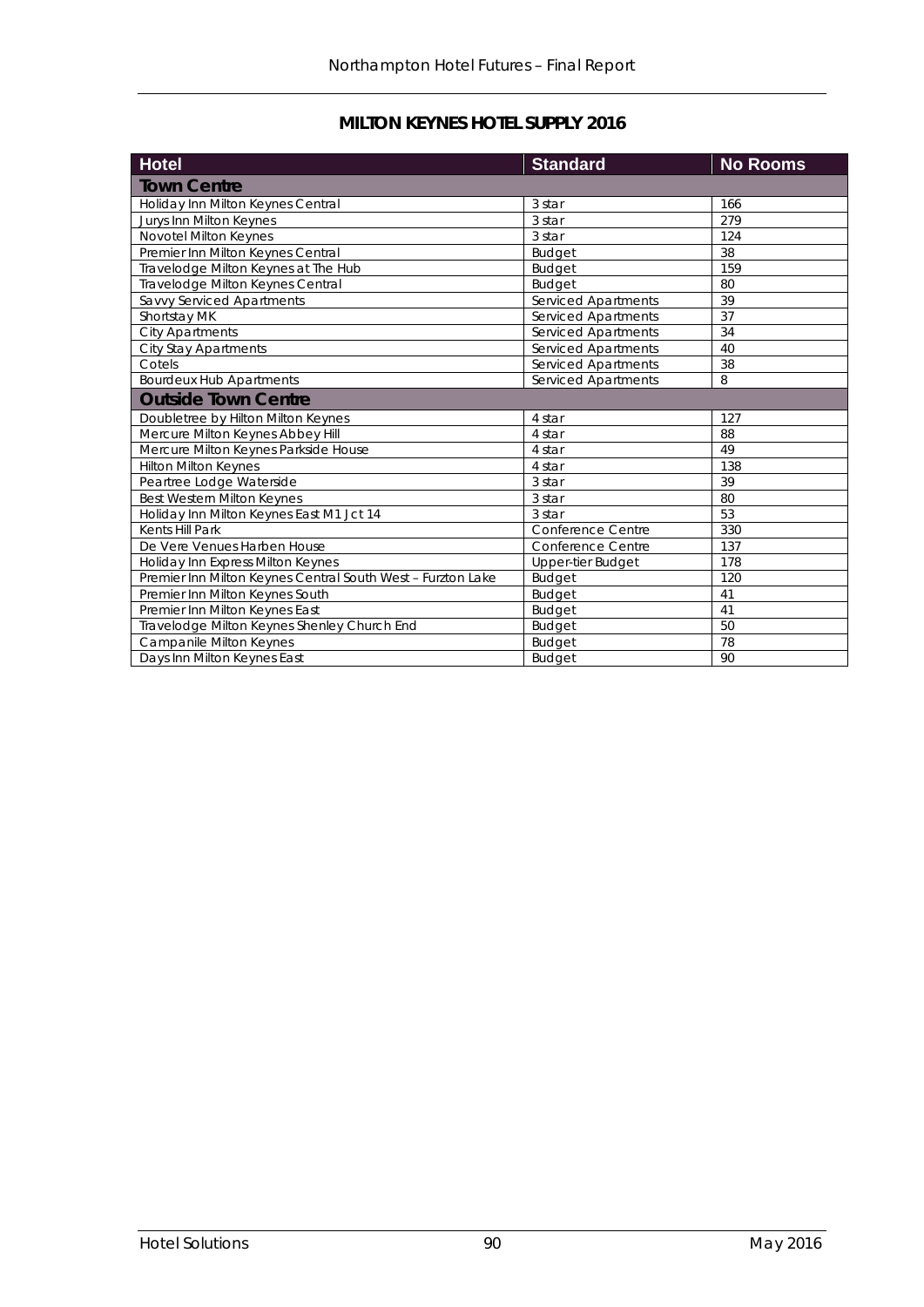## **READING HOTEL SUPPLY 2016**

| <b>Hotel</b>                                           | <b>Standard</b>            | <b>No Rooms</b>       |
|--------------------------------------------------------|----------------------------|-----------------------|
| <b>Town Centre</b>                                     |                            |                       |
| The Fordbury                                           | 5 star                     | 23                    |
| Crowne Plaza Reading                                   | 4 star                     | 122                   |
| Pentahotel Reading                                     | 4 star                     | 209                   |
| Mercure George                                         | 4 star                     | 76                    |
| Novotel Reading Centre                                 | 4 star                     | 178                   |
| <b>Malmaison Reading</b>                               | Boutique                   | 75                    |
| Quality Hotel Reading                                  | 3 star                     | 52                    |
| <b>Great Expectations</b>                              | 3 star                     | 29                    |
| Thameside Hotel                                        | 3 star                     | 25                    |
| Ibis Reading                                           | <b>Budget</b>              | 182                   |
| Premier Inn Reading Central                            | <b>Budget</b>              | 151                   |
| Premier Inn Reading (Caversham Bridge)                 | <b>Budget</b>              | $\overline{75}$       |
| <b>Travelodge Reading Central</b>                      | <b>Budget</b>              | 104                   |
| Rainbows Lodge                                         | Lower Grade                | $\overline{25}$       |
| <b>Crescent Hotel</b>                                  | Lower Grade                | 18                    |
| <b>Reading Serviced Apartments</b>                     | Serviced Apartments        | 44                    |
| The Faculty Serviced Apartments                        | <b>Serviced Apartments</b> | 15                    |
| SACO Reading - Clipper House                           | <b>Serviced Apartments</b> | 12                    |
| SACO Reading - Castle Crescent                         | Serviced Apartments        | 28                    |
| Flexi-Lets@Queens Wharf Reading                        | Serviced Apartments        | 20                    |
| Flexi-Lets@Blakes Quay Reading                         | <b>Serviced Apartments</b> | 20                    |
| House of Fisher City Wall House                        | Serviced Apartments        | 45                    |
| House of Fisher Kings Road Aparthotel                  | Serviced Apartments        | 50                    |
| <b>Outside Town Centre</b>                             |                            |                       |
| <b>Hilton Reading</b>                                  | 4 star                     | 210                   |
| Best Western Plus Reading Moat House                   | 4 star                     | 129                   |
| Millennium Madesjki                                    | 4 star                     | 201                   |
| Reading Lake Hotel                                     | 4 star                     | 81                    |
| The Great House at Sonning                             | Boutique                   | 50                    |
| Holiday Inn Reading M4 Jct 10                          | 3 star                     | 174                   |
| Holiday Inn Reading South M4 Jct 10                    | 3 star                     | 202                   |
| Holiday inn Reading West                               | 3 star                     | 50                    |
| The Abbey House Hotel                                  | 3 star                     | 21                    |
| Parkside International                                 | 3 star                     | 52                    |
| Best Western Calcot                                    | 3 star                     | 80                    |
| Elmhurst                                               | 3 star                     | 60                    |
|                                                        |                            | 33                    |
| <b>Comfort Hotel Reading West</b><br><b>Bath Hotel</b> | 3 star<br>3 star           | 23                    |
|                                                        |                            | 31                    |
| The French Horn, Sonning                               | 3 star                     |                       |
| Hillingdon Prince                                      | 2 star                     | 69                    |
| The Cedars                                             | University Hotel           | 36                    |
| Ibis Style Reading<br>Premier Inn Reading South        | <b>Budget Boutique</b>     | 97<br>$\overline{32}$ |
|                                                        | Budget                     |                       |
| Travelodge Reading Whitley                             | <b>Budget</b>              | 113                   |
| Travelodge Reading M4 Eastbound                        | <b>Budget</b>              | 86                    |
| Travelodge Reading M4 Westbound                        | <b>Budget</b>              | 102                   |
| <b>Beech House Hotel</b>                               | Lower Grade                | 18                    |
| The Lawn Hotel                                         | Lower Grade                | 18                    |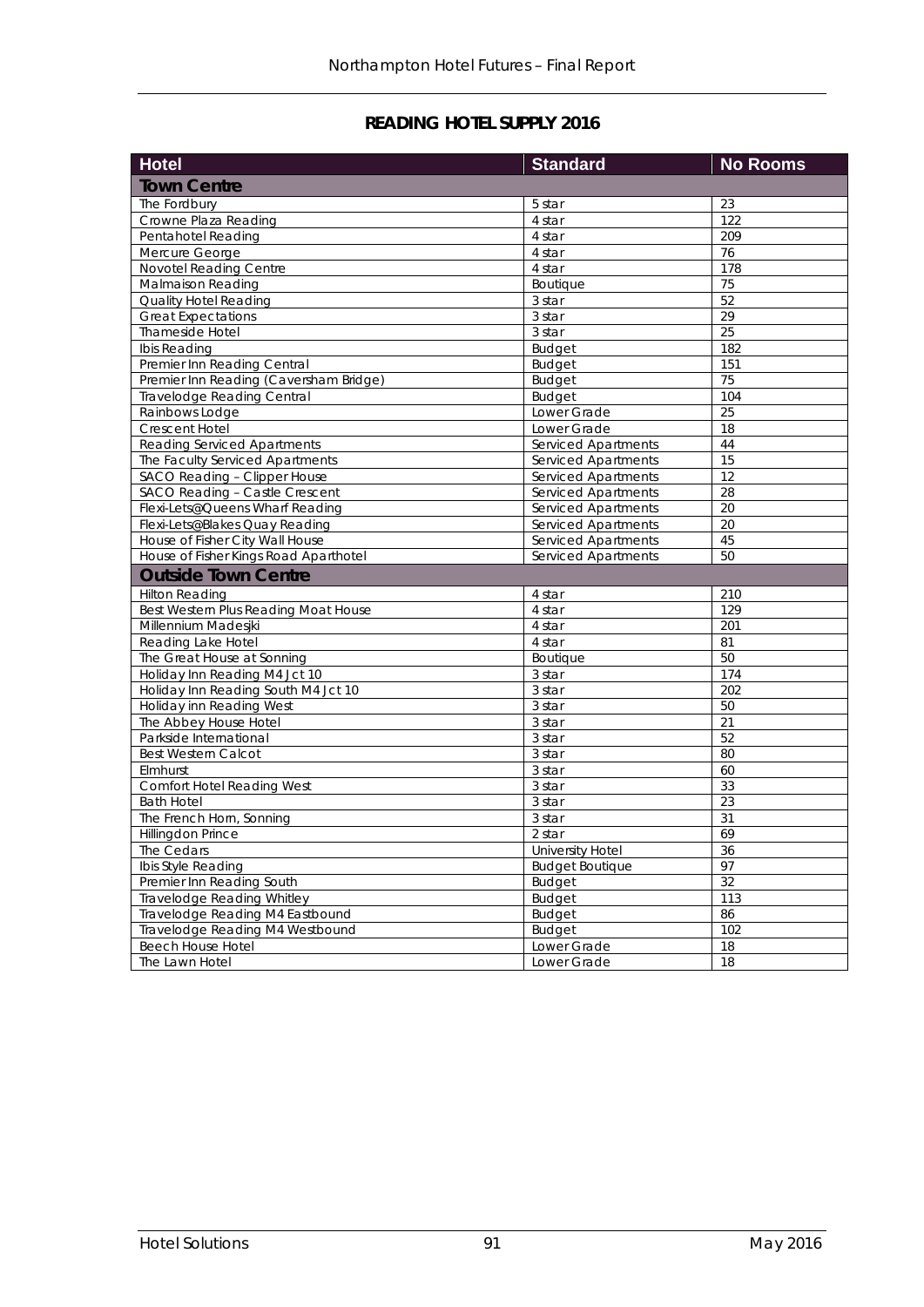#### **APPENDIX 5**

### **NORTHAMPTON PROJECTED FUTURE HOTEL DEVELOPMENT REQUIREMENTS – 2016-2029**

\_\_\_\_\_\_\_\_\_\_\_\_\_\_\_\_\_\_\_\_\_\_\_\_\_\_\_\_\_\_\_\_\_\_\_\_\_\_\_\_\_\_\_\_\_\_\_\_\_\_\_\_\_\_\_\_\_\_\_\_\_\_\_\_\_\_\_\_\_\_\_\_\_\_\_\_\_\_\_\_\_\_\_\_\_\_

#### **Methodology Used for the Projections**

In order to provide an indication of the number of new hotel bedrooms that might be needed in Northampton Borough through to 2029, Hotel Solutions has prepared projections of possible future growth in hotel demand in Northampton from 2016 to 2019, 2024 and 2029. Projections have been prepared for full service 3/4 star hotels and limited service budget hotels taking Northampton's current supply of hotels and 2015 roomnight demand as the baselines for the projections. The projections assume that growth will be unconstrained by site availability and planning policy.

In projecting future requirements for hotel accommodation we have first calculated an estimate of current (2015) baseline midweek and weekend roomnight demand for each standard of hotel, based on the hotel occupancy data that we purchased from STR Global. To these figures we have added estimates of the roomnights that hotels of each standard are currently denying (based on the information provided to us by hotel managers) to provide an adjusted baseline figure of the true (unconstrained) roomnight demand for each standard of hotel. We have then applied assumed low, medium and high growth rates to these adjusted baseline figures to calculate estimated roomnight demand for each standard of hotel by 2019, 2024 and 2029.

Using these projections of future hotel demand, we have calculated the number of hotel bedrooms of each standard that our roomnight projections would support, assuming an average annual room occupancy of 70% for all 3/4 star hotels and 75% for budget hotels (as the levels of occupancy that hotel developers and operators are usually looking for to support new hotel development). Applying these figures to current numbers of hotel rooms (including the new Premier inn in the town centre) provides figures for the numbers of new hotel bedrooms of each standard that may be needed in the future if the projected growth in the market takes place.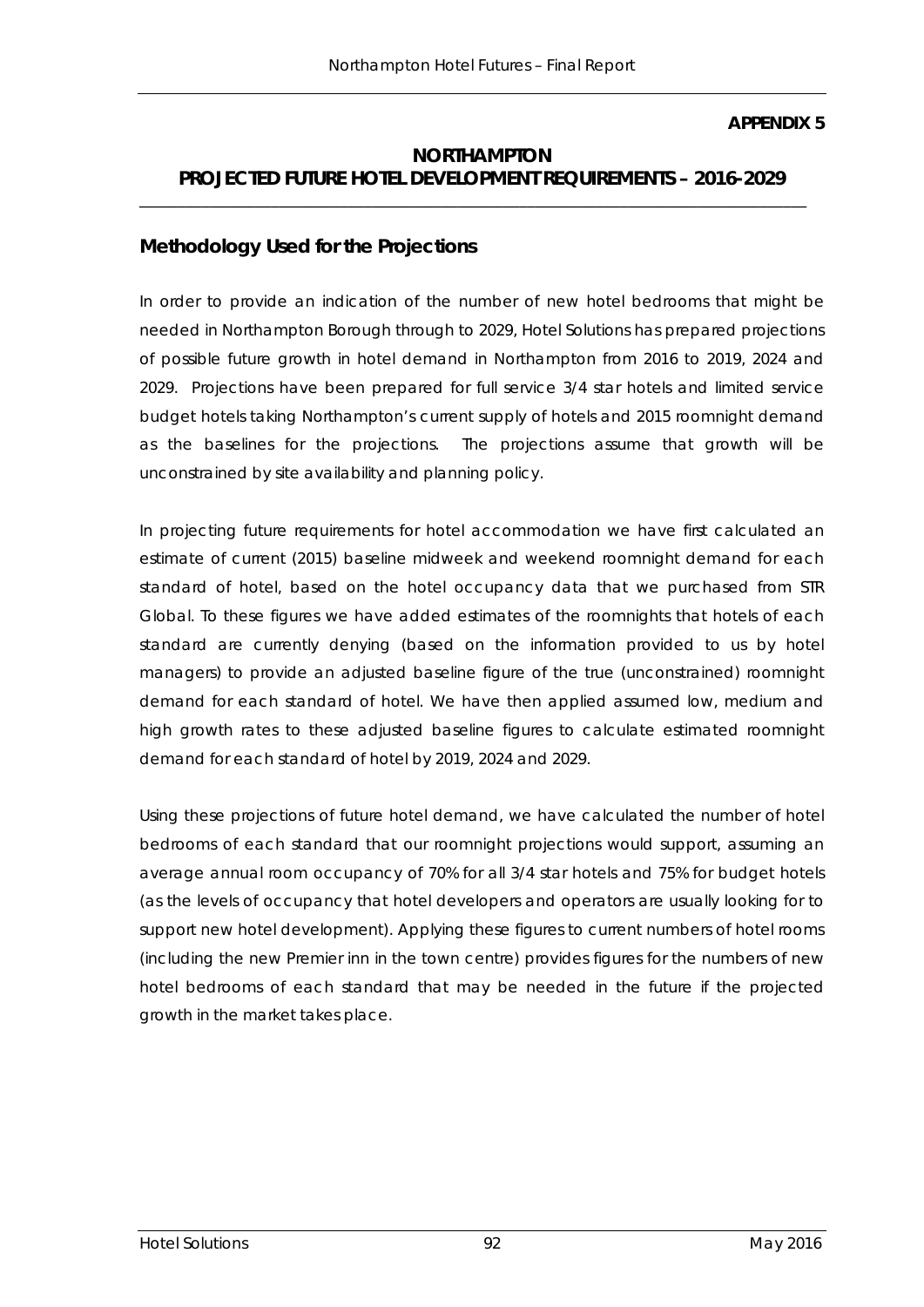Making any sort of market forecasts is an uncertain process: all forecasts are based on judgement and assumptions, and are susceptible to unforeseen changes. The projections we have prepared should thus be taken as indicative only. They have been prepared to provide an illustration of the numbers of new hotel bedrooms that might be needed under different growth scenarios. They are not intended to be accurate projections of how the market will grow. Clearly the further ahead that one looks, the more difficult it is to project growth accurately. Projecting much further ahead than 5 years is very difficult. The projections to 2024 and 2029 should thus be treated with some caution and should be periodically reviewed.

### **Assumed Growth Rates**

#### **3/4 Star Hotels**

#### **Midweek Demand**

Employment forecasts provide an indicator of local business development and new companies coming into an area. They provide the best indicator of potential growth in midweek corporate demand for hotel accommodation therefore. The West Northamptonshire Employment Land Study 2012 Review identified a development pipeline of employment projects that will generate a total of 26,269 new jobs between 2011 and 2021. Against a baseline of 128,400 jobs in the Borough in 2011[1](#page-103-0) this equates to a 20.45% increase in jobs, equivalent to an average annual growth rate of 2.05%. We have thus taken this figure as the starting point for considering growth rates in midweek corporate demand for 3/4 star hotels.

Growth in corporate demand for hotel accommodation could be at a higher level if national and international companies that have high requirements for hotel accommodation are attracted to Northampton. There could also be some growth in residential conference business as this market recovers, Northampton's economy expands, new companies are attracted to the town, and existing and new hotels target this market more proactively. Growth in midweek demand for 3/4 star hotel accommodation could thus be higher than the projected growth in employment.

<span id="page-103-0"></span><sup>&</sup>lt;sup>1</sup> Source: Business Register Employment Survey (quoted in the West Northamptonshire Annual Monitoring Report 2012/13)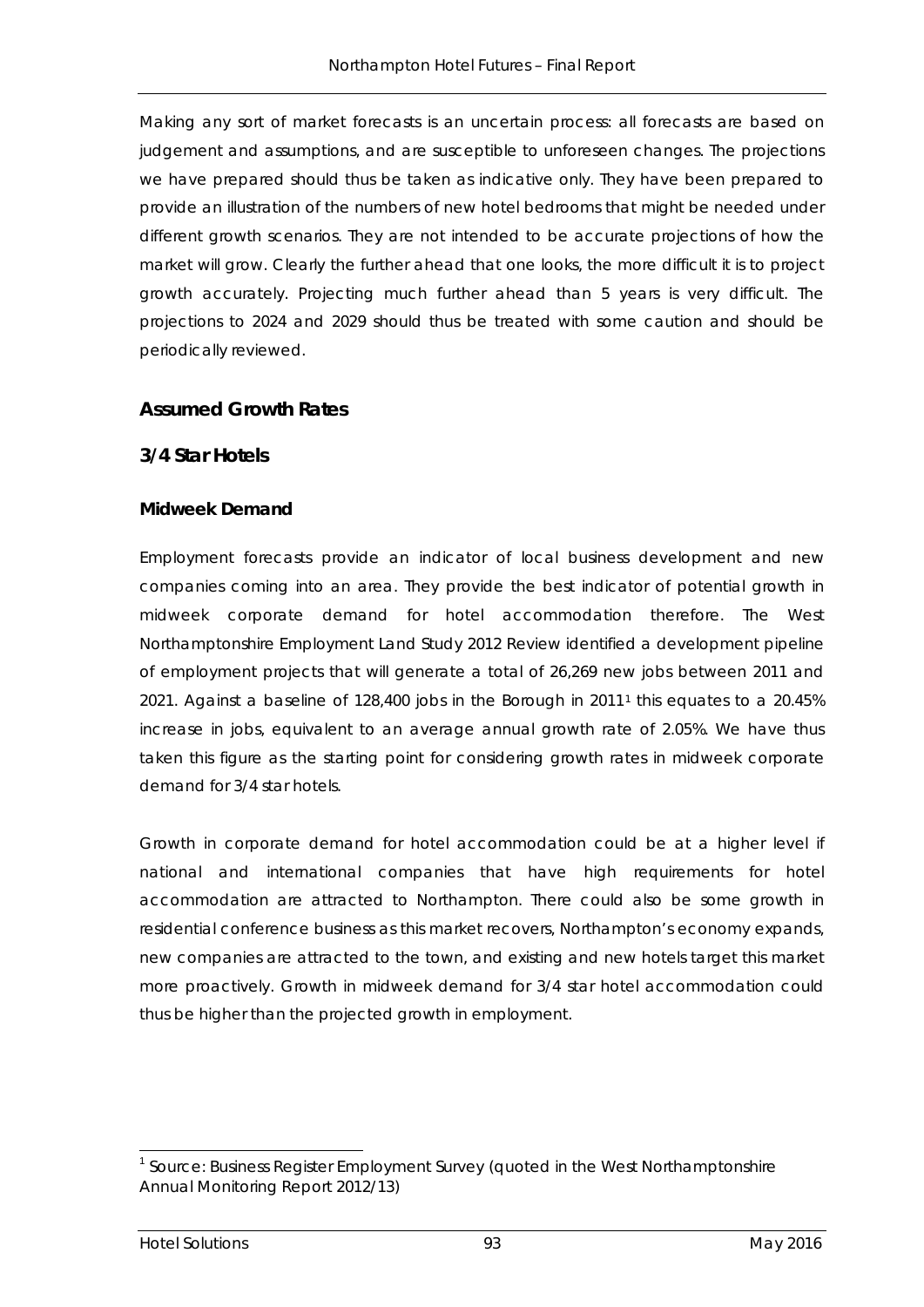A lower growth scenario also needs to be considered in case the planned employment and office development does not materialise as envisaged or if it attracts occupiers that will have much lower requirements for hotel accommodation e.g. call centres and distribution companies.

Taking account of these factors, we have assumed the following average annual growth rates for midweek demand for 3/4 star hotel accommodation in Northampton:

| <b>GROWTH</b><br><b>SCENARIO</b> | <b>AVERAGE ANNUAL</b><br><b>GROWTH RATE 2016-2029</b><br>% |
|----------------------------------|------------------------------------------------------------|
| l ow                             | 15                                                         |
| Medium                           | 2                                                          |
| High                             | 25                                                         |

### **3/4 STAR HOTELS – NORTHAMPTON ASSUMED GROWTH RATES FOR MIDWEEK DEMAND**

For simplicity's sake we have based our projections on an average annual growth rate. Clearly growth in demand will fluctuate from one year to the next. There is insufficient data to factor in different growth rates per year, however.

#### **Weekend Demand**

Our research suggests that the strongest growth in weekend demand for 3/4 star hotel accommodation in the Borough is likely to come from people attending weddings and functions in the area. There could be some growth in weekend leisure break business as Northampton's visitor offer develops and as a result of the opening of Silverstone Motor Sport World, but this could be offset if demand from spectators attending motorsports events at Silverstone is soaked up by the new hotels that are planned here. Population growth is thus the best indicator to use for potential growth in weekend demand for 3/4 star hotel accommodation in the Borough.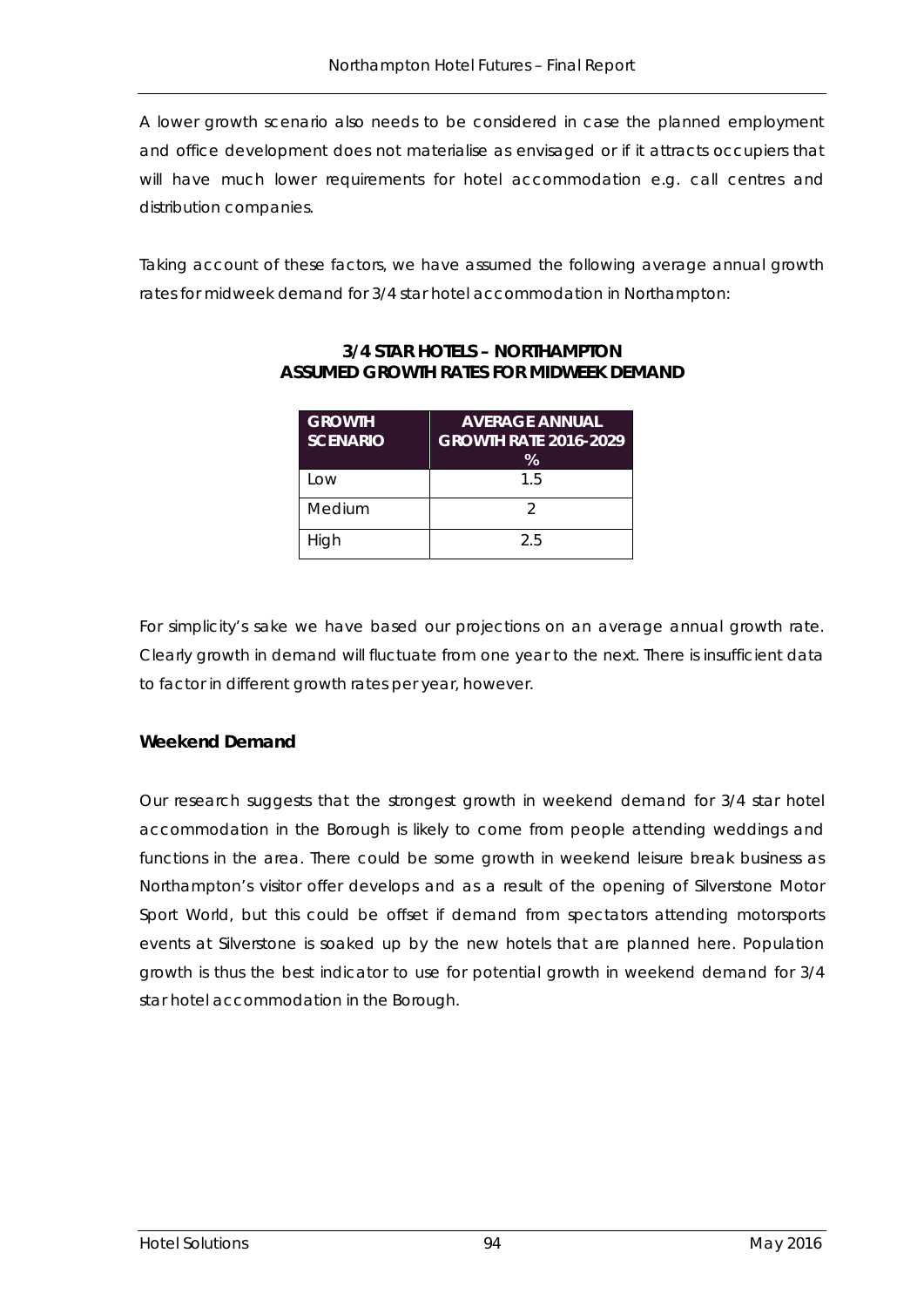The latest ONS 2012-based Subnational Population Projections forecast that the Borough's population will increase from 215,000 in 2012 to 251,000 by 2029. This equates to an increase of 16.74% and is equivalent to an average annual growth rate of 0.98% Taking account of the potential also for some growth in weekend leisure break demand we have assumed the following average annual growth rates for weekend demand for 3/4 star hotels through to 2029:

| <b>GROWTH</b><br><b>SCENARIO</b> | <b>AVERAGE ANNUAL</b><br><b>GROWTH RATE 2016-2029</b><br>℅ |
|----------------------------------|------------------------------------------------------------|
| l ow                             |                                                            |
| Medium                           | 15                                                         |
| High                             |                                                            |

#### **3/4 STAR HOTELS – NORTHAMPTON ASSUMED GROWTH RATES FOR WEEKEND DEMAND**

### **Budget /3 Star Hotels**

#### **Midweek Demand**

Growth in midweek demand for budget hotels is likely to be stronger than growth in midweek demand for 3/4 star hotels due to the significant growth anticipated in the contractors market as construction projects are progressed. Average annual growth rates for midweek demand for budget hotels have thus been assumed as follows:

## **BUDGET HOTELS – NORTHAMPTON ASSUMED GROWTH RATES FOR MIDWEEK DEMAND**

| <b>GROWTH</b><br><b>SCENARIO</b> | <b>AVERAGE ANNUAL</b><br><b>GROWTH RATE 2016-2029</b><br>% |
|----------------------------------|------------------------------------------------------------|
| l ow                             | 2                                                          |
| Medium                           | 25                                                         |
| High                             | ્ર                                                         |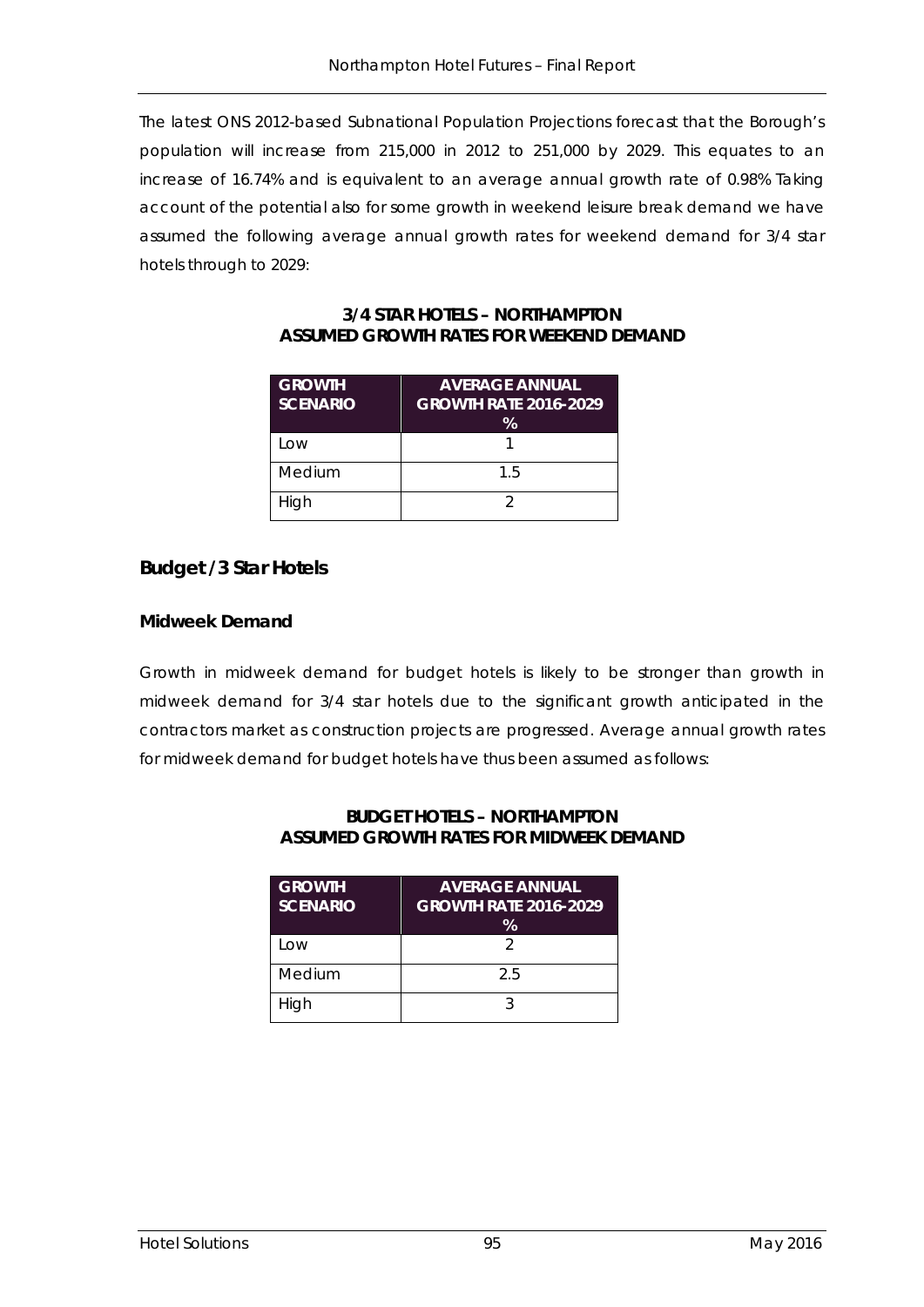#### **Weekend Demand**

We see no reason to assume that weekend demand for budget hotels should not grow at the same pace as growth in weekend demand for 3/4 star hotel accommodation. Growth in weekend demand should similarly come from an increase in demand related to weddings and functions as the Borough's population grows, together with some potential growth in weekend leisure break demand related as Northampton's visitor offer develops. We have assumed the following average annual growth rates for weekend demand for budget hotels through to 2029:

| <b>GROWTH</b><br><b>SCENARIO</b> | <b>AVERAGE ANNUAL</b><br><b>GROWTH RATE 2016-2029</b><br>℅ |
|----------------------------------|------------------------------------------------------------|
| Low                              |                                                            |
| Medium                           | 15                                                         |
| High                             |                                                            |

#### **BUDGET HOTELS – NORTHAMPTON ASSUMED GROWTH RATES FOR WEEKEND DEMAND**

#### **Note:**

The above growth projections are not intended to be targets or limits on new hotel provision: they merely provide an indication of the level of new hotel development that market growth is likely to support, assuming that all hotels receive their fair share of available business. They do not take account of the new corporate, residential conference or leisure demand that new hotels might be able to generate as a result of their brand and/or conferencing and leisure offer, or the extent to which new hotels might take more than their fair share of the market through competing well with existing hotels. New hotels could therefore be developed ahead of our growth projections if hotel companies feel that they can compete well in the Northampton market and/or they are confident of attracting new business. It must also be borne in mind that it can take at least 2-3 years for a new hotel to be delivered on the ground, so hotel companies that might be looking at Northampton now will be considering hotels that will not be operational until 2019 or 2020, when the market should have grown to support new hotel provision.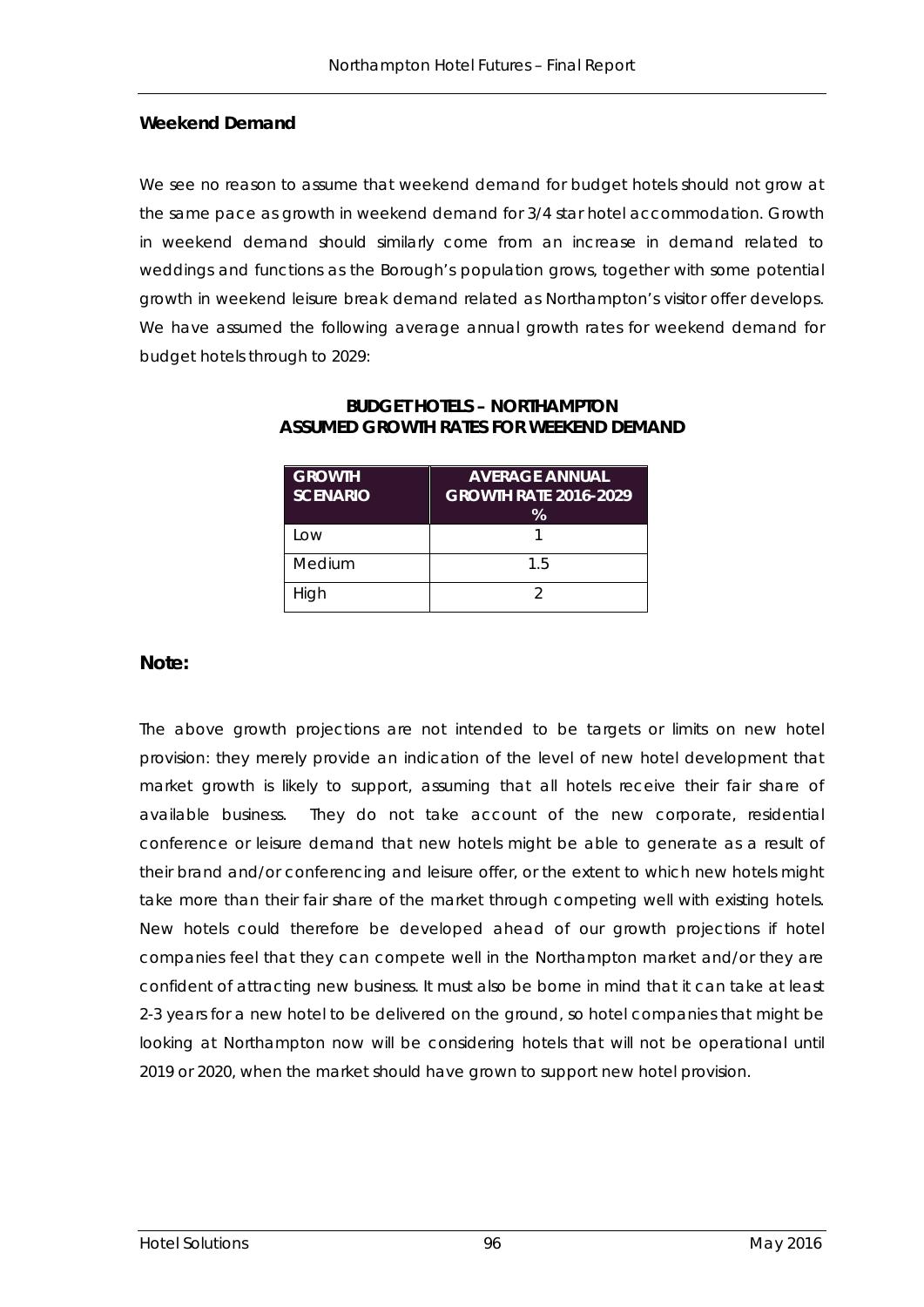### **APPENDIX 6**

## **NORTHAMPTON HOTEL DEVELOPER TESTING – SAMPLING & RESPONSE**

| <b>HOTEL COMPANY/ BRAND</b> | <b>RESPONSE</b> | <b>INTEREST</b> |
|-----------------------------|-----------------|-----------------|
|                             |                 |                 |
| Accor                       | Υ               | Υ               |
| Beyonder/SACO               | N               |                 |
| <b>Bridge Street</b>        | Ν               |                 |
| Easyhotel                   | Υ               | Υ               |
| <b>Greene King</b>          | Υ               |                 |
| Hilton                      | Υ               | Υ               |
| Hotel du Vin/Malmaison      | N               |                 |
| <b>IHG</b>                  | Υ               |                 |
| Marriott                    | Υ               |                 |
| Marston's                   | Ν               |                 |
| Moxy                        | Υ               | Υ               |
| <b>Premier Apartments</b>   | N               |                 |
| Premier Inn                 | N               |                 |
| Rezidor                     | N               |                 |
| Sleeperz                    | Ν               |                 |
| StayCity                    | N               |                 |
| Travelodge                  | ٧               | N               |
| Village                     | Ν               |                 |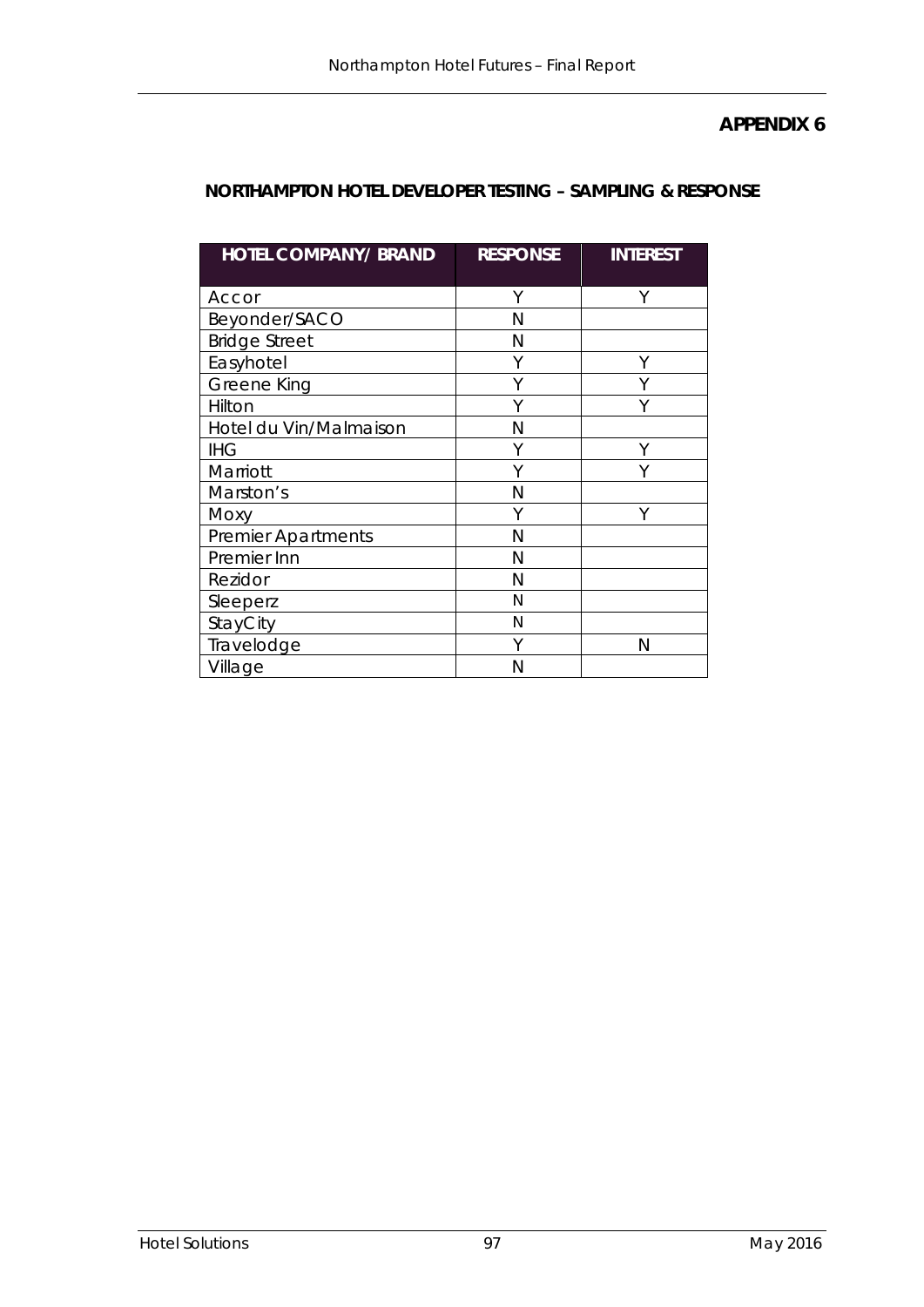### **APPENDIX 7**

# **NORTHAMPTON HOTEL SITE ASSESSMENTS**

| <b>NAME OF SITE</b>                                   | <b>LOCATION</b><br>& Postcode                                                         | <b>SITE DETAILS</b><br>Ownership/Size/<br>Availability/<br><b>Timescale</b>                                                    | <b>PROPOSED USE</b>                                                                                                                                                                                    | <b>MARKET VIEW/OPPORTUNITY</b><br>(Fit with operator requirements/ Market Potential/<br>Standard & Type of Offer)                                                                                                                                                                                                                                                                                          |
|-------------------------------------------------------|---------------------------------------------------------------------------------------|--------------------------------------------------------------------------------------------------------------------------------|--------------------------------------------------------------------------------------------------------------------------------------------------------------------------------------------------------|------------------------------------------------------------------------------------------------------------------------------------------------------------------------------------------------------------------------------------------------------------------------------------------------------------------------------------------------------------------------------------------------------------|
| <b>TOWN CENTRE</b>                                    |                                                                                       |                                                                                                                                |                                                                                                                                                                                                        |                                                                                                                                                                                                                                                                                                                                                                                                            |
| <b>Greyfriars</b>                                     | North part of<br>the centre,<br>north of the<br>Grosvenor<br>Centre<br><b>NN1 3BZ</b> | Part<br><b>of</b><br>the<br>Primary Shopping<br>Area/extension<br>Owner: NBC<br>4 acres (1.62 ha)<br>Immediate<br>availability | Formerly the town's bus station<br>and Brutalist office building, now<br>demolished.<br>Proposals for a mixed use scheme,<br>including<br>offices,<br>leisure,<br>residential and potentially a hotel. | Strategically located site for the town centre, easy to<br>access from the ring road. Scheme would presumably<br>involve associated parking. A little dislocated from the<br>major regeneration schemes along the river in the<br>Enterprise Zone. Associated office uses could generate<br>some demand - difficulty letting these in the past.<br>Most suitable for budget/limited service or aparthotel. |
| Victoria<br>Street/Upper<br><b>Mounts Car</b><br>Park | Victoria St.<br>Opposite<br>Greyfriars,<br>north part of<br>the centre<br>NN1 3EL     |                                                                                                                                |                                                                                                                                                                                                        | A good strategic location though slightly dislocated<br>from the weight of development along the river, as<br>Greyfriars.<br>Most suitable for budget/limited service or aparthotel.                                                                                                                                                                                                                       |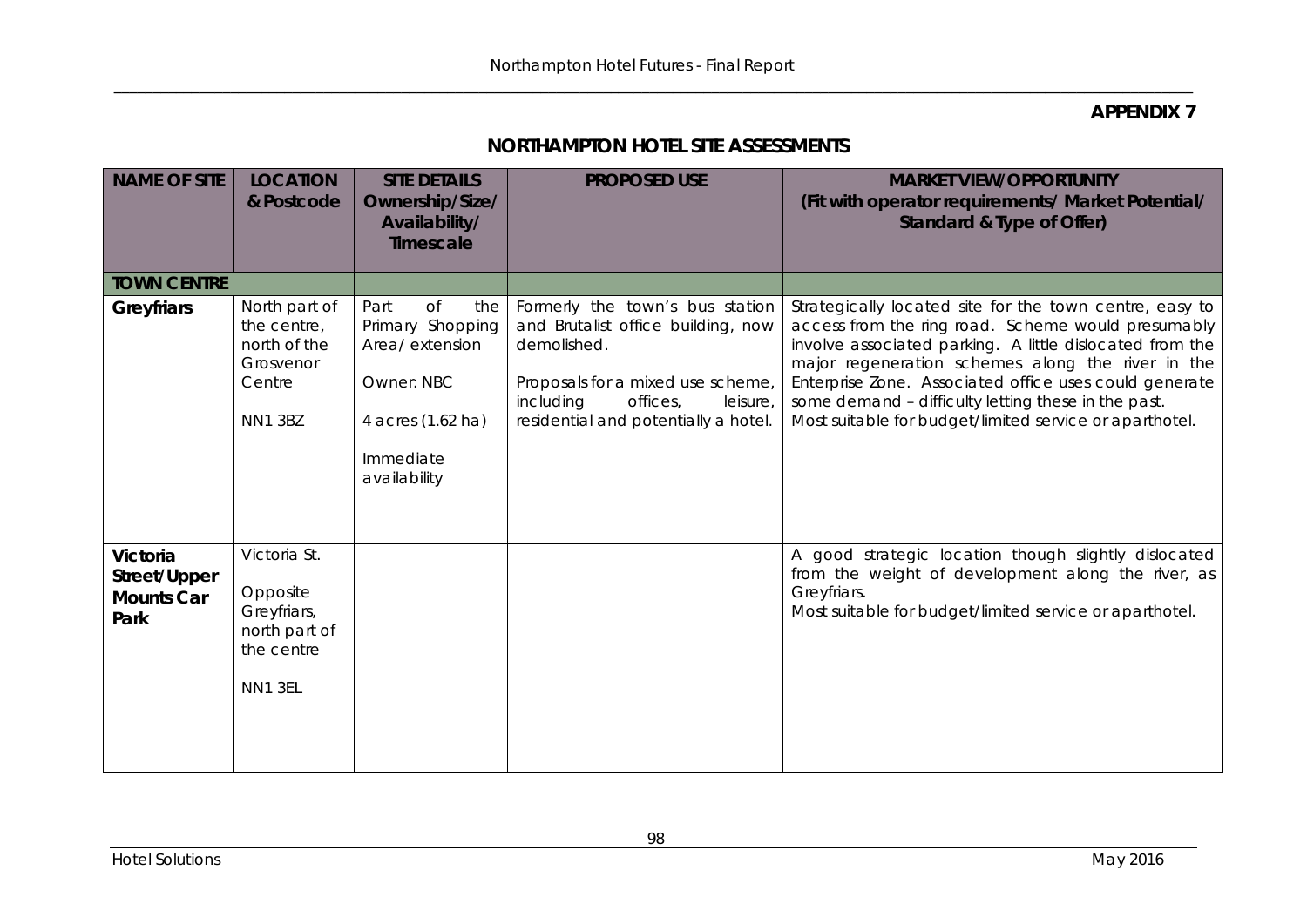| <b>NAME OF SITE</b> | <b>LOCATION</b><br>& Postcode            | <b>SITE DETAILS</b><br>Ownership/Size/<br>Availability/<br><b>Timescale</b> | <b>PROPOSED USE</b>                                                                                                                                        | <b>MARKET VIEW/OPPORTUNITY</b><br>(Fit with operator requirements/ Market Potential/<br>Standard & Type of Offer)                                                                                                                                                                                                                                                                                                                                                                                                                                                                                                                                                                                                     |
|---------------------|------------------------------------------|-----------------------------------------------------------------------------|------------------------------------------------------------------------------------------------------------------------------------------------------------|-----------------------------------------------------------------------------------------------------------------------------------------------------------------------------------------------------------------------------------------------------------------------------------------------------------------------------------------------------------------------------------------------------------------------------------------------------------------------------------------------------------------------------------------------------------------------------------------------------------------------------------------------------------------------------------------------------------------------|
| 9 Guildhall<br>Rd   | In the<br>Cultural<br>Quarter<br>NN1 1PF | Owner: NBC<br>Currently<br>the<br>Northampton<br>Contemporary<br>Gallery    |                                                                                                                                                            | Adjacent to the boutique hotel currently under<br>development at 11-13 Guildhall Rd. This is an attractive<br>building in the emerging Cultural Quarter, in close<br>proximity to the Derngate Theatre and opposite the<br>town's Museum and Art Gallery. Could be suitable for a<br>boutique hotel, depending on the number of bedrooms<br>that could be achieved and how the market for this<br>type of hotel develops in the town. Could also be<br>suitable for an aparthotel. The availability of car parking<br>and requirement for drop off could be an issue. Access<br>one way so will require signage/instruction. Ground floor<br>bar/restaurant would add to the vitality of the<br>area/evening economy. |
| <b>Plough Hotel</b> |                                          |                                                                             | Planning permission granted for<br>89-bedroom<br>hotel<br>2013;<br>an<br>application<br>matters<br>reserved<br>January 2016 for 56 serviced<br>apartments. | Good visible site with proximity to major regeneration<br>schemes and the town centre and Cultural Quarter.<br>Access around here confusing.<br>Likely serviced apartments.                                                                                                                                                                                                                                                                                                                                                                                                                                                                                                                                           |
| Newspaper<br>House  | Derngate<br>NN1 1TY                      |                                                                             | pending<br>for the<br>currently<br>redevelopment of the site to<br>provide 57 serviced apartments                                                          | A full planning application is   This is a good location in the Cultural Quarter for a<br>serviced apartment complex                                                                                                                                                                                                                                                                                                                                                                                                                                                                                                                                                                                                  |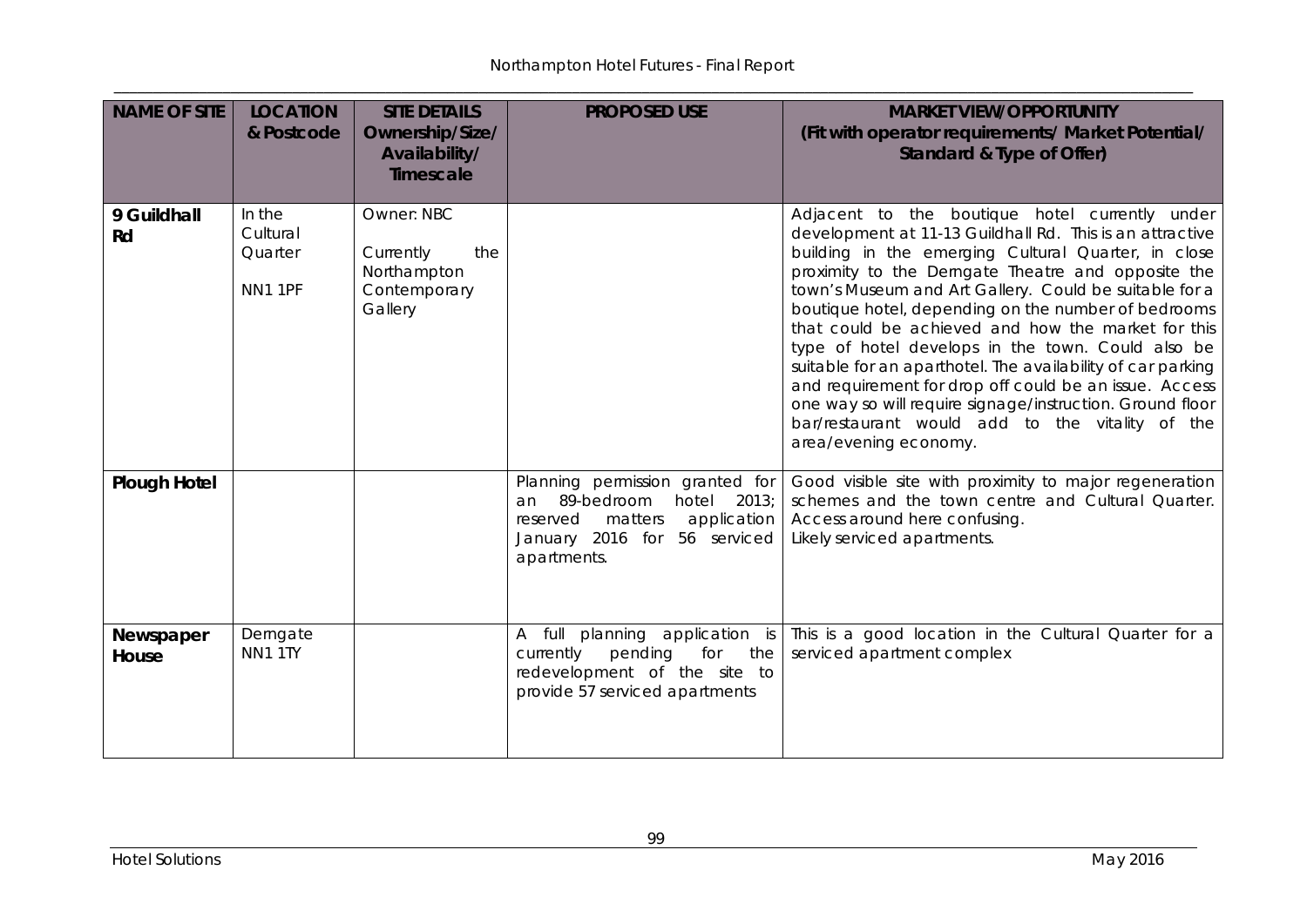\_\_\_\_\_\_\_\_\_\_\_\_\_\_\_\_\_\_\_\_\_\_\_\_\_\_\_\_\_\_\_\_\_\_\_\_\_\_\_\_\_\_\_\_\_\_\_\_\_\_\_\_\_\_\_\_\_\_\_\_\_\_\_\_\_\_\_\_\_\_\_\_\_\_\_\_\_\_\_\_\_\_\_\_\_\_\_\_\_\_\_\_\_\_\_\_\_\_\_\_\_\_\_\_\_\_\_\_\_\_\_\_\_\_\_\_\_\_\_\_\_\_\_\_\_\_\_\_\_\_\_\_\_\_\_\_\_\_\_

| <b>NAME OF SITE</b>          | <b>LOCATION</b><br>& Postcode                 | <b>SITE DETAILS</b><br>Ownership/Size/<br>Availability/<br><b>Timescale</b> | <b>PROPOSED USE</b>                                                                                                                                                                                                                                                                                                                                                                                                                                                                                                                          | <b>MARKET VIEW/OPPORTUNITY</b><br>(Fit with operator requirements/ Market Potential/<br>Standard & Type of Offer)                                                                                                                                                                                                                                                                                                                                                                                                         |
|------------------------------|-----------------------------------------------|-----------------------------------------------------------------------------|----------------------------------------------------------------------------------------------------------------------------------------------------------------------------------------------------------------------------------------------------------------------------------------------------------------------------------------------------------------------------------------------------------------------------------------------------------------------------------------------------------------------------------------------|---------------------------------------------------------------------------------------------------------------------------------------------------------------------------------------------------------------------------------------------------------------------------------------------------------------------------------------------------------------------------------------------------------------------------------------------------------------------------------------------------------------------------|
| <b>EDGE OF CENTRE</b>        |                                               |                                                                             |                                                                                                                                                                                                                                                                                                                                                                                                                                                                                                                                              |                                                                                                                                                                                                                                                                                                                                                                                                                                                                                                                           |
| Avon/Nunn<br><b>Mills Rd</b> | NN15RA                                        |                                                                             | Planning granted 2013 for a 7000<br>sq m hotel alongside the new<br>university campus. No current<br>plans to implement.<br>The University is however planning<br>to develop a 32-bedroom hotel<br>on the new Waterside Campus to<br>replace the Sunley Conference<br>Centre on its current campus and<br>support its proposals to introduce<br>hotel management courses.<br>Wider site south of the river CAAP<br>allows for 2,000 dwellings, 16,000<br>sq m office floorspace, a school<br>and neighbourhood<br>retail/commercial leisure. | Strong site on major route around the town, close to<br>town centre, adjacent to Avon offices, Carlsberg close<br>New £330m University campus opening 2018.<br>by.<br>300,000 sq ft of office proposed adjacent to the<br>university, plus associated sports, retail and leisure.<br>Attractive site and environment. Hotel would ideally<br>have good visibility from the A428 Bedford Rd.<br>Suitable for full service 3/4 star hotel.                                                                                  |
| Four<br>Waterside            | St Peters Way<br><b>NBC</b><br><b>NN1 1SY</b> |                                                                             | CAAP allows for up to 43,000 sq m<br>of office floorspace, 4-6 storey<br>development with<br>landmark<br>buildings in gateway locations.                                                                                                                                                                                                                                                                                                                                                                                                     | Strong site on major route through the town, well-<br>connected to the major regeneration schemes along<br>the river, and close to the town centre and station.<br>60,000 sq ft office development planned with Kier.<br>University Innovation Centre developed at the far end<br>of the site, opposite Northampton Station. Office uses<br>should generate demand - proximity to Avon and<br>Carlsberg also. Access and visibility from St Peter's Way<br>needed for hotel.<br>Suitable for full service 3/4 star hotel. |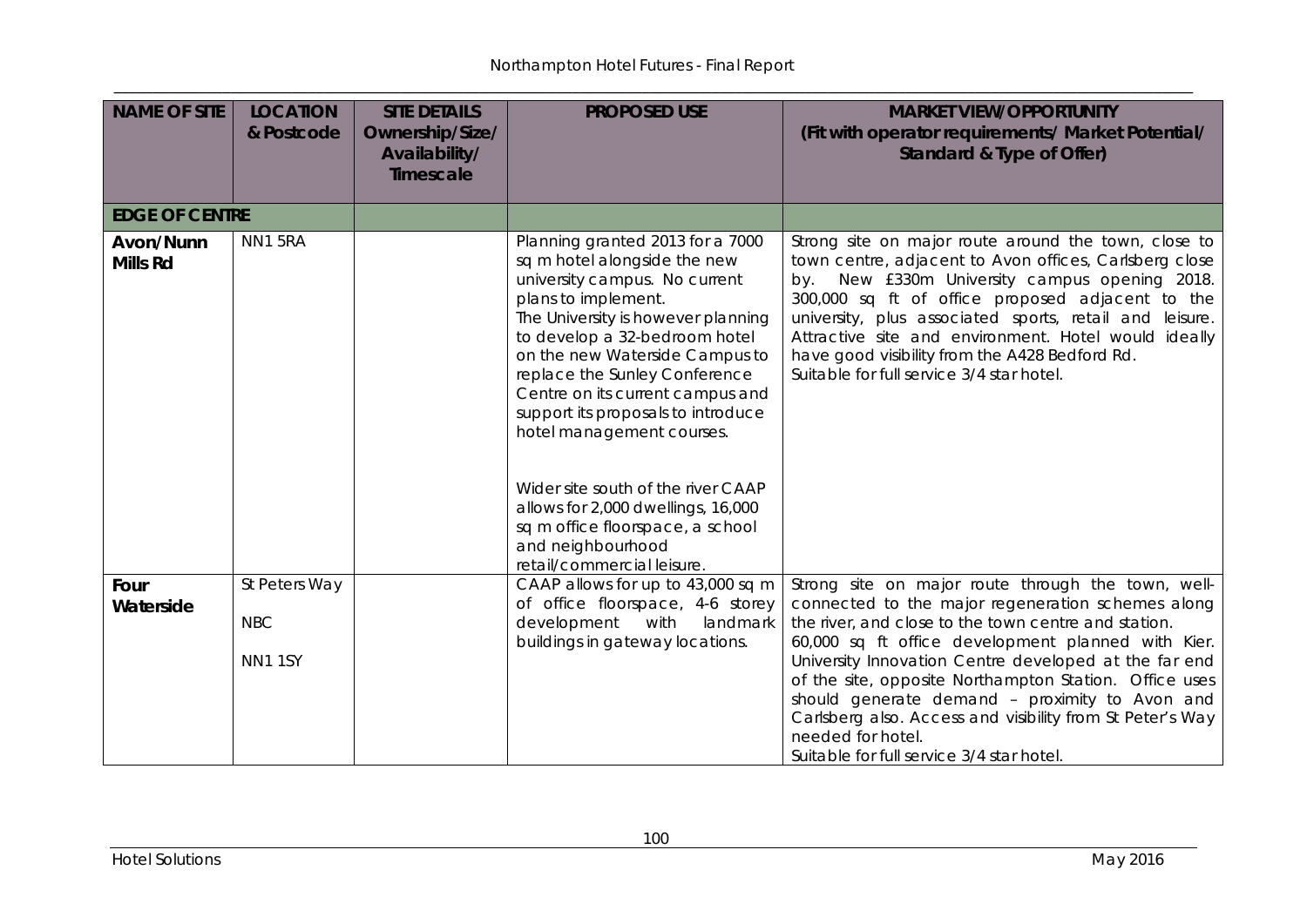| <b>NAME OF SITE</b>                               | <b>LOCATION</b><br>& Postcode               | <b>SITE DETAILS</b><br>Ownership/Size/<br>Availability/<br>Timescale                                              | <b>PROPOSED USE</b>                                                                                                                                                                                                                                                                                                                                                                                                                                                                                                                | <b>MARKET VIEW/OPPORTUNITY</b><br>(Fit with operator requirements/ Market Potential/<br>Standard & Type of Offer)                                                                                                                                                                                                                                                                                                                                                                                                                                                                                                                                                                  |
|---------------------------------------------------|---------------------------------------------|-------------------------------------------------------------------------------------------------------------------|------------------------------------------------------------------------------------------------------------------------------------------------------------------------------------------------------------------------------------------------------------------------------------------------------------------------------------------------------------------------------------------------------------------------------------------------------------------------------------------------------------------------------------|------------------------------------------------------------------------------------------------------------------------------------------------------------------------------------------------------------------------------------------------------------------------------------------------------------------------------------------------------------------------------------------------------------------------------------------------------------------------------------------------------------------------------------------------------------------------------------------------------------------------------------------------------------------------------------|
| <b>Castle Station</b>                             | NN1 1SP                                     | Network Rail                                                                                                      | Identified in CAAP for hotel in<br>phase 3 - 2021-2026.<br>CAAP also allows for 26000 sq m<br>of office development here, 270<br>dwellings,<br>retail,<br>cafes<br>and<br>restaurants.                                                                                                                                                                                                                                                                                                                                             | Strong site as known and signed transport hub close to<br>town centre and Enterprise Zone/riverside regeneration<br>schemes, employment uses and office development.<br>Not clear where on the site the hotel would go but<br>would need visibility and easy access with parking.<br>More suitable for budget/limited service hotel.                                                                                                                                                                                                                                                                                                                                               |
| Waterside<br>Southbridge<br>West                  | Cotton End<br>NN4 8BX                       |                                                                                                                   | CAAP<br>designates for<br>leisure,<br>residential or office use.                                                                                                                                                                                                                                                                                                                                                                                                                                                                   | This site is a little off-pitch and would need major up-<br>grading of the surrounding environment if it was to<br>come forward.<br>Although on the river this is not<br>particularly attractive in its current form, and the views<br>across the river are to the Carlsberg factory.                                                                                                                                                                                                                                                                                                                                                                                              |
| <b>OUT OF CENTRE</b>                              |                                             |                                                                                                                   |                                                                                                                                                                                                                                                                                                                                                                                                                                                                                                                                    |                                                                                                                                                                                                                                                                                                                                                                                                                                                                                                                                                                                                                                                                                    |
| <b>Sixfields</b><br>Stadium &<br><b>Surrounds</b> | <b>Edgar Mobbs</b><br>Way<br><b>NN5 5QA</b> | Northampton<br><b>Town Ventures Ltd</b><br>acquired the<br>football club and<br>adjacent land in<br>November 2015 | Outline planning permission was<br>granted in December 2014 for a<br>conference centre and linked<br>100-bedroom hotel as a first floor<br><b>Sixfields</b><br>level<br>extension<br>Of<br>Stadium's West stand, as part of a<br>mixed use development of the<br>stadium and adjacent land,<br>which also includes a retail park,<br>petrol filling station and up to 255<br>homes.<br>Past proposal for a hotel nearby,<br>on the roundabout at Walter Tull<br>Way, adjacent to the stadium, for<br>a Tulip Inn, 2006, withdrawn. | Good general location on one of the gateway<br>Reasonable proximity to<br>approaches into town.<br>corporate demand drivers in the Enterprise Zone, the<br>town centre, and out of centre employment sites<br>/business parks. Lots of new housing being developed<br>nearby. The proposed conference centre could<br>generate new demand for hotel accommodation.<br>Nearby restaurants and leisure uses also of appeal.<br>Scope possibly for a hotel incorporated into the football<br>stadium (as already proposed) or a standalone hotel on<br>the adjacent land.<br>Suitable for full service 3 star hotel with more extensive<br>land-take or budget/limited service hotel. |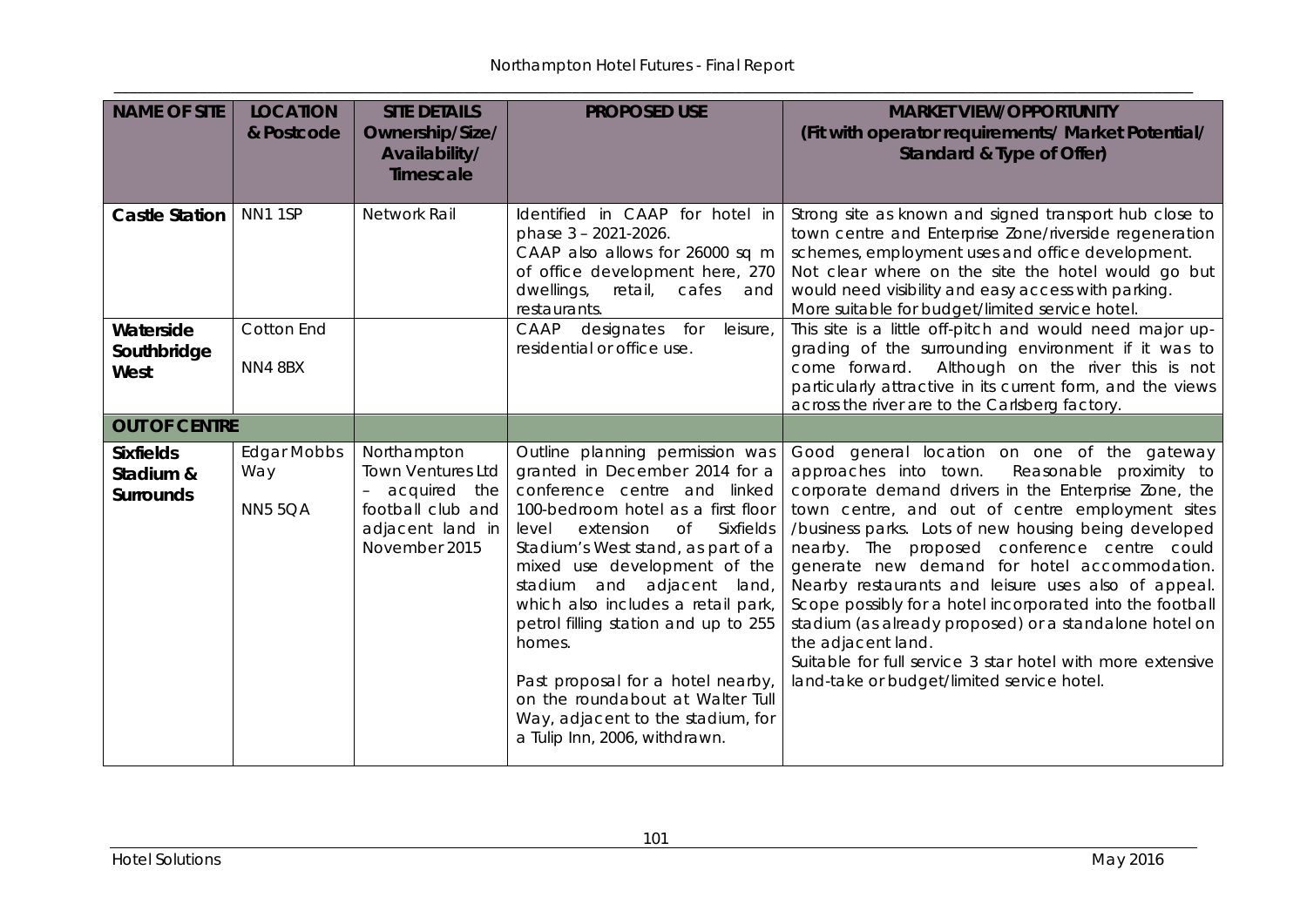\_\_\_\_\_\_\_\_\_\_\_\_\_\_\_\_\_\_\_\_\_\_\_\_\_\_\_\_\_\_\_\_\_\_\_\_\_\_\_\_\_\_\_\_\_\_\_\_\_\_\_\_\_\_\_\_\_\_\_\_\_\_\_\_\_\_\_\_\_\_\_\_\_\_\_\_\_\_\_\_\_\_\_\_\_\_\_\_\_\_\_\_\_\_\_\_\_\_\_\_\_\_\_\_\_\_\_\_\_\_\_\_\_\_\_\_\_\_\_\_\_\_\_\_\_\_\_\_\_\_\_\_\_\_\_\_\_\_\_

| <b>NAME OF SITE</b>                         | <b>LOCATION</b><br>& Postcode        | <b>SITE DETAILS</b><br>Ownership/Size/<br>Availability/<br>Timescale | <b>PROPOSED USE</b>                                                                    | <b>MARKET VIEW/OPPORTUNITY</b><br>(Fit with operator requirements/ Market Potential/<br>Standard & Type of Offer)                                                                                                                                                                                                                                                                                                                                                                                                                                                                                                                                                                                  |
|---------------------------------------------|--------------------------------------|----------------------------------------------------------------------|----------------------------------------------------------------------------------------|----------------------------------------------------------------------------------------------------------------------------------------------------------------------------------------------------------------------------------------------------------------------------------------------------------------------------------------------------------------------------------------------------------------------------------------------------------------------------------------------------------------------------------------------------------------------------------------------------------------------------------------------------------------------------------------------------|
| <b>Duston Mill</b><br>Lane/Upton<br>Way     | NN6 4EG                              | Applicant Willow<br>Inns Ltd Towcester                               | Permission granted 2011 for a 112<br>room with spa and leisure.                        | Good site with visibility and easy access to M1 and out<br>of centre business parks. Potential to undermine delivery<br>of a hotel at Sixfields Stadium and/or in the town centre.                                                                                                                                                                                                                                                                                                                                                                                                                                                                                                                 |
| <b>The Sixfields</b><br><b>Hungry Horse</b> | Walter Tull<br>Way<br><b>NN5 5QL</b> | <b>Greene King</b>                                                   | Existing pub/restaurant - currently<br>closed following fire but being<br>redeveloped. | King are<br>beginning a<br>Greene<br>programme of<br>developing lodges adjacent to their pub/restaurants.<br>They have hotel expertise being the owners and<br>operators of Olde English Inns and a number of more<br>modern hotels and lodges. If adjacent land could be<br>acquired they would consider this option for this site.<br>Likely to be a small scale development of 20-40 rooms.<br>Could meet the short term requirement for additional<br>hotel provision in Northampton. Could undermine the<br>potential for a budget/limited service hotel at/adjacent<br>to Sixfields Stadium, but would have minimal impact on<br>the potential to secure a full service 3/4 star hotel here. |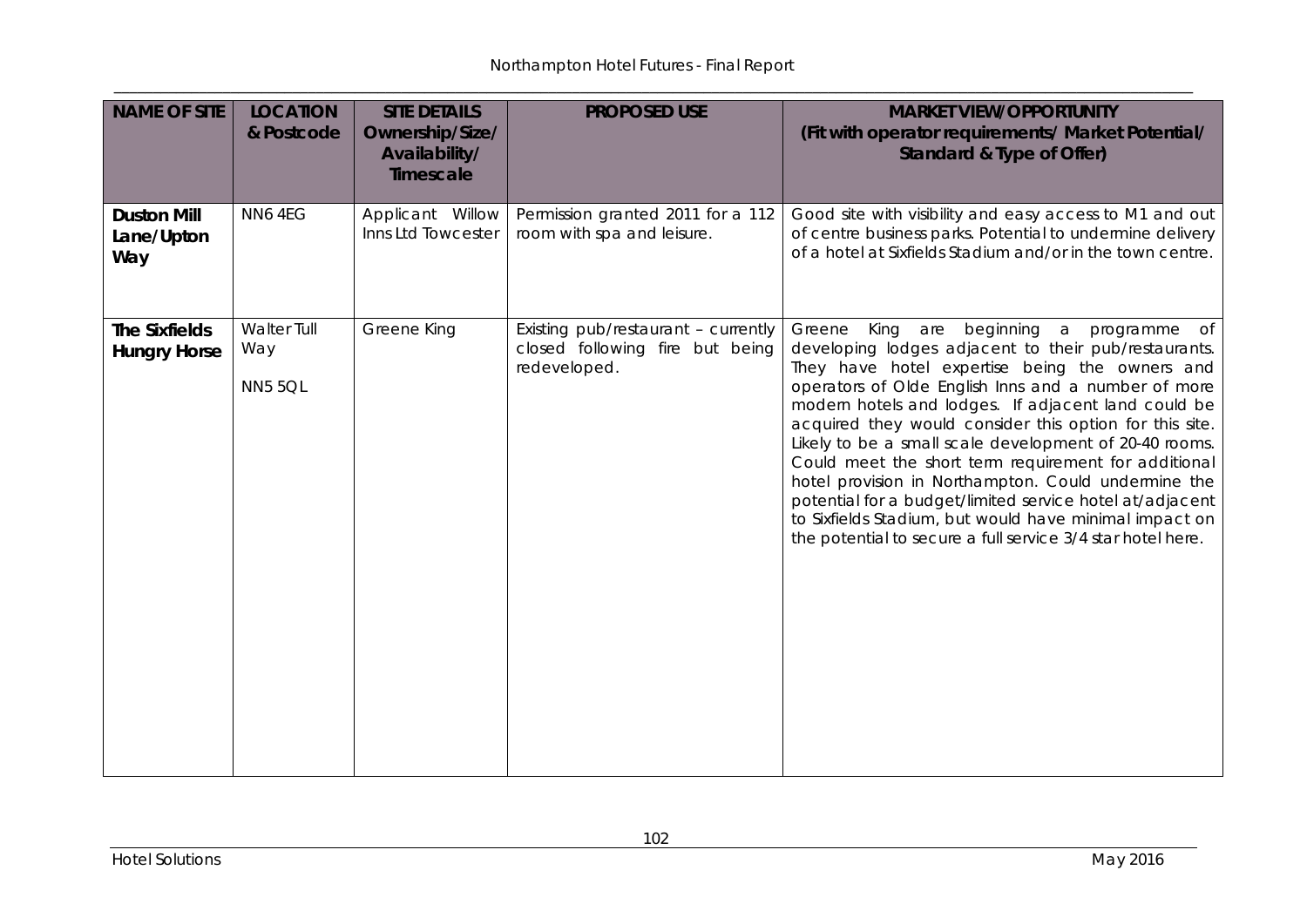\_\_\_\_\_\_\_\_\_\_\_\_\_\_\_\_\_\_\_\_\_\_\_\_\_\_\_\_\_\_\_\_\_\_\_\_\_\_\_\_\_\_\_\_\_\_\_\_\_\_\_\_\_\_\_\_\_\_\_\_\_\_\_\_\_\_\_\_\_\_\_\_\_\_\_\_\_\_\_\_\_\_\_\_\_\_\_\_\_\_\_\_\_\_\_\_\_\_\_\_\_\_\_\_\_\_\_\_\_\_\_\_\_\_\_\_\_\_\_\_\_\_\_\_\_\_\_\_\_\_\_\_\_\_\_\_\_\_\_

| <b>NAME OF SITE</b>       | <b>LOCATION</b><br>& Postcode       | <b>SITE DETAILS</b><br>Ownership/Size/<br>Availability/<br><b>Timescale</b> | <b>PROPOSED USE</b>                                                                                                                                                                                                                                                                                                                                                                                                                                                                                              | <b>MARKET VIEW/OPPORTUNITY</b><br>(Fit with operator requirements/ Market Potential/<br>Standard & Type of Offer)                                                                                                                                                                                                                 |
|---------------------------|-------------------------------------|-----------------------------------------------------------------------------|------------------------------------------------------------------------------------------------------------------------------------------------------------------------------------------------------------------------------------------------------------------------------------------------------------------------------------------------------------------------------------------------------------------------------------------------------------------------------------------------------------------|-----------------------------------------------------------------------------------------------------------------------------------------------------------------------------------------------------------------------------------------------------------------------------------------------------------------------------------|
| <b>Milton Ham</b><br>Farm | <b>Towcester Rd</b><br>NN4 9RN      | <b>Travis Perkins</b>                                                       | 2008 proposal for Milton Lake<br>Business Park including 2 hotels<br>(150 room 3/4 star and 96 room<br>budget). An application to<br>extend the time limit on the<br>outline planning permission was<br>refused in July 2012 on the<br>grounds that the application did<br>not meet the sequential test<br>requirements for the town centre<br>uses included in the scheme,<br>including the two hotels and the<br>office component. More recent<br>proposal refused and appealed<br>for B1/B2/B8 logistics hub. | A major business park development here could support<br>a hotel without significantly undermining the potential<br>to secure town centre hotel development. The business<br>park would essentially create a micro corporate market<br>that an on-site hotel would serve. Logistics uses would<br>not support a hotel development. |
| Dallington<br>Grange      | Mill Lane<br>Kingsthorpe<br>NN1 1DP | Persimmon<br>Barratt<br>Homes/<br>Homes                                     | Persimmon Homes and Barratt<br>Homes proposal being discussed<br>since 2006, application 2014 to be<br>determined.<br>Major urban<br>extension - up to 3,500 dwellings,<br>including<br>local<br>centre<br>pub/restaurant.                                                                                                                                                                                                                                                                                       | Possibly suitable for a lodge development/small budget<br>hotel associated with a pub/restaurant, as being<br>developed by Marston's.                                                                                                                                                                                             |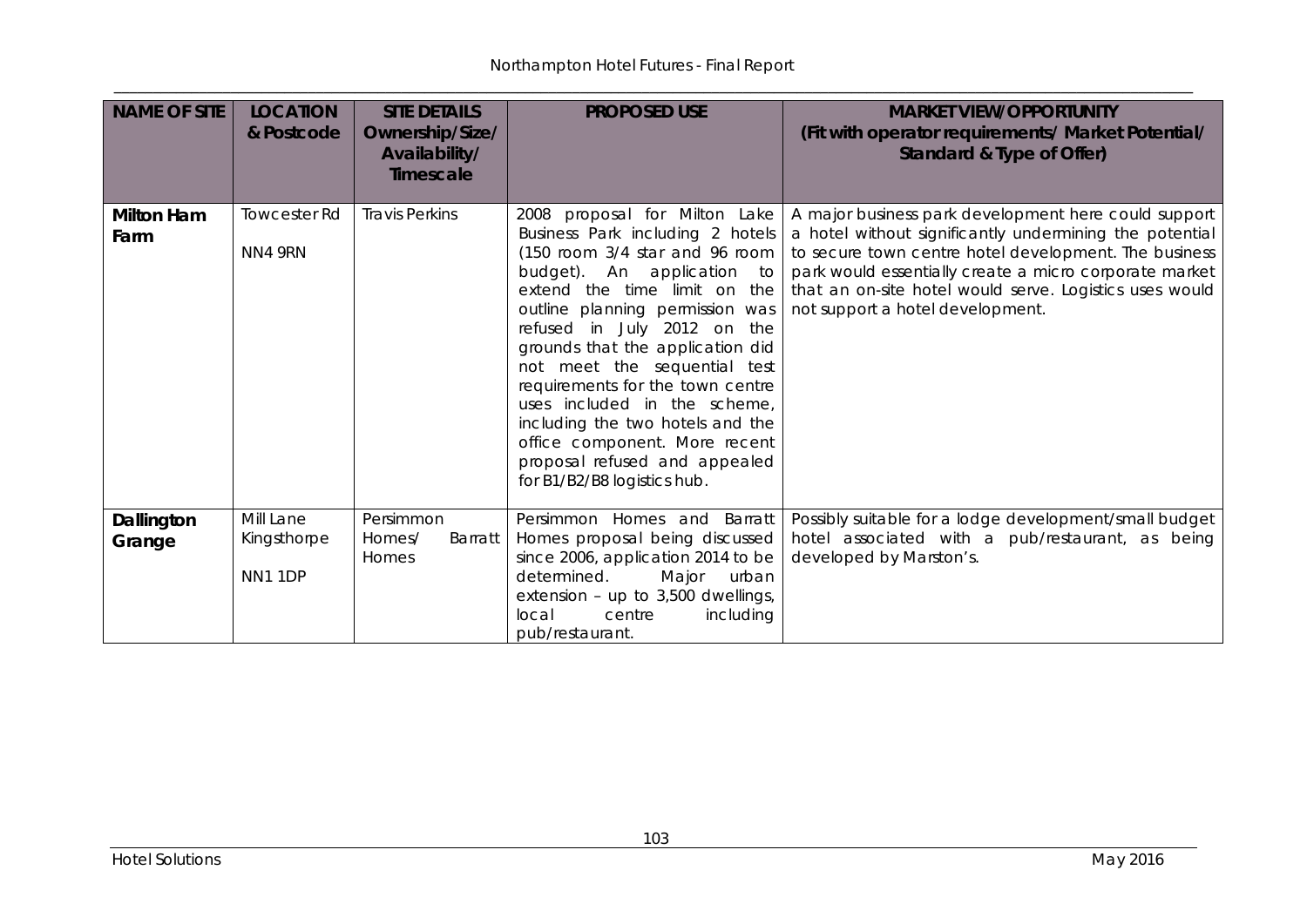### **APPENDIX 8**

# **DETAILED SITE ASSESSMENT TEMPLATE FOR FOLLOW-UP**

\_\_\_\_\_\_\_\_\_\_\_\_\_\_\_\_\_\_\_\_\_\_\_\_\_\_\_\_\_\_\_\_\_\_\_\_\_\_\_\_\_\_\_\_\_\_\_\_\_\_\_\_\_\_\_\_\_\_\_\_\_\_\_\_\_\_\_\_\_\_\_\_\_\_\_\_\_\_\_\_\_\_\_\_\_\_\_\_\_\_

| <b>HOTEL SITE TEMPLATE</b>                             |  |  |  |  |
|--------------------------------------------------------|--|--|--|--|
| SITE NAME/ADDRESS                                      |  |  |  |  |
| <b>LOCATION</b>                                        |  |  |  |  |
| OWNERSHIP                                              |  |  |  |  |
| PLANNING STATUS/<br><b>VIEW/ PROPOSAL</b>              |  |  |  |  |
| SITE/BUILDING SIZE                                     |  |  |  |  |
| (& capacity re:<br>potential size of hotel)            |  |  |  |  |
| TENURE/DEAL<br>SOUGHT/VALUE                            |  |  |  |  |
| <b>TARGET HOTEL</b><br>OFFER/STANDARD                  |  |  |  |  |
| <b>RELEVANT HISTORY</b>                                |  |  |  |  |
| CONSTRAINTS/<br><b>OBSTACLES TO</b><br><b>DELIVERY</b> |  |  |  |  |
| SURROUNDING<br><b>ENVIRONMENT</b>                      |  |  |  |  |
| TIMESCALE/<br><b>AVAILABILITY</b>                      |  |  |  |  |
| <b>CONTACT DETAILS</b>                                 |  |  |  |  |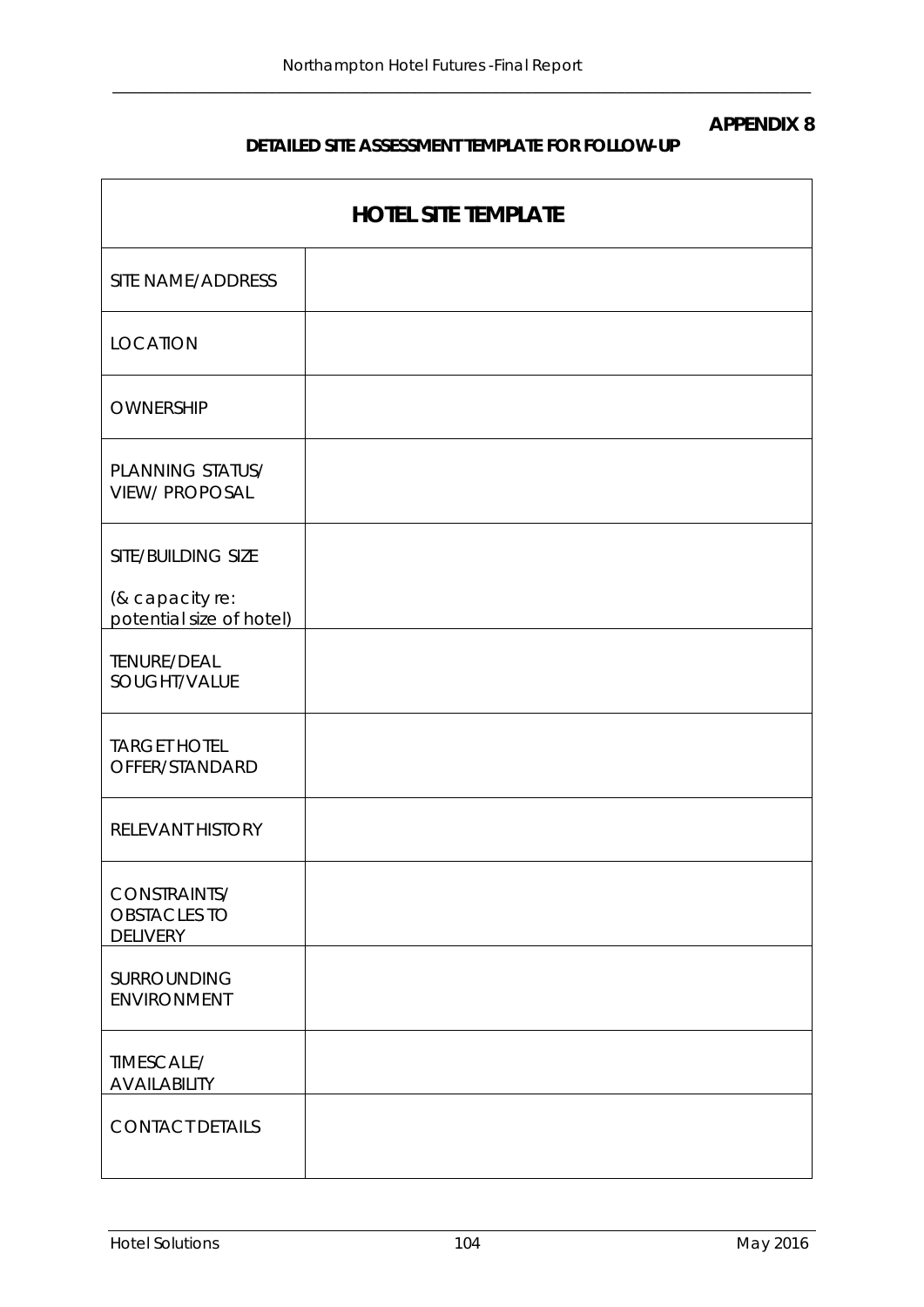## **APPENDIX 9**

## **PUBLIC SECTOR FUNDING OF HOTEL DEVELOPMENT SCHEMES IN THE UK**

\_\_\_\_\_\_\_\_\_\_\_\_\_\_\_\_\_\_\_\_\_\_\_\_\_\_\_\_\_\_\_\_\_\_\_\_\_\_\_\_\_\_\_\_\_\_\_\_\_\_\_\_\_\_\_\_\_\_\_\_\_\_\_\_\_\_\_\_\_\_\_\_\_\_\_\_\_\_\_\_\_\_\_\_\_\_\_\_\_\_

### **1. Introduction**

Public sector funding in one form or other is increasingly being used to support hotel development schemes across the UK in terms of:

- Local authority borrowing at preferential rates;
- Growth fund grants;
- Heritage grants for the conversion of historic buildings to hotels;
- Local authority freehold purchase of a building for hotel conversion;
- The contribution of local authority owned land or properties for hotel development;
- Local authority partnerships with universities.

Such public sector investment in hotel schemes is being justified in terms of:

- Finding a new use for a redundant building;
- Enabling a strategically important hotel that cannot secure bank finance to proceed;
- Kick starting and enabling key regeneration schemes that include a hotel as a component;
- Generating an income stream for a local authority at no cost to the tax payer;
- Helping to boost tourism growth;
- Job creation.

Examples of these types of public sector funding of hotel projects are given in the following paragraphs.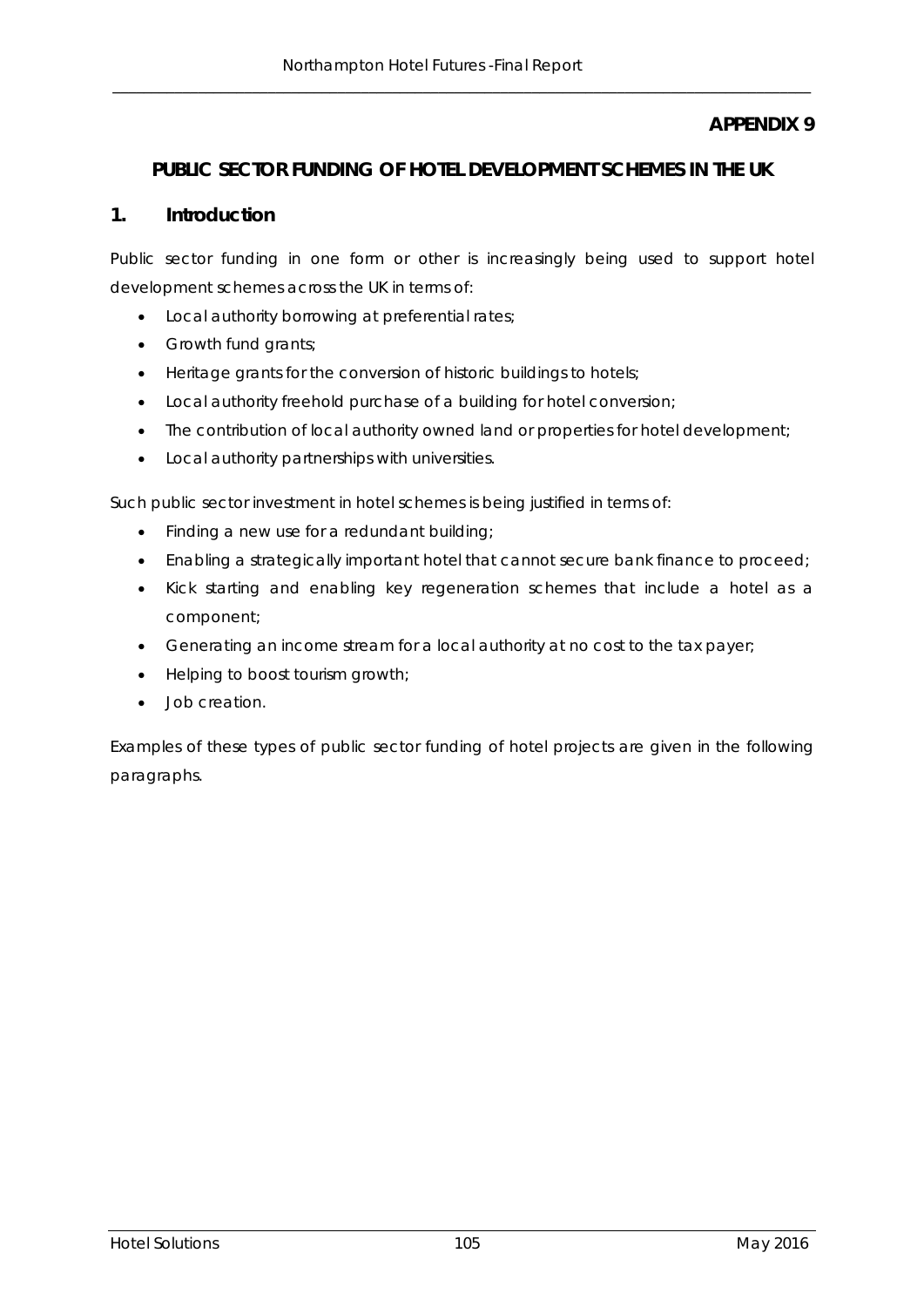# **2. Local Authority Borrowing at Preferential Interest Rates**

A number of local authorities across England have used their prudential borrowing powers to take our preferential rate loans to help fund hotel schemes, typically entering into a lease arrangement with a hotel operating company to generate a rental income to repay the loan and in some cases generate a surplus profit for the authority. This has enabled a number of hotel schemes that have been unable to secure commercial funding to go ahead, at no cost to Council tax payers and in some cases giving an investment return to the council. Examples are as follows:

### **Travelodge Partnerships with Local Authorities**

Travelodge has been working in partnership with a number of local authorities to develop new hotels with funding from low interest government loans from the Treasury through the Public Works Loans Board. The hotels are built on local authority land and leased to Travelodge on a 25-year term, with the councils repaying the debt using the rental income from Travelodge and any other tenants. Travelodges have so far been developed using this mechanism in Eastleigh and Aylesbury, and are currently being progressed in Bicester, Thetford and Redhill. When complete the local authority can choose whether to retain ownership of the hotel or to sell it with Travelodge as the operator.

#### **Pullman Hotel, Liverpool**

Liverpool City Council is currently funding the £66m Exhibition Centre Liverpool and Pullman Hotel adjacent to the Liverpool Arena and Convention Centre (ACC Liverpool) on Liverpool's waterfront, through borrowing that will be supported directly from the revenue generated by the expanded ACC Liverpool campus. The scheme will thus be funded at no cost to tax payers. The hotel will have 216 bedrooms and be of an upscale 4 star standard. It will act as the headquarters hotel for conferences and exhibitions taking place at convention and exhibition centres. Exhibition Centre Liverpool is one of Mayor Anderson's priority projects. Having an on-site 4 star hotel is seen as critical to its success. After initial investigations to find a private sector partner to fund and develop the hotel failed the City Council decided to fund the hotel directly itself alongside its funding of the exhibition centre. The hotel will be wholly owned by the City Council and operated under management contract by Branded Hotel Management through a franchise agreement with Accor Hotels.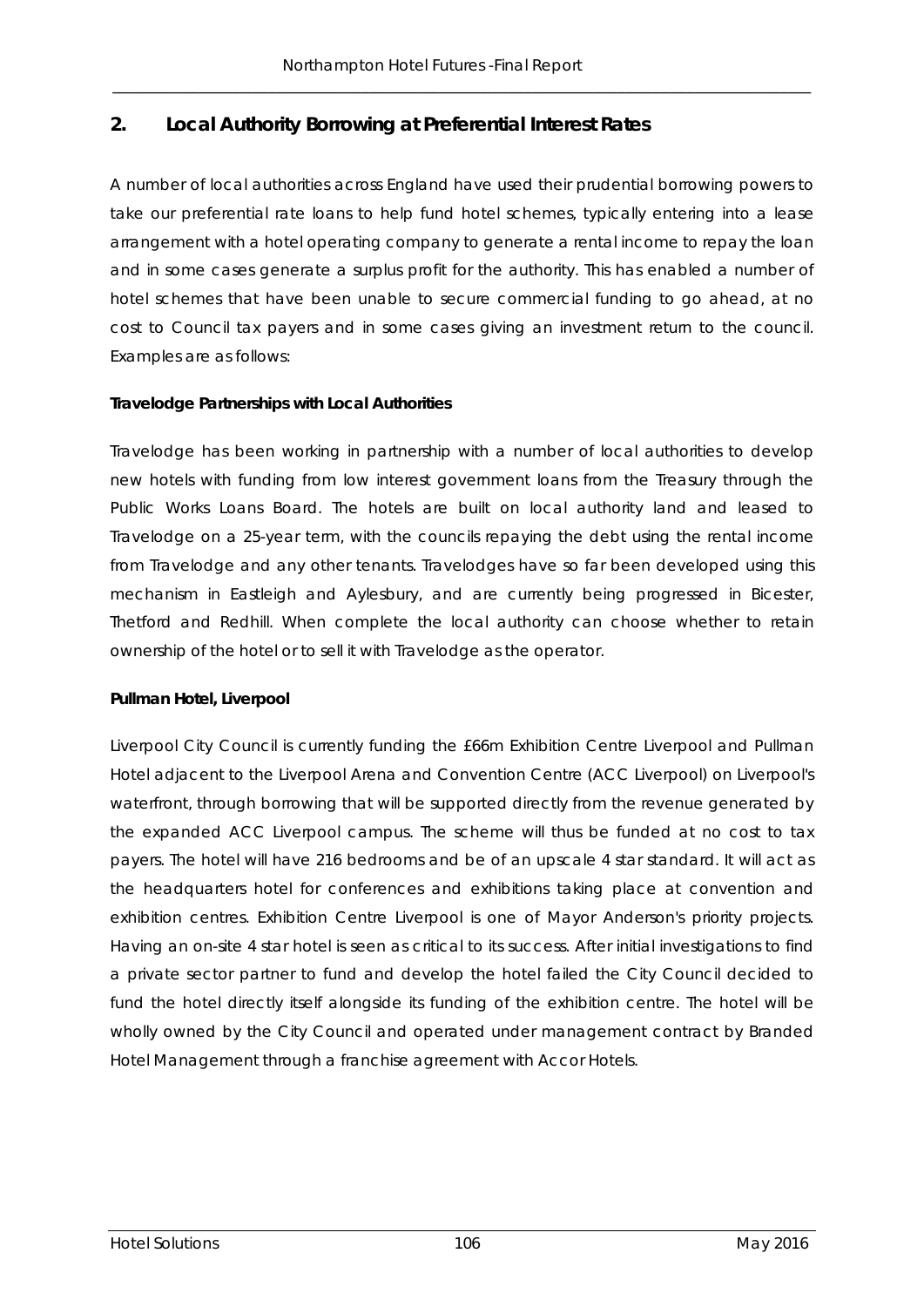#### **Crowne Plaza Newcastle**

Newcastle City Council has borrowed £30m to help fund the development of the 250 bedroom 4 star Crowne Plaza hotel as part of the first phase of the Stephenson Quarter business district scheme in Newcastle city centre. This is a key regeneration project that the City Council sees as being of vital importance to the future development of Newcastle. The developers, Silverlink Holdings (now renamed as the Coulston Group) had secured commercial backing for other elements of the scheme but were unable to secure a loan for the hotel as the banks were reluctant to fund this type of use. With the hotel being a key element of the scheme, the City Council stepped in to borrow the money to help progress the hotel. It has lent a large slice of the money that it has borrowed to the developer to fund the construction of the hotel. The Council will use the rest of the money to buy plots of land near the hotel and kick-start work on buildings that will be sold on at commercial rates. The hotel is due to open in July 2015. It will be operated under management contract by the InterContinental Hotels Group (IHG). The hotel will add a major new business conferencing and banqueting facility to the city. Its main conferencing suite will seat and cater for around 400 people. The hotel will also offer eight adaptable meeting rooms that can accommodate small seminars of 12 people up to large private meetings of 32 and delegate meetings of 100. Combining the large conference suites and meeting rooms, the hotel can provide more space to become an ideal venue for exhibitions.

#### **Hilton Ageas Bowl, Hampshire**

Eastleigh Borough Council has recently purchased the now completed 175-bedroom, 4 star Hilton hotel at the Ageas Bowl cricket ground near Southampton, home of Hampshire County Cricket Club. In a deal signed in 2012, the Council agreed to pay £27.5m for the completed hotel to enable it to go ahead. Its construction was funded by Omni Capital. The investment has required the Council to take out a loan, which will be repaid with the revenue from the hotel. The Leader of the Borough Council, Cllr Keith House, has consistently said that the surplus income, particularly in the longer-term once the loan has been cleared, will be used to keep Council Tax down.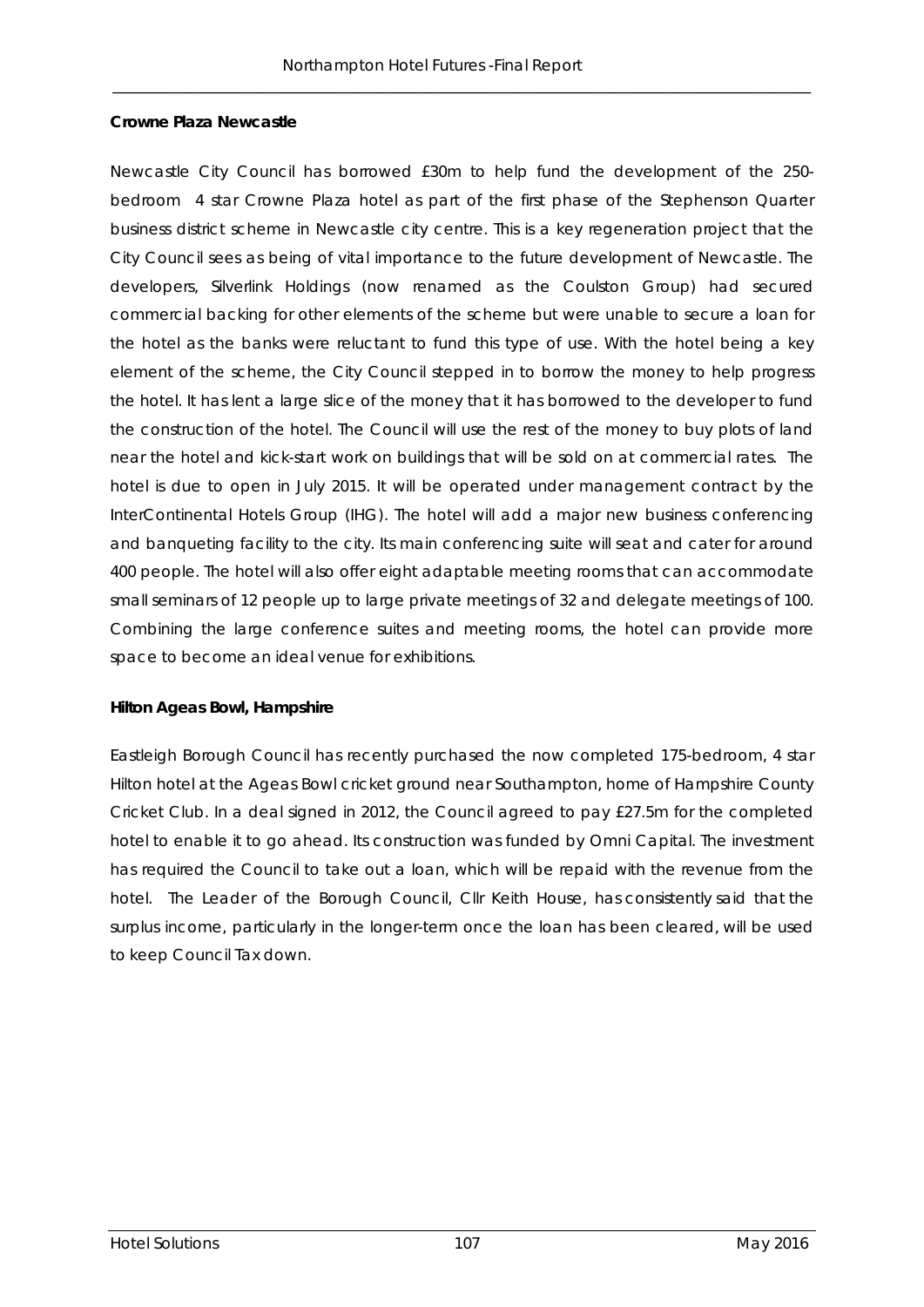#### **Lancashire County Cricket Club 4 Star Hotel**

The Greater Manchester Combined Authority and Trafford Metropolitan Borough Council have stepped in to help bridge the funding gap for a proposed 150-bedroom 4 star hotel at Lancashire County Cricket Club's Emirates Old Trafford ground after the club failed to secure a bank loan for the project. A meeting of the Combined Authority in February 2015 agreed a loan of £5m towards the £12m hotel from the Greater Manchester Growth and Growing Places Funds, while Trafford Metropolitan Borough Council agreed to a loan of £4m in March. The Cricket Club turned to these public sector bodies after being turned down for funding by its bank. The Club had also rejected an offer of a loan from the Greater Manchester Pension Fund because the level of fees and proposed interest rate of 9% could not be supported by the hotel scheme. Trafford Council will borrow the £4m from the Public Works Loan Board resulting in an annual interest cost of £106,000. The Cricket Club will pay the Council £221,000 over the loan period, leading to a net profit for the Council of £115,000.

#### **Stockport Exchange**

Stockport Council is using its prudential borrowing powers to access an £18.5m preferential rate loan to forward fund the construction of a 115-bedroom hotel and 50,000 sq ft office building as the second phase of the Stockport Exchange mixed-use development scheme in Stockport town centre in conjunction with its development partner Muse Developments. The Council bought the 10.4 acre site in January 2011. The first phase of the development, which included highways improvements and a 1,000 space multi-storey car park was completed in 2014. The Council sees the scheme as being crucial to the success of Stockport town centre. It took the decision to use its preferential rates of borrowing to kick start phase 2 and attract further investment at a time when commercial funding has proved difficult to secure. The income generated will cover the cost of the loan. The Council has done extensive research and financial modelling to ensure its financing of the hotel and office development will be at no extra cost to the Council Tax payer.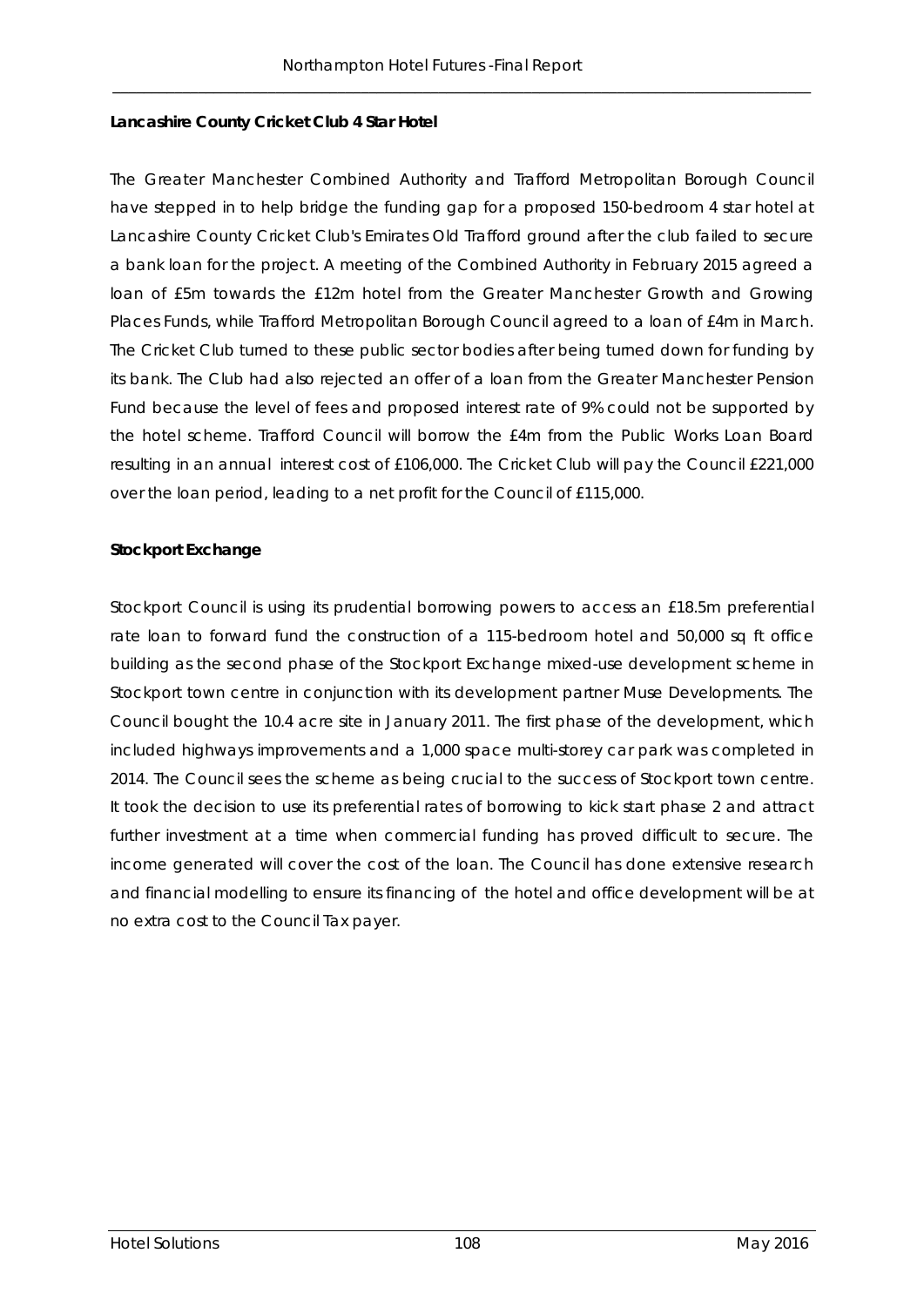# **3. Grants for Hotel Projects**

Grants from the European Regional Development Fund (ERDF), UK Government Growing Places Fund and Regional Growth Fund, Welsh Government, Scottish enterprise agencies and individual local authorities have helped to fund a number of hotel schemes across the UK. Heritage Lottery Fund grants have also been secured to support the conversion of a number of historic buildings into hotels. Examples of grant schemes and grant assisted hotel projects are as follows

#### **Welsh Government Tourism Investment Support Scheme (TISS)**

The Welsh Government operates a discretionary capital grant scheme, which is available to both existing and new tourism businesses of all sizes (SMEs and large companies) that are looking to undertake capital investment. Support is available for the purpose of upgrading the quality of existing tourism business premises and increasing capacity where there are clear gaps in the market. The scheme has two elements offering grants of up to £75,000 and £500,000. Grants are non-repayable up to £25k, but may be repayable over £25k, subject to appraisal. The guideline intervention rate is 25% but up to 50% can be considered. A wide range of hotel projects have been supported, including a grant of £500k to support the upgrading of the Ruthin Castle Hotel to 4 stars and a £1.1m investment in the St Brides Hotel at Saundersfoot.

#### **Highlands & Islands Enterprise**

Highlands & Islands Enterprise offers a range of financial assistance to support capital investment projects, including grants, loans and direct equity investment, and works with Scottish Development International to develop investment propositions to take to market. The agency has funded a number of hotel projects including investments in 2015 of £217,500 to support a £1.4million expansion of the Isle of Eriska Hotel near Oban, and a £200,000 investment to support the expansion of the Kylesku Hotel in the Highlands.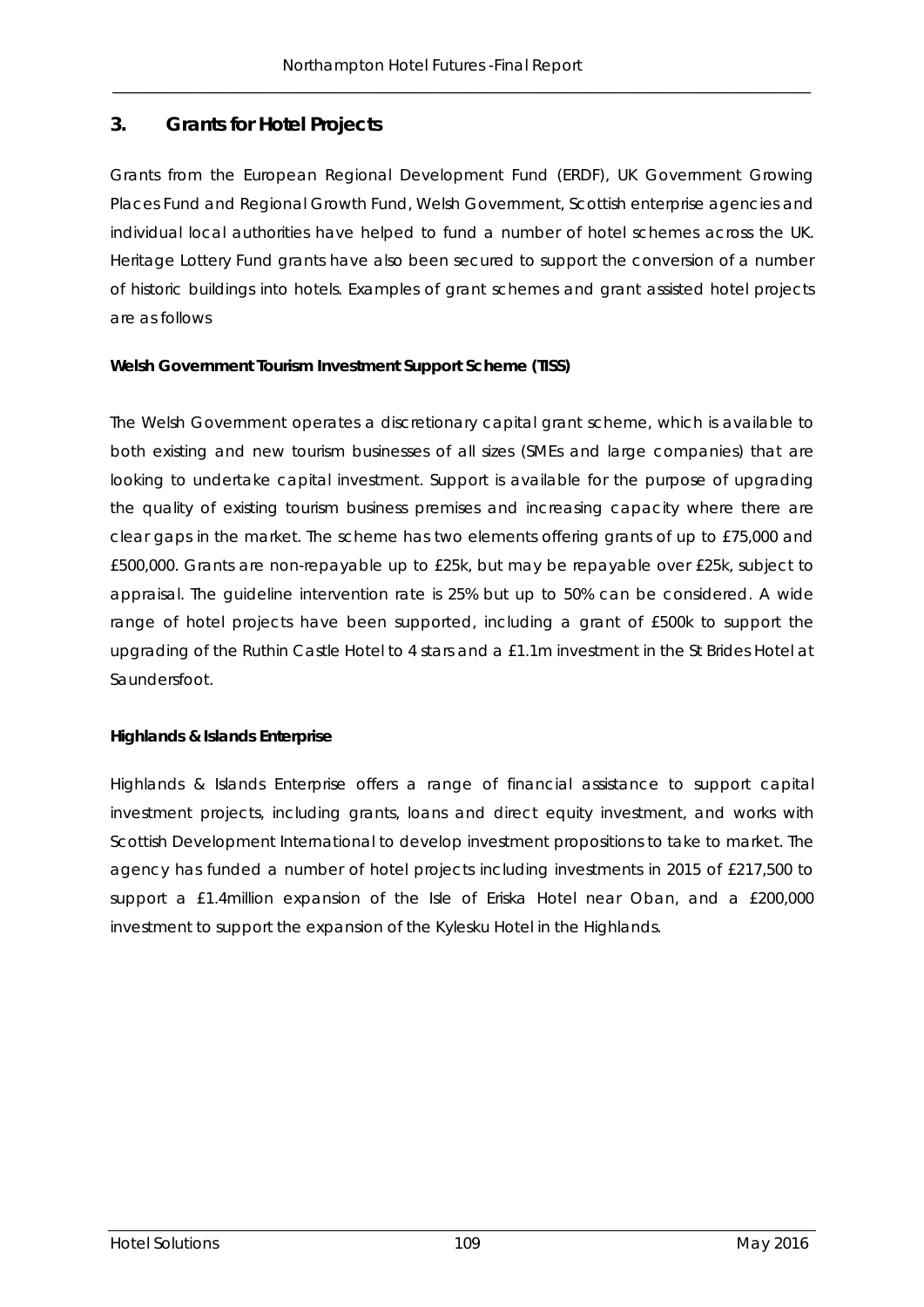#### **Titanic Hotel, Liverpool**

Liverpool City Council provided a £5.5m grant from the Regional Growth Fund to enable developers Harcourt to progress the conversion of the North Warehouse at Stanley Dock in north Liverpool into a 150-suite 4-star hotel at a cost of £30m. The project is part of the first phase of a £130m plan to regenerate the entire Stanley Dock site. The regeneration of north Liverpool is a key priority for the city's Mayor. The City Council decided that investment in the hotel was justified as a statement of confidence in the area, a means of finding a new use for a building that had been derelict for many years, and in terms of the new jobs that it has created. The hotel has also benefitted from BPRA. It opened in June 2014.

#### **Premier Inn Blackburn**

A 60-bedroom Premier Inn budget hotel is currently under construction as part of the £25 million Blackburn Cathedral Quarter development in Blackburn town centre, Lancashire. The scheme also includes an office block, restaurants, shops, a new bus interchange and housing for Cathedral staff. It has been funded by the Homes and Communities Agency (£4.75m), European Regional Development Fund (£3.6m), Blackburn with Darwen Council (£3.8m), Blackburn Cathedral (£1.7m), Lancashire LEP's Growing Places Fund (£3.9m) and commercial developer Maple Grove (£7.8m). The hotel has been let to Premier Inn. It is due to open in November 2015.

#### **Hampton by Hilton Humberside Airport**

North Lincolnshire Council is part funding the development of a £7m, 103-bedroom Hampton by Hilton hotel at Humberside Airport through a Regional Growth Fund grant. The hotel is being developed by regional hotel operator Nightel, who will operate it under a franchise agreement with Hilton Worldwide. It is due to open in mid-2016. The Council has supported the development of the hotel on the basis of the contribution it will make to the development of the airport, the continuing expansion of the offshore oil, gas and renewable energy sectors and the new jobs that it will create.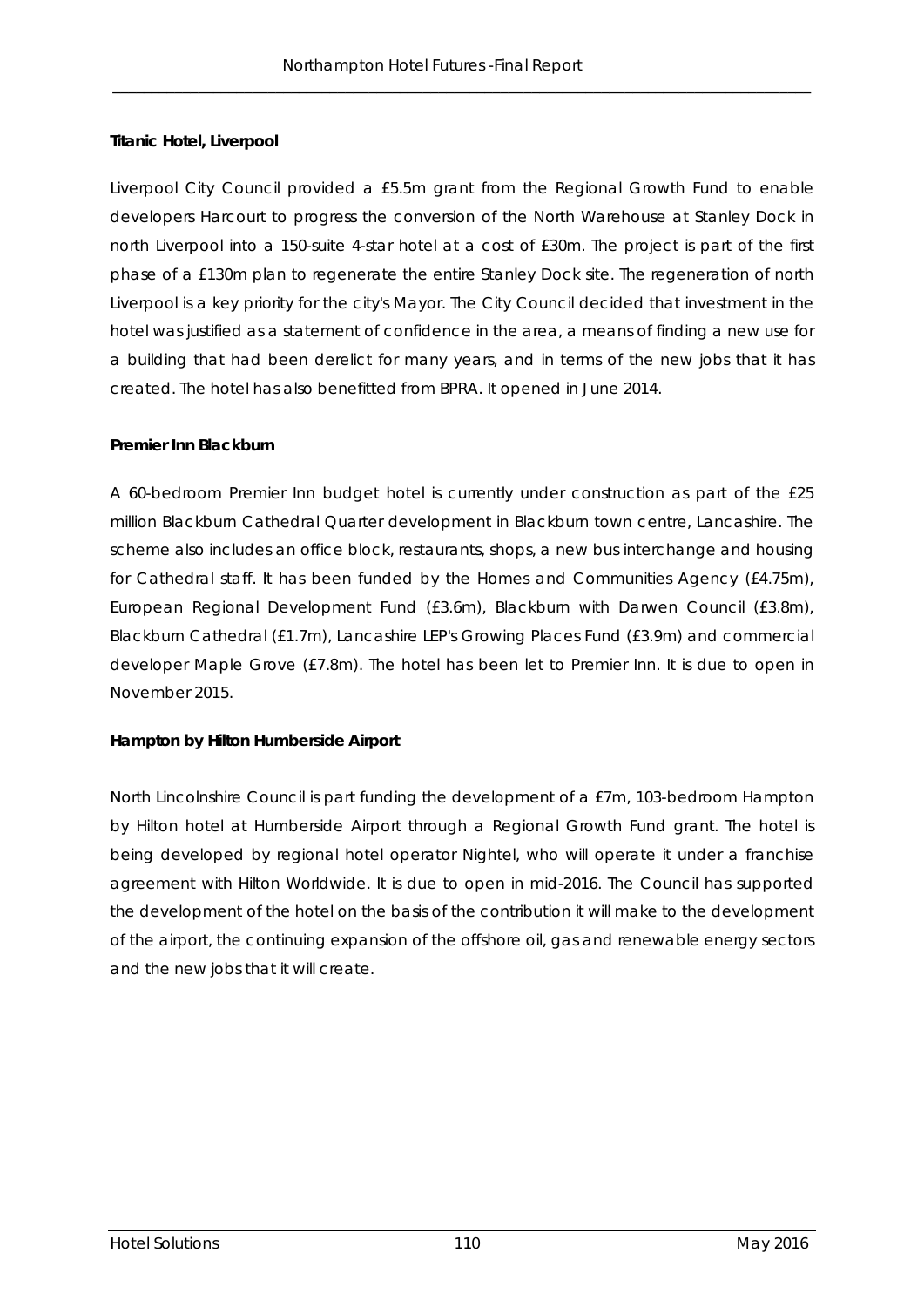#### **Belfast Titanic Hotel**

The derelict office building in which RMS Titanic was designed is to be developed into an 84-bedroom 4 star hotel thanks to a £4.9m grant from the Heritage Lottery Fund. The Titanic Foundation will use the grant to restore the B+ listed Harland and Wolff headquarters building on Queen's Island, Belfast, which has been vacant since 1989. The grant has been awarded through HLF's Heritage Enterprise programme. It is designed to help when the cost of repairing an historic building is so high that restoration is not commercially viable. Grants of £100k to £5million bridge the financial gap, funding the vital repairs and conservation work needed to convert derelict, vacant buildings into new, usable commercial spaces that can have a positive impact on local economies.

#### **Buxton Crescent Hotel**

The £46m redevelopment of the former St Ann's Hotel in Buxton's Grade I listed Georgian Crescent into a 79-bedroom, 5 star hotel incorporating the neighbouring natural baths into a state-of-the-art thermal natural mineral water spa, is currently being progressed with funding support from a variety of public sector sources, including the Heritage Lottery Fund (£23.8m), English Heritage (£0.5m), Derbyshire County Council (£2.7m), High Peak Borough Council (£2m) and D2N2 LEP (£2m). The developers, the Trevor Osborne Property Group, are contributing £15m. The project first commenced 10 years ago, but stalled after £5m of funding from the East Midlands Development Agency (EMDA) was withdrawn with the demise of the agency in 2011. The delay caused by losing the EMDA funding meant that because of the financial climate at the time the developers were unable to borrow the amount that they needed from the banks. Given the importance of the project to Buxton and the rest of Derbyshire the County Council stepped in with a loan to help bridge the funding gap. Further funding was also secured from the D2N2 LEP and HLF awarded an additional £11.3 m for the completion of the project in November 2014. Construction has now restarted with the hotel due to open in 2016. It is projected to generate an additional annual contribution of £4m into Buxton's visitor economy.